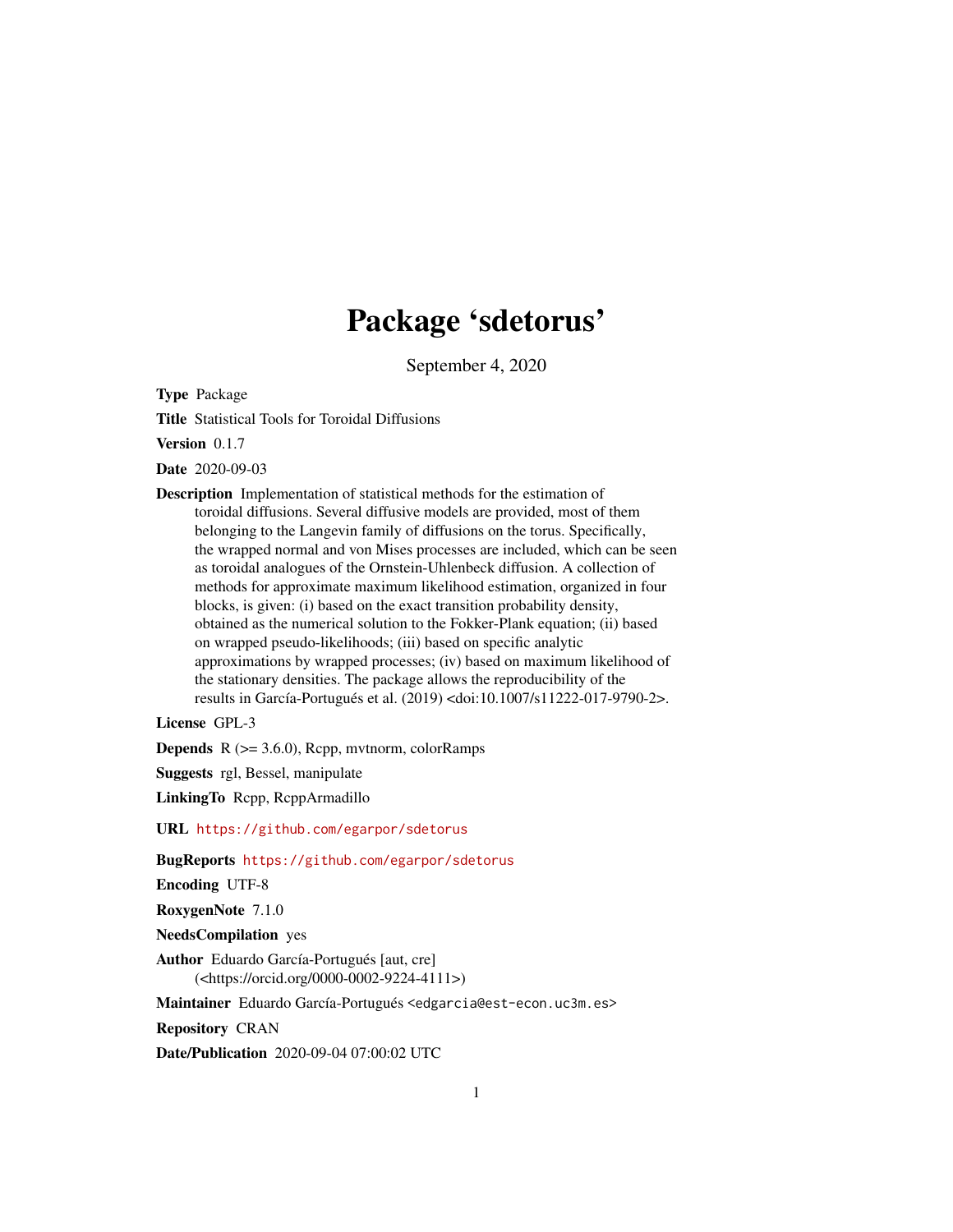# R topics documented:

|                                                                                                              | 3              |
|--------------------------------------------------------------------------------------------------------------|----------------|
|                                                                                                              | $\overline{4}$ |
|                                                                                                              | 5              |
|                                                                                                              | 6              |
| $crankNicolson1D \ldots \ldots \ldots \ldots \ldots \ldots \ldots \ldots \ldots \ldots \ldots \ldots \ldots$ | 8              |
|                                                                                                              | 9              |
|                                                                                                              | 12             |
|                                                                                                              | 13             |
|                                                                                                              | 14             |
|                                                                                                              | 15             |
|                                                                                                              | 19             |
|                                                                                                              | 20             |
|                                                                                                              | 21             |
|                                                                                                              | 22             |
| driftWn                                                                                                      | 23             |
|                                                                                                              | 24             |
|                                                                                                              | 25             |
|                                                                                                              | 26             |
|                                                                                                              | 27             |
|                                                                                                              | 28             |
|                                                                                                              | 29             |
|                                                                                                              | 30             |
|                                                                                                              | 32             |
|                                                                                                              | 33             |
|                                                                                                              | 35             |
|                                                                                                              | 37             |
|                                                                                                              | 38             |
|                                                                                                              | 39             |
|                                                                                                              | 40             |
|                                                                                                              | 41             |
|                                                                                                              | 42             |
|                                                                                                              | 43             |
|                                                                                                              | 44             |
|                                                                                                              | 45             |
|                                                                                                              | 46             |
|                                                                                                              | 47             |
|                                                                                                              | 50             |
|                                                                                                              | 51             |
| $mlePde2D$ .                                                                                                 | 53             |
| periodicTrapRule1D                                                                                           | 55             |
|                                                                                                              | 57             |
| rStatWn2D                                                                                                    | 59             |
| rTpdWn2D                                                                                                     | 60             |
|                                                                                                              | 61             |
| rTrajMou                                                                                                     | 63             |
| rTrajOu                                                                                                      | 64             |
|                                                                                                              |                |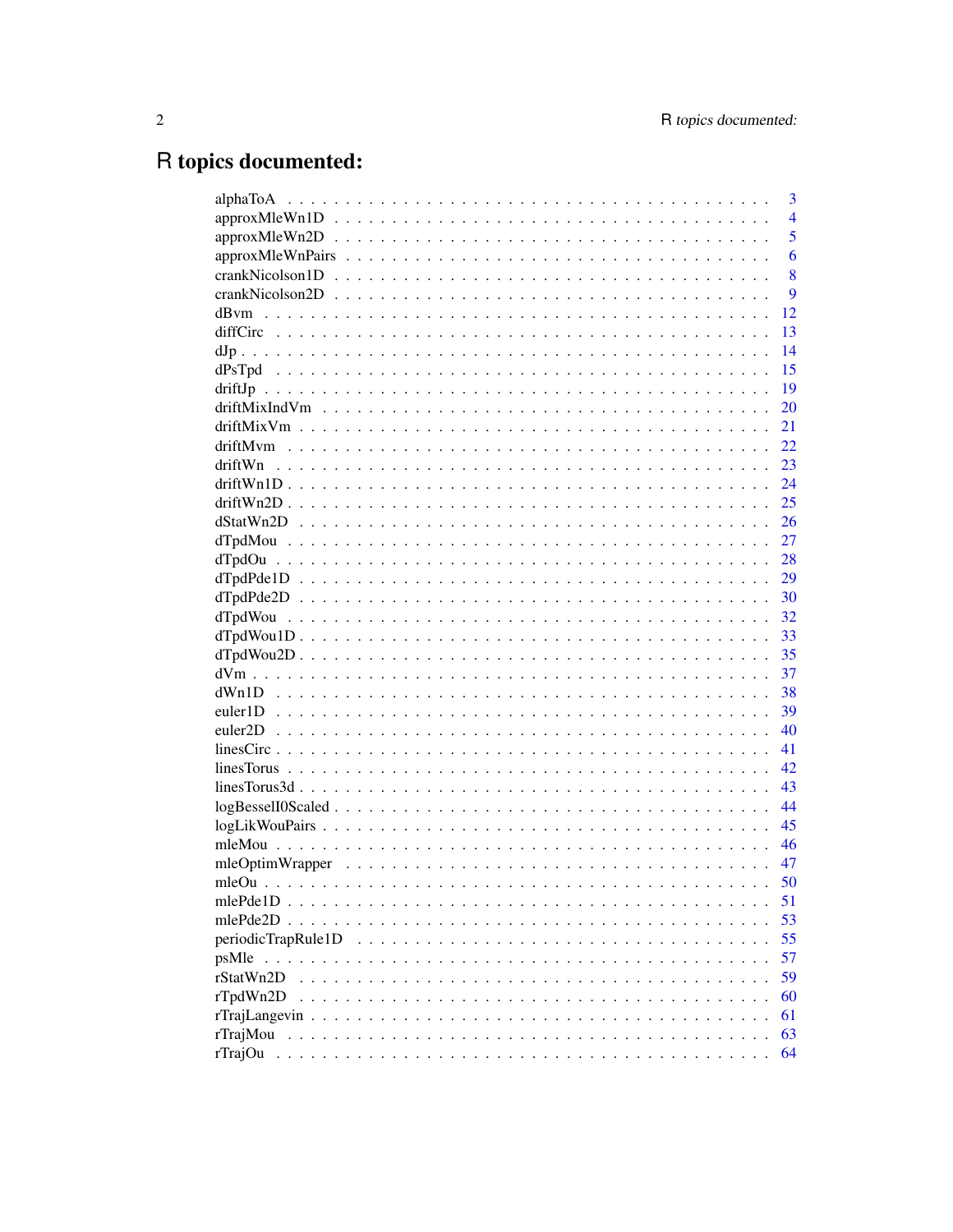#### <span id="page-2-0"></span>alphaToA 3

| Index | 80 |
|-------|----|

<span id="page-2-1"></span>alphaToA *Valid drift matrices for the Ornstein–Uhlenbeck diffusion in 2D*

# Description

Constructs drift matrices A such that solve(A) %\*% Sigma is symmetric.

# Usage

```
alphaToA(alpha, sigma = NULL, rho = 0, Sigma = NULL)
```
 $aToAlpha(A, sigma = NULL, rho = 0, Sigma = NULL)$ 

# Arguments

| alpha | vector of length 3 containing the A matrix. The first two elements are the diago-<br>nal. |
|-------|-------------------------------------------------------------------------------------------|
| sigma | vector of length 2 containing the <b>square root</b> of the diagonal of Sigma.            |
| rho   | correlation of Sigma.                                                                     |
| Sigma | the diffusion matrix of size $c(2, 2)$ .                                                  |
| A     | matrix of size $c(2, 2)$ .                                                                |

# Details

The parametrization enforces that solve(A) %\*% Sigma is symmetric. Positive definiteness is guaranteed if alpha[3]^2 < rho^2 \* (alpha[1] -alpha[2])^2 / 4 + alpha[1] \* alpha[2].

# Value

The drift matrix A or the alpha vector.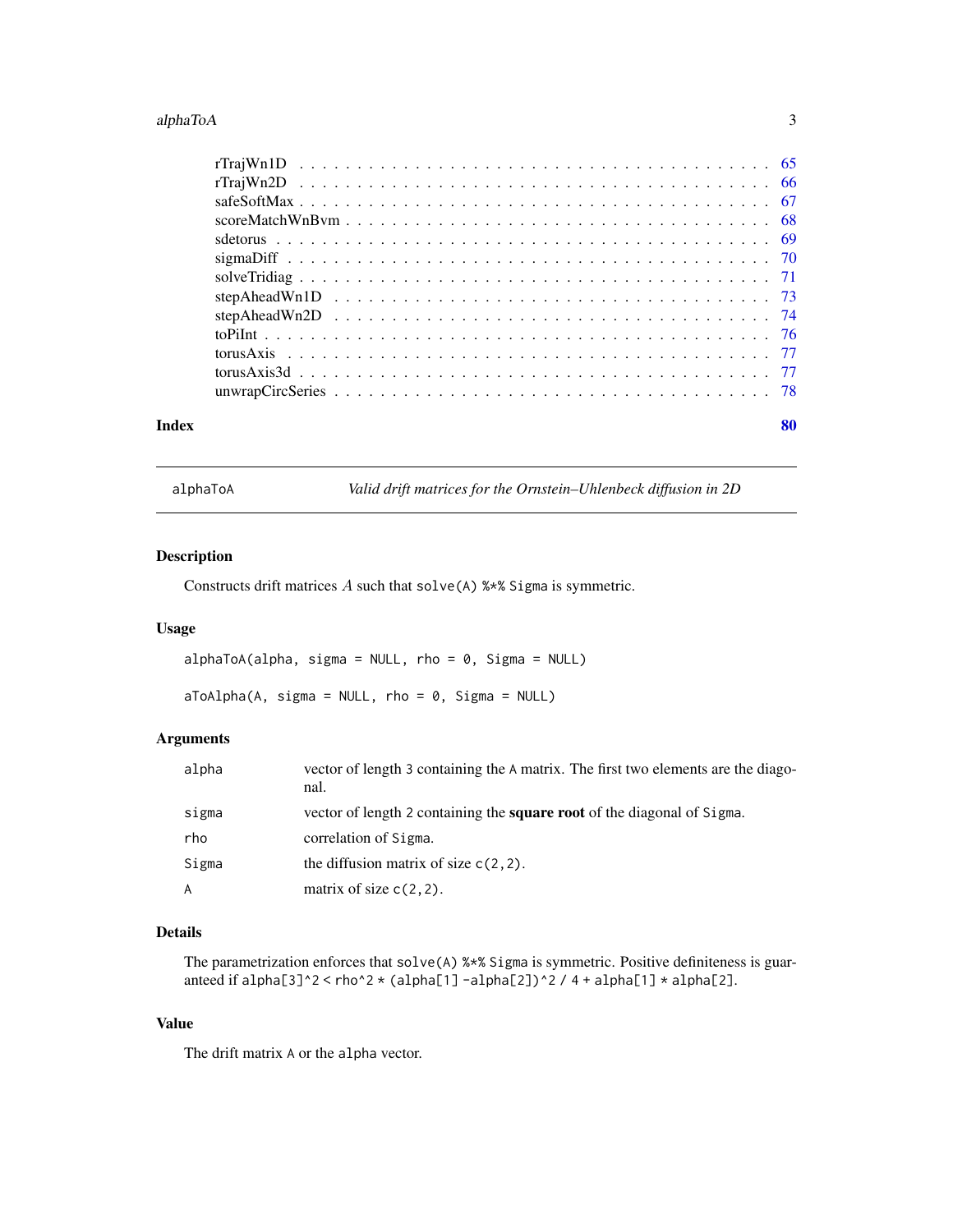# Examples

```
# Parameters
alpha <-3:1Sigma <- rbind(c(1, 0.5), c(0.5, 4))
# Covariance matrix
A <- alphaToA(alpha = alpha, Sigma = Sigma)
S <- 0.5 * solve(A) %*% Sigma
det(S)
# Check
aToAlpha(A = alphaToA(alpha = alpha, Sigma = Sigma), Sigma = Sigma)
alphaToA(alpha = aToAlpha(A = A, Sigma = Sigma), Sigma = Sigma)
```
approxMleWn1D *Approximate MLE of the WN diffusion in 1D*

# Description

Approximate Maximum Likelihood Estimation (MLE) for the Wrapped Normal (WN) in 1D using the wrapped Ornstein–Uhlenbeck diffusion.

#### Usage

```
approxMleWn1D(data, delta, start, alpha = NA, mu = NA, sigma = NA,
 lower = c(0.01, -pi, 0.01), upper = c(25, pi, 25), vmApprox = FALSE,
 maxK = 2, ...
```
# Arguments

| data             | a matrix of dimension $c(n, p)$ .                                                                                                                                                                                            |
|------------------|------------------------------------------------------------------------------------------------------------------------------------------------------------------------------------------------------------------------------|
| delta            | discretization step.                                                                                                                                                                                                         |
| start            | starting values, a matrix with p columns, with each entry representing a different<br>starting value.                                                                                                                        |
| alpha, mu, sigma |                                                                                                                                                                                                                              |
|                  | if their values are provided, the likelihood function is optimized with respect to<br>the rest of unspecified parameters. The number of elements in start, lower and<br>upper has to be modified accordingly (see examples). |
| lower            | bound for box constraints as in method "L-BFGS-B" of optim.                                                                                                                                                                  |
| upper            | bound for box constraints as in method "L-BFGS-B" of optim.                                                                                                                                                                  |
| vmApprox         | flag to indicate von Mises approximation to wrapped normal. See<br>momentMatchWnVm and scoreMatchWnBvm.                                                                                                                      |
| maxK             | maximum absolute winding number used if circular = TRUE.                                                                                                                                                                     |
| $\cdots$         | further parameters passed to mleOptimWrapper.                                                                                                                                                                                |

<span id="page-3-0"></span>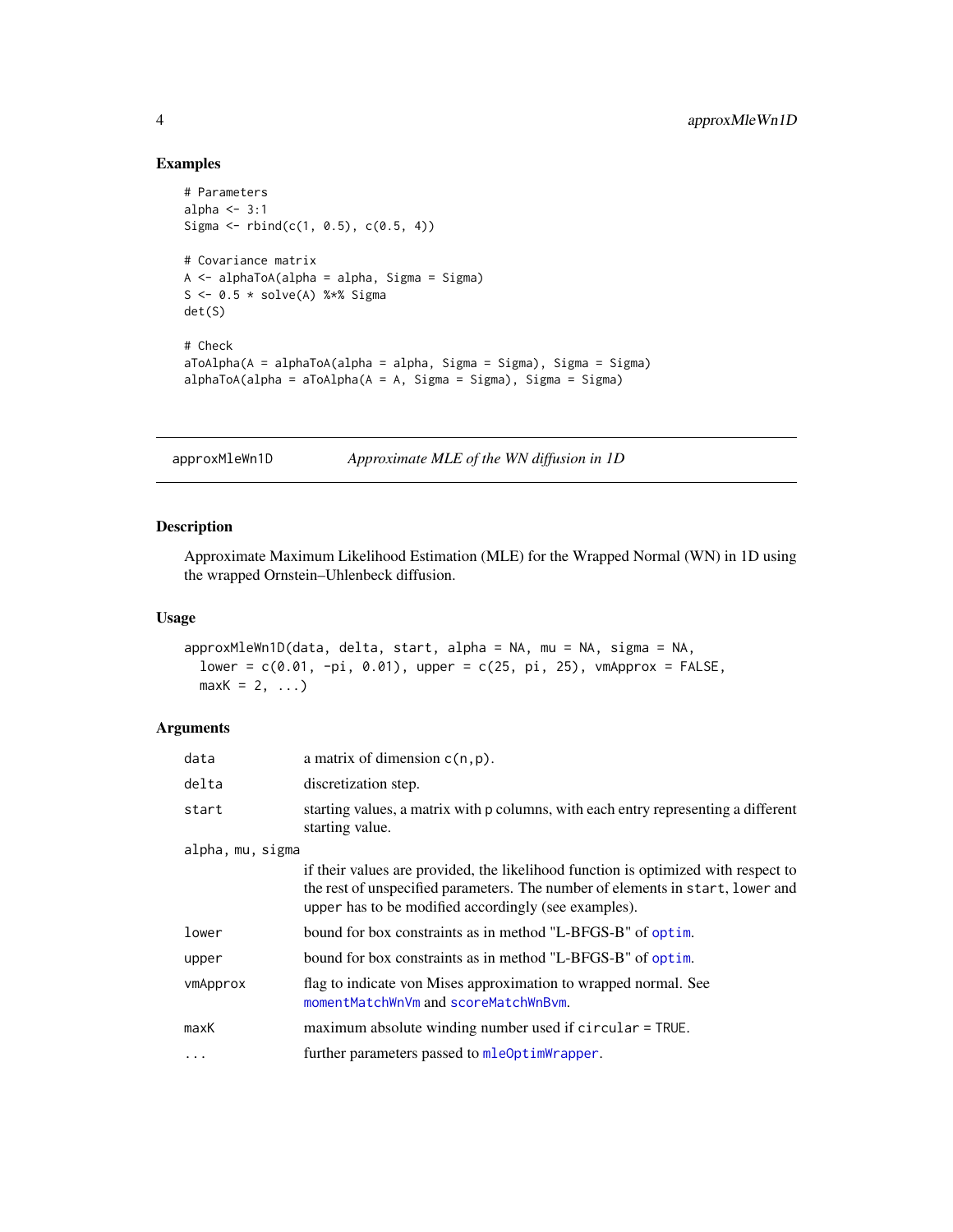# <span id="page-4-0"></span>approxMleWn2D 5

# Details

See Section 3.3 in García-Portugués et al. (2019) for details.

# Value

Output from [mleOptimWrapper](#page-46-1).

# References

García-Portugués, E., Sørensen, M., Mardia, K. V. and Hamelryck, T. (2019) Langevin diffusions on the torus: estimation and applications. *Statistics and Computing*, 29(2):1–22. [https://doi.](https://doi.org/10.1007/s11222-017-9790-2) [org/10.1007/s11222-017-9790-2](https://doi.org/10.1007/s11222-017-9790-2)

#### Examples

```
alpha <-0.5mu < - \thetasigma <- 2
samp \le rTrajWn1D(x0 = 0, alpha = alpha, mu = mu, sigma = sigma, N = 1000,
                    delta = 0.1)
approxMleWn1D(data = samp, delta = 0.1, start = c(alpha, mu, sigma))approxMleWn1D(data = samp, delta = 0.1, sigma = sigma, start = c(alpha, mu),
               lower = c(0.01, -pi), upper = c(25, pi)approxMleWn1D(data = samp, delta = 0.1, mu = mu, start = c(alpha, sigma),
               lower = c(0.01, 0.01), upper = c(25, 25))
```

| approxMleWn2D |  | Approximate MLE of the WN diffusion in 2D |  |
|---------------|--|-------------------------------------------|--|
|               |  |                                           |  |

#### **Description**

Approximate Maximum Likelihood Estimation (MLE) for the Wrapped Normal (WN) in 2D using the wrapped Ornstein–Uhlenbeck diffusion.

#### Usage

```
approxMleWn2D(data, delta, start, alpha = rep(NA, 3), mu = rep(NA, 2),
  sigma = rep(NA, 2), rho = NA, lower = c(0.01, 0.01, -25, -pi, -pi),
 0.01, 0.01, -0.99), upper = c(rep(25, 3), pi, pi, 25, 25, 0.99),
 maxK = 2, ...
```
#### Arguments

| data  | a matrix of dimension $c(n, p)$ .                                                                     |
|-------|-------------------------------------------------------------------------------------------------------|
| delta | discretization step.                                                                                  |
| start | starting values, a matrix with p columns, with each entry representing a different<br>starting value. |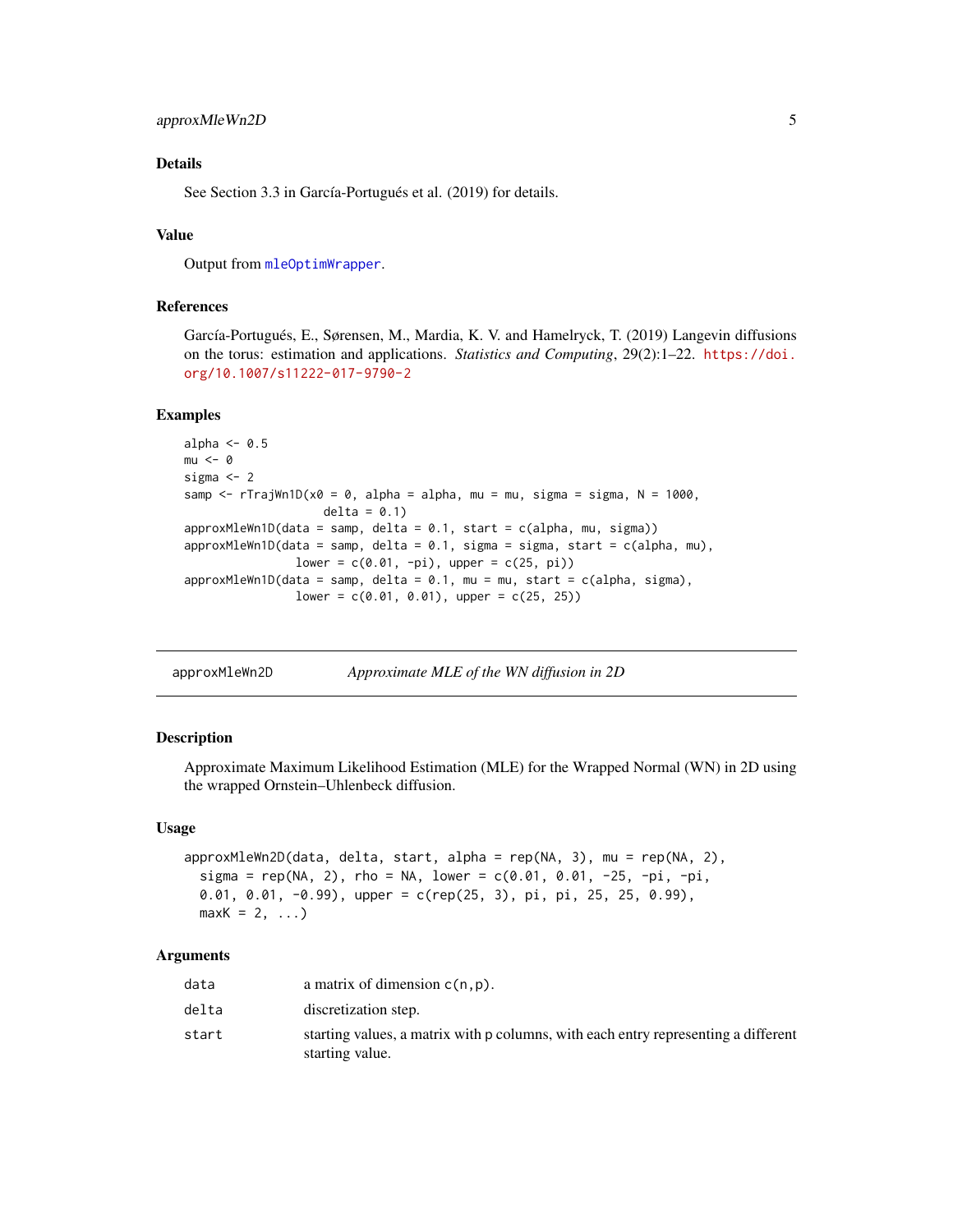<span id="page-5-0"></span>

| alpha, mu, sigma, rho |                                                                                                                                                                                                                              |
|-----------------------|------------------------------------------------------------------------------------------------------------------------------------------------------------------------------------------------------------------------------|
|                       | if their values are provided, the likelihood function is optimized with respect to<br>the rest of unspecified parameters. The number of elements in start, lower and<br>upper has to be modified accordingly (see examples). |
| lower                 | bound for box constraints as in method "L-BFGS-B" of optim.                                                                                                                                                                  |
| upper                 | bound for box constraints as in method "L-BFGS-B" of optim.                                                                                                                                                                  |
| maxK                  | maximum absolute winding number used if circular = TRUE.                                                                                                                                                                     |
| $\ddotsc$             | further parameters passed to mleOptimWrapper.                                                                                                                                                                                |

# Details

See Section 3.3 in García-Portugués et al. (2019) for details.

# Value

Output from [mleOptimWrapper](#page-46-1).

## References

García-Portugués, E., Sørensen, M., Mardia, K. V. and Hamelryck, T. (2019) Langevin diffusions on the torus: estimation and applications. *Statistics and Computing*, 29(2):1–22. [https://doi.](https://doi.org/10.1007/s11222-017-9790-2) [org/10.1007/s11222-017-9790-2](https://doi.org/10.1007/s11222-017-9790-2)

#### Examples

```
alpha <- c(2, 2, -0.5)mu <- c(0, 0)
sigma \leftarrow c(1, 1)
rho <-0.2samp \leq rTrajWn2D(x0 = c(0, 0), alpha = alpha, mu = mu, sigma = sigma,
                  rho = rho, N = 1000, delta = 0.1)approxMleWn2D(data = samp, delta = 0.1, start = c(alpha, mu, sigma, rho))approxMleWn2D(data = samp, delta = 0.1, alpha = alpha,start = c(mu, sigma), lower = c(-pi, -pi, 0.01, 0.01),
              upper = c(pi, pi, 25, 25))
mleMou(data = samp, delta = 0.1, start = c(alpha, mu, sigma),
       optMethod = "Nelder-Mead")
```
approxMleWnPairs *Approximate MLE of the WN diffusion in 2D from a sample of initial and final pairs of angles.*

#### Description

Approximate Maximum Likelihood Estimation (MLE) for the Wrapped Normal (WN) diffusion, using the wrapped Ornstein–Uhlenbeck diffusion and assuming initial stationarity.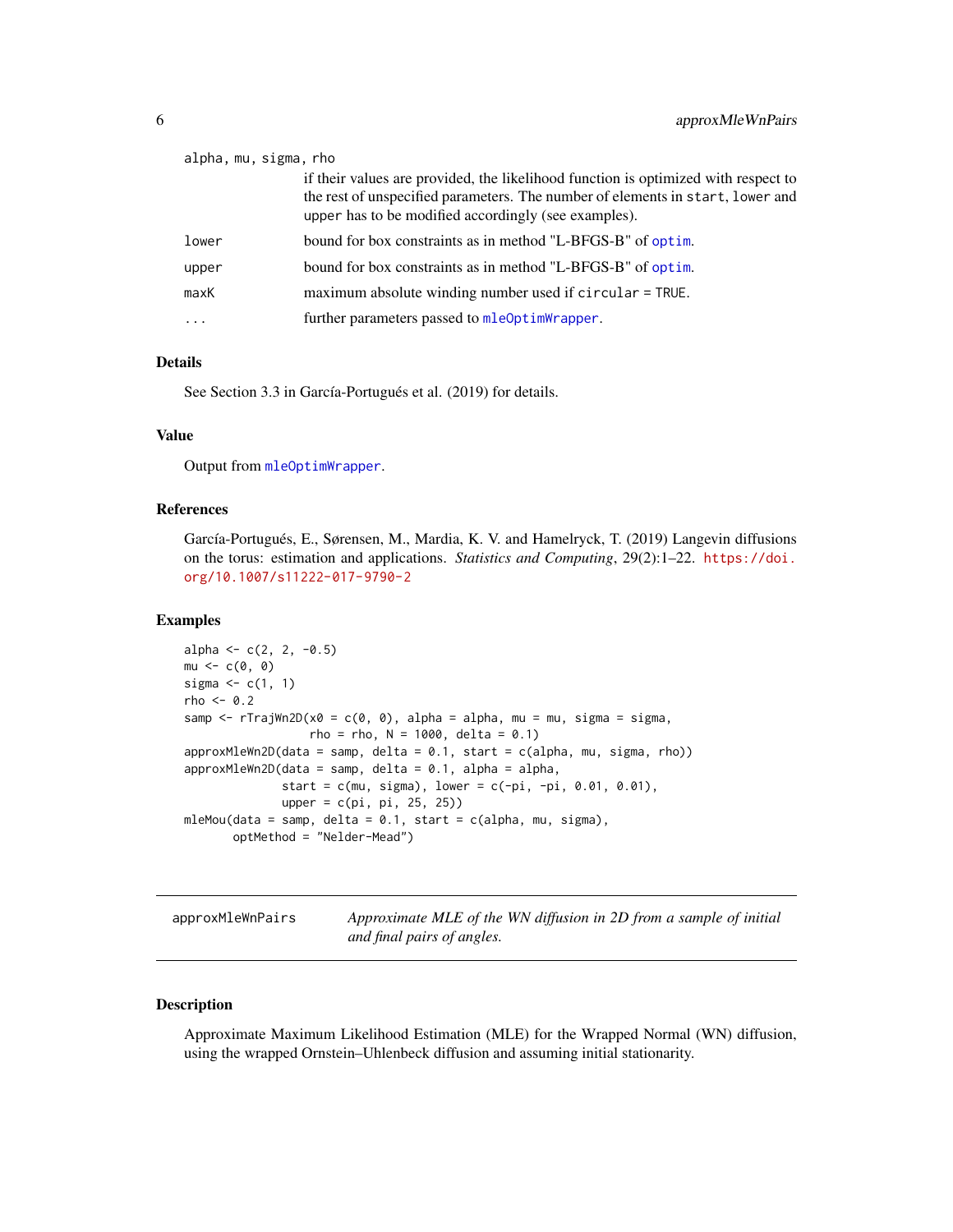# approxMleWnPairs 7

#### Usage

```
approxMleWnPairs(data, delta, start = c(0, 0, 1, 1, 0, 1, 1),alpha = rep(NA, 3), mu = rep(NA, 2), sigma = rep(NA, 2), rho = NA,
 lower = c(-pi, -pi, 0.01, 0.01, -25, 0.01, 0.01, -0.99), upper = c(pi,
 pi, 25, 25, 25, 25, 25, 0.99), maxK = 2, expTrc = 30, ...)
```
# Arguments

| data     | a matrix of dimension $c(n, p)$ .                                                                           |
|----------|-------------------------------------------------------------------------------------------------------------|
| delta    | discretization step.                                                                                        |
| start    | starting values, a matrix with p columns, with each entry representing a different<br>starting value.       |
| alpha    | vector of length 3 parametrizing the A matrix as in alphaToA.                                               |
| mu       | a vector of length 2 giving the mean.                                                                       |
| sigma    | vector of length 2 containing the <b>square root</b> of the diagonal of $\Sigma$ , the diffusion<br>matrix. |
| rho      | correlation coefficient of $\Sigma$ .                                                                       |
| lower    | bound for box constraints as in method "L-BFGS-B" of optim.                                                 |
| upper    | bound for box constraints as in method "L-BFGS-B" of optim.                                                 |
| maxK     | maximum absolute value of the windings considered in the computation of the<br>WN.                          |
| expTrc   | truncation for exponential: $exp(x)$ with $x \leq -expTrc$ is set to zero. Defaults to<br>30.               |
| $\cdots$ | further parameters passed to mleOptimWrapper.                                                               |

# Value

Output from [mleOptimWrapper](#page-46-1).

```
mu < -c(0, 0)alpha <-c(1, 2, 0.5)sigma \leftarrow c(1, 1)
rho <-0.5set.seed(4567345)
begin <- rStatWn2D(n = 200, mu = mu, alpha = alpha, sigma = sigma)
end <- t(apply(begin, 1, function(x) rTrajWn2D(x0 = x, alpha = alpha,
                                               mu = mu, sigma = sigma,
                                               rho = rho, N = 1,
                                               delta = (0.1)[2, ]data <- cbind(begin, end)
approxMleWnPairs(data = data, delta = 0.1,
                 start = c(2, pi/2, 2, 0.5, 0, 2, 1, 0.5))
```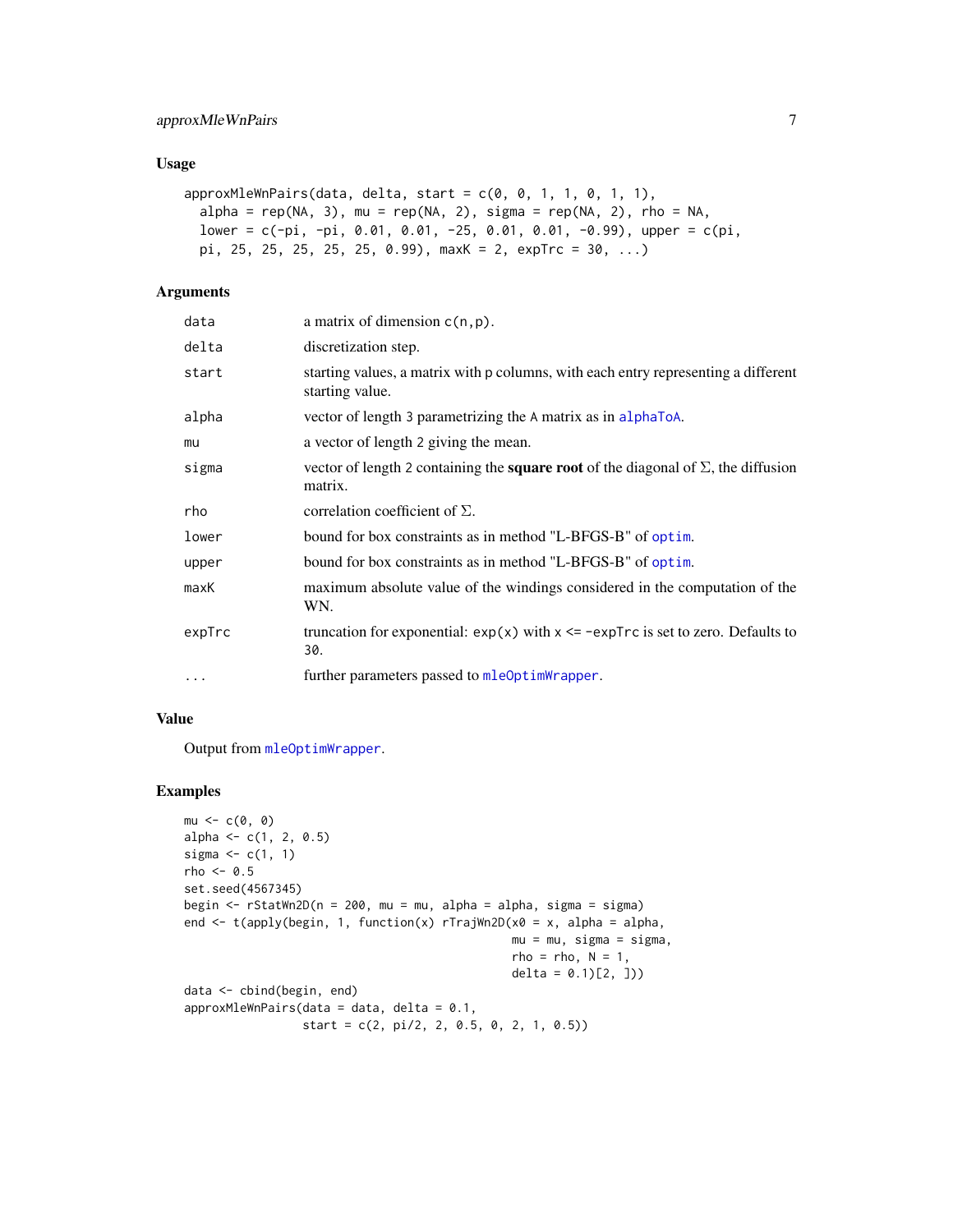<span id="page-7-1"></span><span id="page-7-0"></span>crankNicolson1D *Crank–Nicolson finite difference scheme for the 1D Fokker–Planck equation with periodic boundaries*

# Description

Implementation of the Crank–Nicolson scheme for solving the Fokker–Planck equation

$$
p(x,t)_t = -(p(x,t)b(x))_x + \frac{1}{2}(\sigma^2(x)p(x,t))_{xx},
$$

where  $p(x, t)$  is the transition probability density of the circular diffusion

$$
dX_t = b(X_t)dt + \sigma(X_t)dW_t
$$

#### Usage

.

crankNicolson1D(u0, b, sigma2, N, deltat, Mx, deltax, imposePositive = 0L)

# Arguments

| u0             | matrix of size $c(Mx, 1)$ giving the initial condition. Typically, the evaluation of a<br>density highly concentrated at a given point. If $nt == 1$ , then $u\theta$ can be a matrix<br>c(Mx, nu0) containing different starting values in the columns.   |
|----------------|------------------------------------------------------------------------------------------------------------------------------------------------------------------------------------------------------------------------------------------------------------|
| b              | vector of length Mx containing the evaluation of the drift.                                                                                                                                                                                                |
| sigma2         | vector of length Mx containing the evaluation of the squared diffusion coefficient.                                                                                                                                                                        |
| N              | increasing integer vector of length nt giving the indexes of the times at which<br>the solution is desired. The times of the solution are delta $\star$ c(0:max(N))[N +<br>1].                                                                             |
| deltat         | time step.                                                                                                                                                                                                                                                 |
| Mx             | size of the equispaced spatial grid in $[-\pi, \pi)$ .                                                                                                                                                                                                     |
| deltax         | space grid discretization.                                                                                                                                                                                                                                 |
| imposePositive | flag to indicate whether the solution should be transformed in order to be always<br>larger than a given tolerance. This prevents spurious negative values. The tol-<br>erance will be taken as imposePositiveTol if this is different from FALSE or<br>0. |

# Details

The function makes use of [solvePeriodicTridiag](#page-70-1) for obtaining implicitly the next step in time of the solution.

If imposePositive = TRUE, the code implicitly assumes that the solution integrates to one at any step. This might b unrealistic if the initial condition is not properly represented in the grid (for example, highly concentrated density in a sparse grid).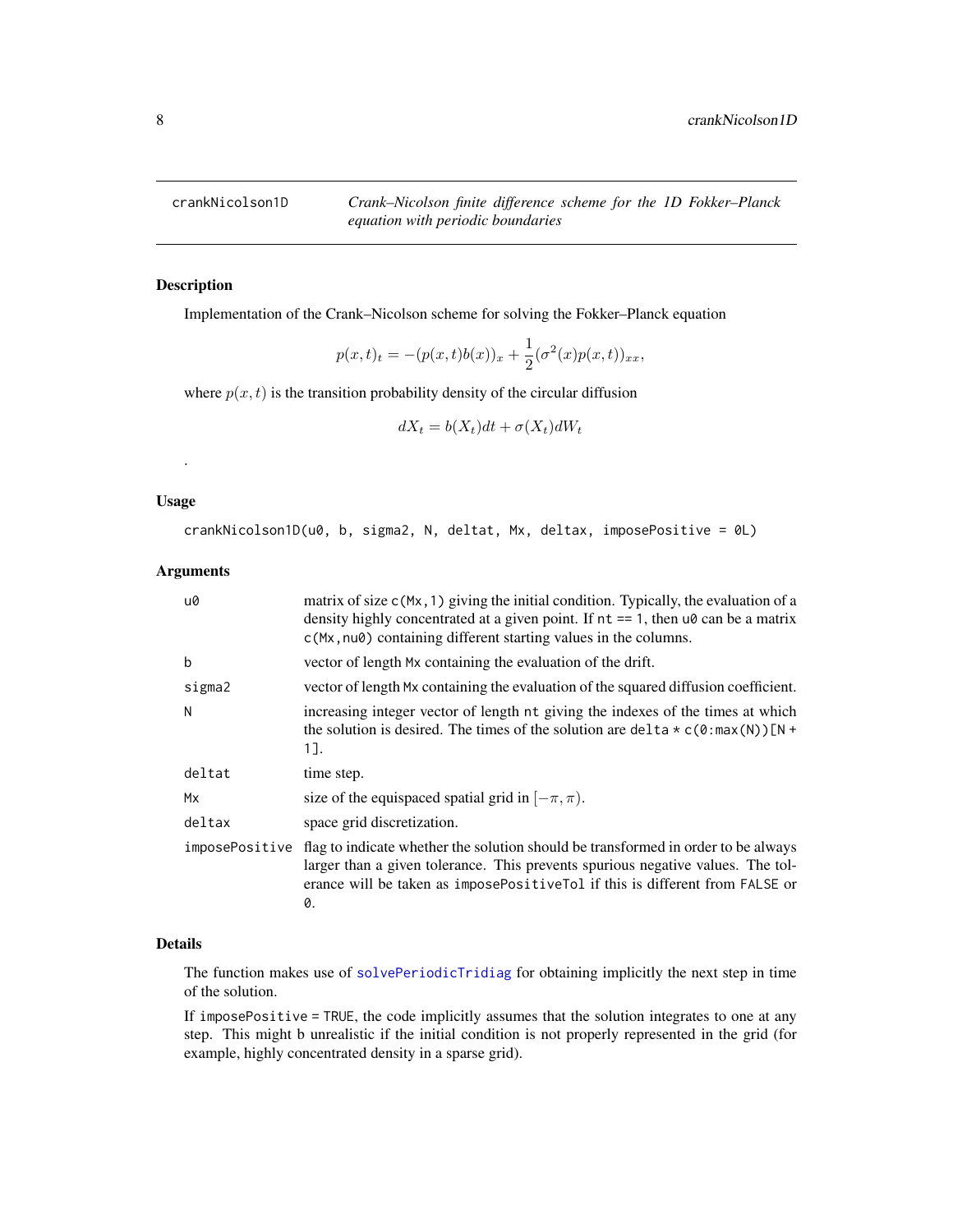# <span id="page-8-0"></span>Value

- If  $nt > 1$ , a matrix of size c(Mx,nt) containing the discretized solution at the required times.
- If  $nt == 1$ , a matrix of size  $c(Mx, nu0)$  containing the discretized solution at a fixed time for different starting values.

# References

Thomas, J. W. (1995). *Numerical Partial Differential Equations: Finite Difference Methods*. Springer, New York. <https://doi.org/10.1007/978-1-4899-7278-1>

#### Examples

```
# Parameters
Mx < -200N < -200x \leq -\text{seq}(-\text{pi}, \text{pi}, 1 = Mx + 1)[-c(Mx + 1)]times \leq - seq(0, 1, 1 = N + 1)
u0 <- dWn1D(x, pi/2, 0.05)
b \le - driftWn1D(x, alpha = 1, mu = pi, sigma = 1)
sigma2 < - rep(1, Mx)
# Full trajectory of the solution (including initial condition)
u \le crankNicolson1D(u0 = cbind(u0), b = b, sigma2 = sigma2, N = 0:N,
                      deltat = 1 / N, Mx = Mx, deltax = 2 * pi / Mx)
# Mass conservation
colMeans(u) * 2 * pi# Visualization of tpd
plotSurface2D(times, x, z = t(u), levels = seq(0, 3, 1 = 50))
# Only final time
v \le crankNicolson1D(u0 = cbind(u0), b = b, sigma2 = sigma2, N = N,
                      deltat = 1 / N, Mx = Mx, deltax = 2 * pi / Mx)
sum(abs(u[, N + 1] - v))
```
<span id="page-8-1"></span>

| crankNicolson2D | Crank–Nicolson finite difference scheme for the 2D Fokker–Planck |  |  |  |
|-----------------|------------------------------------------------------------------|--|--|--|
|                 | equation with periodic boundaries                                |  |  |  |

#### Description

Implementation of the Crank–Nicolson scheme for solving the Fokker–Planck equation

$$
p(x, y, t)_t = -(p(x, y, t)b_1(x, y))_x - (p(x, y, t)b_2(x, y))_y +
$$
  
+
$$
\frac{1}{2}(\sigma_1^2(x, y)p(x, y, t))_{xx} + \frac{1}{2}(\sigma_2^2(x, y)p(x, y, t))_{yy} + (\sigma_{12}(x, y)p(x, y, t))_{xy},
$$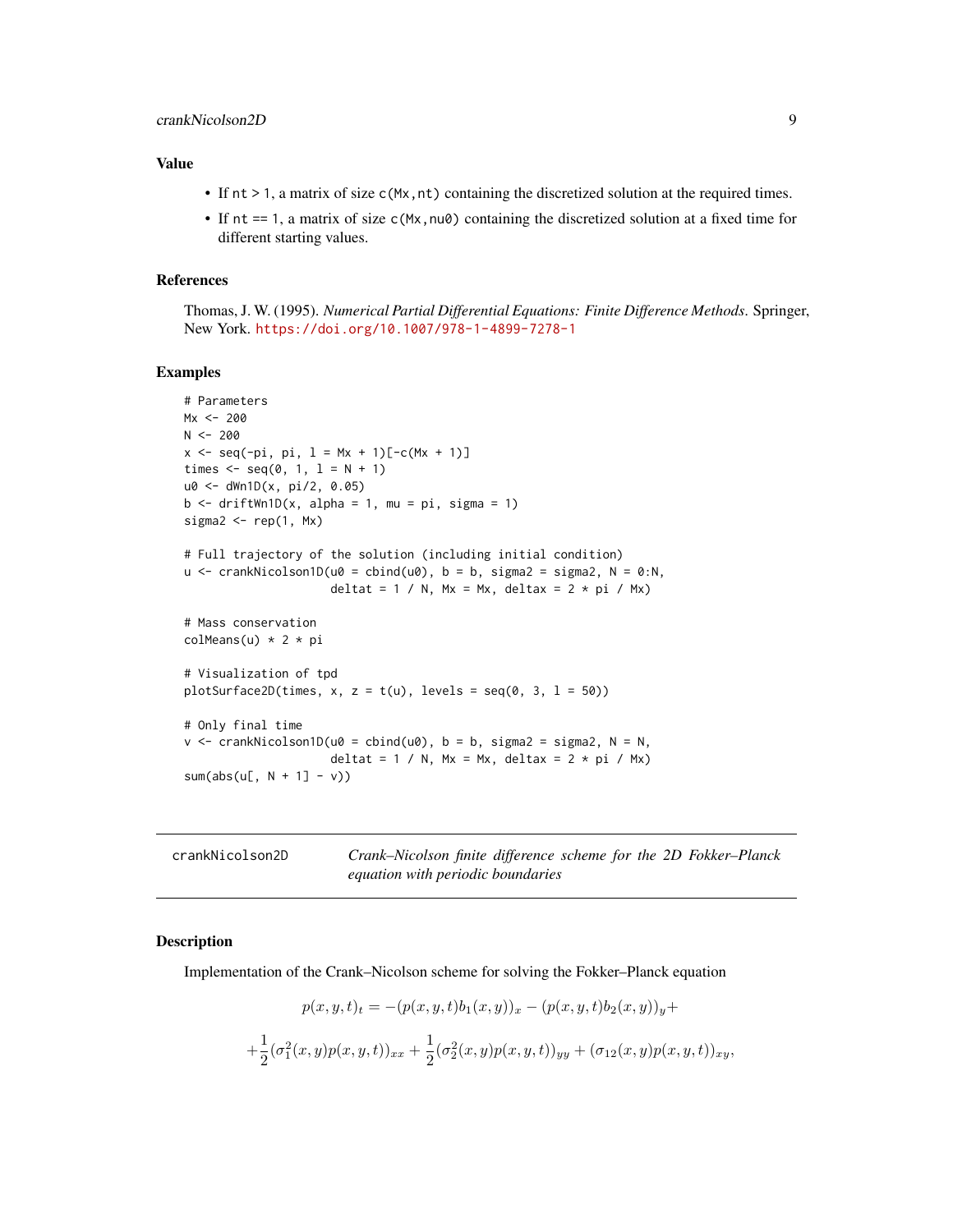where  $p(x, y, t)$  is the transition probability density of the toroidal diffusion

$$
dX_t = b_1(X_t, Y_t)dt + \sigma_1(X_t, Y_t)dW_t^1 + \sigma_{12}(X_t, Y_t)dW_t^2,
$$
  

$$
dY_t = b_2(X_t, Y_t)dt + \sigma_{12}(X_t, Y_t)dW_t^1 + \sigma_2(X_t, Y_t)dW_t^2.
$$

# Usage

crankNicolson2D(u0, bx, by, sigma2x, sigma2y, sigmaxy, N, deltat, Mx, deltax, My, deltay, imposePositive = 0L)

# **Arguments**

| u0                        | matrix of size $c(Mx * My, 1)$ giving the initial condition matrix column-wise<br>stored. Typically, the evaluation of a density highly concentrated at a given<br>point. If $nt == 1$ , then $u\theta$ can be a matrix $c(Mx * My, nu\theta)$ containing different<br>starting values in the columns. |
|---------------------------|--------------------------------------------------------------------------------------------------------------------------------------------------------------------------------------------------------------------------------------------------------------------------------------------------------|
| bx, by                    | matrices of size $c(Mx, My)$ containing the evaluation of the drift in the first and<br>second space coordinates, respectively.                                                                                                                                                                        |
| sigma2x, sigma2y, sigmaxy |                                                                                                                                                                                                                                                                                                        |
|                           | matrices of size $c(Mx, My)$ containing the evaluation of the entries of the diffu-<br>sion matrix (it has to be positive definite)                                                                                                                                                                    |
|                           | rbind(c(sigma2x,sigmaxy),c(sigmaxy,sigma2y)).                                                                                                                                                                                                                                                          |
| N                         | increasing integer vector of length nt giving the indexes of the times at which<br>the solution is desired. The times of the solution are delta $\star$ c(0:max(N))[N +<br>1].                                                                                                                         |
| deltat                    | time step.                                                                                                                                                                                                                                                                                             |
| Mx, My                    | sizes of the equispaced spatial grids in $[-\pi, \pi)$ for each component.                                                                                                                                                                                                                             |
| deltax, deltay            | space grid discretizations for each component.                                                                                                                                                                                                                                                         |
|                           | imposePositive flag to indicate whether the solution should be transformed in order to be always<br>larger than a given tolerance. This prevents spurious negative values. The tol-<br>erance will be taken as imposePositiveTol if this is different from FALSE or<br>0.                              |
|                           |                                                                                                                                                                                                                                                                                                        |

# Details

The function makes use of [solvePeriodicTridiag](#page-70-1) for obtaining implicitly the next step in time of the solution.

If imposePositive = TRUE, the code implicitly assumes that the solution integrates to one at any step. This might b unrealistic if the initial condition is not properly represented in the grid (for example, highly concentrated density in a sparse grid).

# Value

- If  $nt > 1$ , a matrix of size  $c(Mx * My, nt)$  containing the discretized solution at the required times with the c(Mx, My) matrix stored column-wise.
- If nt == 1, a matrix of size c( $Mx$  \*  $My$ ,  $nu$ ) containing the discretized solution at a fixed time for different starting values.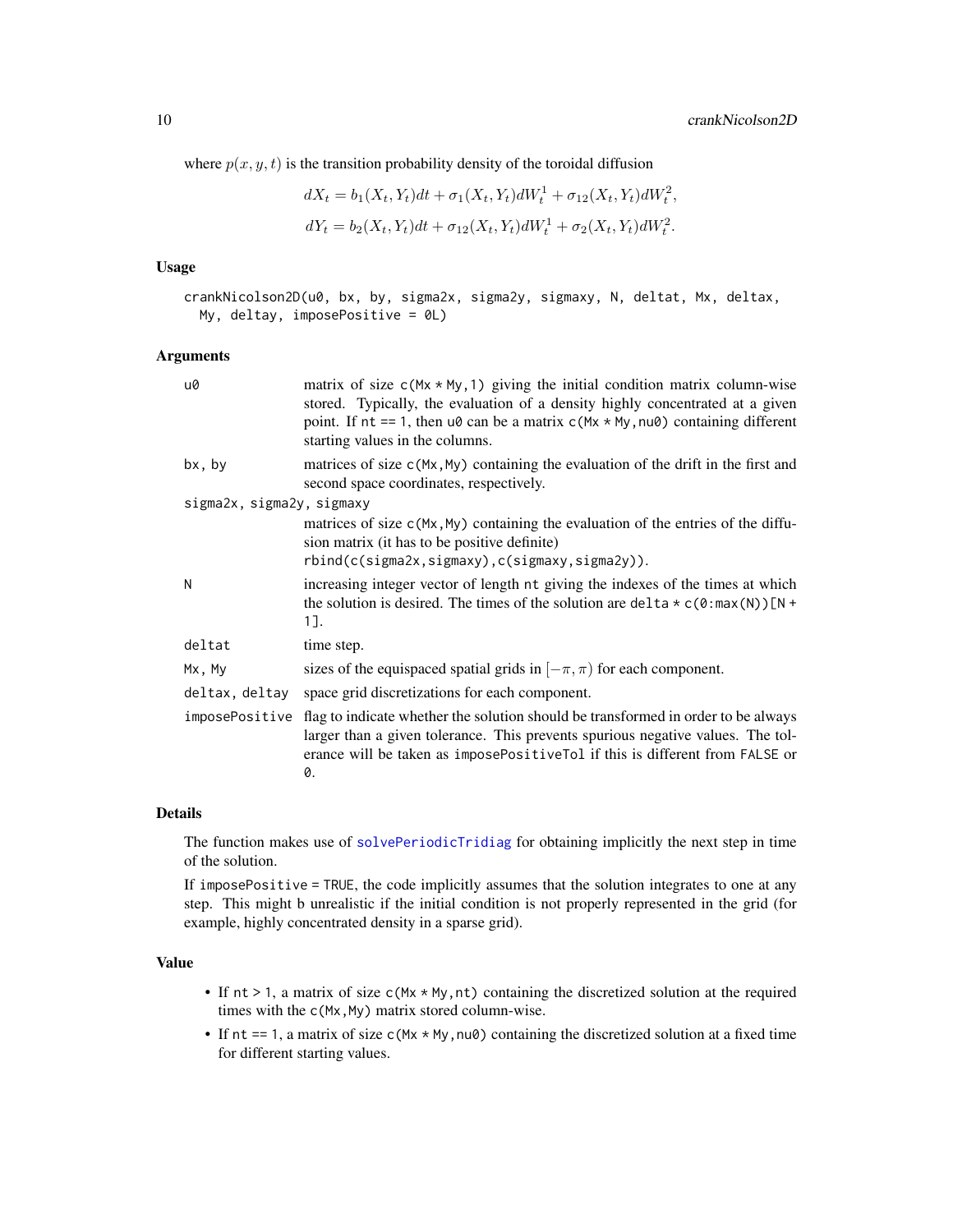# crankNicolson2D 11

#### References

```
Thomas, J. W. (1995). Numerical Partial Differential Equations: Finite Difference Methods. Springer,
New York. https://doi.org/10.1007/978-1-4899-7278-1
```

```
# Parameters
Mx < -100My <- 100
N < -200x \leq -\text{seq}(-\text{pi}, \text{pi}, 1 = Mx + 1)[-c(Mx + 1)]y \le - seq(-pi, pi, l = My + 1)[-c(My + 1)]
m <- c(pi / 2, pi)
p \leftarrow c(0, 1)u0 <- c(outer(dWn1D(x, p[1], 0.5), dWn1D(y, p[2], 0.5)))
bx \le outer(x, y, function(x, y) 5 * sin(m[1] - x))
by \le outer(x, y, function(x, y) 5 * sin(m[2] - y))
sigma2 \leq matrix(1, nrow = Mx, ncol = My)
sigmaxy \leq matrix(0.5, nrow = Mx, ncol = My)
# Full trajectory of the solution (including initial condition)
u \le - crankNicolson2D(u0 = cbind(u0), bx = bx, by = by, sigma2x = sigma2,
                     sigma2y = sigma2, sigmaxy = sigmaxy,
                     N = 0:N, deltat = 1 / N, Mx = Mx, deltax = 2 * pi / Mx,
                     My = My, deltay = 2 * pi / My# Mass conservation
colMeans(u) * 4 * pi^2
# Only final time
v \le crankNicolson2D(u0 = cbind(u0), bx = bx, by = by, sigma2x = sigma2,
                      sigma2y = sigma2, sigmaxy = sigmaxy,
                     N = N, deltat = 1 / N, Mx = Mx, deltax = 2 * pi / Mx,
                     My = My, deltay = 2 * pi / Mysum(abs(u[, N + 1] - v))## Not run:
# Visualization of tpd
library(manipulate)
manipulate({
  plotsurface2D(x, y, z = matrix(u[, j + 1], Mx, My),main = round(mean(u[, j + 1]) * 4 * pi^2, 4),
                levels = seq(0, 2, 1 = 21)points(p[1], p[2], pch = 16)
  points(m[1], m[2], pch = 16)
}, j = slider(0, N)## End(Not run)
```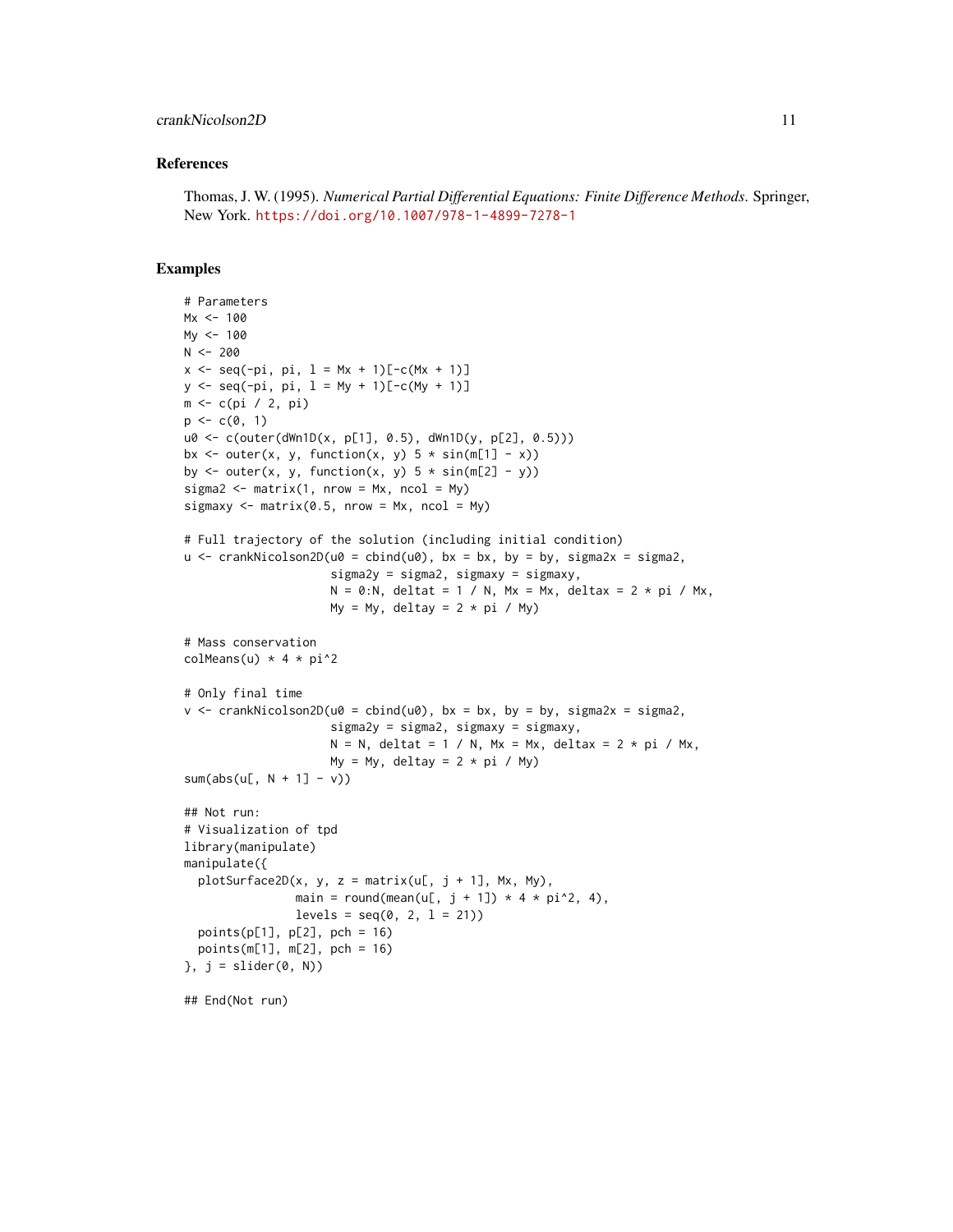Evaluation of the bivariate Sine von Mises density and its normalizing constant.

# Usage

```
dBvm(x, mu, kappa, logConst = NULL)constBvm(M = 25, kappa)
```
# Arguments

| X        | a matrix of size $c(nx, 2)$ for evaluating the density.                                               |
|----------|-------------------------------------------------------------------------------------------------------|
| mu       | two-dimensional vector of circular means.                                                             |
| kappa    | three-dimensional vector with concentrations $(\kappa_1, \kappa_2, \lambda)$ .                        |
| logConst | logarithm of the normalizing constant. Computed if NULL.                                              |
| M        | number of terms considered in the series expansion used for evaluating the nor-<br>malizing constant. |

# Details

If  $\kappa_1 = 0$  or  $\kappa_2 = 0$  and  $\lambda \neq 0$ , then constBvm will perform a Monte Carlo integration of the constant.

# Value

A vector of length nx with the evaluated density (dBvm) or a scalar with the normaalizing constant (constBvm).

# References

Singh, H., Hnizdo, V. and Demchuk, E. (2002) Probabilistic model for two dependent circular variables, *Biometrika*, 89(3):719–723, <https://doi.org/10.1093/biomet/89.3.719>

```
x \leq -\text{seq}(-\text{pi}, \text{pi}, 1 = 101)[-101]plotSurface2D(x, x, f = function(x) dBvm(x = x, mu = c(0, pi / 2),
                                               kappa = c(2, 3, 1),
               fVect = TRUE)
```
<span id="page-11-0"></span>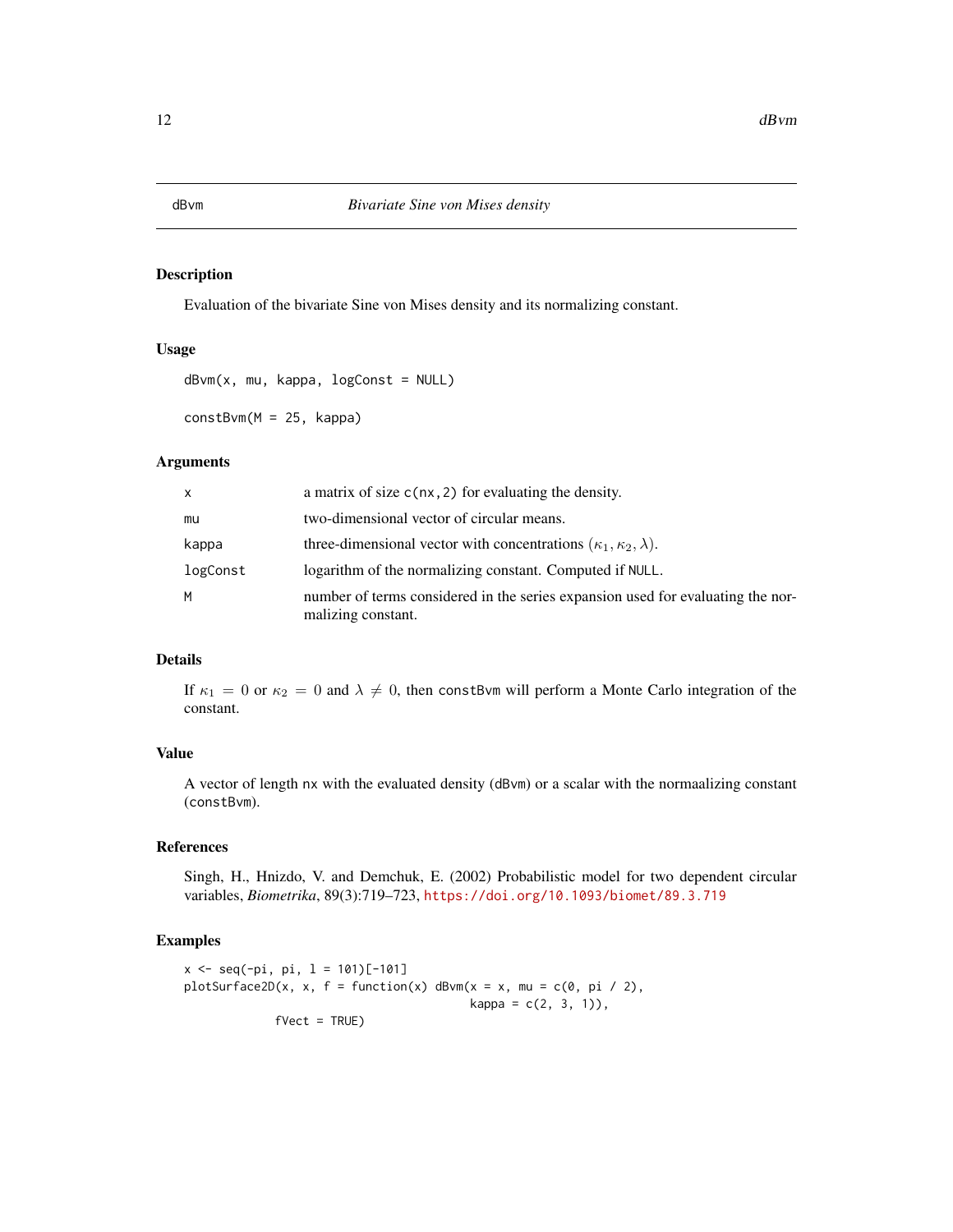<span id="page-12-0"></span>

Returns suitably lagged and iterated circular differences.

# Usage

```
diffCirc(x, circular = TRUE, ...)
```
# Arguments

| X        | wrapped or unwrapped angles to be differenced. Must be a vector or a matrix,<br>see details.             |
|----------|----------------------------------------------------------------------------------------------------------|
| circular | convenience flag to indicate whether wrapping should be done. If FALSE, the<br>function is exactly diff. |
| $\cdot$  | parameters to be passed to diff.                                                                         |

# Details

If x is a matrix then the difference operations are carried out row-wise, on each column separately.

# Value

The value of  $diff(x,...)$ , circularly wrapped. Default parameters give an object of the kind of x with one less entry or row.

```
# Vectors
x <- c(-pi, -pi/2, pi - 0.1, -pi + 0.2)
diffCirc(x) - diff(x)# Matrices
set.seed(234567)
N < - 100x \leq t(euler2D(x0 = \text{rbind}(c(0, 0)), A = \text{diag}(c(1, 1)), sigma = rep(2, 2),
               mu = c(pi, pi), N = N, delta = 1, type = 2)[1, 1]diffCirc(x) - diff(x)
```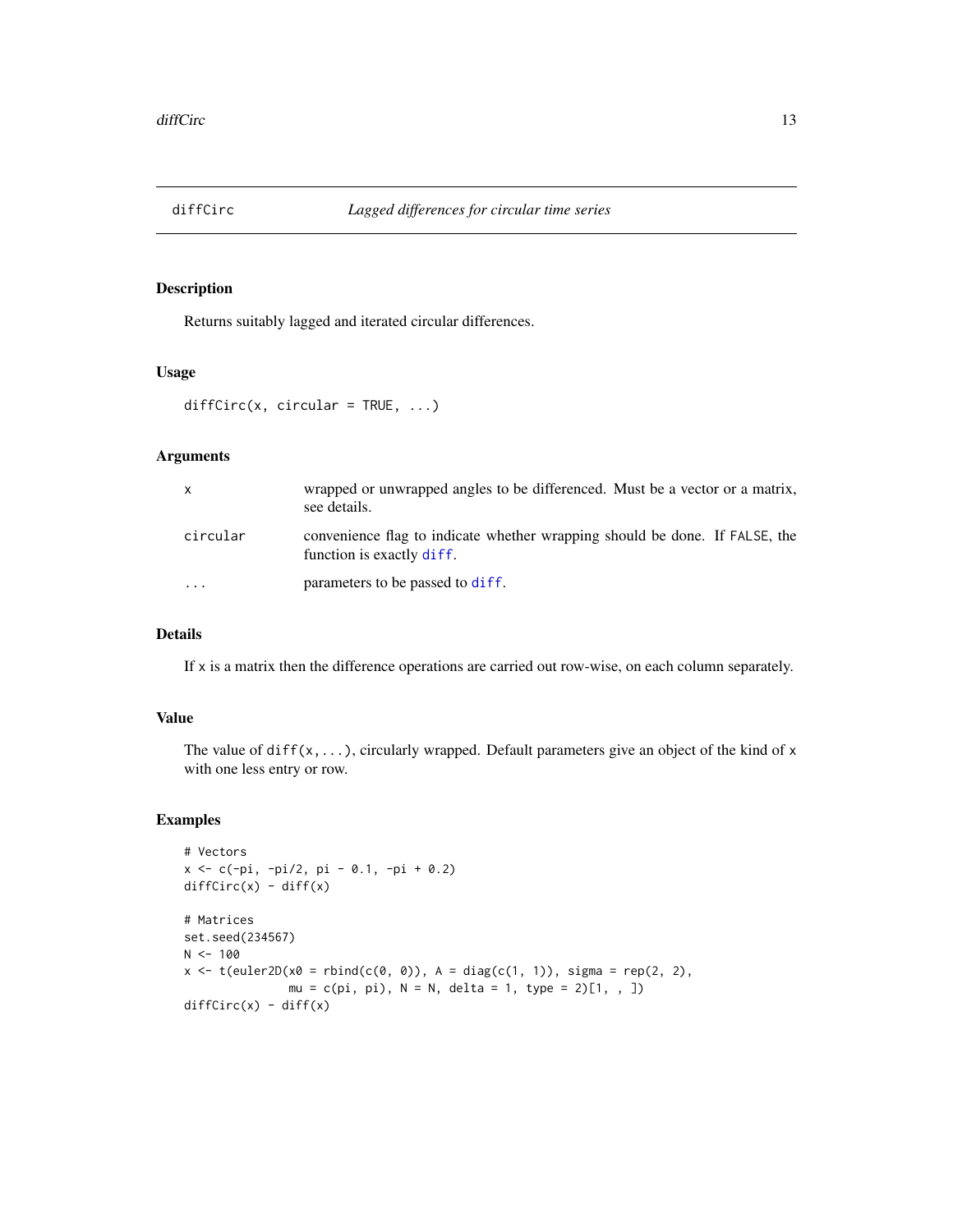<span id="page-13-0"></span>

Computes the circular density of Jones and Pewsey (2005).

#### Usage

```
dJp(x, mu, kappa, psi, const = NULL)
constJp(mu, kappa, psi, M = 200)
```
# Arguments

| x     | evaluation angles, not necessary in $[\pi, \pi)$ .                         |
|-------|----------------------------------------------------------------------------|
| mu    | circular mean.                                                             |
| kappa | non-negative concentration parameter.                                      |
| psi   | shape parameter, see details.                                              |
| const | normalizing constant, computed with const. Jp if not provided.             |
| м     | grid size for computing the normalizing constant by numerical integration. |

# Details

Particular interesting choices for the shape parameter are:

- psi = -1: gives the Wrapped Cauchy as stationary density.
- $psi = 0$ : is the sinusoidal drift of the vM diffusion.
- psi = 1: gives the Cardioid as stationary density.

# Value

A vector of the same length as x containing the density.

# References

Jammalamadaka, S. R. and SenGupta, A. (2001) *Topics in Circular Statistics*. World Scientific, Singapore. <https://doi.org/10.1142/4031>

Jones, M. C. and Pewsey, A. (2005). A family of symmetric distributions on the circle. *Journal of the American Statistical Association*, 100(472):1422–1428. [https://doi.org/10.1198/](https://doi.org/10.1198/016214505000000286) [016214505000000286](https://doi.org/10.1198/016214505000000286)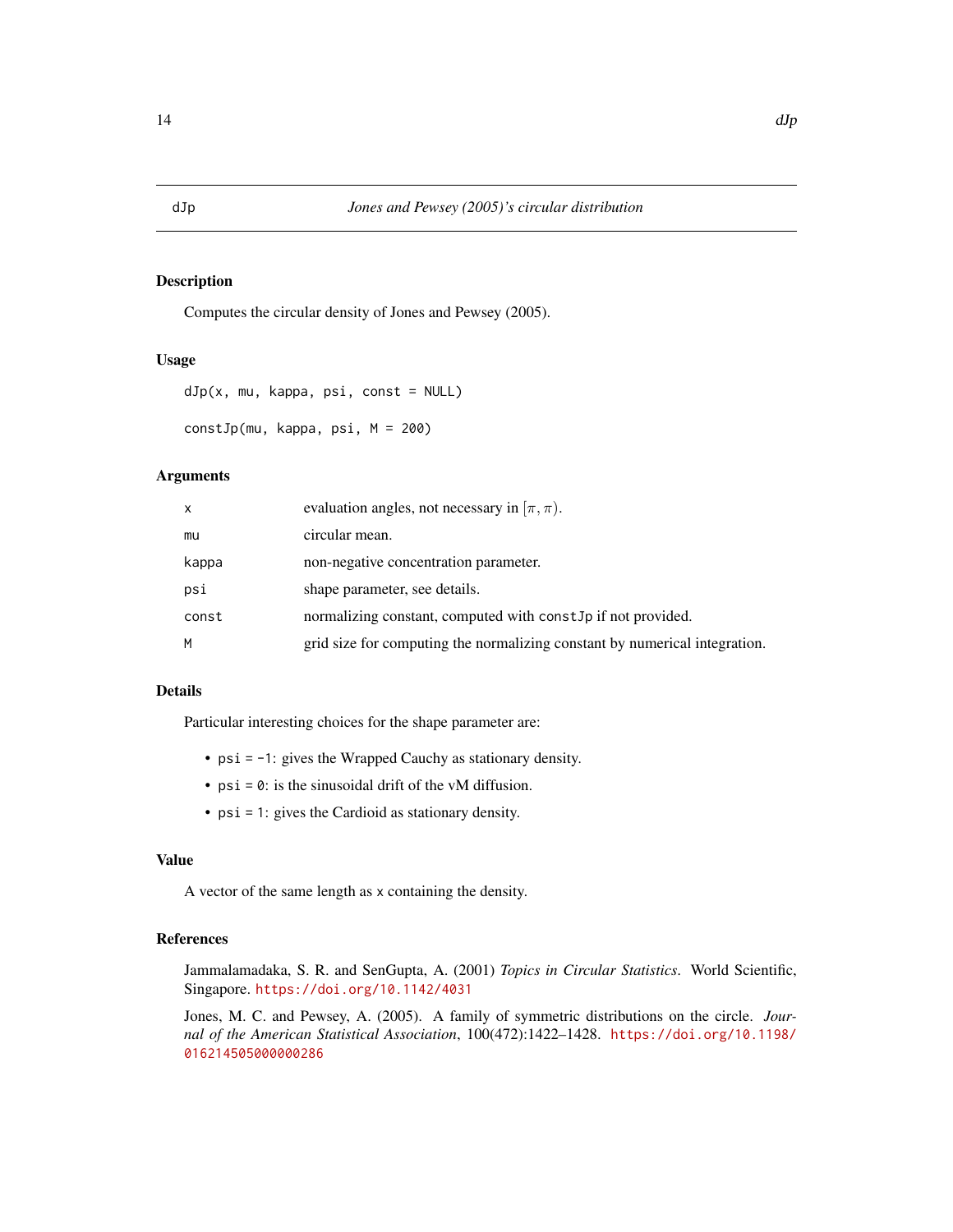#### <span id="page-14-0"></span>dPsTpd 15

# Examples

```
x \le - seq(-pi, pi, l = 200)
plot(x, x, type = "n", ylab = "Density", ylim = c(\emptyset, \emptyset.6))
for (i in 0:20) {
  lines(x, dJp(x = x, mu = 0, kappa = 1, psi = -2 + 4 * i / 20),
        col = rainbow(21)[i + 1])}
```

| dPsTpd | Wrapped Euler and Shoji-Ozaki pseudo-transition probability densi- |
|--------|--------------------------------------------------------------------|
|        | ties                                                               |

# Description

Wrapped pseudo-transition probability densities.

# Usage

```
dPsTpd(x, x0, t, method = c("E", "S0", "S02"), b, jac.b, sigma2, b1, b2,circular = TRUE, maxK = 2, wmapprox = FALSE, twokpi = NULL, ...)
```
# Arguments

| $\times$       | a matrix of dimension $c(n, p)$ . If a vector is provided, is assumed that $p = 1$ .                                                                                                             |
|----------------|--------------------------------------------------------------------------------------------------------------------------------------------------------------------------------------------------|
| x0             | a matrix of dimension $c(n, p)$ . If all $x \theta$ are the same, a matrix of dimension<br>$c(1, p)$ can be passed for better performance. If a vector is provided, is assumed<br>that $p = 1$ . |
| t              | time step between x and x0.                                                                                                                                                                      |
| method         | a string for choosing "E" (Euler), "S0" (Shoji-Ozaki) or "S02" (Shoji-Ozaki<br>with Ito's expansion in the drift) method.                                                                        |
| $\mathbf b$    | drift function. Must return a matrix of the same size as x.                                                                                                                                      |
| jac.b          | jacobian of the drift function.                                                                                                                                                                  |
| sigma2         | diagonal of the diffusion matrix (if univariate, this is the square of the diffusion<br>coefficient). Must return an object of the same size as x.                                               |
| b <sub>1</sub> | first derivative of the drift function (univariate). Must return a vector of the same<br>length as x.                                                                                            |
| b <sub>2</sub> | second derivative of the drift function (univariate). Must return a vector of the<br>same length as x.                                                                                           |
| circular       | flag to indicate circular data.                                                                                                                                                                  |
| maxK           | maximum absolute winding number used if circular = TRUE.                                                                                                                                         |
| vmApprox       | flag to indicate von Mises approximation to wrapped normal. See<br>momentMatchWnVm and scoreMatchWnBvm.                                                                                          |
| twokpi         | optional matrix of winding numbers to avoid its recomputation. See details.                                                                                                                      |
| $\cdots$       | additional parameters passed to b, b1, b2, jac. b and sigma2.                                                                                                                                    |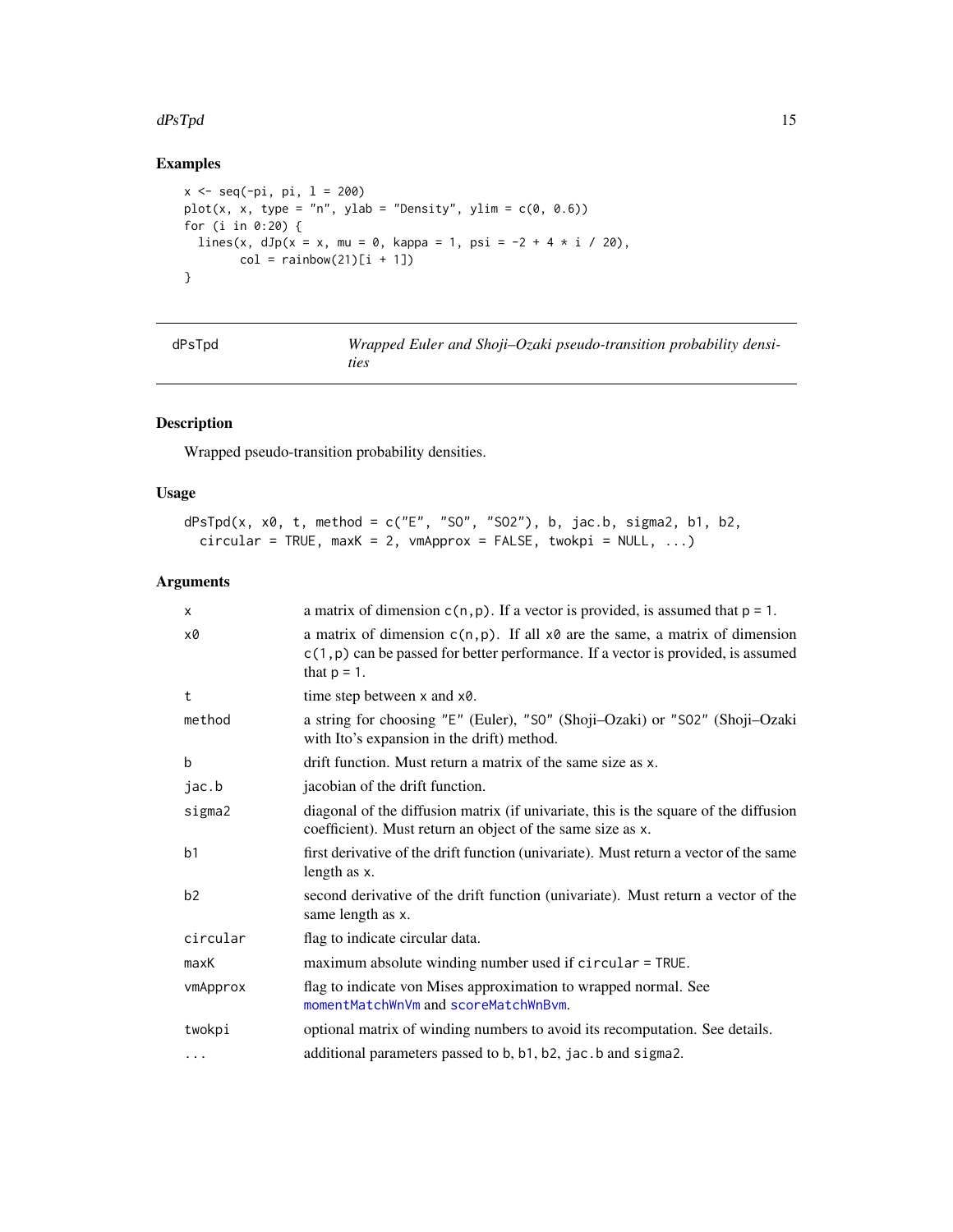#### Details

See Section 3.2 in García-Portugués et al. (2019) for details. "SO2" implements Shoji and Ozai (1998)'s expansion with for  $p = 1$ . "SO" is the same expansion, for arbitrary p, but considering null second derivatives.

```
twokpi is repRow(2 * pi * c(-maxK:maxK), n = n) if p = 1 and
as.matrix(do.call(what = expand.grid, args = rep(list(2 * pi * c(-maxK:maxK)),p))) oth-
erwise.
```
#### Value

Output from [mleOptimWrapper](#page-46-1).

# References

García-Portugués, E., Sørensen, M., Mardia, K. V. and Hamelryck, T. (2019) Langevin diffusions on the torus: estimation and applications. *Statistics and Computing*, 29(2):1–22. [https://doi.](https://doi.org/10.1007/s11222-017-9790-2) [org/10.1007/s11222-017-9790-2](https://doi.org/10.1007/s11222-017-9790-2)

Shoji, I. and Ozaki, T. (1998) A statistical method of estimation and simulation for systems of stochastic differential equations. *Biometrika*, 85(1):240–243. [https://doi.org/10.1093/biomet/](https://doi.org/10.1093/biomet/85.1.240) [85.1.240](https://doi.org/10.1093/biomet/85.1.240)

```
# 1D
grid \leq seq(-pi, pi, l = 501)[-501]
alpha <-1sigma <-1t < -0.5x0 <- pi/2
# manipulate::manipulate({
  # Drifts
  b \le function(x) driftWn1D(x = x, alpha = alpha, mu = 0, sigma = sigma)
  b1 \leq function(x, h = 1e-4) {
   1 \leftarrow length(x)res \le - driftWn1D(x = c(x + h, x - h), alpha = alpha, mu = 0, sigma = sigma)
   drop(res[1:1] - res[(1 + 1):(2 * 1)]/(2 * h)}
  b2 <- function(x, h = 1e-4) {
   1 \leftarrow length(x)res \le driftWn1D(x = c(x + h, x, x - h), alpha = alpha, mu = 0,
                     sigma = sigma)
    drop(res[1:1] - 2 * res[(1 + 1):(2 * 1)] + res[(2 * 1 + 1):(3 * 1)])/(h^2)
  }
  # Squared diffusion
  sigma2 <- function(x) rep(sigma^2, length(x))
  # Plot
  plot(grid, dTpdPde1D(Mx = length(grid), x0 = x0, t = t, alpha = alpha,
```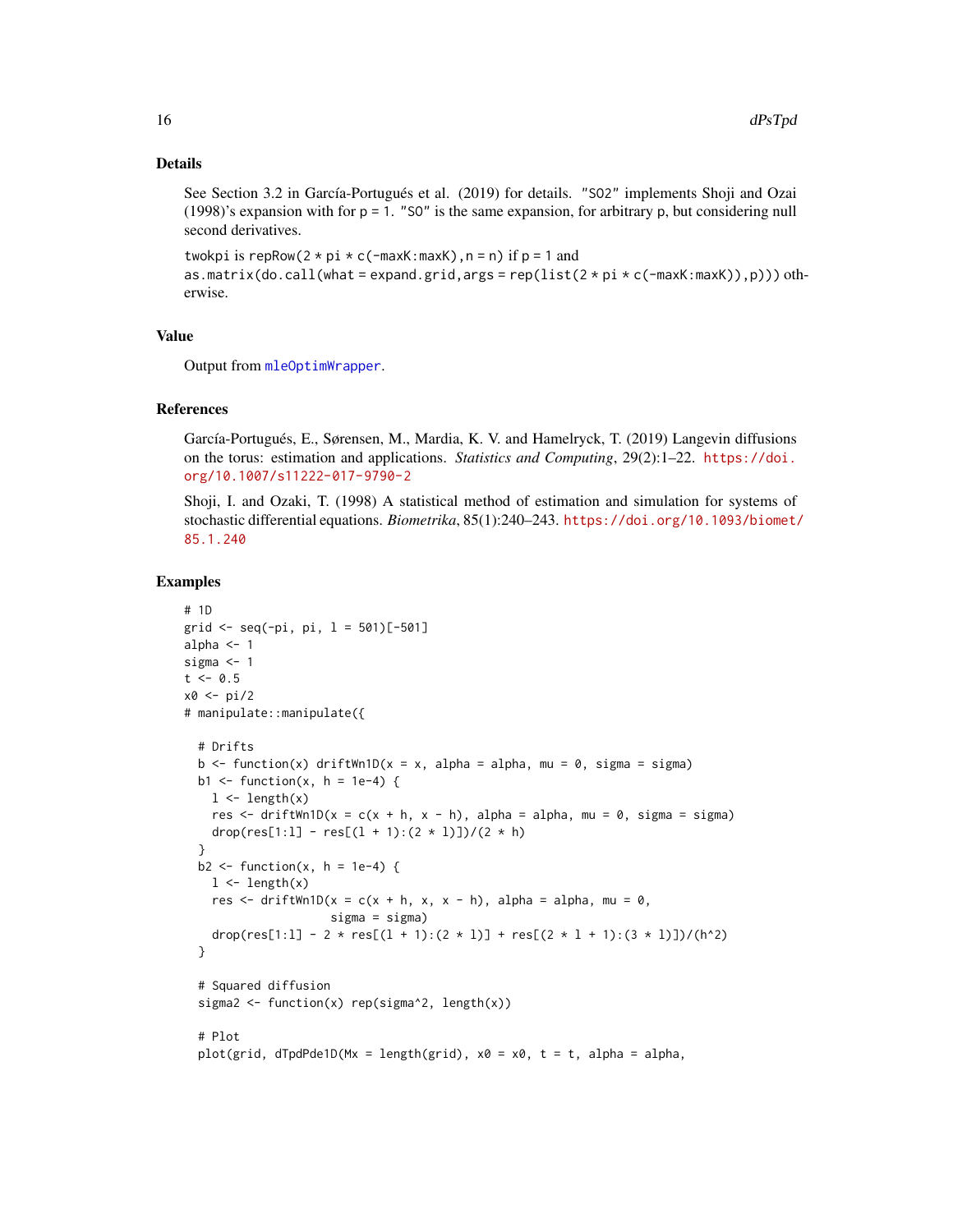```
mu = 0, sigma = sigma), type = "l",ylab = "Density", xlab = "", ylim = c(0, 0.75), lwd = 2)
  lines(grid, dTpdWou1D(x = grid, x0 = rep(x0, length(grid)), t = t,
                       alpha = alpha, mu = 0, sigma = sigma), col = 2)
  lines(grid, dPsTpd(x = grid, x0 = x0, t = t, method = "E", b = b,
                     b1 = b1, b2 = b2, sigma2 = sigma2), col = 3)
  lines(grid, dPsTpd(x = grid, x0 = x0, t = t, method = "SO", b = b,
                     b1 = b1, b2 = b2, sigma2 = sigma2), col = 4)
  lines(grid, dPsTpd(x = grid, x0 = x0, t = t, method = "SO2", b = b,
                     b1 = b1, b2 = b2, sigma2 = sigma2),
        col = 5lines(grid, dPsTpd(x = grid, x0 = x0, t = t, method = "E", b = b,
                     b1 = b1, b2 = b2, sigma2 = sigma2, vmApprox = TRUE),
        col = 6lines(grid, dPsTpd(x = grid, x0 = x0, t = t, method = "S0", b = b,b1 = b1, b2 = b2, sigma2 = sigma2, vmApprox = TRUE),
        col = 7lines(grid, dPsTpd(x = grid, x0 = x0, t = t, method = "SO2", b = b,
                     b1 = b1, b2 = b2, sigma2 = sigma2, vmApprox = TRUE),
        col = 8legend("topright", legend = c("PDE", "WOU", "E", "SO1", "SO2", "EvM",
                                "SO1vM", "SO2vM"), 1wd = 2, col = 1:8)
# }, x0 = manipulate::slider(-pi, pi, step = 0.1, initial = -pi),
# alpha = manipulate::slider(0.1, 5, step = 0.1, initial = 1),
# sigma = manipulate::slider(0.1, 5, step = 0.1, initial = 1),
# t = manipulate::slider(0.1, 5, step = 0.1, initial = 1))
# 2D
grid <- seq(-pi, pi, l = 76)[-76]
alpha1 < -2alpha2 <-1alpha3 < -0.5sig1 <- 1
sig2 < -2t < -0.5x01 <- pi/2
x02 <- -pi/2
# manipulate::manipulate({
  alpha <- c(alpha1, alpha2, alpha3)
  sigma <- c(sig1, sig2)
  x0 <- c(x01, x02)
  # Drifts
  b \le function(x) driftWn2D(x = x, A = alphaToA(alpha = alpha, sigma = sigma),
                             mu = rep(0, 2), sigma = sigma)
  jac.b \leftarrow function(x, h = 1e-4) {
   1 \leq -nrow(x)res \le driftWn2D(x = rbind(cbind(x[, 1] + h, x[, 2]),
                               cbind(x[, 1] - h, x[, 2]),cbind(x[, 1], x[, 2] + h),cbind(x[, 1], x[, 2] - h)),
```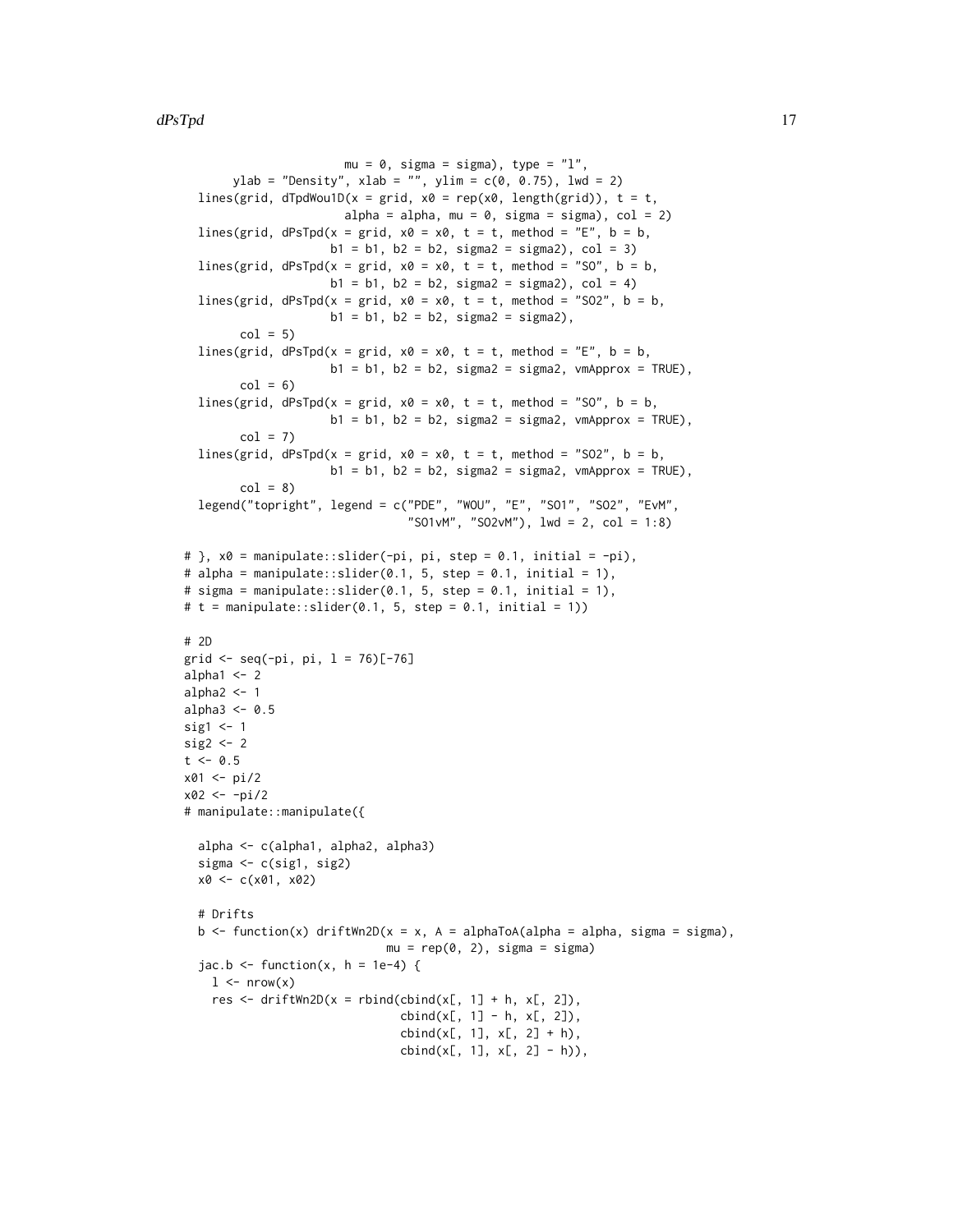```
A = alphaToA(alpha = alpha, sigma = sigma), mu = rep(0, 2),sigma = sigma)
    cbind(res[1:1, ] - res[(1 + 1):(2 * 1), ],
          res[2 * 1 + 1:1, ] - res[2 * 1 + (1 + 1):(2 * 1), ]) / (2 * h)
  }
  # Squared diffusion
  sigma2 <- function(x) matrix(sigma^2, nrow = length(x) / 2L, ncol = 2)
  # Plot
  old_par \leq par(mfrow = c(3, 2))
  plotSurface2D(grid, grid, z = dTpdPde2D(Mx = length(grid), My = length(grid),
                                          x0 = x0, t = t, alpha = alpha,
                                          mu = rep(0, 2), sigma = sigma),levels = seq(0, 1, 1 = 20), main = "Exact")
  plotSurface2D(grid, grid,
                f = function(x) drop(dTpdWou2D(x = x, x0 = repRow(x0, nrow(x)),t = t, alpha = alpha,
                                                mu = rep(0, 2), sigma = signa)),levels = seq(0, 1, 1 = 20), fVect = TRUE, main = "WOU")
  plotSurface2D(grid, grid,
                f = function(x) dPsTpd(x = x, x0 = rbind(x0), t = t,method = "E", b = b, jac.b = jac.b,signa2 = signa2,
                levels = seq(0, 1, 1 = 20), fVect = TRUE, main = "E")
  plotSurface2D(grid, grid,
                f = function(x) dPsTpd(x = x, x0 = rbind(x0), t = t,method = "SO", b = b, jac.b = jac.b,
                                       signa2 = signa2),
                levels = seq(0, 1, 1 = 20), fVect = TRUE, main = "SO")
  plotSurface2D(grid, grid,
                f = function(x) dPsTpd(x = x, x0 = rbind(x0), t = t,method = "E", b = b, jac.b = jac.b,signa2 = signa2, vmApprox = TRUE),
                levels = seq(0, 1, 1 = 20), fVect = TRUE, main = "EvM")
  plotSurface2D(grid, grid,
                f = function(x) dPsTpd(x = x, x0 = rbind(x0), t = t,method = "SO'', b = b, jac.b = jac.b,
                                       sigma2 = sigma2, vmApprox = TRUE),
                levels = seq(0, 1, 1 = 20), fVect = TRUE, main = "SOvM")
  par(old_par)
# }, x01 = manipulate::slider(-pi, pi, step = 0.1, initial = -pi),
# x02 = manipulate::slider(-pi, pi, step = 0.1, initial = -pi),
# alpha1 = manipulate::slider(0.1, 5, step = 0.1, initial = 1),
# alpha2 = manipulate::slider(0.1, 5, step = 0.1, initial = 1),
# alpha3 = manipulate::slider(-5, 5, step = 0.1, initial = 0),
# sig1 = manipulate::slider(0.1, 5, step = 0.1, initial = 1),
# sig2 = manipulate::slider(0.1, 5, step = 0.1, initial = 1),# t = manipulate::slider(0.01, 5, step = 0.01, initial = 1))
```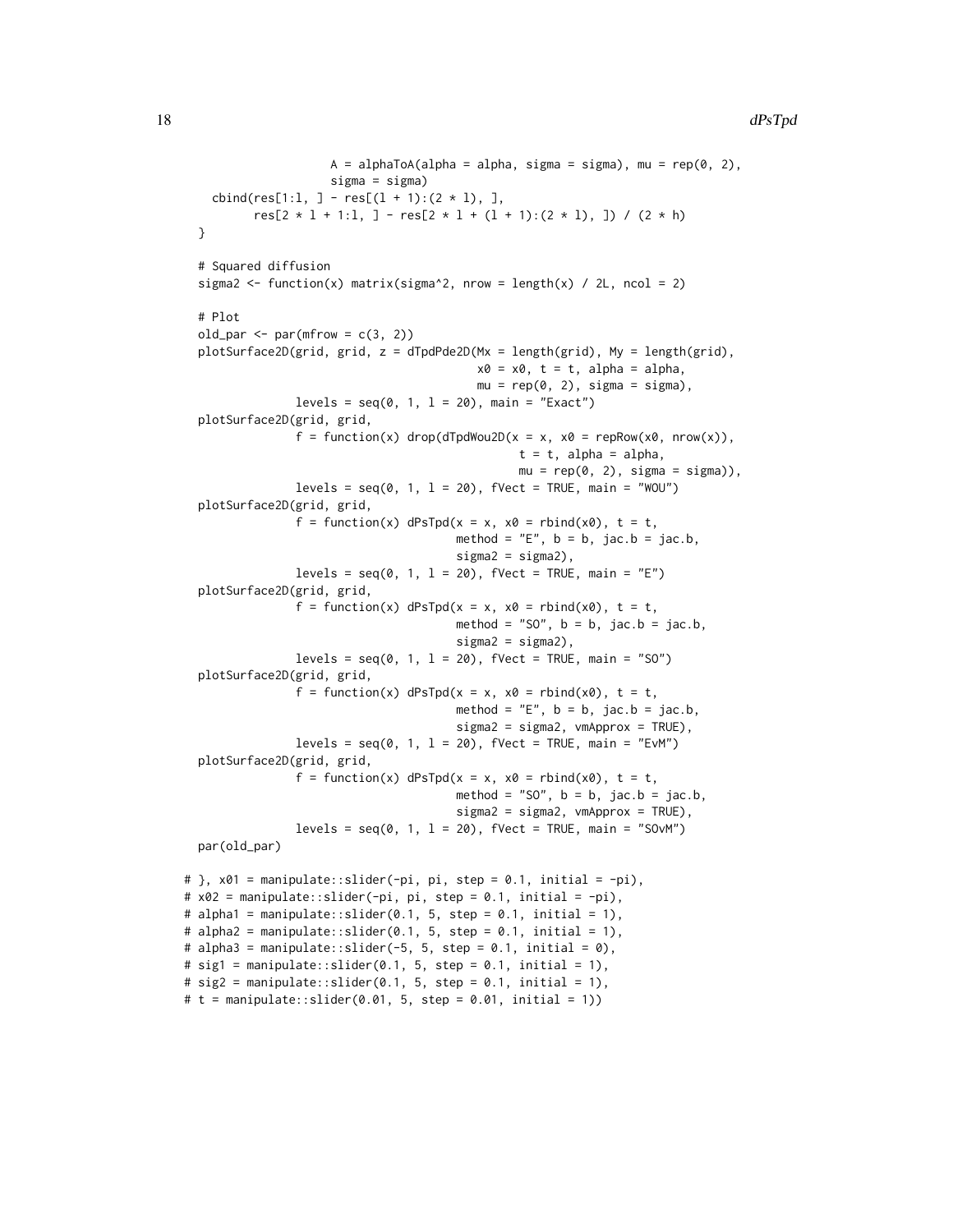<span id="page-18-0"></span>

Drift for the Langevin diffusion associated to the Jones and Pewsey (JP) family of circular distributions.

#### Usage

driftJp(x, alpha, mu, psi)

#### Arguments

| $\mathsf{x}$ | vector with the evaluation points for the drift. |
|--------------|--------------------------------------------------|
| alpha        | strength of the drift.                           |
| mu           | unconditional mean of the diffusion.             |
| psi          | shape parameter, see details.                    |

# Details

Particular interesting choices for the shape parameter are:

- psi = -1: gives the Wrapped Cauchy as stationary density.
- $psi = 0$ : is the sinusoidal drift of the vM diffusion.
- psi = 1: gives the Cardioid as stationary density.

See Section 2.2.3 in García-Portugués et al. (2019) for details.

#### Value

A vector of the same length as x containing the drift.

#### References

García-Portugués, E., Sørensen, M., Mardia, K. V. and Hamelryck, T. (2019) Langevin diffusions on the torus: estimation and applications. *Statistics and Computing*, 29(2):1–22. [https://doi.](https://doi.org/10.1007/s11222-017-9790-2) [org/10.1007/s11222-017-9790-2](https://doi.org/10.1007/s11222-017-9790-2)

Jammalamadaka, S. R. and SenGupta, A. (2001) *Topics in Circular Statistics*. World Scientific, Singapore. <https://doi.org/10.1142/4031>

Jones, M. C. and Pewsey, A. (2005). A family of symmetric distributions on the circle. *Journal of the American Statistical Association*, 100(472):1422–1428. [https://doi.org/10.1198/](https://doi.org/10.1198/016214505000000286) [016214505000000286](https://doi.org/10.1198/016214505000000286)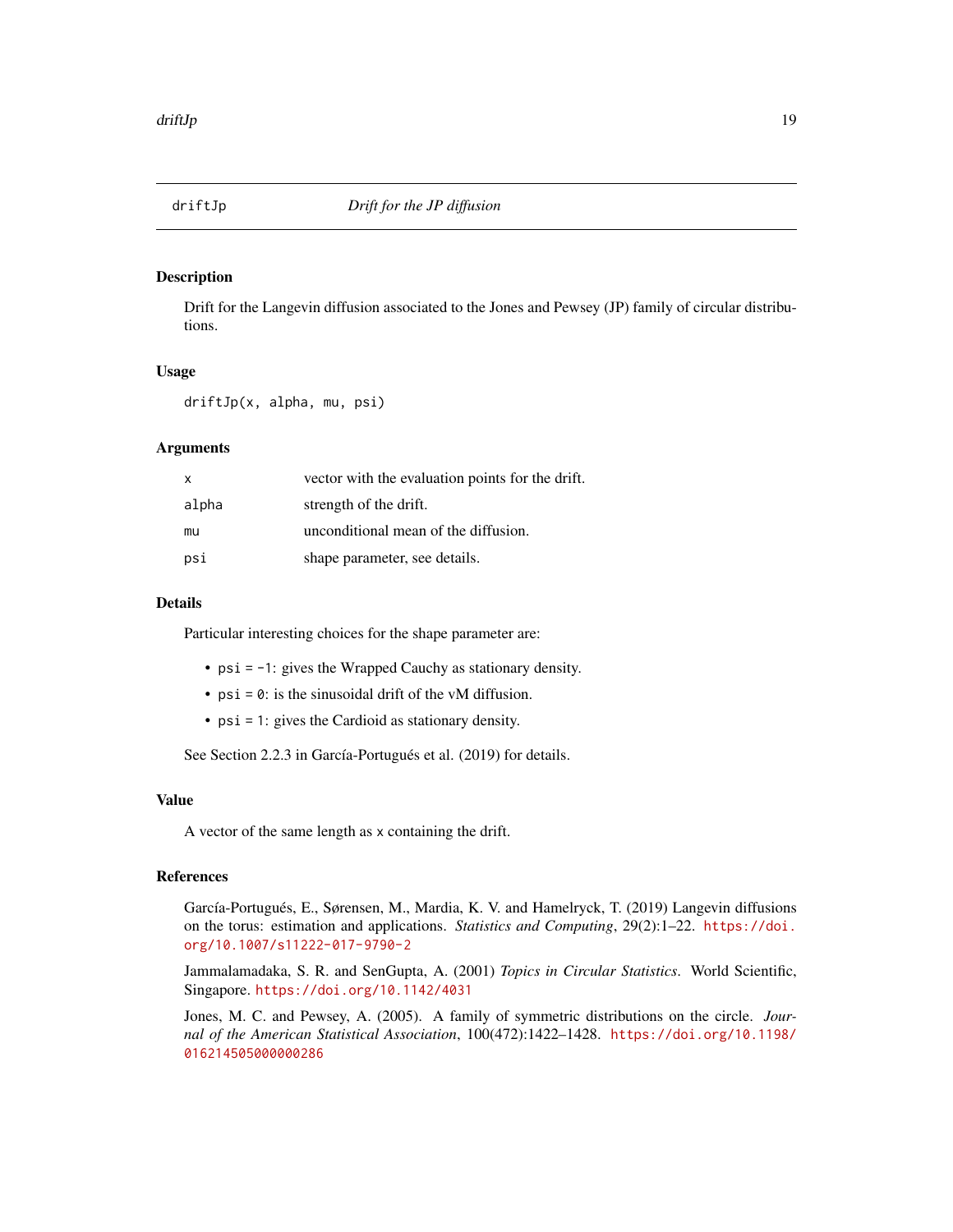# Examples

```
x \leq -\text{seq}(-\text{pi}, \text{pi}, 1 = 200)plot(x, x, type = "n", ylab = "drift")for (i in 0:20) {
  lines(x, driftJp(x = x, alpha = 1, mu = 0, psi = -1 + 2 * i / 20),
        col = rainbow(21)[i + 1])}
```
<span id="page-19-1"></span>driftMixIndVm *Drift for the mivM diffusion*

# Description

Drift for the Langevin diffusion associated to a mixture of m independent (multivariate) von Mises (mivM) of dimension p.

# Usage

driftMixIndVm(x, A, M, sigma, p, expTrc = 30)

#### Arguments

| $\mathsf{x}$   | matrix of size $c(n, p)$ with the evaluation points for the drift.                            |
|----------------|-----------------------------------------------------------------------------------------------|
| $\overline{A}$ | matrix of size $c(m, p)$ giving the strengths of the drifts.                                  |
| M              | matrix of size $c(m, p)$ giving the means.                                                    |
| sigma          | diffusion coefficient.                                                                        |
| p              | vector of length m giving the proportions. Must add to one.                                   |
| expTrc         | truncation for exponential: $exp(x)$ with $x \leq -expTrc$ is set to zero. Defaults to<br>30. |

## Details

[driftMixVm](#page-20-1) is more efficient for the circular case. The diffusion matrix is  $\sigma I$ . See Section 2.2.4 in García-Portugués et al. (2019) for details.

#### Value

A matrix of the same size as x containing the drift.

# References

García-Portugués, E., Sørensen, M., Mardia, K. V. and Hamelryck, T. (2019) Langevin diffusions on the torus: estimation and applications. *Statistics and Computing*, 29(2):1–22. [https://doi.](https://doi.org/10.1007/s11222-017-9790-2) [org/10.1007/s11222-017-9790-2](https://doi.org/10.1007/s11222-017-9790-2)

<span id="page-19-0"></span>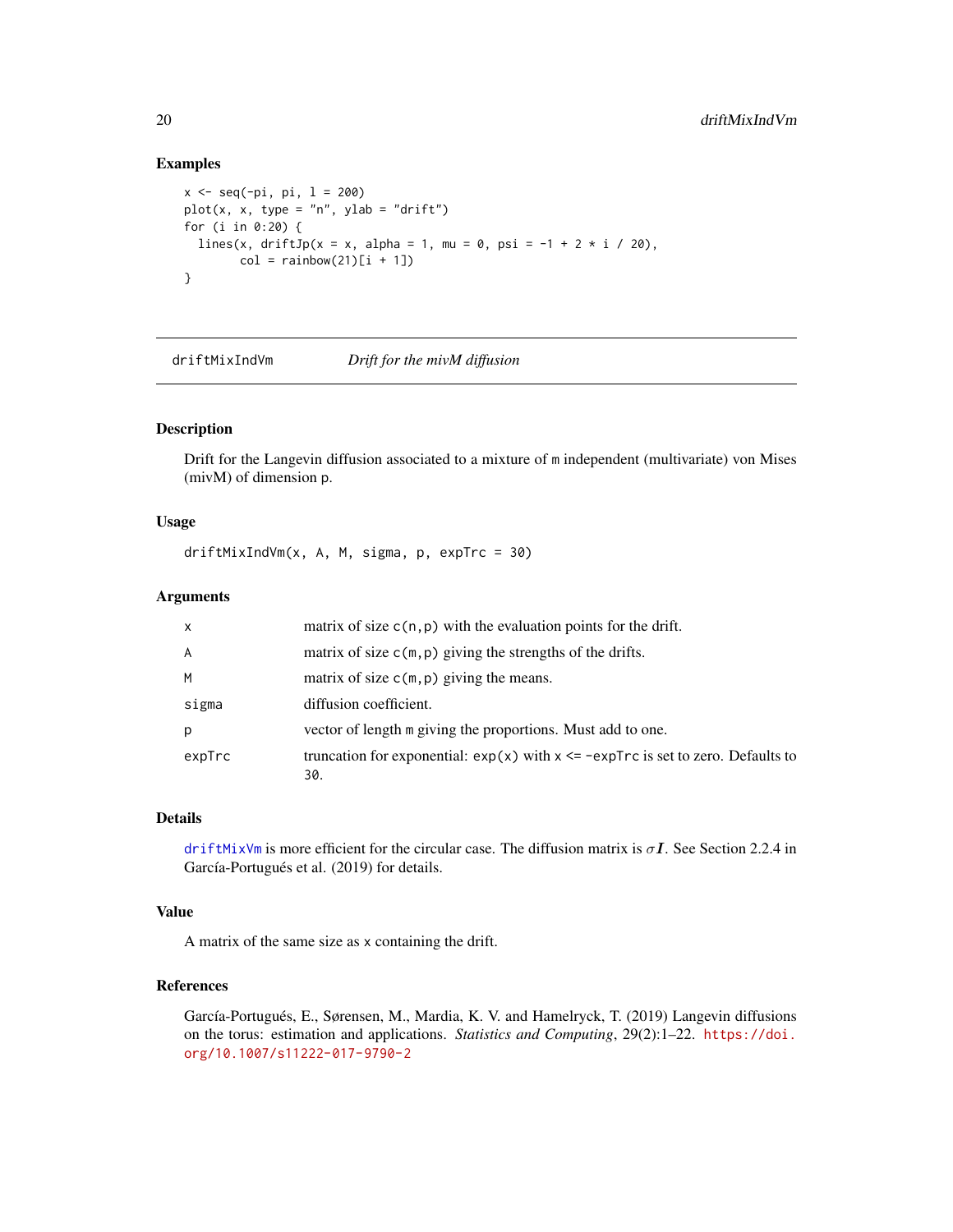#### <span id="page-20-0"></span>driftMixVm 21

#### Examples

```
# 1D
x \leq -\text{seq}(-\text{pi}, \text{pi}, 1 = 200)plot(x, x, type = "n", ylab = "drift")for (i in 1:10) {
  lines(x, driftMixIndVm(x = child(x), A = child(c(2, 2)),M = \text{cbind}(c(0, -pi + 2 * pi * i / 10)), \text{ sigma} = 1, p = c(0.5, 0.5)),col = rainbow(10)[i])}
# 2D
x \le - seq(-pi, pi, l = 100)
plotSurface2D(x, x, f = function(x) sqrt(rowSums(driftMixIndVm(x = x,
               A = rbind(c(1, 1), c(1, 1)), M = rbind(c(1, 1), c(-1, -1)),sigma = 1, p = c(0.25, 0.75))<sup>2</sup>), fVect = TRUE)
```
<span id="page-20-1"></span>driftMixVm *Drift for the mivM diffusion (circular case)*

# Description

Drift for the Langevin diffusion associated to a mixture of m independent von Mises (mivM) of dimension one.

#### Usage

```
driftMixVm(x, alpha, mu, sigma, p, expTrc = 30)
```
# Arguments

| x      | vector with the evaluation points for the drift.                                              |
|--------|-----------------------------------------------------------------------------------------------|
| alpha  | vector of length m giving the strengths of the drifts.                                        |
| mu     | vector of length m giving the means.                                                          |
| sigma  | diffusion coefficient.                                                                        |
| р      | vector of length m giving the proportions. Must add to one.                                   |
| expTrc | truncation for exponential: $exp(x)$ with $x \leq -expTrc$ is set to zero. Defaults to<br>30. |

# Details

[driftMixIndVm](#page-19-1) is more general, but less efficient for the circular case. See Section 2.2.4 in García-Portugués et al. (2019) for details.

# Value

A vector of the same length as x containing the drift.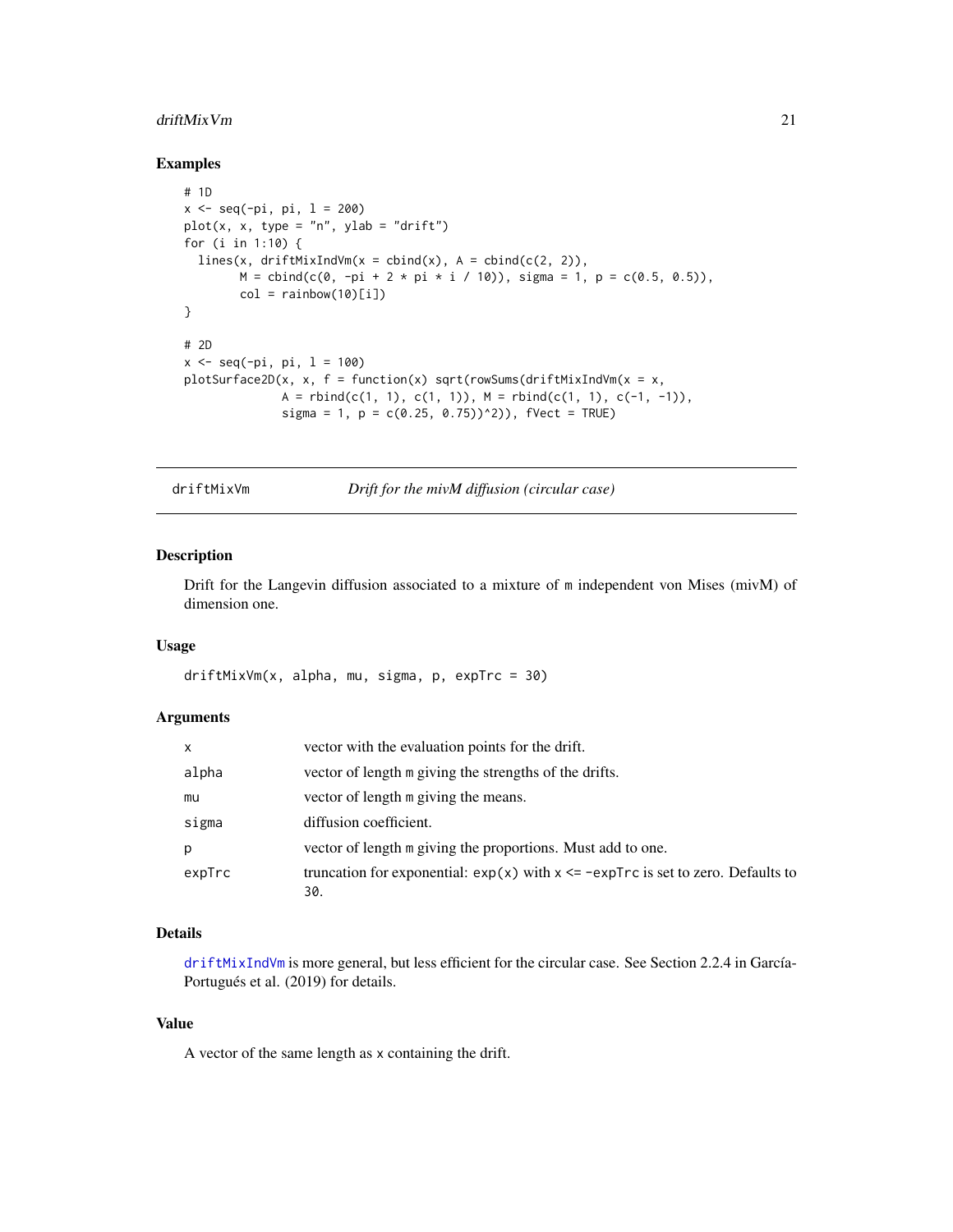## <span id="page-21-0"></span>References

García-Portugués, E., Sørensen, M., Mardia, K. V. and Hamelryck, T. (2019) Langevin diffusions on the torus: estimation and applications. *Statistics and Computing*, 29(2):1–22. [https://doi.](https://doi.org/10.1007/s11222-017-9790-2) [org/10.1007/s11222-017-9790-2](https://doi.org/10.1007/s11222-017-9790-2)

# Examples

```
x \le - seq(-pi, pi, l = 200)
plot(x, x, type = "n", ylab = "drift")
for (i in 1:10) {
  lines(x, driftMixVm(x = x, alpha = c(2, 2), mu = c(0, -pi + 2 * pi * i / 10),
        sigma = 1, p = c(0.5, 0.5), col = rainbow(10)[i])}
```
<span id="page-21-1"></span>

driftMvm *Drift for the MvM diffusion*

# Description

Drift for the Langevin diffusion associated to the Multivariate von Mises (MvM) in dimension p.

#### Usage

driftMvm $(x, alpha, mu, A = 0)$ 

# Arguments

| $\mathsf{x}$ | matrix of size $c(n, p)$ with the evaluation points for the drift.                                                      |
|--------------|-------------------------------------------------------------------------------------------------------------------------|
| alpha        | vector of length p with the strength of the drift in the diagonal (sin terms).                                          |
| mu           | vector of length p with the unconditional mean of the diffusion.                                                        |
| A            | matrix of size $c(p, p)$ with the strength of the drift in cross terms (cos-sin terms).<br>The diagonal has to be zero. |

#### Details

See Section 2.2.1 in García-Portugués et al. (2019) for details.

# Value

A matrix of the same size as x containing the drift.

# References

García-Portugués, E., Sørensen, M., Mardia, K. V. and Hamelryck, T. (2019) Langevin diffusions on the torus: estimation and applications. *Statistics and Computing*, 29(2):1–22. [https://doi.](https://doi.org/10.1007/s11222-017-9790-2) [org/10.1007/s11222-017-9790-2](https://doi.org/10.1007/s11222-017-9790-2)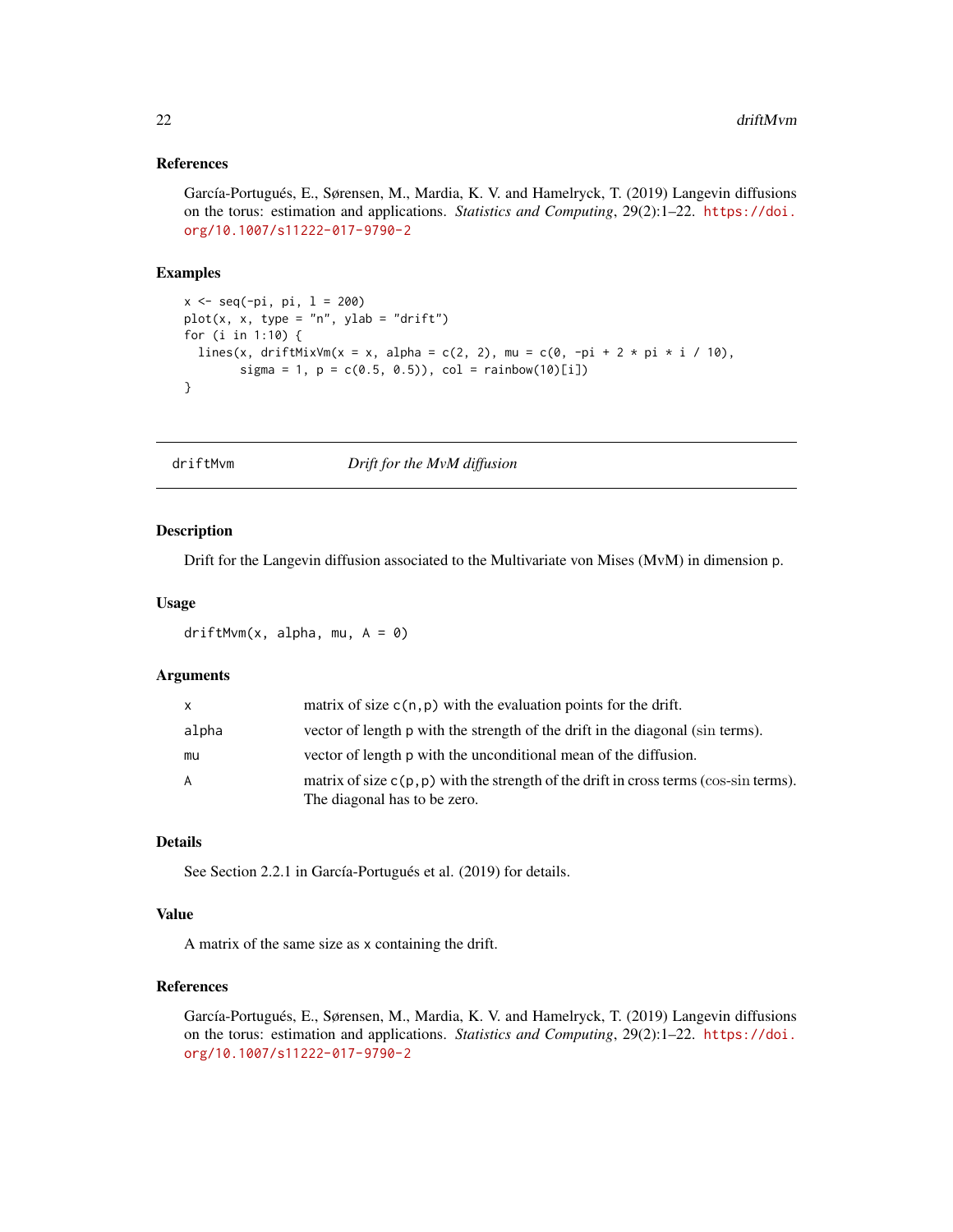#### <span id="page-22-0"></span>drift Wn 23

# Examples

```
# 1D
x < - seq(-pi, pi, l = 200)
plot(x, x, type = "n", ylab = "drift")for (i in 0:20) {
  lines(x, driftMvm(x = x, alpha = 3 * i / 20, mu = 0, A = 0),
        col = rainbow(21)[i + 1])}
# 2D
x \leq -\text{seq}(-\text{pi}, \text{pi}, 1 = 100)plotsurface2D(x, x, f = function(x) sqrt(rowSums(driftMvm(x = x,alpha = c(2, 2), mu = c(-1, -1), A = rbind(c(0, 0), c(0, 0)))^2)),
               fVect = TRUE)
```
driftWn *Drift for the WN diffusion*

# Description

Drift for the Langevin diffusion associated to the (multivariate) Wrapped Normal (WN) in dimension p.

# Usage

```
driftWn(x, A, mu, Sigma, invSigma) = NULL, maxK = 2, expTrc = 30)
```
# Arguments

| X         | matrix of size $c(n, p)$ with the evaluation points for the drift.                            |
|-----------|-----------------------------------------------------------------------------------------------|
| A         | matrix of size $c(p, p)$ giving the drift strength.                                           |
| mu        | vector of length p with the unconditional mean of the diffusion.                              |
| Sigma     | diffusion matrix, of size $c(p, p)$ .                                                         |
| invSigmaA | the matrix solve (Sigma) % * & A (optional).                                                  |
| maxK      | maximum absolute value of the windings considered in the computation of the<br>WN.            |
| expTrc    | truncation for exponential: $exp(x)$ with $x \leq -expTrc$ is set to zero. Defaults to<br>30. |

# Details

See Section 2.2.2 in García-Portugués et al. (2019) for details. [driftWn1D](#page-23-1) and [driftWn2D](#page-24-1) are more efficient for the 1D and 2D cases.

# Value

A matrix of the same size as x containing the drift.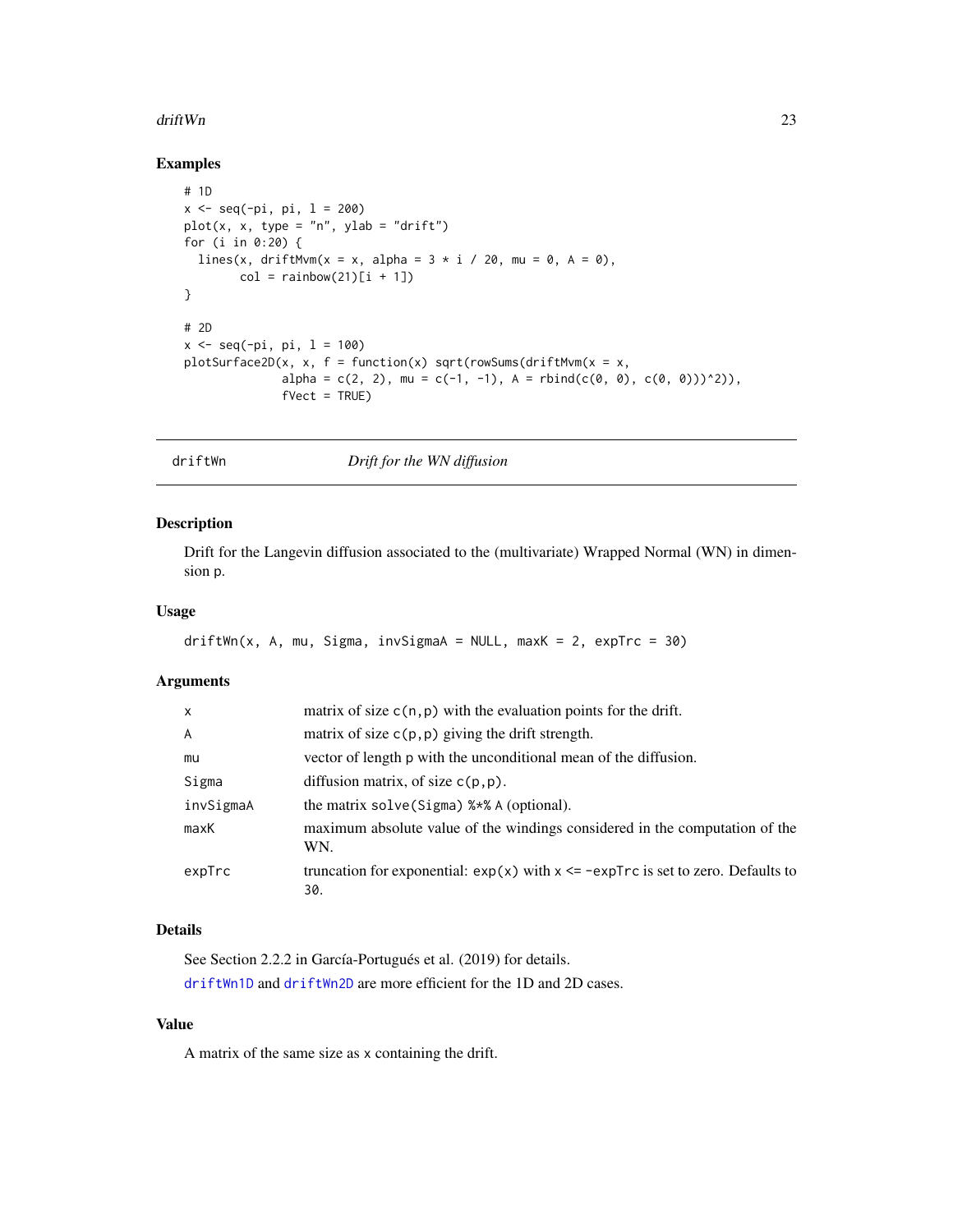# <span id="page-23-0"></span>References

García-Portugués, E., Sørensen, M., Mardia, K. V. and Hamelryck, T. (2019) Langevin diffusions on the torus: estimation and applications. *Statistics and Computing*, 29(2):1–22. [https://doi.](https://doi.org/10.1007/s11222-017-9790-2) [org/10.1007/s11222-017-9790-2](https://doi.org/10.1007/s11222-017-9790-2)

# Examples

```
# 1D
x <- seq(-pi, pi, l = 200)
plot(x, x, type = "n", ylab = "drift")for (i in 1:20) {
  lines(x, driftWn(x = cbind(x), A = 1 * i / 20, mu = 0, Sigma = 1),
        col = rainbow(20)[i])}
# 2D
x \leq -\text{seq}(-\text{pi}, \text{pi}, 1 = 100)plotsurface2D(x, x, f = function(x) sqrt(rowSums(driftWn(x = x, A = alphaToA(alpha = c(1, 1, 0.5),sigma = c(1.5, 1.5), mu = c(0, 0),
               Sigma = diag(c(1.5^2, 1.5^2))<sup>2</sup>)), fVect = TRUE)
```
<span id="page-23-1"></span>

driftWn1D *Drift of the WN diffusion in 1D*

# Description

Computes the drift of the WN diffusion in 1D in a vectorized way.

# Usage

 $driftWn1D(x, alpha, mu, sigma, maxK = 2L, expTrc = 30)$ 

#### Arguments

| $\mathsf{x}$ | a vector of length n containing angles. They all must be in $[\pi, \pi)$ so that the<br>truncated wrapping by maxK windings is able to capture periodicity. |
|--------------|-------------------------------------------------------------------------------------------------------------------------------------------------------------|
| alpha        | drift parameter.                                                                                                                                            |
| mu           | mean parameter. Must be in $[\pi, \pi]$ .                                                                                                                   |
| sigma        | diffusion coefficient.                                                                                                                                      |
| maxK         | maximum absolute value of the windings considered in the computation of the<br>WN.                                                                          |
| expTrc       | truncation for exponential: $exp(x)$ with $x \leq -expTrc$ is set to zero. Defaults to<br>30.                                                               |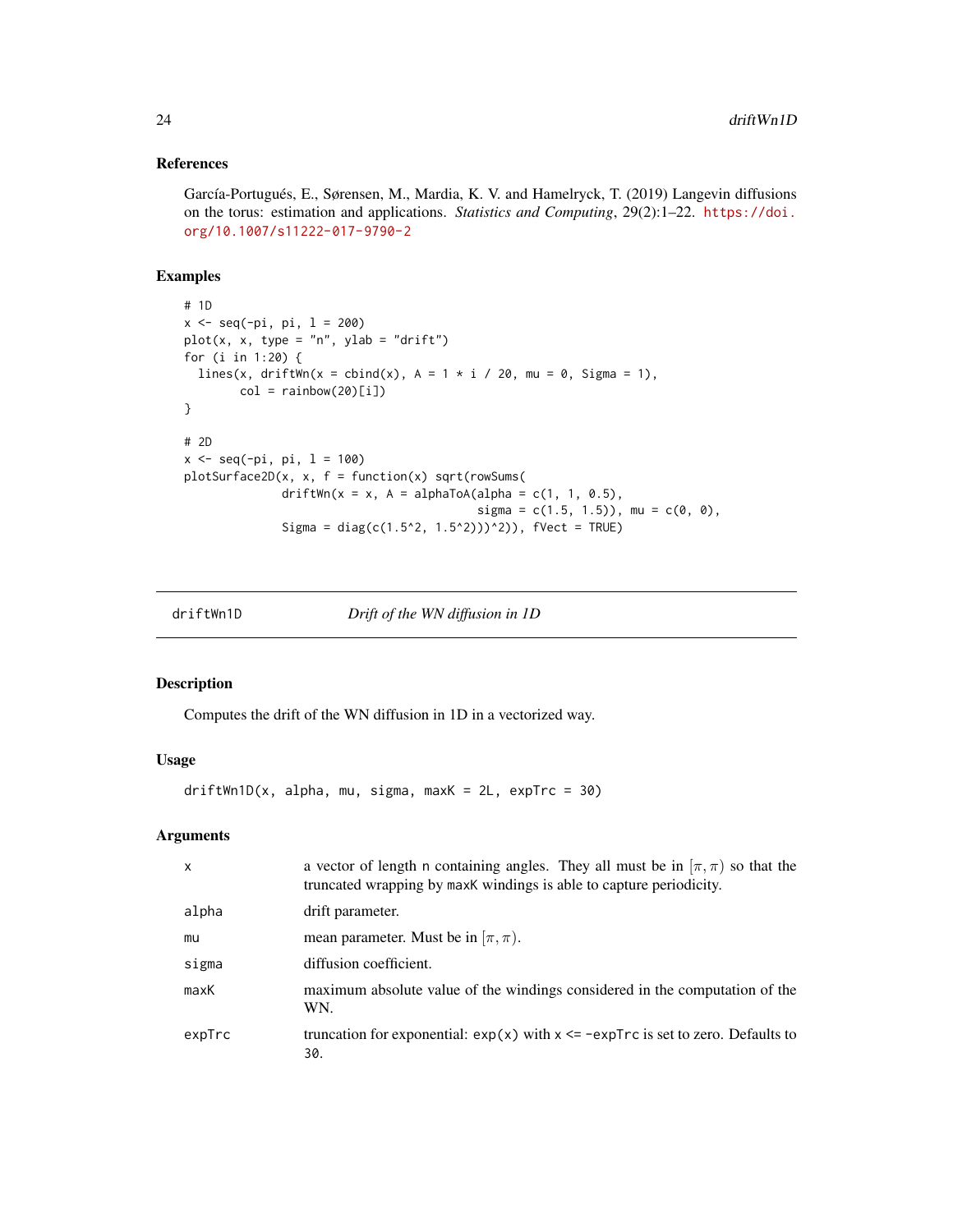#### <span id="page-24-0"></span>driftWn2D 25

# Value

A vector of length n containing the drift evaluated at x.

#### Examples

```
driftWn1D(x = seq(0, pi, 1 = 10), alpha = 1, mu = 0, sigma = 1, maxK = 2,
         expTrc = 30
```
<span id="page-24-1"></span>driftWn2D *Drift of the WN diffusion in 2D*

# Description

Computes the drift of the WN diffusion in 2D in a vectorized way.

### Usage

 $driftWn2D(x, A, mu, sigma, rho = 0, maxK = 2L, expTrc = 30)$ 

# Arguments

| $\mathsf{x}$ | a matrix of dimension c(n, 2) containing angles. They all must be in $[\pi, \pi)$ so<br>that the truncated wrapping by maxK windings is able to capture periodicity. |
|--------------|----------------------------------------------------------------------------------------------------------------------------------------------------------------------|
| A            | drift matrix of size $c(2, 2)$ .                                                                                                                                     |
| mu           | a vector of length 2 giving the mean.                                                                                                                                |
| sigma        | vector of length 2 containing the <b>square root</b> of the diagonal of $\Sigma$ , the diffusion<br>matrix.                                                          |
| rho          | correlation coefficient of $\Sigma$ .                                                                                                                                |
| maxK         | maximum absolute value of the windings considered in the computation of the<br>WN.                                                                                   |
| expTrc       | truncation for exponential: $exp(x)$ with $x \le -expTrc$ is set to zero. Defaults to<br>30.                                                                         |

# Value

A matrix of size  $c(n, 2)$  containing the drift evaluated at x.

```
alpha <-3:1mu \leftarrow c(\emptyset, \emptyset)sigma <-1:2rho <-0.5Sigma <- diag(sigma^2)
Sigma[1, 2] \le Sigma[2, 1] \le rho * prod(sigma)
A \leq a1phaToA(alpha = alpha, sigma = sigma, rho = rho)
```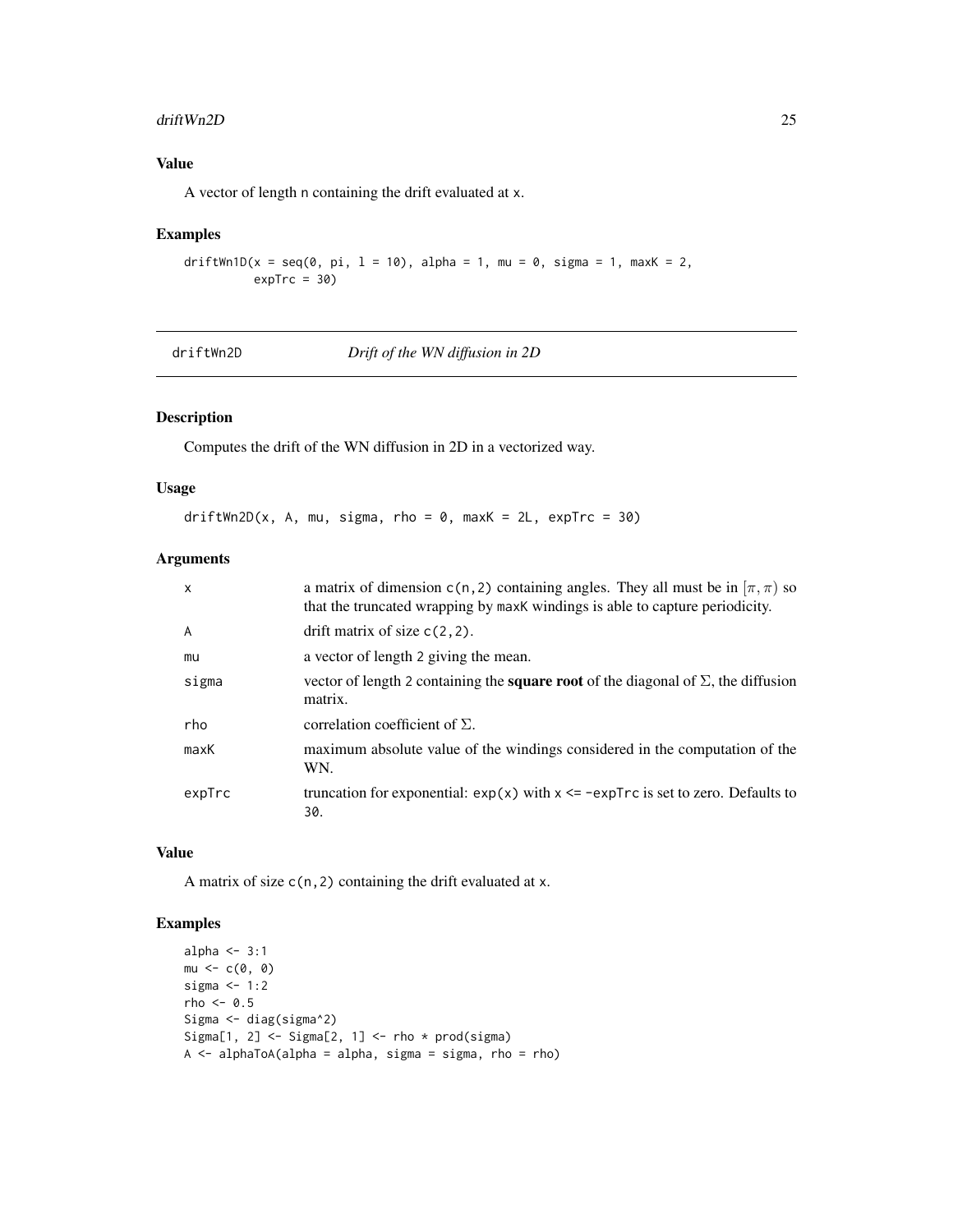```
x \le rbind(c(0, 1), c(1, 0.1), c(pi, pi), c(-pi, -pi), c(pi / 2, 0))
driftWn2D(x = x, A = A, mu = mu, sigma = sigma, rho = rho)driftWn(x = x, A = A, mu = c(\theta, \theta), Sigma = Sigma)
```
dStatWn2D *Stationary density of a WN diffusion (with diagonal diffusion matrix) in 2D*

# Description

Stationary density of the WN diffusion.

### Usage

```
dstatWn2D(x, alpha, mu, sigma, rho = 0, maxK = 2L, expTrc = 30)
```
#### Arguments

| $\mathsf{x}$ | a matrix of dimension c(n, 2) containing angles. They all must be in $[\pi, \pi)$ so<br>that the truncated wrapping by maxk windings is able to capture periodicity. |
|--------------|----------------------------------------------------------------------------------------------------------------------------------------------------------------------|
| alpha        | vector of length 3 parametrizing the A matrix as in alphaToA.                                                                                                        |
| mu           | a vector of length 2 giving the mean.                                                                                                                                |
| sigma        | vector of length 2 containing the <b>square root</b> of the diagonal of $\Sigma$ , the diffusion<br>matrix.                                                          |
| rho          | correlation coefficient of $\Sigma$ .                                                                                                                                |
| maxK         | maximum absolute value of the windings considered in the computation of the<br>WN.                                                                                   |
| expTrc       | truncation for exponential: $exp(x)$ with $x \le -expTrc$ is set to zero. Defaults to<br>30.                                                                         |

#### Value

A vector of size n containing the stationary density evaluated at x.

```
set.seed(345567)
alpha <- c(2, 1, -1)sigma <-c(1.5, 2)Sigma <- diag(sigma^2)
A \leq -\alphalphaToA(alpha = alpha, sigma = sigma)
mu <- c(pi, pi)
dstatWn2D(x = toPilnt(matrix(1:20, nrow = 10, ncol = 2)), mu = mu,alpha = alpha, sigma = sigma)
dTpdWou(t = 10, x = toPiInt(matrix(1:20, nrow = 10, ncol = 2)), A = A,mu = mu, Sigma = Sigma, x0 = mu)
xth <- seq(-pi, pi, 1 = 100)
```
<span id="page-25-0"></span>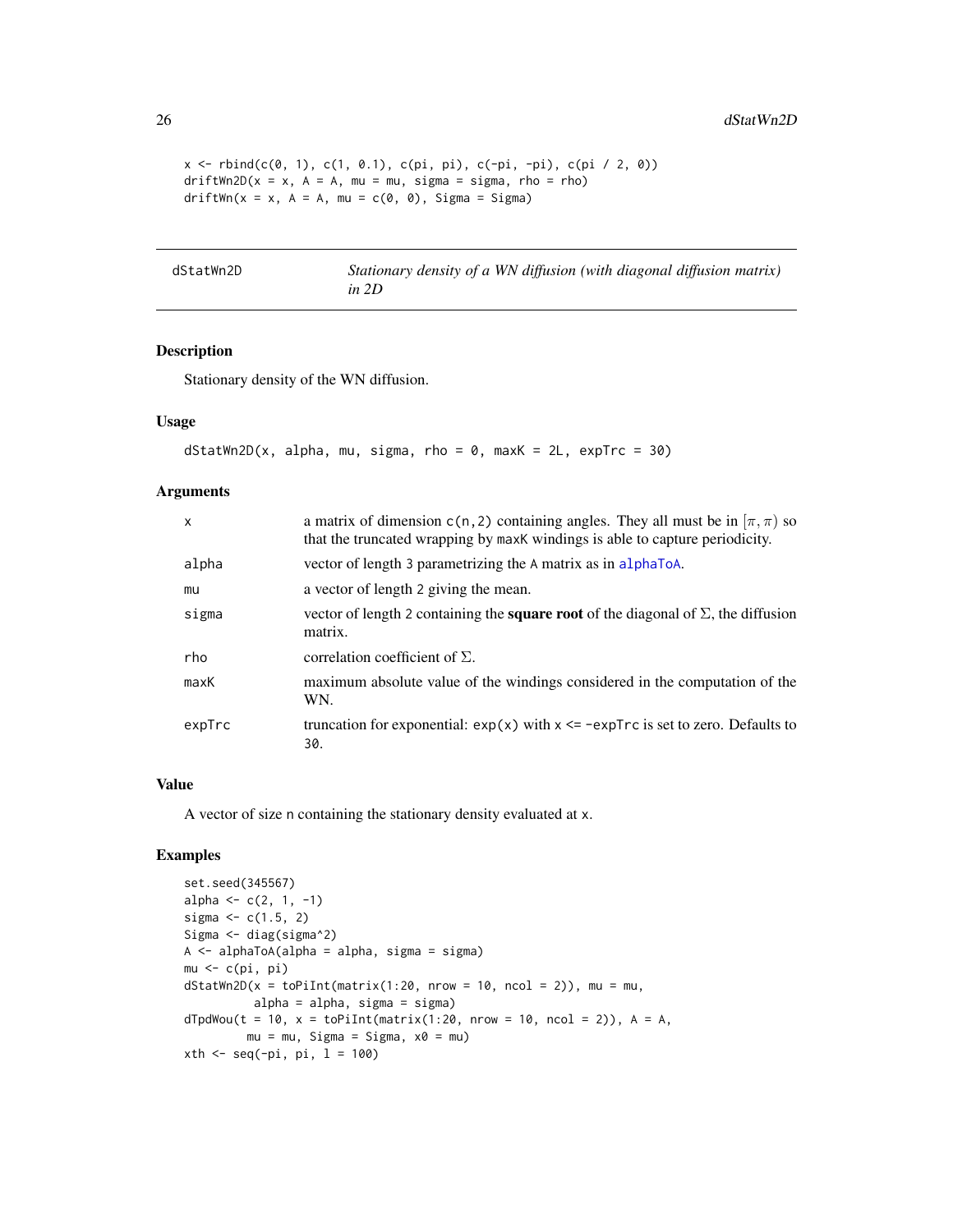#### <span id="page-26-0"></span>dTpdMou 27

```
contour(xth, xth, matrix(dStatWn2D(x = as_matrix(expand.grid(xth, xth)),alpha = alpha, sigma = sigma, mu = mu),nrow = length(xth), ncol = length(xth)), nlevels = 50points(rStatWn2D(n = 1000, mu = mu, alpha = alpha, sigma = sigma), col = 2)
```
<span id="page-26-2"></span>

| dTpdMou |
|---------|
|         |

Transition probability density of the multivariate OU diffusion

#### <span id="page-26-1"></span>Description

Transition probability density of the *multivariate* Ornstein–Uhlenbeck (OU) diffusion

$$
dX_t = A(\mu - X_t)dt + \Sigma^{\frac{1}{2}}dW_t, X_0 = x_0.
$$

# Usage

 $dTpdMou(x, x0, t, A, mu, Sigma, eiga = NULL, log = FALSE)$ 

 $meantMou(t, x0, A, mu, eigA = NULL)$ 

covtMou(t, A, Sigma, eigA = NULL)

#### Arguments

| x     | matrix of with p columns containing the evaluation points.        |
|-------|-------------------------------------------------------------------|
| x0    | initial point.                                                    |
| t     | time between observations.                                        |
| A     | the drift matrix, of size $c(p, p)$ .                             |
| mu    | unconditional mean of the diffusion.                              |
| Sigma | square of the diffusion matrix, a matrix of size $c(p, p)$ .      |
| eigA  | optional argument containing eigen(A) for reuse.                  |
| log   | flag to indicate whether to compute the logarithm of the density. |

#### Details

The transition probability density is a multivariate normal with mean [meantMou](#page-26-1) and covariance [covtMou](#page-26-1). See [dTpdOu](#page-27-1) for the univariate case (more efficient).

solve(A) %\*% Sigma has to be a covariance matrix (symmetric and positive definite) in order to have a proper transition density. For the bivariate case, this can be ensured with the [alphaToA](#page-2-1) function. In the multivariate case, it is ensured if Sigma is isotropic and A is a covariance matrix.

#### Value

A matrix of the same size as x containing the evaluation of the density.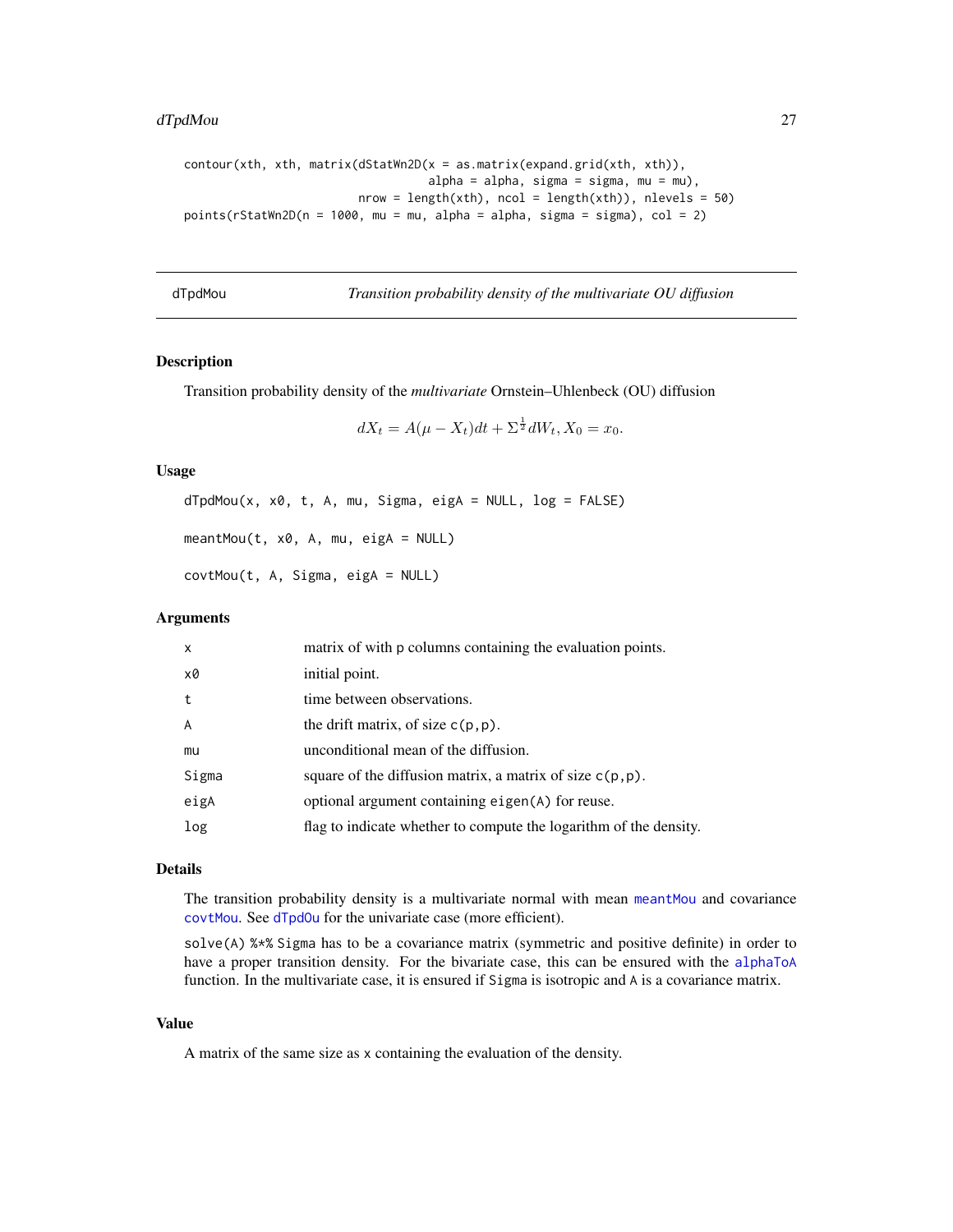# <span id="page-27-0"></span>Examples

```
x \le - seq(-4, 4, by = 0.1)
xx \leq -as.matrix(expand.grid(x, x))isRStudio <- identical(.Platform$GUI, "RStudio")
if (isRStudio) {
  manipulate::manipulate(
    image(x, x, matrix(dTpdMou(x = xx, x0 = c(1, 2), t = t,A = alphaToA(alpha = c(1, 2, 0.5),sigma = 1:2),
                               mu = c(0, 0), Sigma = diag((1:2)^2)),
                       nrow = length(x), ncol = length(x)),zlim = c(0, 0.25), t = manipulate::slide(0.1, 5, step = 0.1)}
```
<span id="page-27-1"></span>dTpdOu *Transition probability density of the univariate OU diffusion*

### <span id="page-27-2"></span>Description

Transition probability density of the *univariate* Ornstein–Uhlenbeck (OU) diffusion

 $dX_t = \alpha(\mu - X_t)dt + \sigma dW_t, X_0 = x_0.$ 

# Usage

```
dTpdOu(x, x0, t, alpha, mu, sigma, log = FALSE)
meantOu(x0, t, alpha, mu)
vartOu(t, alpha, sigma)
covstOu(s, t, alpha, sigma)
```
#### Arguments

| X     | vector with the evaluation points.                                |
|-------|-------------------------------------------------------------------|
| x0    | initial point.                                                    |
| t, s  | time between observations.                                        |
| alpha | strength of the drift.                                            |
| mu    | unconditional mean of the diffusion.                              |
| sigma | diffusion coefficient.                                            |
| log   | flag to indicate whether to compute the logarithm of the density. |

#### Details

The transition probability density is a normal density with mean [meantOu](#page-27-2) and variance [vartOu](#page-27-2). See [dTpdMou](#page-26-2) for the multivariate case (less efficient for dimension one).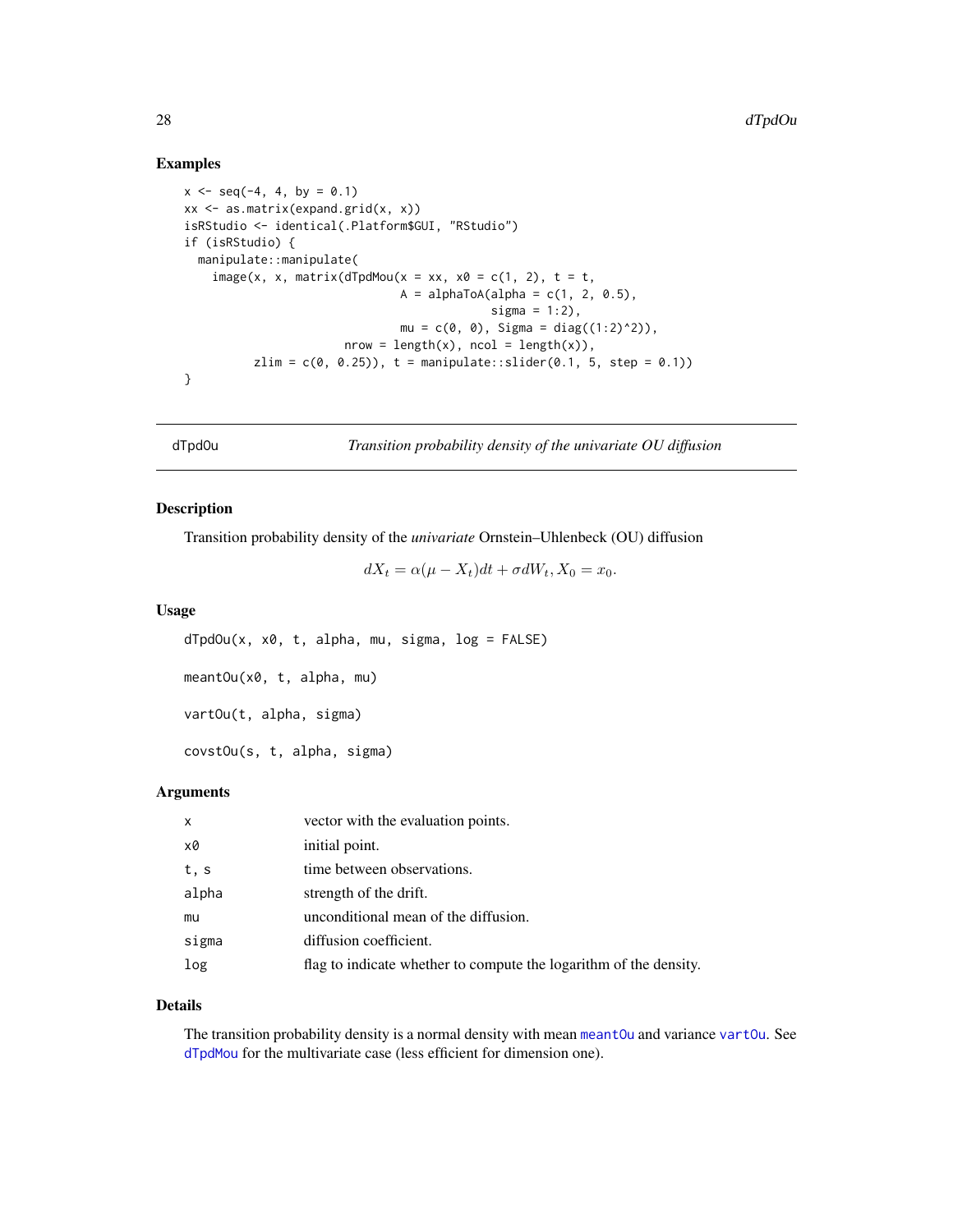# <span id="page-28-0"></span>dTpdPde1D 29

# Value

A vector of the same length as x containing the evaluation of the density.

#### Examples

```
x \le - seq(-4, 4, by = 0.01)
plot(x, dTpdOut(x = x, x0 = 3, t = 0.1, alpha = 1, mu = -1, sigma = 1),type = "l", ylim = c(\emptyset, 1.5), xlab = "x", ylab = "Density",
     col = rainbow(20)[1])for (i in 2:20) {
  lines(x, dTpdOu(x = x, x0 = 3, t = i / 10, alpha = 1, mu = -1, sigma = 1),
        col = rainbow(20)[i])}
```
dTpdPde1D *Transition probability density in 1D by PDE solving*

### Description

Computation of the transition probability density (tpd) of the Wrapped Normal (WN) or von Mises (vM) diffusion, by solving its associated Fokker–Planck Partial Differential Equation (PDE) in 1D.

# Usage

```
dTpdPde1D(Mx = 500, x0, t, alpha, mu, sigma, type = "WN",Mt = ceiling(100 * t), sdInitial = 0.1, ...)
```
# Arguments

| Mx         | size of the equispaced spatial grid in $[-\pi, \pi)$ .                                                       |
|------------|--------------------------------------------------------------------------------------------------------------|
| x0         | point giving the mean of the initial circular density, a WN with standard devia-<br>tion equal to sdInitial. |
| t          | time separating $x \theta$ and the evaluation of the tpd.                                                    |
| alpha      | drift parameter.                                                                                             |
| mu         | mean parameter. Must be in $[\pi, \pi)$ .                                                                    |
| sigma      | diffusion coefficient.                                                                                       |
| type       | either "WN" or " $v$ M".                                                                                     |
| Mt         | size of the time grid in $[0, t]$ .                                                                          |
| sdInitial  | the standard deviation of the concentrated WN giving the initial condition.                                  |
| $\ddots$ . | Further parameters passed to crankNicolson1D.                                                                |
|            |                                                                                                              |

# Details

A combination of small sdInitial and coarse space-time discretization (small Mx and Mt) is prone to create numerical instabilities. See Sections 3.4.1, 2.2.1 and 2.2.2 in García-Portugués et al. (2019) for details.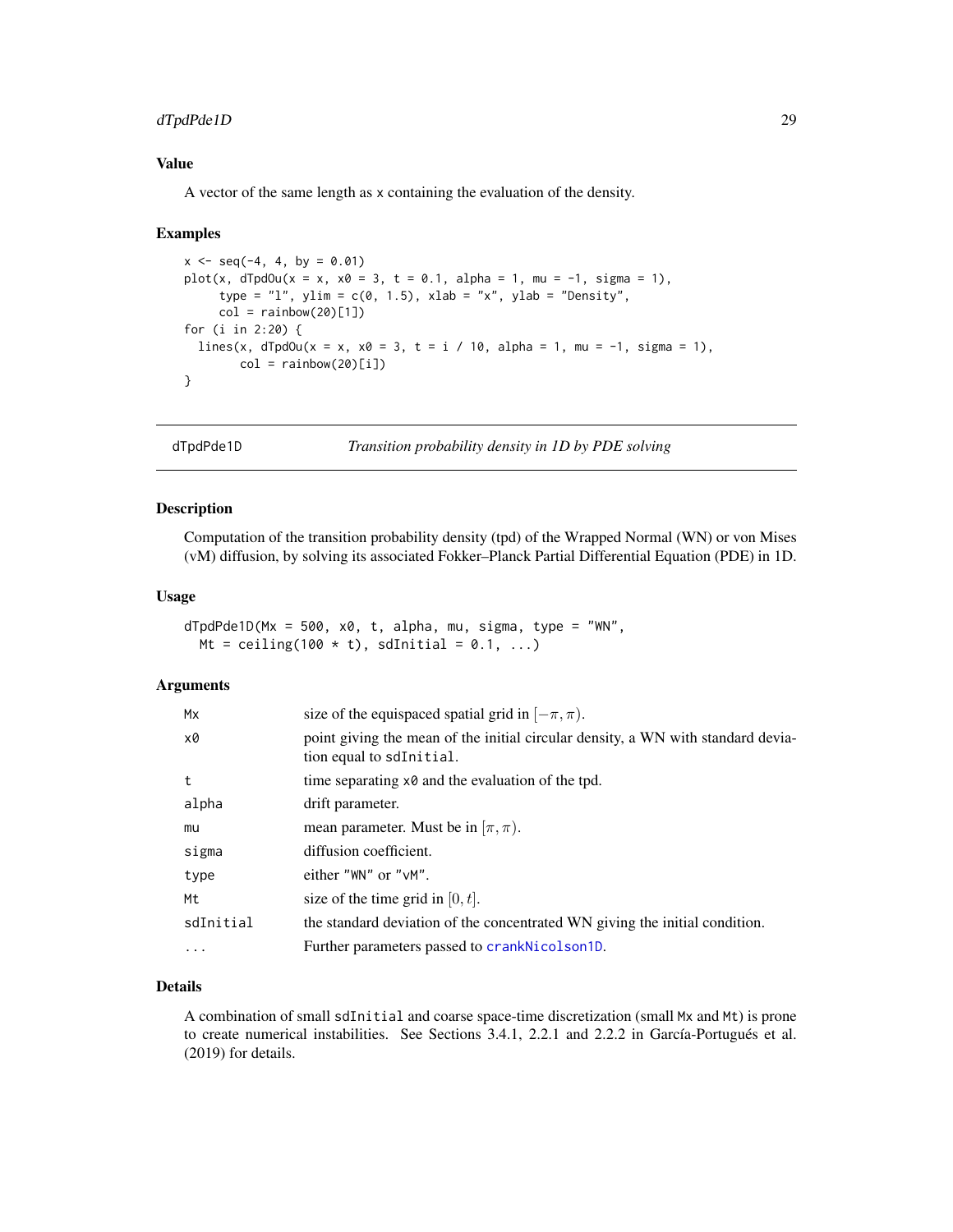#### <span id="page-29-0"></span>Value

A vector of length Mx with the tpd evaluated at seq(-pi,pi,  $l = Mx + 1$ )[-(Mx + 1)].

# References

García-Portugués, E., Sørensen, M., Mardia, K. V. and Hamelryck, T. (2019) Langevin diffusions on the torus: estimation and applications. *Statistics and Computing*, 29(2):1–22. [https://doi.](https://doi.org/10.1007/s11222-017-9790-2) [org/10.1007/s11222-017-9790-2](https://doi.org/10.1007/s11222-017-9790-2)

#### Examples

```
Mx < -100x \leq -\text{seq}(-\text{pi}, \text{pi}, 1 = Mx + 1)[-c(Mx + 1)]x0 <- pi
t < -0.5alpha <-1mu < - 0sigma <- 1
isRStudio <- identical(.Platform$GUI, "RStudio")
if (isRStudio) {
  manipulate::manipulate({
  plot(x, dTpdPde1D(Mx = Mx, x0 = x0, t = t, alpha = alpha, mu = 0,sigma = sigma), type = "l", ylab = "Density",xlab = "", ylim = c(0, 0.75))lines(x, dTpdWou1D(x = x, x0 = rep(x0, Mx), t = t, alpha = alpha, mu = 0,
                      sigma = sigma, col = 2)
  \}, x0 = manipulate::slider(-pi, pi, step = 0.01, initial = 0),
  alpha = manipulate::slider(0.01, 5, step = 0.01, initial = 1),
  sigma = manipulate::slider(0.01, 5, step = 0.01, initial = 1),
  t = manipulate::slider(0.01, 5, step = 0.01, initial = 1))
}
```
dTpdPde2D *Transition probability density in 2D by PDE solving*

#### Description

Computation of the transition probability density (tpd) of the Wrapped Normal (WN) or Multivariate von Mises (MvM) diffusion, by solving its associated Fokker–Planck Partial Differential Equation (PDE) in 2D.

#### Usage

```
dTpdPde2D(Mx = 50, My = 50, x0, t, alpha, mu, sigma, rho = 0,type = "WN", Mt = ceiling(100 * t), sdInitial = 0.1, ...)
```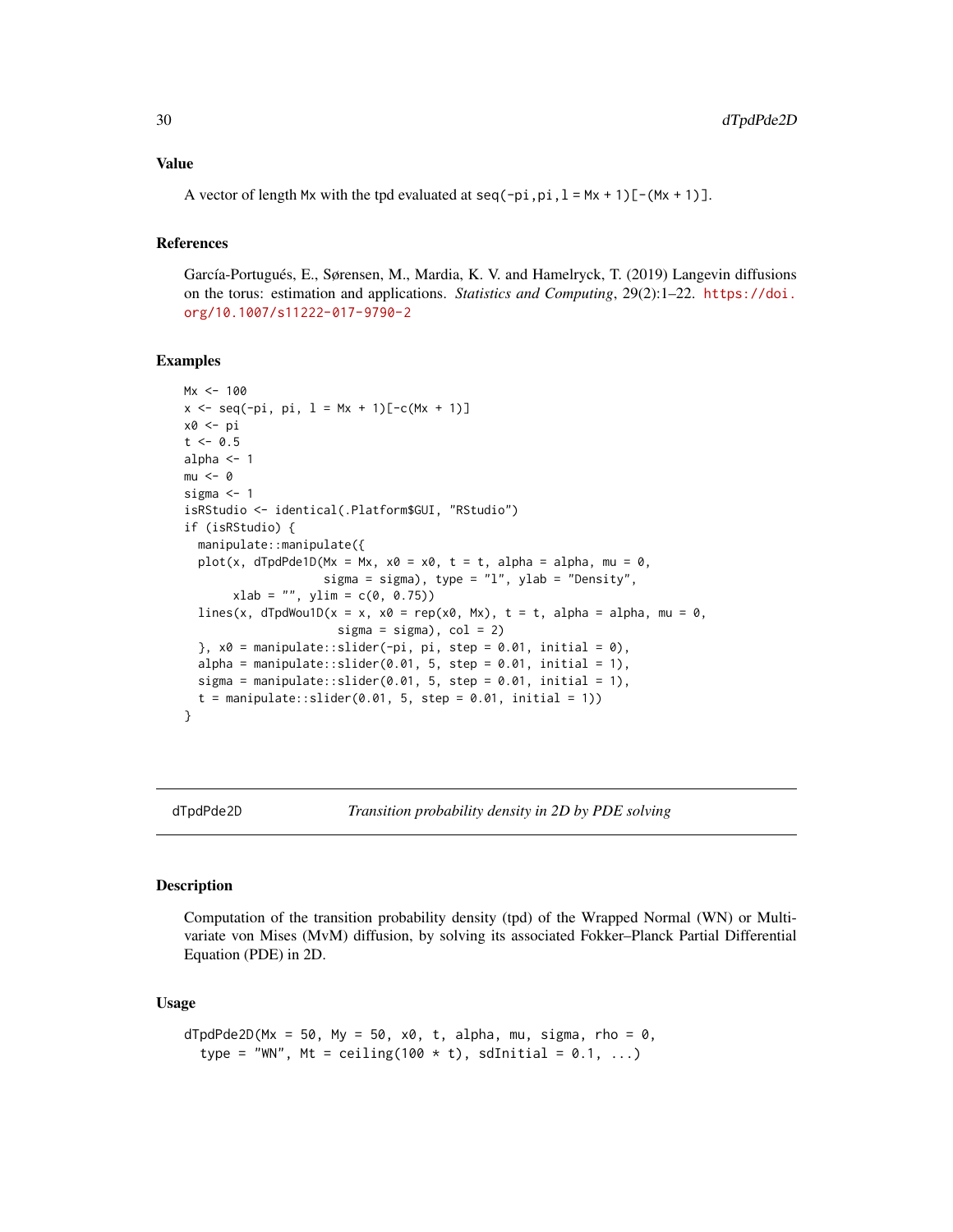# dTpdPde2D 31

#### **Arguments**

| Mx        | sizes of the equispaced spatial grids in $[-\pi, \pi)$ for each component.                                                                                                                      |
|-----------|-------------------------------------------------------------------------------------------------------------------------------------------------------------------------------------------------|
| My        | sizes of the equispaced spatial grids in $[-\pi, \pi)$ for each component.                                                                                                                      |
| x0        | point giving the mean of the initial circular density, an isotropic WN with stan-<br>dard deviations equal to sdInitial.                                                                        |
| t         | time separating $x \theta$ and the evaluation of the tpd.                                                                                                                                       |
| alpha     | for "WN", a vector of length 3 parametrizing the A matrix as in alphaToA. For<br>"vM", a vector of length 3 containing c(alpha[1:2], A[1, 2]), from the argu-<br>ments alpha and A in driftMvm. |
| mu        | vector of length 2 giving the mean.                                                                                                                                                             |
| sigma     | for "WN", a vector of length 2 containing the <b>square root</b> of the diagonal of the<br>diffusion matrix. For "vM", the standard deviation giving the isotropic diffusion<br>matrix.         |
| rho       | for "WN", the correlation of the diffusion matrix.                                                                                                                                              |
| type      | either "WN" or " $v$ M".                                                                                                                                                                        |
| Mt        | size of the time grid in $[0, t]$ .                                                                                                                                                             |
| sdInitial | standard deviations of the concentrated WN giving the initial condition.                                                                                                                        |
| $\cdots$  | Further parameters passed to crankNicolson2D.                                                                                                                                                   |

# Details

A combination of small sdInitial and coarse space-time discretization (small Mx and Mt) is prone to create numerical instabilities. See Sections 3.4.2, 2.2.1 and 2.2.2 in García-Portugués et al. (2019) for details.

#### Value

A matrix of size  $c(Mx, My)$  with the tpd evaluated at the combinations of seq(-pi,pi, 1 = Mx + 1)  $[-(Mx + 1)]$  and  $seq(-pi,pi, 1 = My + 1)$   $[-(My + 1)]$ .

# References

García-Portugués, E., Sørensen, M., Mardia, K. V. and Hamelryck, T. (2019) Langevin diffusions on the torus: estimation and applications. *Statistics and Computing*, 29(2):1–22. [https://doi.](https://doi.org/10.1007/s11222-017-9790-2) [org/10.1007/s11222-017-9790-2](https://doi.org/10.1007/s11222-017-9790-2)

```
M < - 100x \le - seq(-pi, pi, l = M + 1)[-c(M + 1)]
image(x, x, dTpdPde2D(Mx = M, My = M, x0 = c(0, pi), t = 1,alpha = c(1, 1, 0.5), mu = c(pi / 2, 0), sigma = 1:2),
      zlim = c(0, 0.25), col = colorRamps::mathlab.like(20),xlab = "x", ylab = "y")
```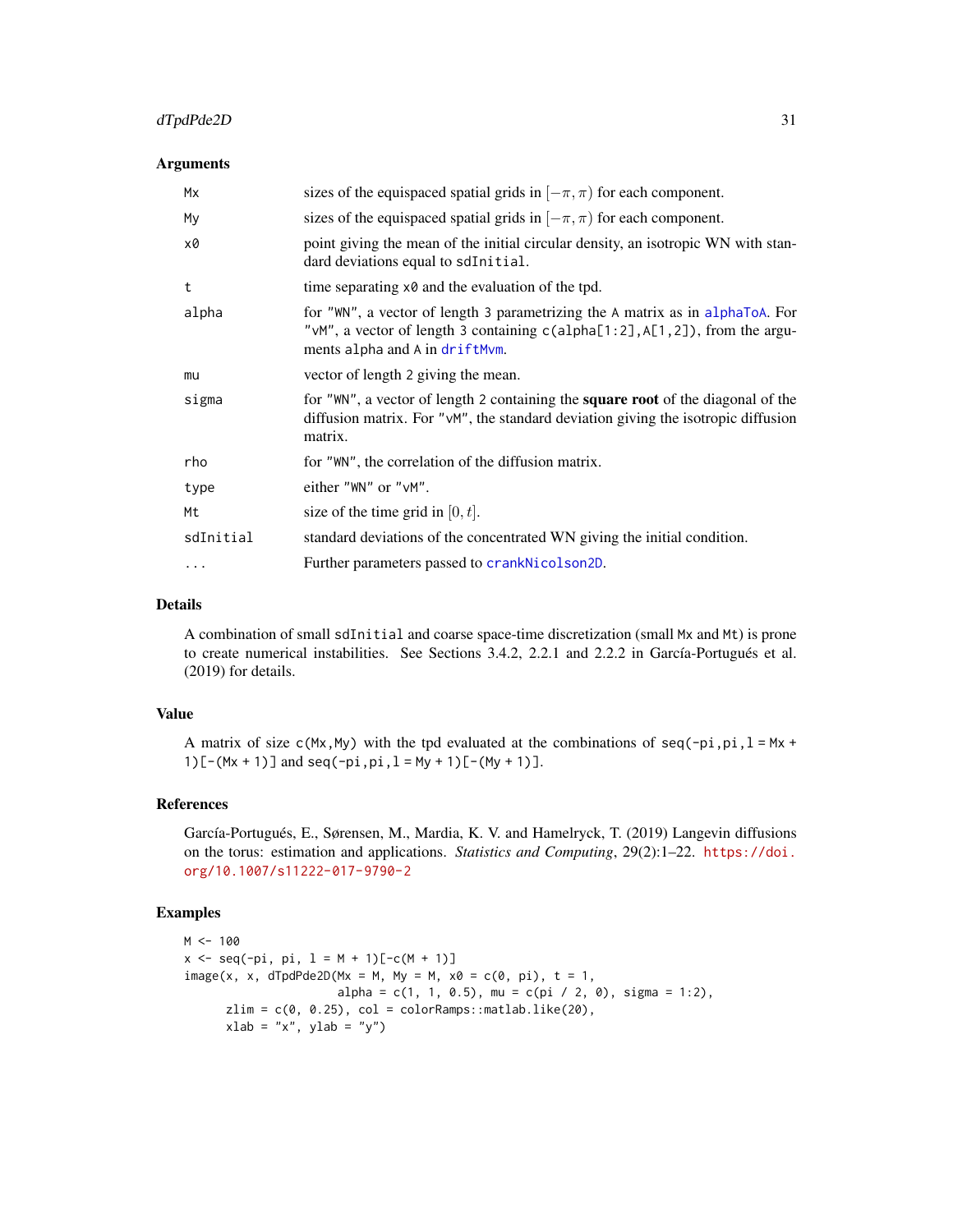<span id="page-31-1"></span><span id="page-31-0"></span>

Conditional probability density of the Wrapped Ornstein–Uhlenbeck (WOU) process.

# Usage

```
dTpdWou(x, t, A, mu, Sigma, x0, maxK = 2, eigA = NULL, invASigma = NULL)
```
# Arguments

| X         | matrix of size c(n, p) with the evaluation points in $[-\pi, \pi)^p$ .             |
|-----------|------------------------------------------------------------------------------------|
| t         | a scalar containing the times separating $x$ and $x\theta$ .                       |
| A         | matrix of size $c(p, p)$ giving the drift strength.                                |
| mu        | mean parameter. Must be in $[\pi, \pi)$ .                                          |
| Sigma     | diffusion matrix, of size $c(p, p)$ .                                              |
| x0        | vector of length p with the initial point in $[-\pi, \pi)^p$ .                     |
| maxK      | maximum absolute value of the windings considered in the computation of the<br>WN. |
| eigA      | optional argument containing eigen(A) for reuse.                                   |
| invASigma | the matrix solve(Sigma) %*% A (optional).                                          |

# Details

See Section 3.3 in García-Portugués et al. (2019) for details. [dTpdWou1D](#page-32-1) and [dTpdWou2D](#page-34-1) are more efficient implementations for the 1D and 2D cases, respectively.

# Value

A vector of length n with the density evaluated at x.

# References

García-Portugués, E., Sørensen, M., Mardia, K. V. and Hamelryck, T. (2019) Langevin diffusions on the torus: estimation and applications. *Statistics and Computing*, 29(2):1–22. [https://doi.](https://doi.org/10.1007/s11222-017-9790-2) [org/10.1007/s11222-017-9790-2](https://doi.org/10.1007/s11222-017-9790-2)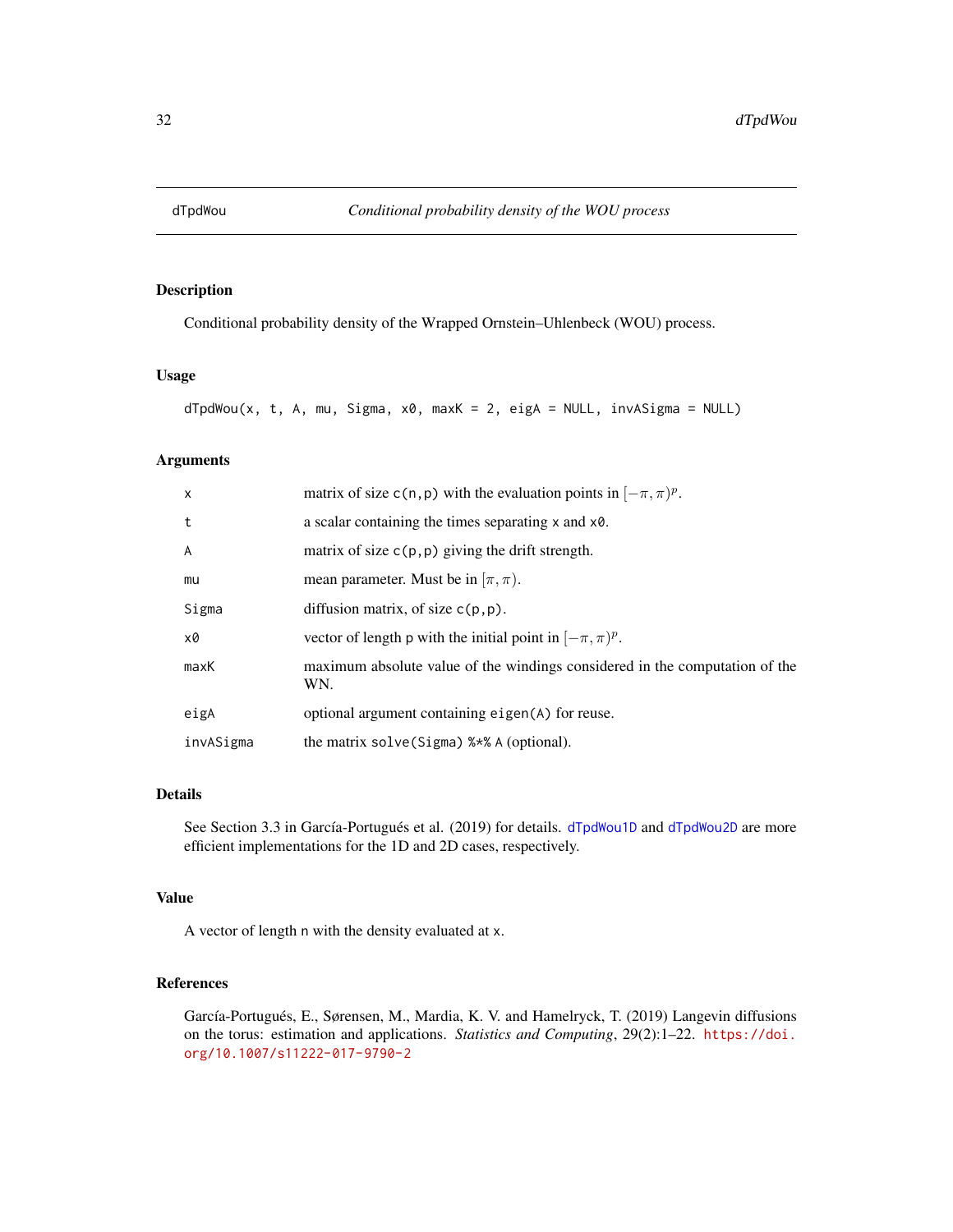# <span id="page-32-0"></span>dTpdWou1D 33

#### Examples

```
# 1D
t < -0.5alpha <-1mu < - \thetasigma <- 1
x0 <- pi
x <- seq(-pi, pi, l = 10)
dTpdWou(x = cbind(x), x0 = x0, t = t, A = alpha, mu = 0, Sigma = sigma^2) -dTpdWou1D(x = cbind(x), x0 = rep(x0, 10), t = t, alpha = alpha, mu = 0,sigma = sigma)
# 2D
t < -0.5alpha <- c(2, 1, -1)
sigma \leq c(1.5, 2)rho <-0.9Sigma <- diag(sigma^2)
Sigma[1, 2] \le Sigma[2, 1] \le rho \star prod(sigma)
A \leq -alphaToA(alpha = alpha, sigma = sigma, rho = rho)mu < -c(pi, 0)
x0 \leftarrow c(0, 0)x \leq - seq(-pi, pi, 1 = 5)
x <- as.matrix(expand.grid(x, x))
dTpdwou(x = x, x0 = x0, t = t, A = A, mu = mu, Sigma = Sigma) -dTpdWou2D(x = x, x0 = rbind(x0), t = t, alpha = alpha, mu = mu,sigma = sigma, rho = rho)
```
<span id="page-32-1"></span>

| dTpdWou1D | Approximation of the transition probability density of the WN diffusion |
|-----------|-------------------------------------------------------------------------|
|           | in 1D                                                                   |

# Description

Computation of the transition probability density (tpd) for a WN diffusion.

#### Usage

 $dTpdWou1D(x, x0, t, alpha, mu, sigma, maxK = 2L, expTrc = 30,$  $v$ mApprox = 0L, kt = 0, logConstKt = 0)

#### Arguments

| $\mathsf{x}$ | a vector of length n containing angles. They all must be in $[\pi, \pi)$ so that the<br>truncated wrapping by maxK windings is able to capture periodicity. |
|--------------|-------------------------------------------------------------------------------------------------------------------------------------------------------------|
| x0           | a vector of length n containing the starting angles. They all must be in $(\pi, \pi)$ .                                                                     |
| t            | a scalar containing the times separating $x$ and $x\theta$ .                                                                                                |
| alpha        | drift parameter.                                                                                                                                            |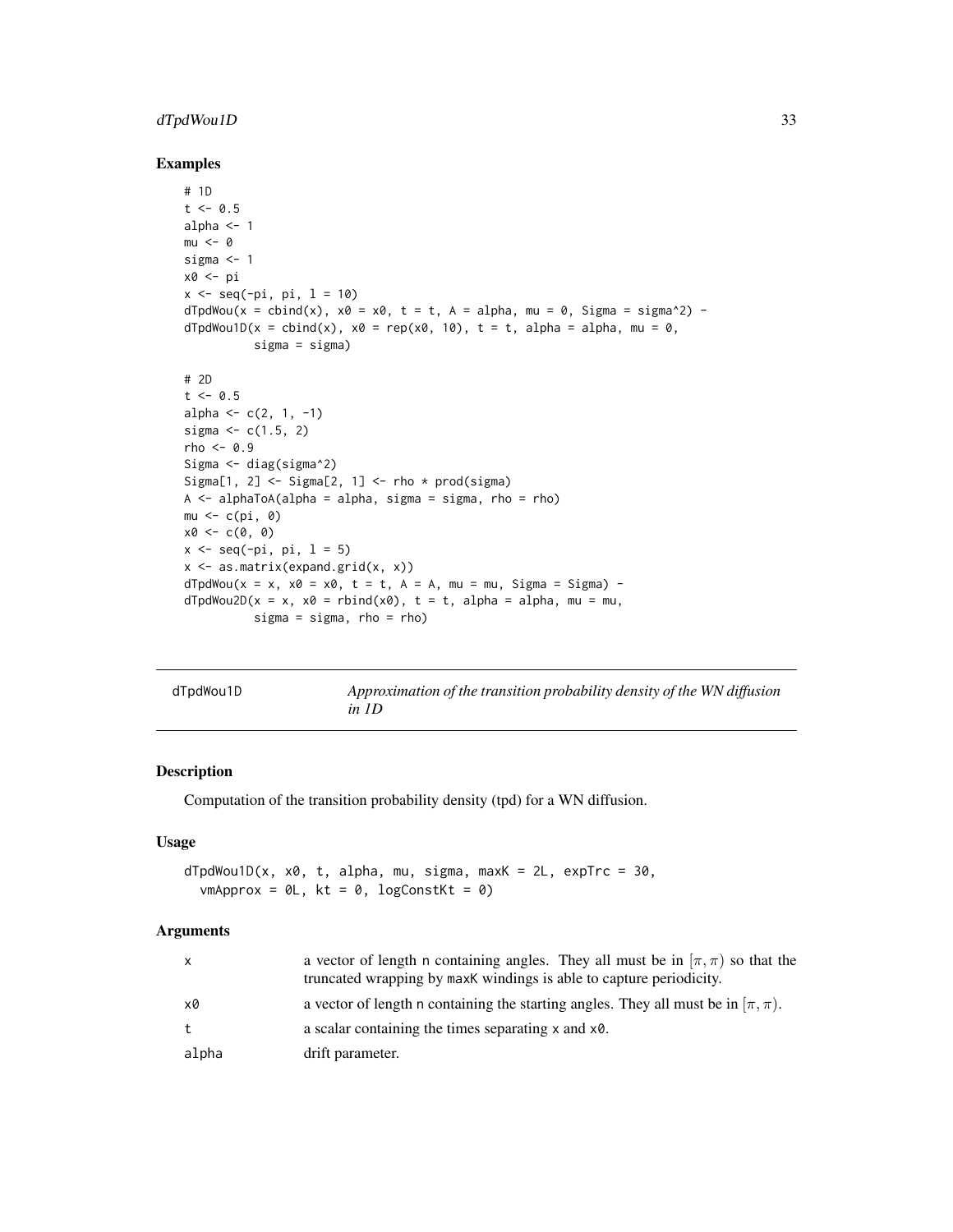| mu         | mean parameter. Must be in $[\pi, \pi)$ .                                                                  |
|------------|------------------------------------------------------------------------------------------------------------|
| sigma      | diffusion coefficient.                                                                                     |
| maxK       | maximum absolute value of the windings considered in the computation of the<br>WN.                         |
| expTrc     | truncation for exponential: $exp(x)$ with $x \leq -expTrc$ is set to zero. Defaults to<br>30.              |
| vmApprox   | whether to use the von Mises approximation to a wrapped normal $(1)$ or not $(0, 0)$<br>default).          |
| kt         | concentration for the von Mises, a suitable output from moment MatchWnVm (see<br>examples).                |
| logConstKt | the logarithm of the von Mises normalizing constant associated to the concen-<br>tration kt (see examples) |

#### Details

See Section 3.3 in García-Portugués et al. (2019) for details. See [dTpdWou](#page-31-1) for the general case (less efficient for 2D).

# Value

A vector of size n containing the tpd evaluated at x.

#### References

García-Portugués, E., Sørensen, M., Mardia, K. V. and Hamelryck, T. (2019) Langevin diffusions on the torus: estimation and applications. *Statistics and Computing*, 29(2):1–22. [https://doi.](https://doi.org/10.1007/s11222-017-9790-2) [org/10.1007/s11222-017-9790-2](https://doi.org/10.1007/s11222-017-9790-2)

```
t < -0.5alpha <-1mu < - \thetasigma <-1x0 \le -0.1dTpdWou1D(x = seq(-pi, pi, 1 = 10), x0 = rep(x0, 10), t = t, alpha = alpha,mu = mu, sigma = sigma, vmApprox = 0)
# von Mises approximation
kt <- scoreMatchWnVm(sigma2 = sigma^2 * (1 - exp(-2 * alpha * t)) / (2 * alpha))
dTpdWou1D(x = seq(-pi, pi, 1 = 10), x0 = rep(x0, 10), t = t, alpha = alpha,mu = mu, sigma = sigma, vmApprox = 1, kt = kt,
         logConstKt = -log(2 * pi * besselI(x = kt, nu = 0,expon.scaled = TRUE)))
```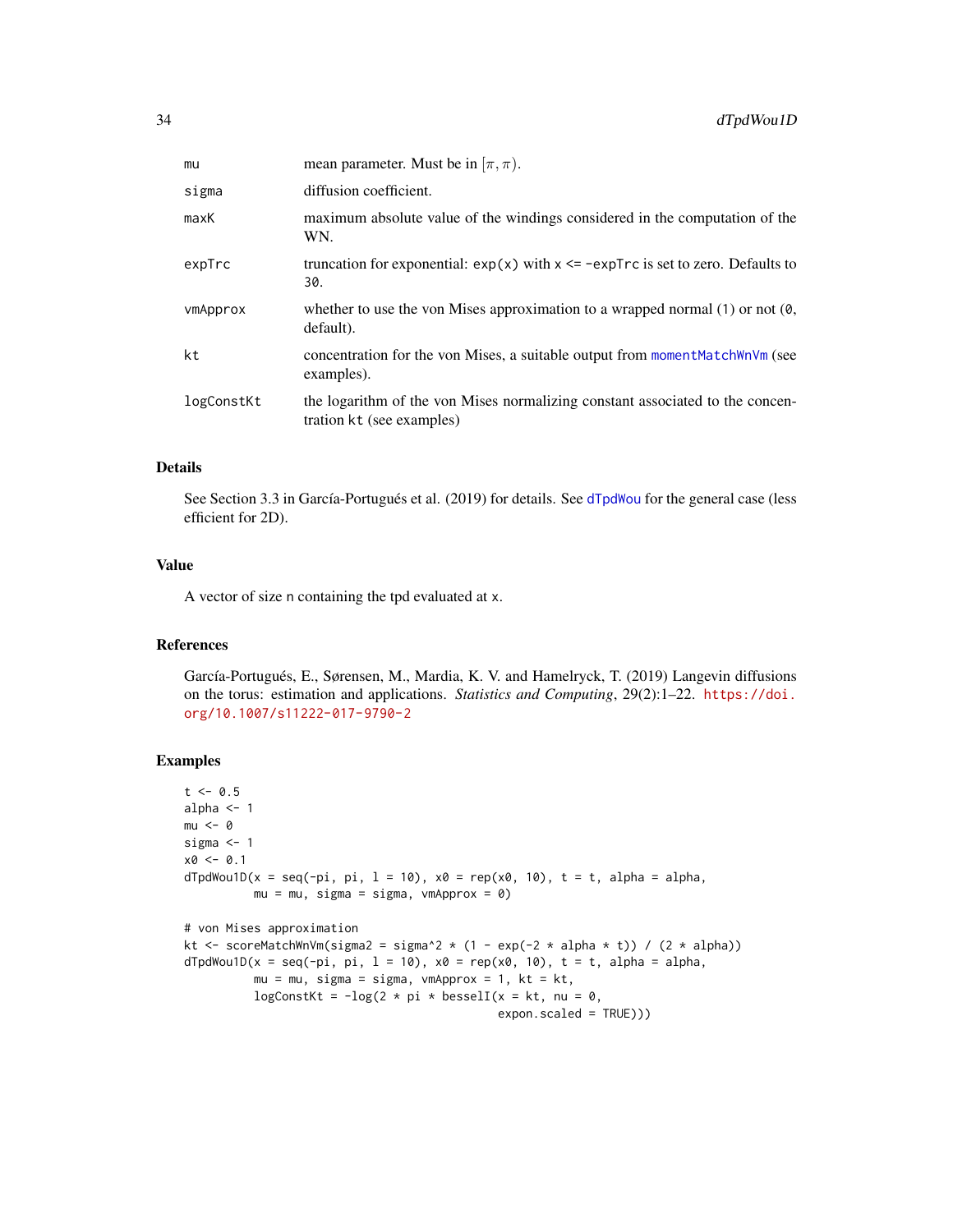<span id="page-34-1"></span><span id="page-34-0"></span>

Computation of the transition probability density (tpd) for a WN diffusion (with diagonal diffusion matrix)

# Usage

```
dTpdWou2D(x, x0, t, alpha, mu, sigma, rho = 0, maxK = 2L, expTrc = 30)
```
# Arguments

| X      | a matrix of dimension c(n, 2) containing angles. They all must be in $[\pi, \pi)$ so<br>that the truncated wrapping by maxK windings is able to capture periodicity.                                |
|--------|-----------------------------------------------------------------------------------------------------------------------------------------------------------------------------------------------------|
| x0     | a matrix of dimension $c(n, 2)$ containing the starting angles. They all must be<br>in $[\pi, \pi)$ . If all x0 are the same, a matrix of dimension c(1,2) can be passed for<br>better performance. |
| t      | a scalar containing the times separating $x$ and $x\theta$ .                                                                                                                                        |
| alpha  | vector of length 3 parametrizing the A matrix as in alphaToA.                                                                                                                                       |
| mu     | a vector of length 2 giving the mean.                                                                                                                                                               |
| sigma  | vector of length 2 containing the <b>square root</b> of the diagonal of $\Sigma$ , the diffusion<br>matrix.                                                                                         |
| rho    | correlation coefficient of $\Sigma$ .                                                                                                                                                               |
| maxK   | maximum absolute value of the windings considered in the computation of the<br>WN.                                                                                                                  |
| expTrc | truncation for exponential: $exp(x)$ with $x \le -expTrc$ is set to zero. Defaults to<br>30.                                                                                                        |

#### Details

The function checks for positive definiteness. If violated, it resets A such that solve(A) %\*% Sigma is positive definite.

See Section 3.3 in García-Portugués et al. (2019) for details. See [dTpdWou](#page-31-1) for the general case (less efficient for 1D).

# Value

A vector of size n containing the tpd evaluated at x.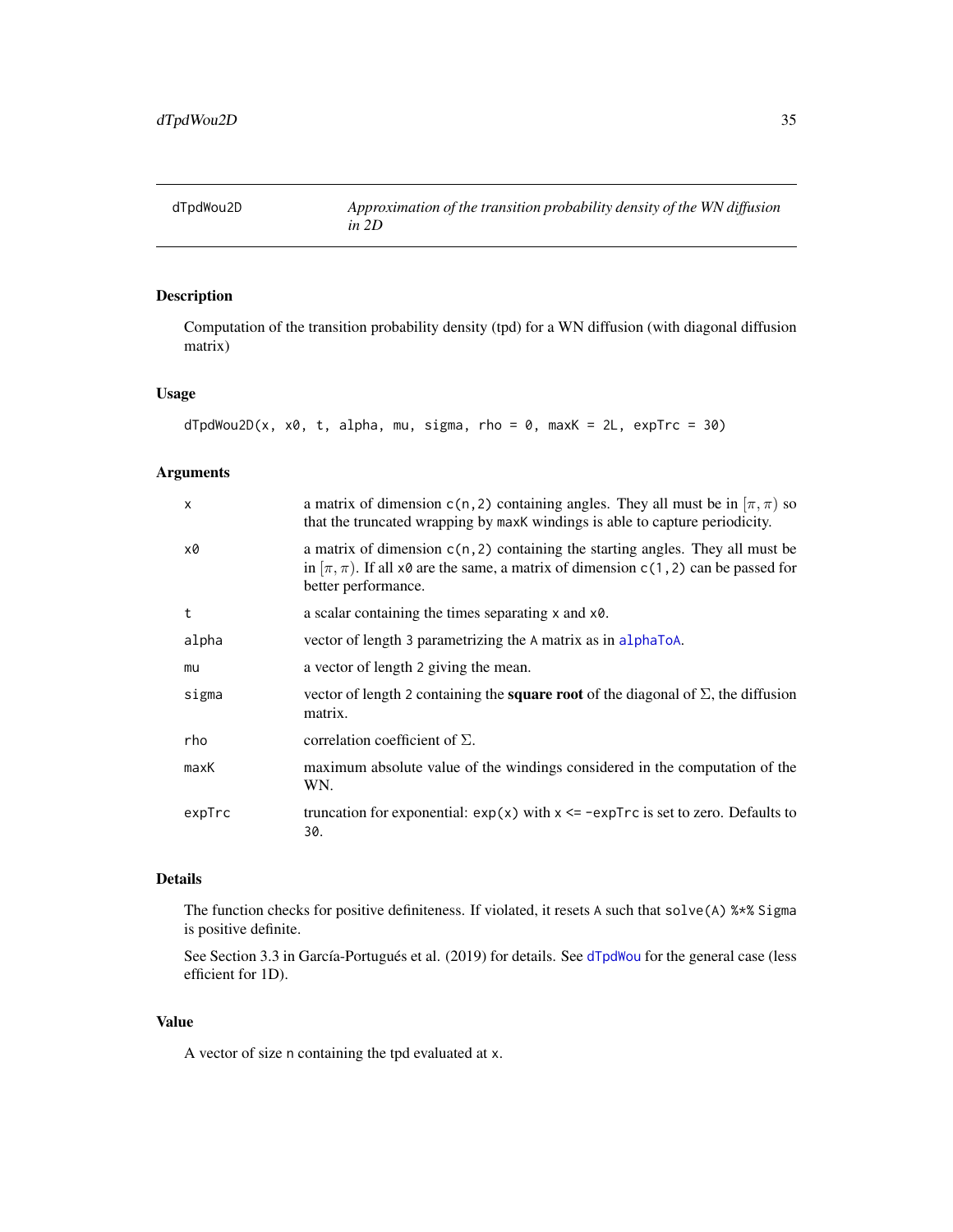#### References

García-Portugués, E., Sørensen, M., Mardia, K. V. and Hamelryck, T. (2019) Langevin diffusions on the torus: estimation and applications. *Statistics and Computing*, 29(2):1–22. [https://doi.](https://doi.org/10.1007/s11222-017-9790-2) [org/10.1007/s11222-017-9790-2](https://doi.org/10.1007/s11222-017-9790-2)

```
set.seed(3455267)
alpha \leq -c(2, 1, -1)sigma <-c(1.5, 2)rho < -0.9Sigma <- diag(sigma^2)
Sigma[1, 2] \le Sigma[2, 1] \le rho \star prod(sigma)
A \leq -alphaToA(alpha = alpha, sigma = sigma, rho = rho)solve(A) %*% Sigma
mu \leftarrow c(pi, 0)x \le - t(euler2D(x0 = matrix(c(0, 0), nrow = 1), A = A, mu = mu,
               sigma = sigma, N = 500, delta = 0.1)[1, , ])
sum(sapply(1:49, function(i) log(dTpdWou(x = matrix(x[i + 1, 1, ncol = 2)),x0 = x[i, ], t = 1.5, A = A,
                                         Signa = Signa, mu = mu))sum(log(dTpdWou2D(x = matrix(x[2:50, ], ncol = 2),x0 = matrix(x[1:49, 1, ncol = 2), t = 1.5, alpha = alpha,mu = mu, sigma = sigma, rho = rho)))
lgrid <- 56
grid \leq seq(-pi, pi, l = lgrid + 1)[-(lgrid + 1)]
image(grid, grid, matrix(dTpdWou(x = as.matrix(expand.grid(grid, grid)),
                                 x0 = c(0, 0), t = 0.5, A = A,Sigma = Sigma, mu = mu,
                         nrow = 56, ncol = 56), zlim = c(0, 0.25),
      main = "dTpdWou")image(grid, grid, matrix(dTpdWou2D(x = as.matrix(expand.grid(grid, grid)),
                                   x0 = matrix(0, nrow = 56^2, ncol = 2),
                                   t = 0.5, alpha = alpha, sigma = sigma,
                                   mu = mu),
                         nrow = 56, ncol = 56), zlim = c(0, 0.25),
      main = "dTpdWou2D")
x \le - seq(-pi, pi, l = 100)
t < -1image(x, x, matrix(dTpdWou2D(x = as_matrix(expand.grid(x, x)),x0 = matrix(rep(0, 100 * 2), nrow = 100 * 100,ncol = 2,
                             t = t, alpha = alpha, mu = mu, sigma = sigma,
                             maxK = 2, expTrc = 30),
                             nrow = 100, ncol = 100),
      zlim = c(0, 0.25)points(stepAheadWn2D(x0 =rbind(c(0, 0)), delta = t / 500,
                     A = alphaToA(alpha = alpha, sigma = sigma), mu = mu,
```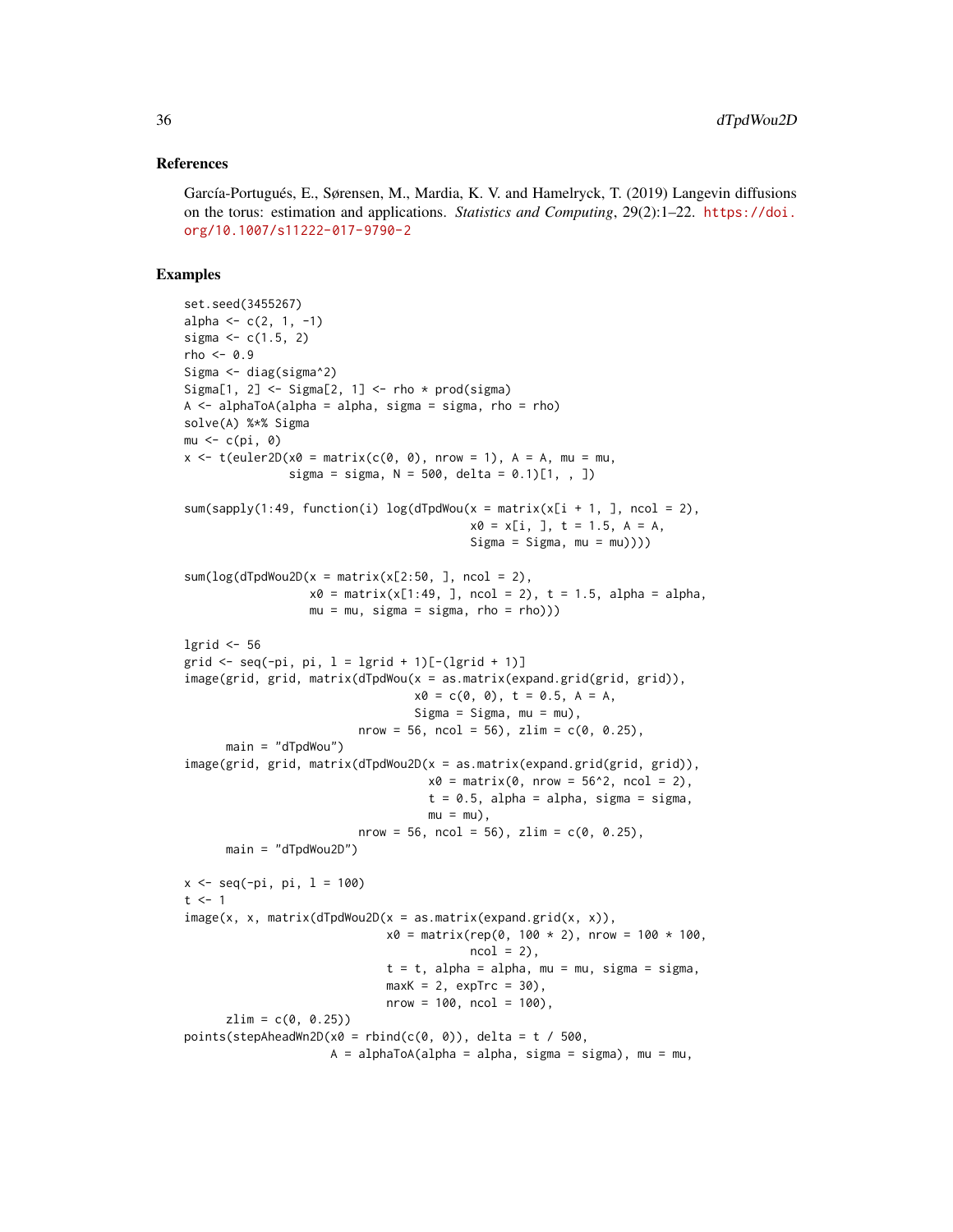```
sigma = sigma, N = 500, M = 1000, maxK = 2,
expTrc = 30)
```
# dVm *Density of the von Mises*

# Description

Computes the density of a von Mises in a numerically stable way.

# Usage

dVm(x, mu, kappa)

# Arguments

| $\times$ | evaluation angles, not necessary in $[\pi, \pi)$ . |
|----------|----------------------------------------------------|
| mu       | circular mean.                                     |
| kappa    | non-negative concentration parameter.              |

# Value

A vector of the same length as x containing the density.

# References

Jammalamadaka, S. R. and SenGupta, A. (2001) *Topics in Circular Statistics*. World Scientific, Singapore. <https://doi.org/10.1142/4031>

```
x \leq -\text{seq}(-\text{pi}, \text{pi}, 1 = 200)plot(x, x, type = "n", ylab = "Density", ylim = c(0, 1))for (i in 0:20) {
 lines(x, dVm(x = x, mu = 0, kappa = 5 * i / 20),
        col = rainbow(21)[i + 1])}
```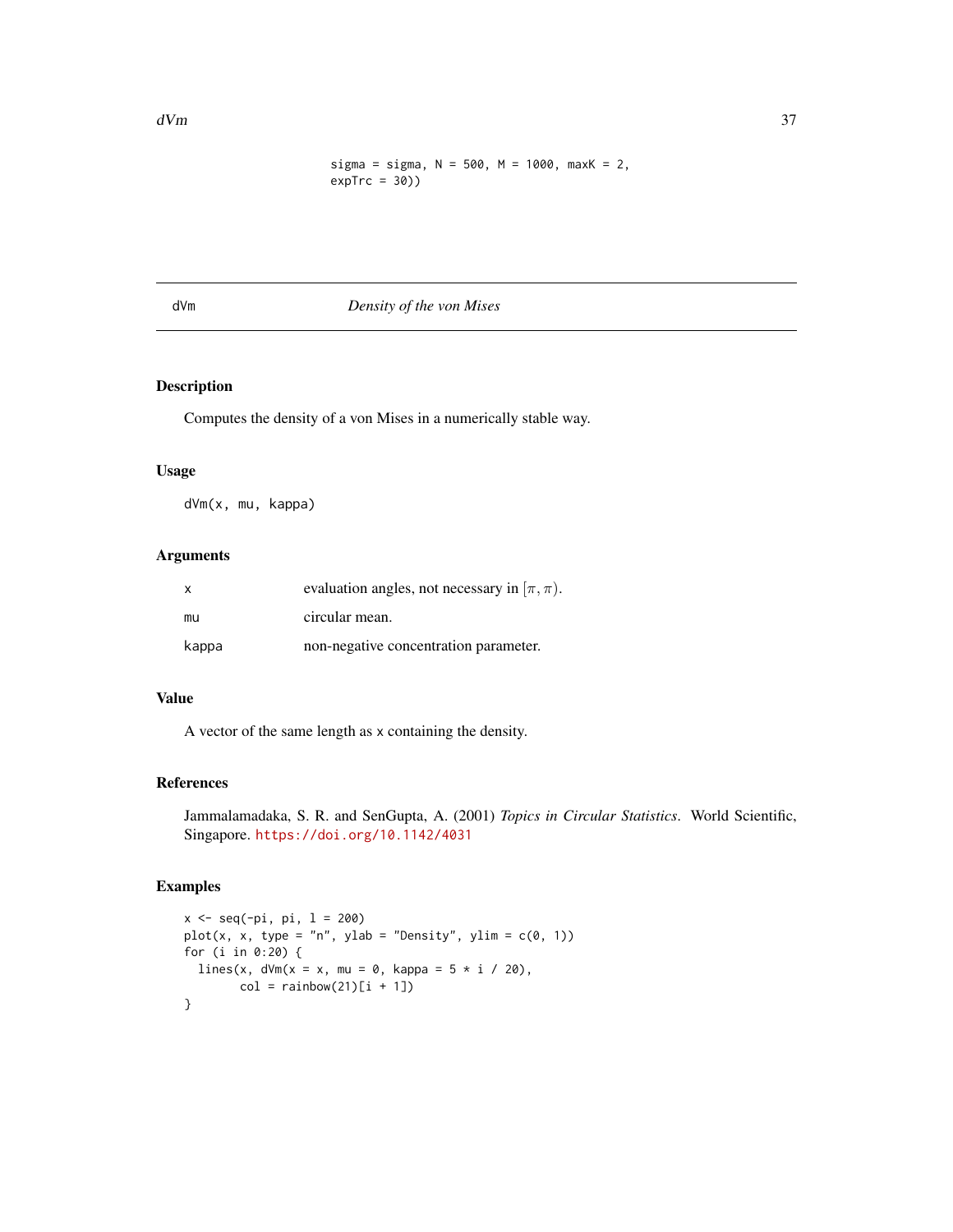Computation of the WN density in 1D.

# Usage

```
dWn1D(x, mu, sigma, maxK = 2L, expTrc = 30, vnApprox = 0L, kt = 0,logConstKt = 0)
```
### Arguments

| $\mathsf{x}$ | a vector of length n containing angles. They all must be in $[\pi, \pi)$ so that the<br>truncated wrapping by maxk windings is able to capture periodicity. |
|--------------|-------------------------------------------------------------------------------------------------------------------------------------------------------------|
| mu           | mean parameter. Must be in $[\pi, \pi)$ .                                                                                                                   |
| sigma        | diffusion coefficient.                                                                                                                                      |
| maxK         | maximum absolute value of the windings considered in the computation of the<br>WN.                                                                          |
| expTrc       | truncation for exponential: $exp(x)$ with $x \le -expTrc$ is set to zero. Defaults to<br>30.                                                                |
| vmApprox     | whether to use the von Mises approximation to a wrapped normal $(1)$ or not $(0, 0)$<br>default).                                                           |
| kt           | concentration for the von Mises, a suitable output from moment MatchWnVm (see<br>examples).                                                                 |
| logConstKt   | the logarithm of the von Mises normalizing constant associated to the concen-<br>tration kt (see examples)                                                  |

### Value

A vector of size n containing the density evaluated at x.

```
mu < - \thetasigma <-1dWn1D(x = seq(-pi, pi, 1 = 10), mu = mu, sigma = sigma, vmapprox = 0)# von Mises approximation
kt <- scoreMatchWnVm(sigma2 = sigma^2)
dWn1D(x = seq(-pi, pi, 1 = 10), mu = mu, sigma = sigma, vmapprox = 1, kt = kt,logConstKt = -log(2 * pi * besselI(x = kt, nu = 0, expon.scaled = TRUE)))
```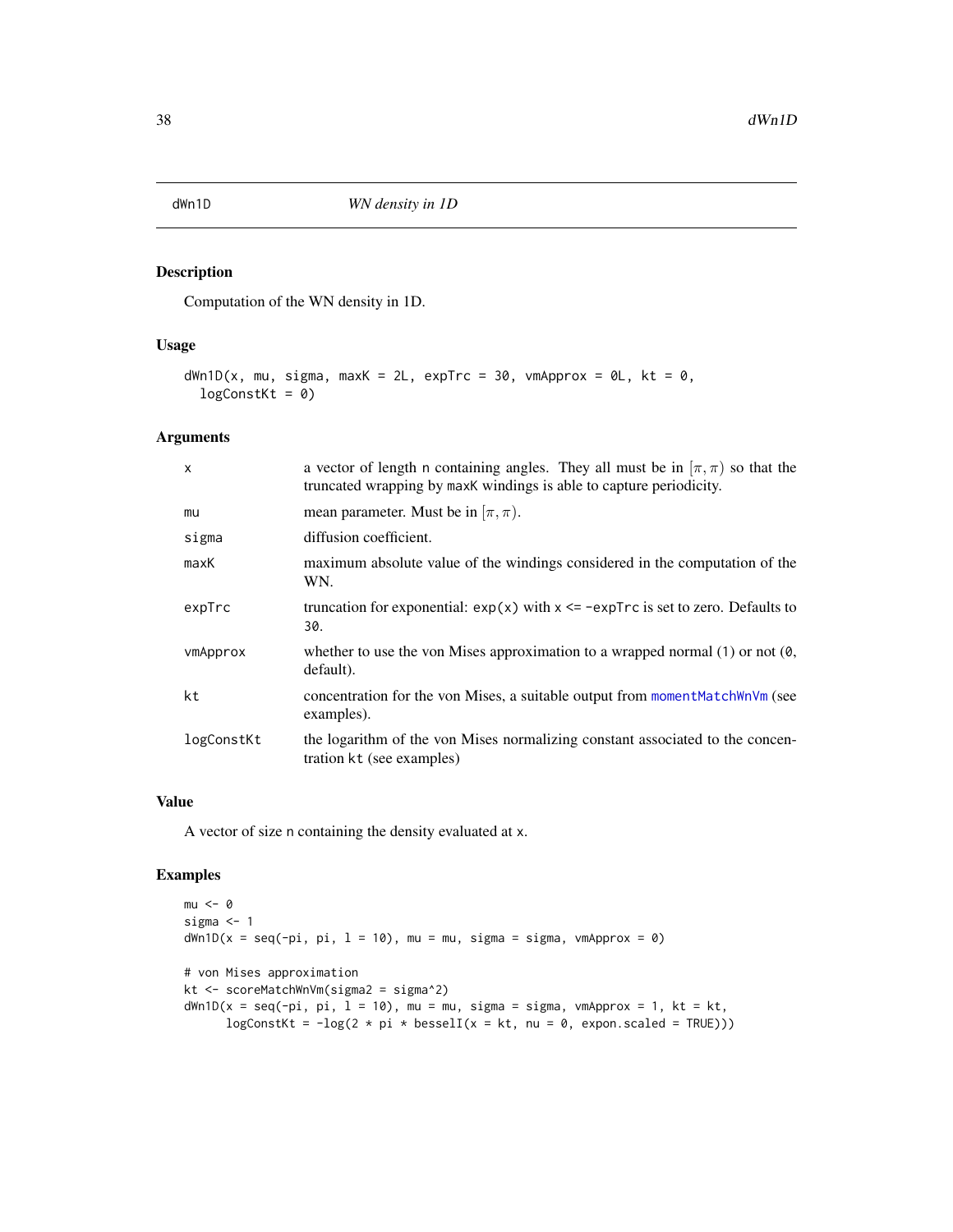Simulation of the Wrapped Normal (WN) diffusion or von Mises (vM) diffusion by the Euler method in 1D, for several starting values.

# Usage

```
euler1D(x0, alpha, mu, sigma, N = 100L, delta = 0.01, type = 1L,
 maxK = 2L, expTrc = 30
```
### Arguments

| x0     | vector of length $n \times 0$ giving the initial points.                                      |
|--------|-----------------------------------------------------------------------------------------------|
| alpha  | drift parameter.                                                                              |
| mu     | mean parameter. Must be in $(\pi, \pi)$ .                                                     |
| sigma  | diffusion coefficient.                                                                        |
| N      | number of discretization steps.                                                               |
| delta  | discretization step.                                                                          |
| type   | integer giving the type of diffusion. Currently, only 1 for WN and 2 for vM are<br>supported. |
| maxK   | maximum absolute value of the windings considered in the computation of the<br>WN.            |
| expTrc | truncation for exponential: $exp(x)$ with $x \leq -expTrc$ is set to zero. Defaults to<br>30. |

# Value

A matrix of size  $c(n \times 0, N + 1)$  containing the nx0 discretized trajectories. The first column corresponds to the vector x0.

```
N < - 100nx0 <- 20
x0 \leq -\text{seq}(-\text{pi}, \text{pi}, 1 = \text{nx0} + 1)[-(nx0 + 1)]
set.seed(12345678)
samp \leq euler1D(x0 = x0, mu = 0, alpha = 3, sigma = 1, N = N,
                   delta = 0.01, type = 2)
tt <- seq(0, 1, 1 = N + 1)plot(rep(\theta, nx\theta), x\theta, pch = 16, col = rainbow(nx\theta), xlim = c(\theta, 1))for (i in 1:nx0) linesCirc(tt, samp[i, ], col = rainbow(nx0)[i])
```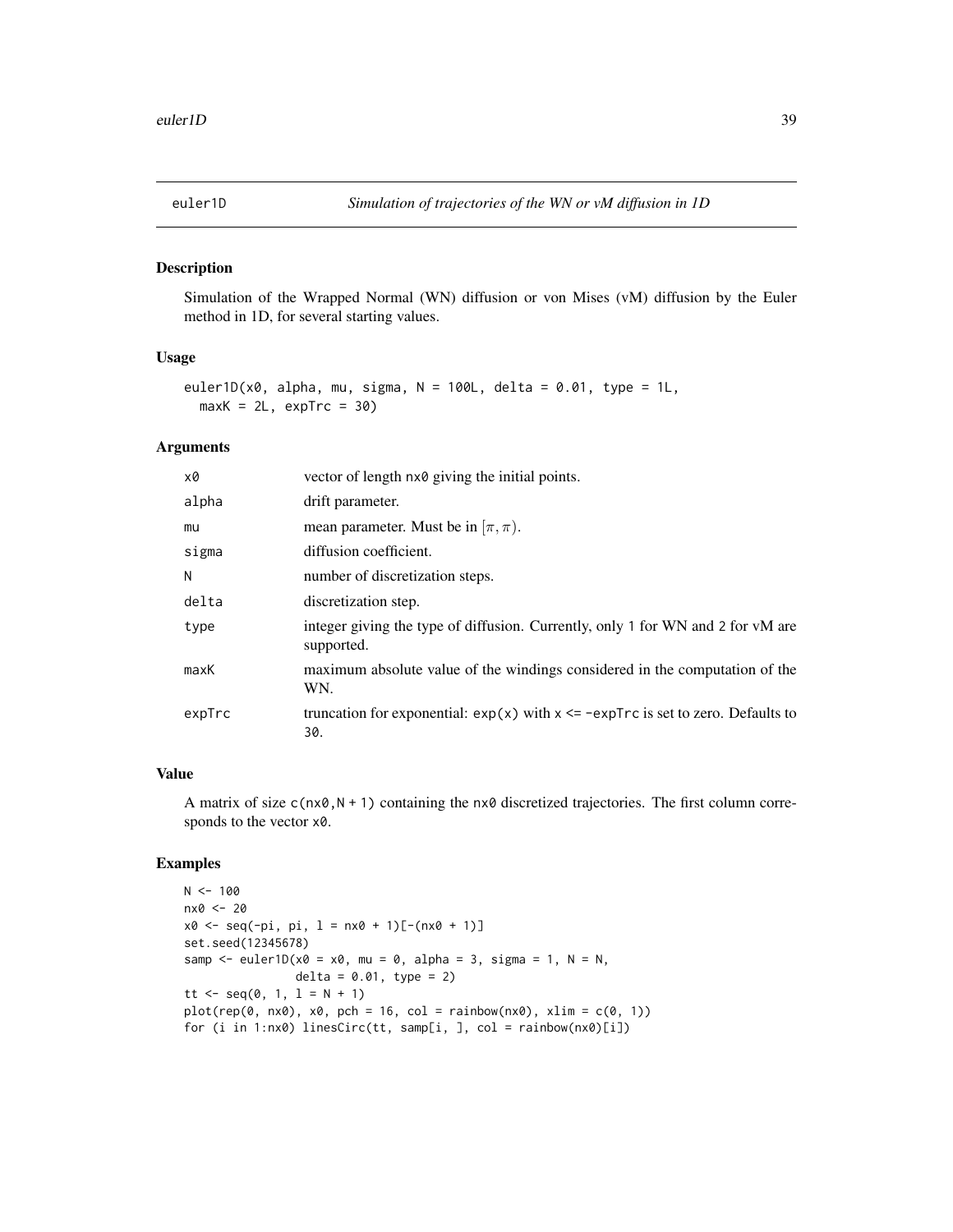Simulation of the Wrapped Normal (WN) diffusion or Multivariate von Mises (MvM) diffusion by the Euler method in 2D, for several starting values.

# Usage

```
euler2D(x0, A, mu, sigma, rho = 0, N = 100L, delta = 0.01, type = 1L,
 maxK = 2L, expTrc = 30
```
#### Arguments

| x0     | matrix of size $c$ ( $nx\theta$ , 2) giving the initial points.                                             |
|--------|-------------------------------------------------------------------------------------------------------------|
| A      | drift matrix of size $c(2, 2)$ .                                                                            |
| mu     | a vector of length 2 giving the mean.                                                                       |
| sigma  | vector of length 2 containing the <b>square root</b> of the diagonal of $\Sigma$ , the diffusion<br>matrix. |
| rho    | correlation coefficient of $\Sigma$ .                                                                       |
| N      | number of discretization steps.                                                                             |
| delta  | discretization step.                                                                                        |
| type   | integer giving the type of diffusion. Currently, only 1 for WN and 2 for vM are<br>supported.               |
| maxK   | maximum absolute value of the windings considered in the computation of the<br>WN.                          |
| expTrc | truncation for exponential: $exp(x)$ with $x \leq -expTrc$ is set to zero. Defaults to<br>30.               |

#### Value

An array of size  $c(n \times 0, 2, N + 1)$  containing the nx0 discretized trajectories. The first slice corresponds to the matrix x0.

```
N < - 100nx0 <- 5
x0 \leq -\text{seq}(-\text{pi}, \text{pi}, 1 = \text{nx0} + 1)[-(\text{nx0 + 1})]x0 <- as.matrix(expand.grid(x0, x0))
nx0 <- nx0^2
set.seed(12345678)
samp <- euler2D(x0 = x0, mu = c(0, 0), A = rbind(c(3, 1), 1:2),
                  sigma = c(1, 1), N = N, delta = 0.01, type = 2)
```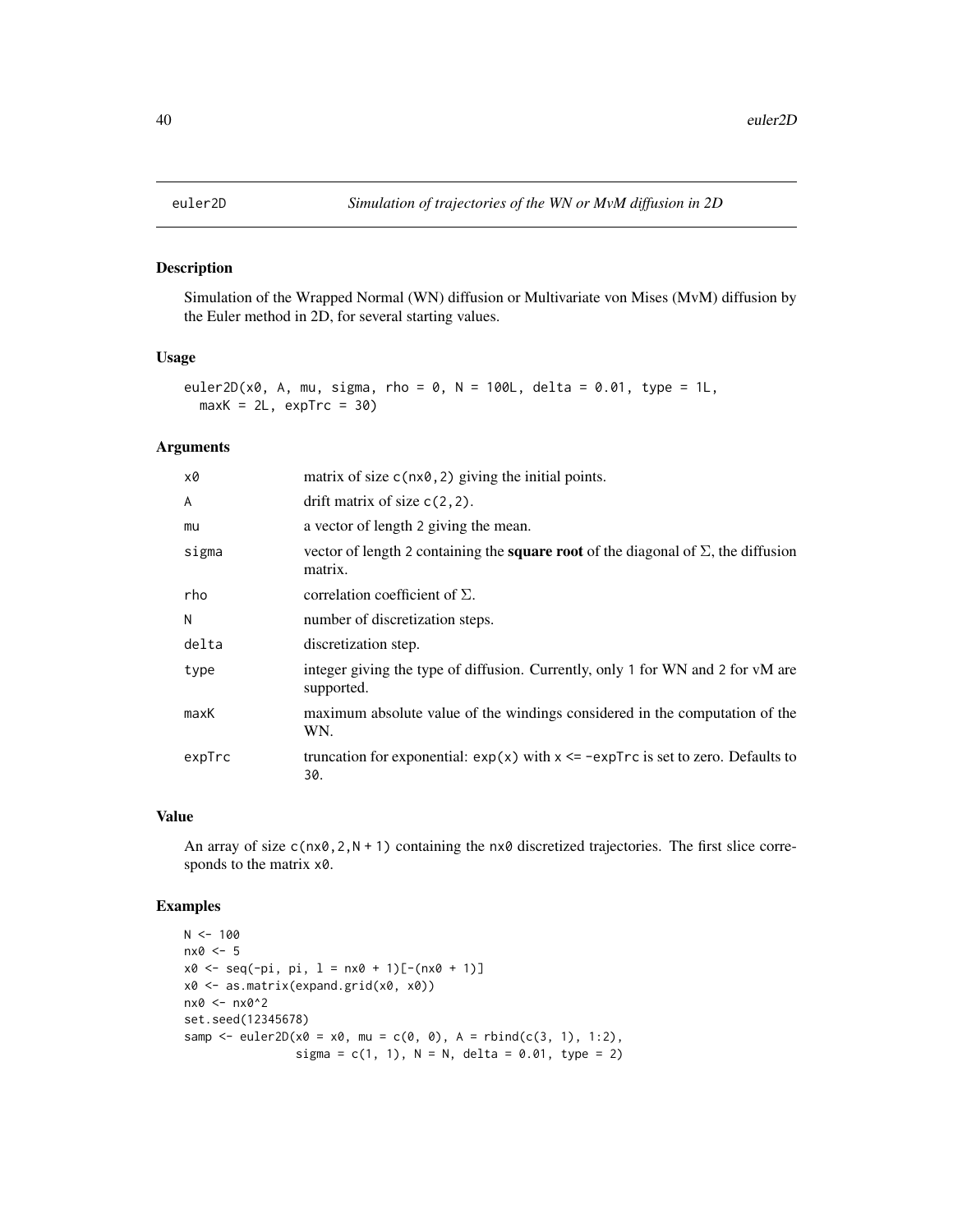#### linesCirc 41

```
plot(x0[, 1], x0[, 2], xlim = c(-pi, pi), ylim = c(-pi, pi), pch = 16,col = rainbow(nx0)for (i in 1:nx0) linesTorus(samp[i, 1, ], samp[i, 2, ],
                          col = rainbow(nx0, alpha = 0.5)[i])
```
linesCirc *Lines and arrows with vertical wrapping*

### Description

Joins the corresponding points with line segments or arrows that exhibit wrapping in  $[-\pi, \pi)$  in the vertical axis.

#### Usage

linesCirc(x = seq\_along(y), y, col = 1, lty = 1, ltyCross = lty,  $arrows = FALSE, ...)$ 

### Arguments

| $\mathsf{x}$ | vector with horizontal coordinates.                          |
|--------------|--------------------------------------------------------------|
| <b>V</b>     | vector with vertical coordinates, wrapped in $[-\pi, \pi)$ . |
| col          | color vector of length 1 or the same length of x and y.      |
| lty          | line type as in par.                                         |
| ltyCross     | specific line type for crossing segments.                    |
| arrows       | flag for drawing arrows instead of line segments.            |
|              | further graphical parameters passed to segments or arrows.   |

# Details

y is wrapped to  $[-\pi, \pi)$  before plotting.

# Value

Nothing. The functions are called for drawing wrapped lines.

```
x \le -1:100y <- toPiInt(pi * cos(2 * pi * x / 100) + 0.5 * runif(50, -pi, pi))
plot(x, y, y)im = c(-pi, pi)linesCirc(x = x, y = y, col = rainbow(length(x)), ltyCross = 2)plot(x, y, y)im = c(-pi, pi)linesCirc(x = x, y = y, col = rainbow(length(x)), arrows = TRUE)
```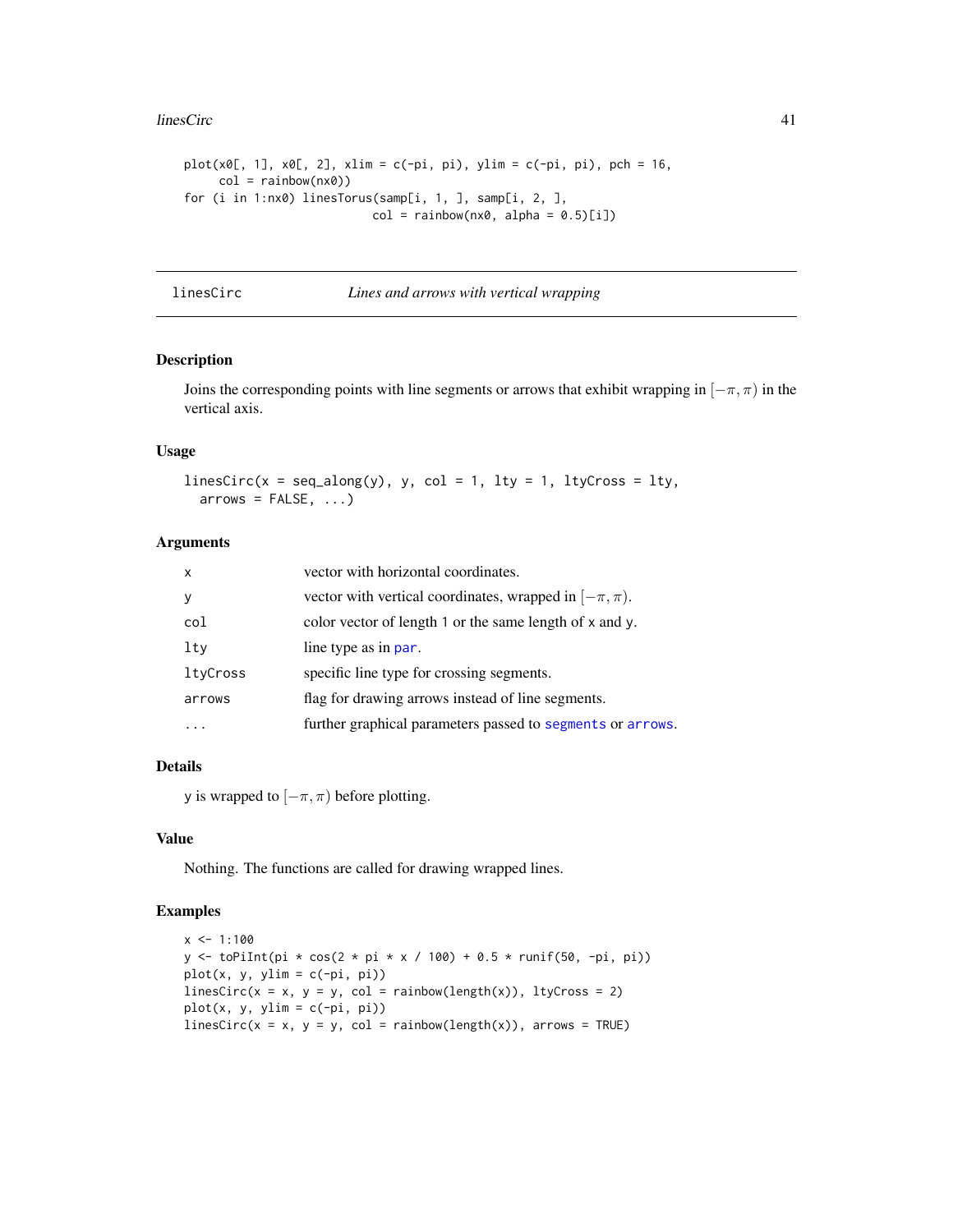Joins the corresponding points with line segments or arrows that exhibit wrapping in  $[-\pi, \pi)$  in the horizontal and vertical axes.

# Usage

```
linesTorus(x, y, col = 1, lty = 1, ltyCross = lty, arrows = FALSE, ...)
```
## Arguments

| $\mathsf{x}$ | vector with horizontal coordinates, wrapped in $[-\pi, \pi)$ . |
|--------------|----------------------------------------------------------------|
| y            | vector with vertical coordinates, wrapped in $[-\pi, \pi)$ .   |
| col          | color vector of length 1 or the same length of x and y.        |
| lty          | line type as in par.                                           |
| ltyCross     | specific line type for crossing segments.                      |
| arrows       | flag for drawing arrows instead of line segments.              |
|              | further graphical parameters passed to segments or arrows.     |

# Details

x and y are wrapped to  $[-\pi, \pi)$  before plotting.

#### Value

Nothing. The functions are called for drawing wrapped lines.

```
x \le toPiInt(rnorm(50, mean = seq(-pi, pi, 1 = 50), sd = 0.5))
y \le toPiInt(x + rnorm(50, mean = seq(-pi, pi, 1 = 50), sd = 0.5))
plot(x, y, xlim = c(-pi, pi), ylim = c(-pi, pi), col = rainbow(length(x)),
     pch = 19)
linesTorus(x = x, y = y, col = rainbow(length(x)), ltyCross = 2)plot(x, y, xlim = c(-pi, pi), ylim = c(-pi, pi), col = rainbow(length(x)),pch = 19)
linesTorus(x = x, y = y, col = rainbow(length(x)), arrows = TRUE)
```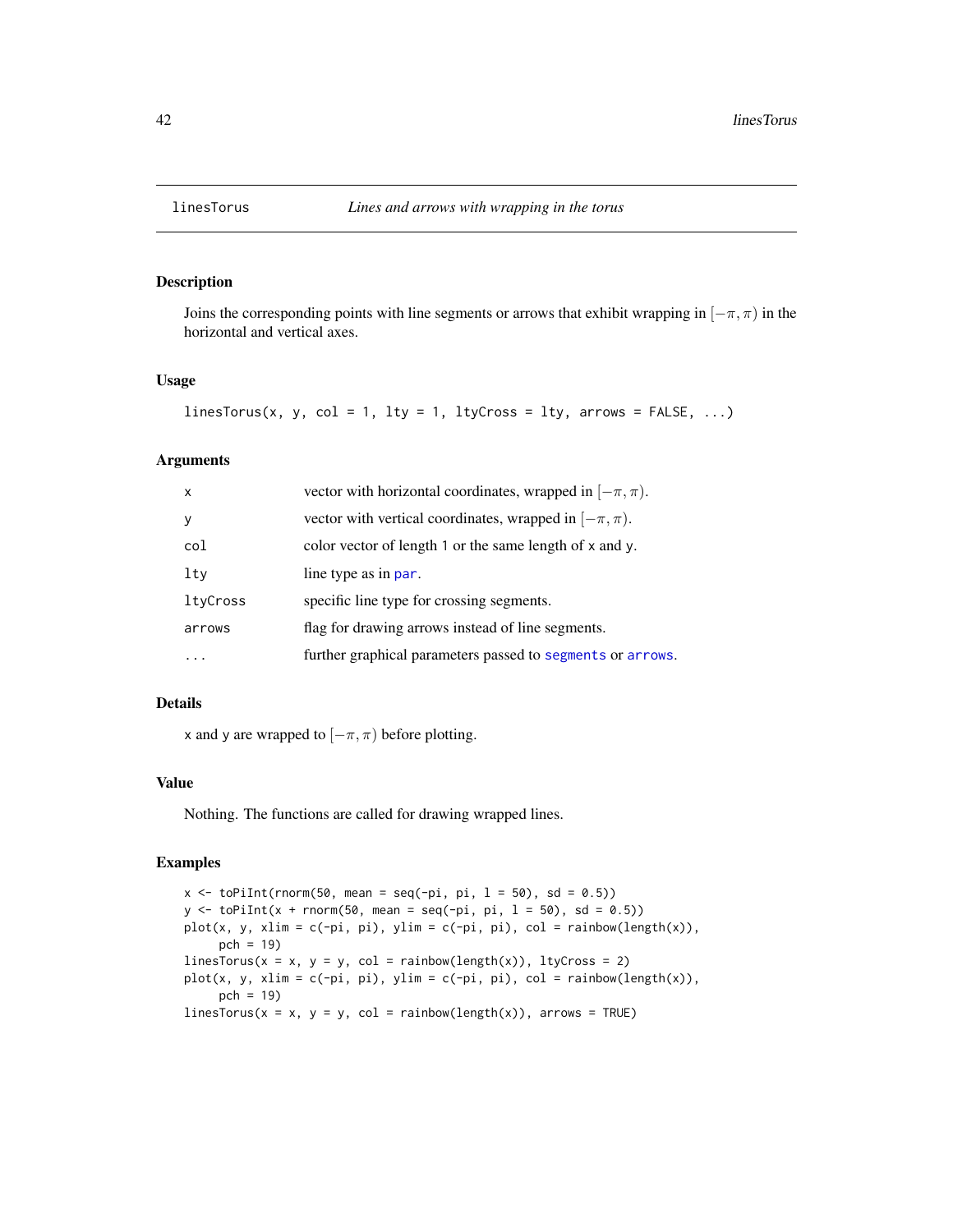Joins the corresponding points with line segments or arrows that exhibit wrapping in  $[-\pi, \pi)$  in the horizontal and vertical axes.

### Usage

 $linesTorus3d(x, y, z, col = 1, arrows = FALSE, ...)$ 

# Arguments

| x, y                    | vectors with horizontal coordinates, wrapped in $[-\pi, \pi)$ . |
|-------------------------|-----------------------------------------------------------------|
| z                       | vector with vertical coordinates, wrapped in $[-\pi, \pi)$ .    |
| col                     | color vector of length 1 or the same length of x, y, and z.     |
| arrows                  | flag for drawing arrows instead of line segments.               |
| $\cdot$ $\cdot$ $\cdot$ | further graphical parameters passed to segments or arrows.      |

#### Details

x, y, and z are wrapped to  $[-\pi, \pi)$  before plotting. arrows = TRUE makes sequential calls to [arrow3d](#page-0-0), and is substantially slower than arrows = FALSE.

# Value

Nothing. The functions are called for drawing wrapped lines.

```
x \le toPiInt(rnorm(20, mean = seq(-pi, pi, 1 = 20), sd = 0.5))
y \le toPiInt(rnorm(20, mean = seq(-pi, pi, l = 20), sd = 0.5))
z \le toPiInt(x + y + rnorm(20, mean = seq(-pi, pi, 1 = 20), sd = 0.5))
rgl::plot3d(x, y, z, xlim = c(-pi, pi), ylim = c(-pi, pi), zlim = c(-pi, pi),col = rainbow(length(x)), size = 2, box = FALSE, axes = FALSE)
linesTorus3d(x = x, y = y, z = z, col = rainbow(length(x)), lwd = 2)
torusAxis3d()
rgl::plot3d(x, y, z, xlim = c(-pi, pi), ylim = c(-pi, pi), zlim = c(-pi, pi),col = rainbow(length(x)), size = 2, box = FALSE, axes = FALSE)linesTorus3d(x = x, y = y, z = z, col = rainbow(length(x)), ltyCross = 2,
             arrows = TRUE, theta = 0.1 \times pi / 180, barblen = 0.1)
torusAxis3d()
```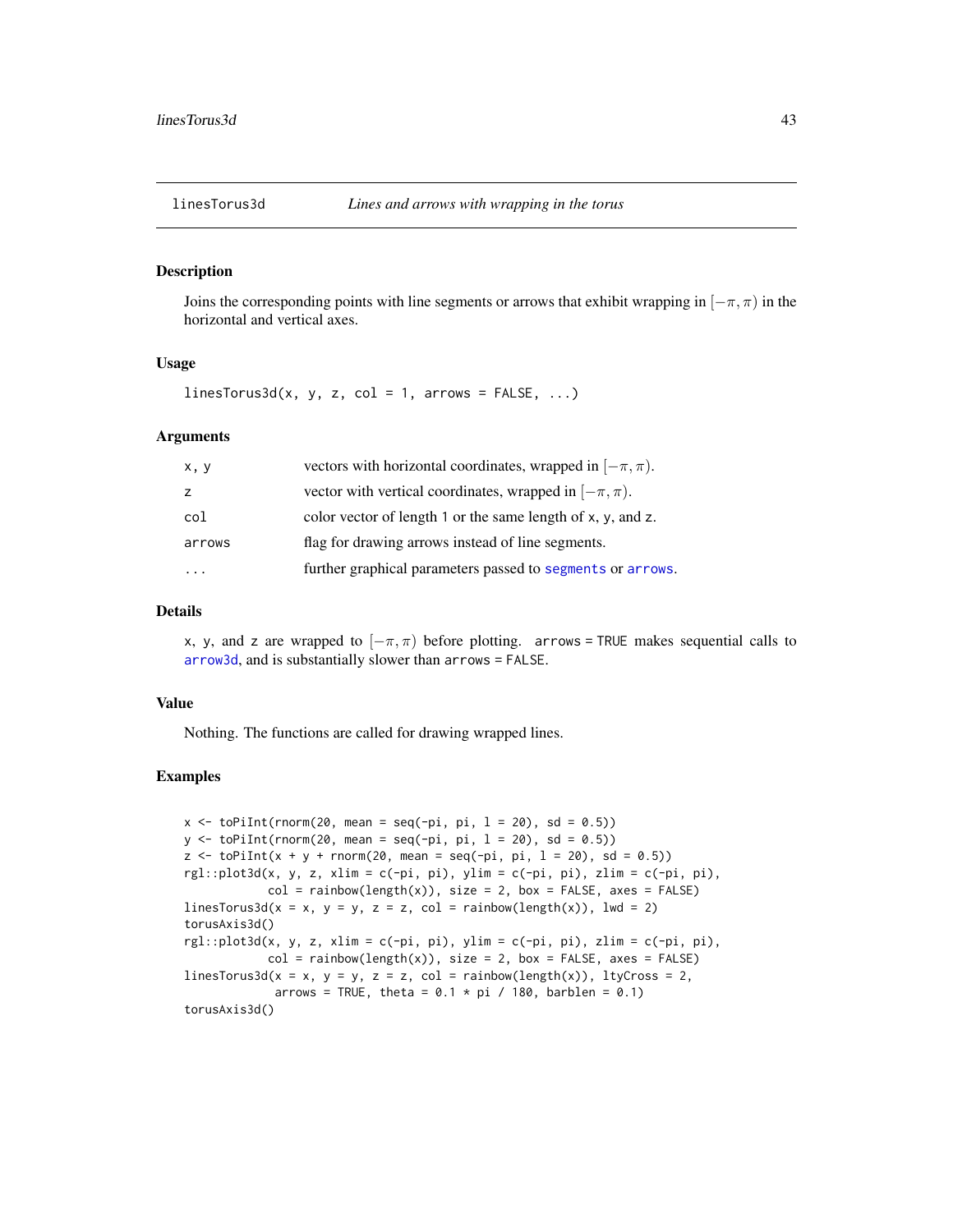logBesselI0Scaled *Efficient computation of Bessel related functions*

### Description

```
Computation of log(I_0(x)) - x and the inverse of A_1(k) = \frac{I_0(k)}{I_1(k)}.
```
# Usage

```
logBesselI0Scaled(x, splineApprox = TRUE)
```

```
a1Inv(x, split a) = TRUE
```
## Arguments

|              | evaluation vector. For logBessel10Scaled, x must contain non-negative val-<br>ues. For all nv, x must be in $[0, 1]$ . |
|--------------|------------------------------------------------------------------------------------------------------------------------|
| splineApprox | whether to use a pre-computed spline approximation (faster) or not.                                                    |

# Details

Both functions may rely on pre-computed spline interpolations (logBesselI0ScaledSpline and a1InvSpline). Otherwise, a call to bessell is done for  $log(I_0(x)) - x$  and  $A_1(k) = x$  is solved numerically. The data in which the interpolation is based is given in the examples.

For x larger than 5e4, the asymptotic expansion of [besselIasym](#page-0-0) is employed.

# Value

A vector of the same length as x.

```
# Data employed for log besselI0 scaled
x1 \leq c(\text{seq}(0, 1, \text{ by } = 1e-4), \text{ seq}(1 + 1e-2, 10, \text{ by } = 1e-3),seq(10 + 1e-1, 100, by = 1e-2), seq(100 + 1e0, 1e3, by = 1e0),seq(1000 + 1e1, 5e4, by = 2e1))logBesselIOScaledEvalGrid \leq log(besselI(x = x1, nu = 0, expon.scaled = TRUE))# save(list = "logBesselI0ScaledEvalGrid", file = "logBesselI0ScaledEvalGrid.rda",
# compress = TRUE)
# Data employed for A1 inverse
x2 \le -\text{rev}(c(\text{seq}(1e-04, 0.9 - 1e-4, by = 1e-4), \text{seq}(0.9, 1 - 1e-05, by = 1e-5)))a1InvEvalGrid <- sapply(x2, function(k) {
 uniroot(f = function(x) k - besselI(x, nu = 1, expon.scaled = TRUE) /
          besselI(x, nu = 0, expon.scaled = TRUE),
          lower = 1e-06, upper = 1e+05, tol = 1e-15)$root
})
```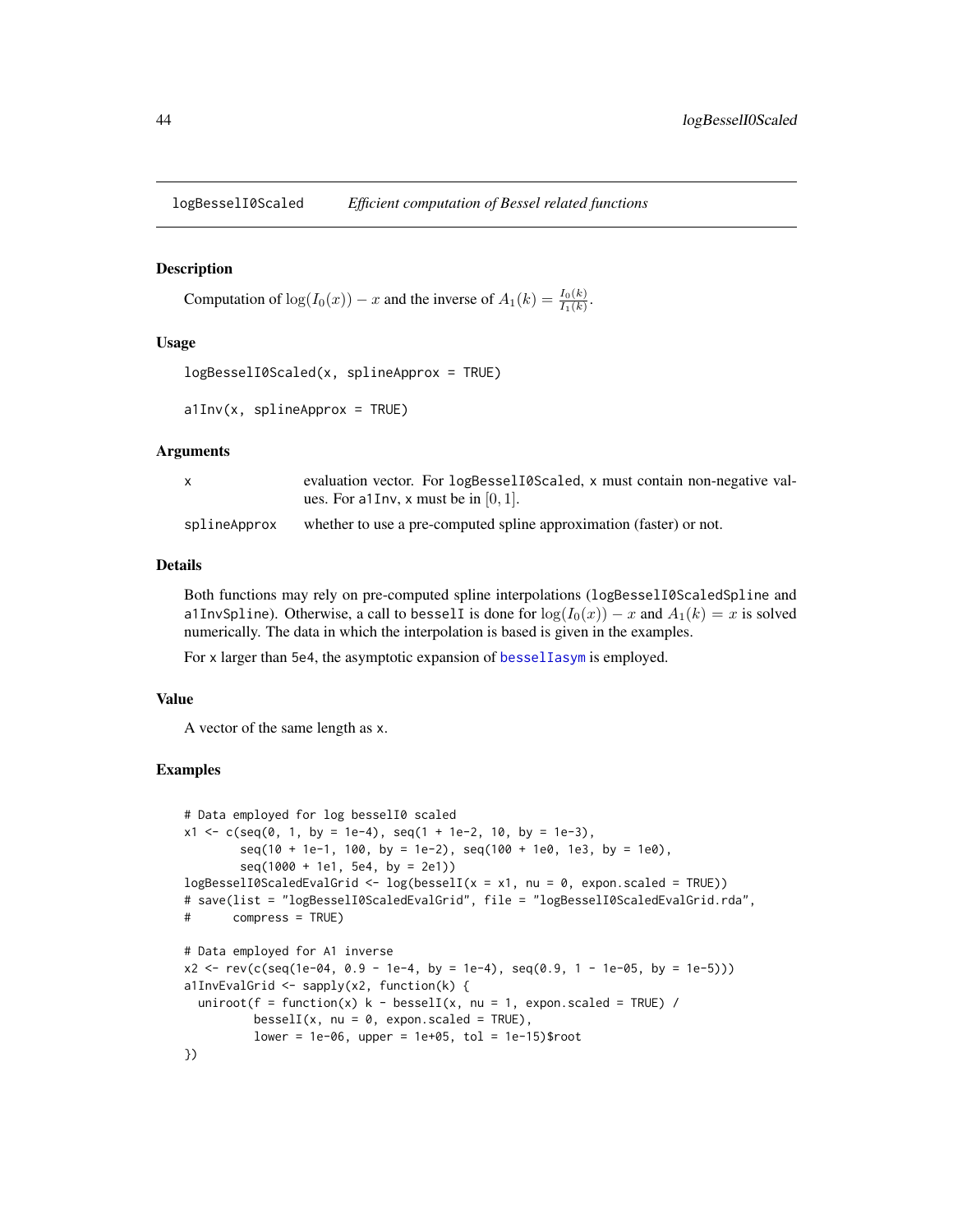# logLikWouPairs 45

```
# save(list = "a1InvEvalGrid", file = "a1InvEvalGrid.rda", compress = TRUE)
# Accuracy logBesselI0Scaled
x \le - seq(0, 1e3, 1 = 1e3)
summary(logBesselI0Scaled(x = x, splineApprox = TRUE) -
        logBesselI0Scaled(x = x, splineApprox = FALSE))
# Accuracy a1Inv
y \le - seq(0, 1 - 1e-4, 1 = 1e3)
summary(a1Inv(x = y, splineApprox = TRUE) -
        a1Inv(x = y, splineApprox = FALSE))
```

| logLikWouPairs | Loglikelihood of WN in 2D when only the initial and final points are |
|----------------|----------------------------------------------------------------------|
|                | observed                                                             |

# Description

Computation of the loglikelihood for a WN diffusion (with diagonal diffusion matrix) from a sample of initial and final pairs of angles.

#### Usage

```
logLikWouPairs(x, t, alpha, mu, sigma, rho = 0, maxK = 2L, expTrc = 30)
```
### Arguments

| $\mathsf{x}$ | a matrix of dimension $c(n, 4)$ of initial and final pairs of angles. Each row is<br>an observation containing $(\phi_0, \psi_0, \phi_t, \psi_t)$ . They all must be in $[\pi, \pi)$ so that the<br>truncated wrapping by maxK windings is able to capture periodicity. |
|--------------|-------------------------------------------------------------------------------------------------------------------------------------------------------------------------------------------------------------------------------------------------------------------------|
| t            | either a scalar or a vector of length n containing the times the initial and final<br>dihedrals. If t is a scalar, a common time is assumed.                                                                                                                            |
| alpha        | vector of length 3 parametrizing the A matrix as in alphaToA.                                                                                                                                                                                                           |
| mu           | a vector of length 2 giving the mean.                                                                                                                                                                                                                                   |
| sigma        | vector of length 2 containing the <b>square root</b> of the diagonal of $\Sigma$ , the diffusion<br>matrix.                                                                                                                                                             |
| rho          | correlation coefficient of $\Sigma$ .                                                                                                                                                                                                                                   |
| maxK         | maximum absolute value of the windings considered in the computation of the<br>WN.                                                                                                                                                                                      |
| expTrc       | truncation for exponential: $exp(x)$ with $x \leq -expTrc$ is set to zero. Defaults to<br>30.                                                                                                                                                                           |

### Details

A negative penalty is added if positive definiteness is violated. If the output value is Inf, -100 \* N is returned instead.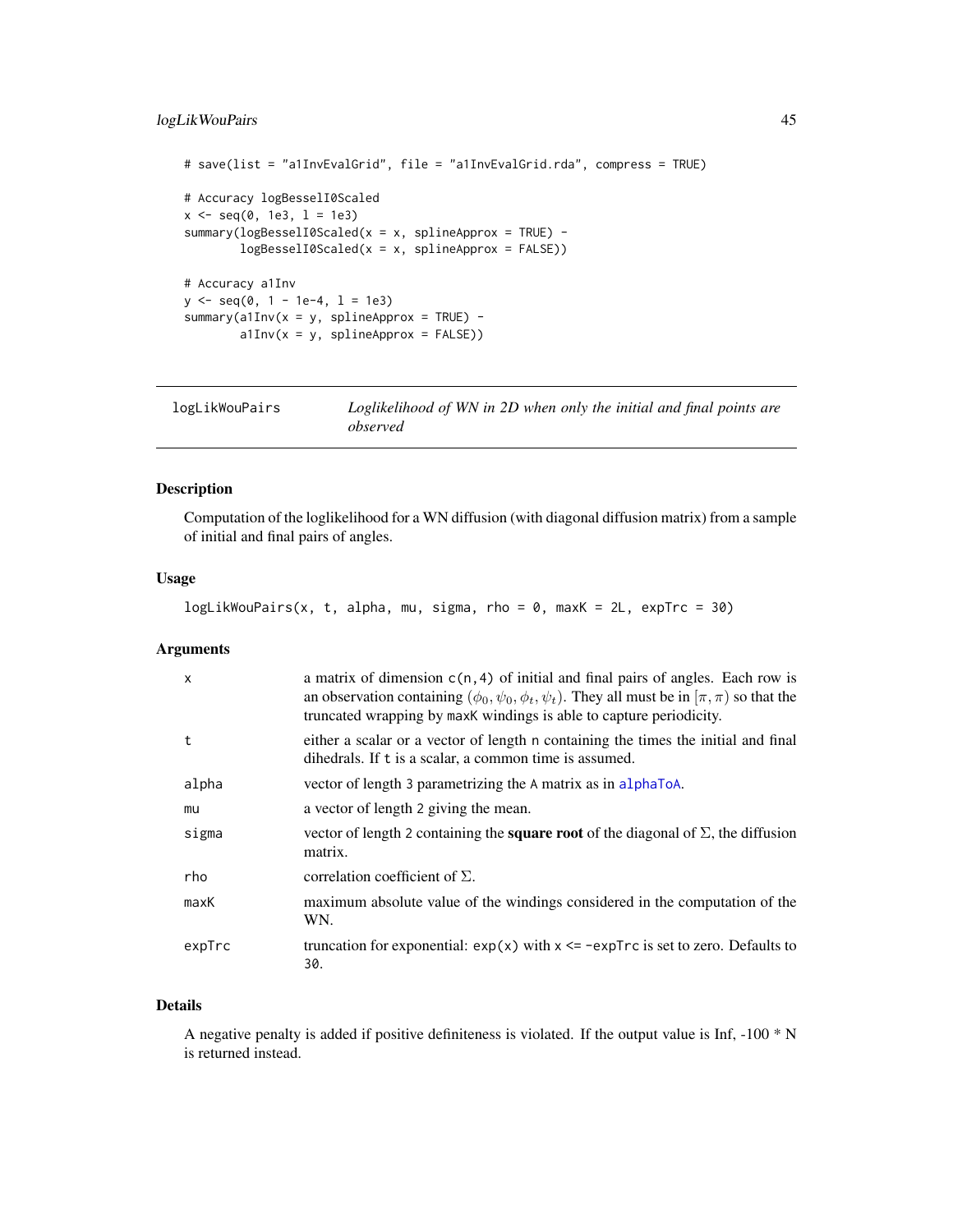#### Value

A scalar giving the final loglikelihood, defined as the sum of the loglikelihood of the initial angles according to the stationary density and the loglikelihood of the transitions from initial to final angles.

### Examples

```
set.seed(345567)
x \le toPiInt(matrix(rnorm(200, mean = pi), ncol = 4, nrow = 50))
alpha <- c(2, 1, -0.5)mu \leftarrow c(\emptyset, pi)sigma \leq sqrt(c(2, 1))# The same
logLikWouPairs(x = x, t = 0.5, alpha = alpha, mu = mu, sigma = sigma)
sum(
 log(dStatWn2D(x = x[, 1:2], alpha = alpha, mu = mu, sigma = sigma)) +log(dTpdWou2D(x = x[, 3:4], x0 = x[, 1:2], t = 0.5, alpha = alpha, mu = mu,sigma = sigma))
)
# Different times
logLikWouPairs(x = x, t = (1:50) / 50, alpha = alpha, mu = mu, sigma = sigma)
```
<span id="page-45-0"></span>mleMou *Maximum likelihood estimation of the multivariate OU diffusion*

#### **Description**

Computation of the maximum likelihood estimator of the parameters of the *multivariate* Ornstein– Uhlenbeck (OU) diffusion from a discretized trajectory  $\{X_{\Delta i}\}_{i=1}^N$ . The objective function to minimize is

$$
\sum_{i=2}^{n} \log p_{\Delta}(X_{\Delta i}|X_{\Delta(i-1)}).
$$

#### Usage

```
mleMou(data, delta, alpha = rep(NA, 3), mu = rep(NA, 2), sigma = rep(NA,
  2), start, lower = c(0.01, 0.01, -25, -pi, -pi, 0.01, 0.01),
 upper = c(25, 25, 25, pi, pi, 25, 25), ...
```
#### Arguments

| data | a matrix of size $c(N, p)$ with the discretized trajectory of the diffusion. |  |  |  |  |  |
|------|------------------------------------------------------------------------------|--|--|--|--|--|
|------|------------------------------------------------------------------------------|--|--|--|--|--|

delta time discretization step.

alpha, mu, sigma

arguments to fix a parameter to a given value and perform the estimation on the rest. Defaults to NA, meaning that the parameter is estimated. Note that start, lower and upper must be changed accordingly if parameters are fixed, see examples.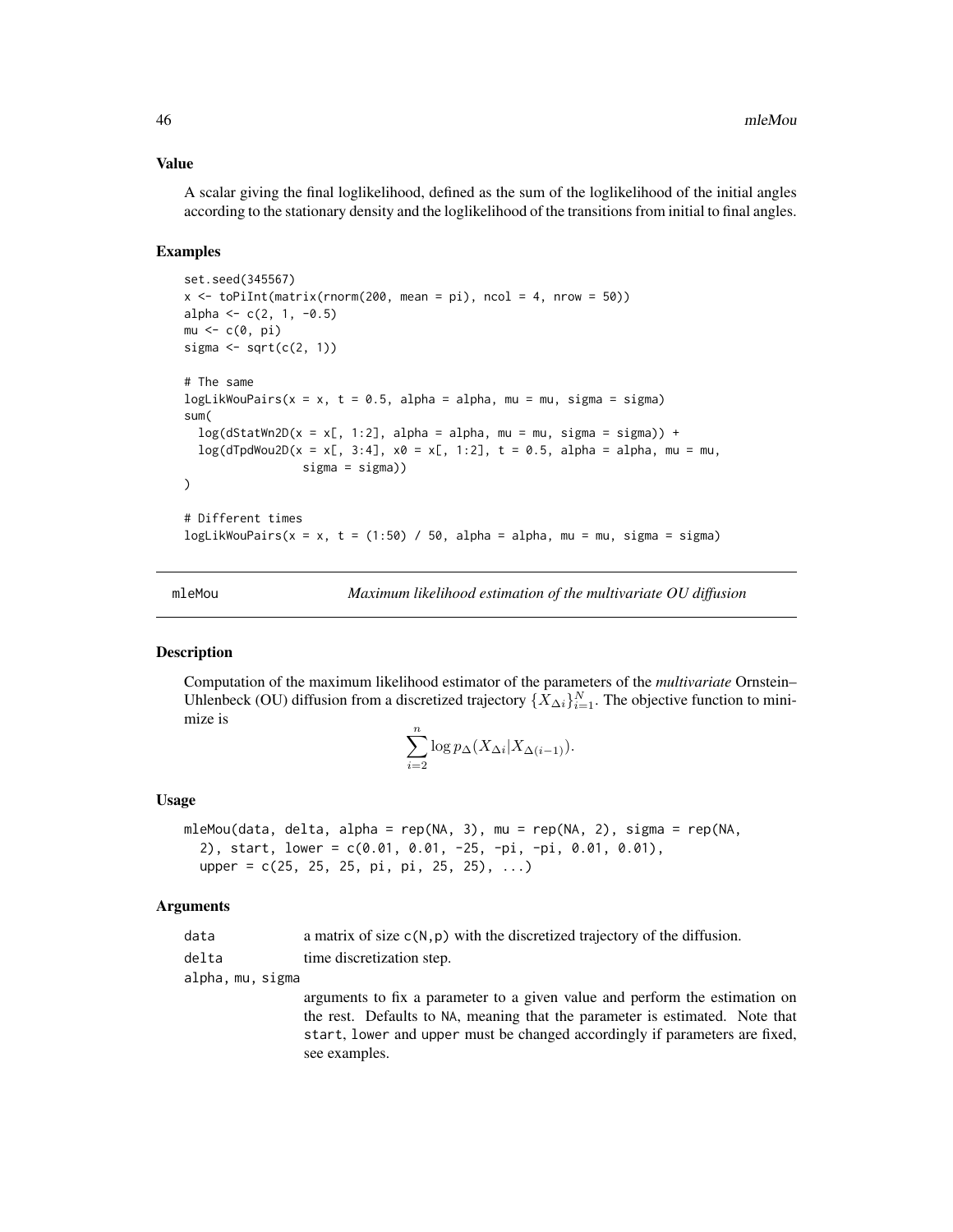| start    | starting values, a matrix with p columns, with each entry representing a different<br>starting value. |
|----------|-------------------------------------------------------------------------------------------------------|
| lower    | bound for box constraints as in method "L-BFGS-B" of optim.                                           |
| upper    | bound for box constraints as in method "L-BFGS-B" of optim.                                           |
| $\cdots$ | further arguments to be passed to mleoptimWrapper.                                                    |

# Details

The first row in data is not taken into account for estimation. See [mleOu](#page-49-0) for the univariate case (more efficient).

mleMou only handles  $p = 2$  currently. It imposes that Sigma is diagonal and handles the parametrization of A by [alphaToA](#page-2-0).

#### Value

Output from [mleOptimWrapper](#page-46-0).

### Examples

```
set.seed(345678)
data <- rTrajMou(x0 = c(0, 0), A = alphaToA(alpha = c(1, 1, 0.5),
                                            sigma = 1:2, mu = c(1, 1),
                 Sigma = diag((1:2)^2), N = 200, delta = 0.5)
mleMou(data = data, delta = 0.5, start = c(1, 1, 0, 1, 1, 1, 2),lower = c(0.1, 0.1, -25, -10, -10, 0.1, 0.1),upper = c(25, 25, 25, 10, 10, 25, 25), maxit = 500)
# Fixed sigma and mu
mleMou(data = data, delta = 0.5, mu = c(1, 1), sigma = 1:2, start = c(1, 1, 0),
      lower = c(0.1, 0.1, -25), upper = c(25, 25, 25))
```
<span id="page-46-0"></span>mleOptimWrapper *Optimization wrapper for likelihood-based procedures*

#### **Description**

A convenient wrapper to perform local optimization of the likelihood function via nlm and optim including several practical utilities.

#### Usage

```
mleOptimWrapper(minusLogLik, region = function(pars) list(pars = pars,
 penalty = 0, penalty = 1e+10, optMethod = "Nelder-Mead", start,lower = rep(-Inf, ncol(start)), upper = rep(Inf, ncol(start)),
  selectSolution = "lowestLocMin", checkCircular = TRUE, maxit = 500,
  tol = 1e-05, verbose = 0, eigTol = 1e-04, condTol = 10000, ...)
```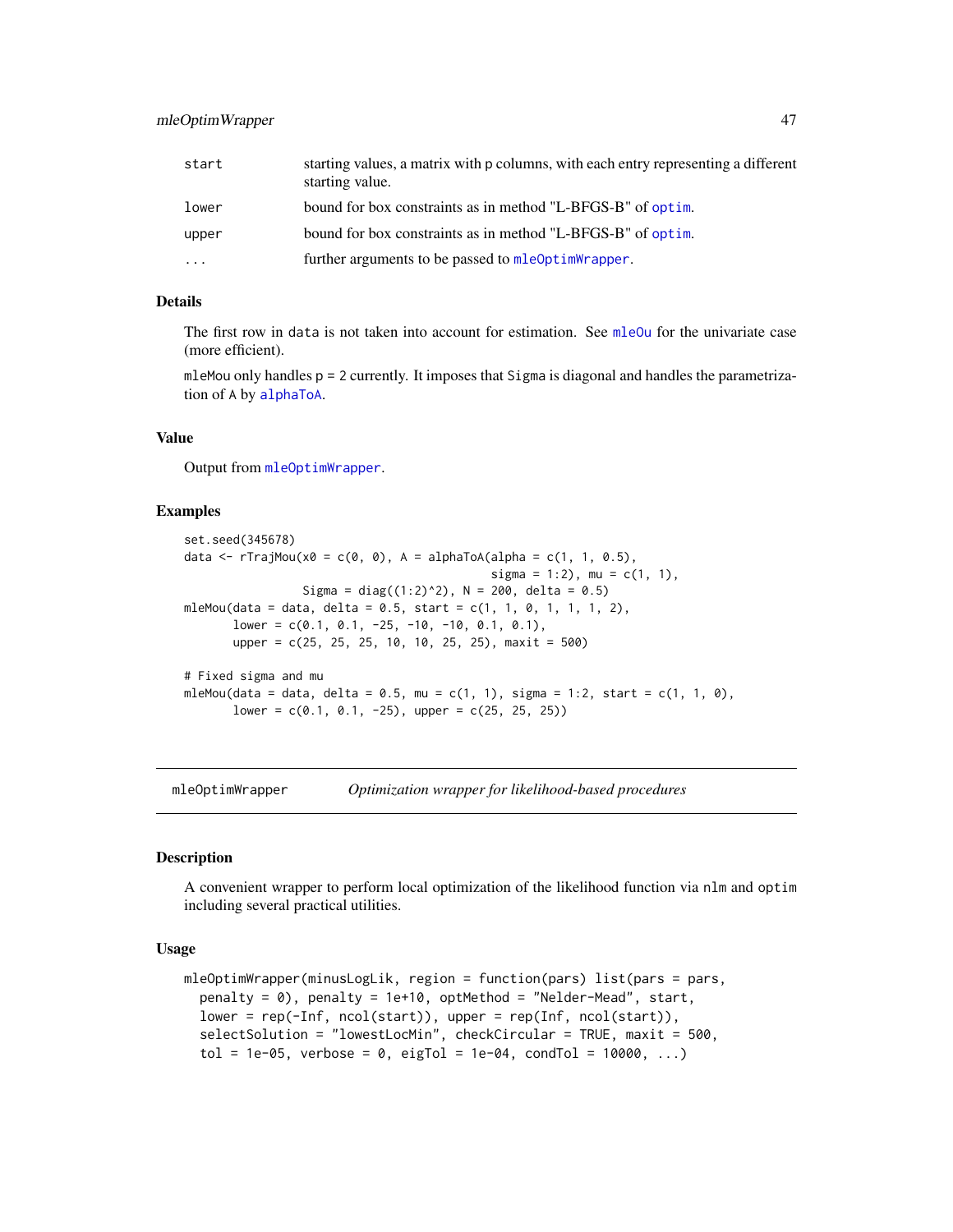#### **Arguments**

| minusLogLik     | function computing the minus log-likelihood function. Must have a single argu-<br>ment containing a vector of length p.                                                                                                                                                                                                                                                                                                                                     |
|-----------------|-------------------------------------------------------------------------------------------------------------------------------------------------------------------------------------------------------------------------------------------------------------------------------------------------------------------------------------------------------------------------------------------------------------------------------------------------------------|
| region          | function to impose a feasibility region via a penalty. See details.                                                                                                                                                                                                                                                                                                                                                                                         |
| penalty         | imposed penalty if value is not finite.                                                                                                                                                                                                                                                                                                                                                                                                                     |
| optMethod       | one of the following strings: "nlm", "Nelder-Mead", "BFGS", "CG", "L-BFGS-<br>B", "SANN", "Brent".                                                                                                                                                                                                                                                                                                                                                          |
| start           | starting values, a matrix with p columns, with each entry representing a different<br>starting value.                                                                                                                                                                                                                                                                                                                                                       |
| lower, upper    | bound for box constraints as in method "L-BFGS-B" of optim.                                                                                                                                                                                                                                                                                                                                                                                                 |
| selectSolution  | which criterion is used for selecting a solution among possible ones, either<br>"lowest", "lowestConv" or "lowestLocMin". "lowest" returns the solution<br>with lowest value in the minusLogLik function. "lowestConv" restricts the<br>search of the best solution among the ones for which the optimizer has con-<br>verged. "lowestLocMin" in addition imposes that the solution is guaranteed to<br>be a local minimum by examining the Hessian matrix. |
| checkCircular   | logical indicating whether to automatically treat the variables with lower and<br>upper entries equal to -pi and pi as circular. See details.                                                                                                                                                                                                                                                                                                               |
| maxit           | maximum number of iterations.                                                                                                                                                                                                                                                                                                                                                                                                                               |
| tol             | tolerance for convergence (passed to reltol, pgtol or gradtol).                                                                                                                                                                                                                                                                                                                                                                                             |
| verbose         | an integer from 0 to 2 if optMethod = "Nelder-Mead" or from 0 to 4 otherwise<br>giving the amount of information displayed.                                                                                                                                                                                                                                                                                                                                 |
| eigTol, condTol |                                                                                                                                                                                                                                                                                                                                                                                                                                                             |
|                 | eigenvalue and condition number tolerance for the Hessian in order to guarantee<br>a local minimum. Used only if selectSolution = "lowestLocMin".                                                                                                                                                                                                                                                                                                           |
| $\ddots$ .      | further arguments passed to the optMethod selected. See options in nlm or<br>optim.                                                                                                                                                                                                                                                                                                                                                                         |

#### Details

If checkCircular = TRUE, then the corresponding lower and upper entries of the circular parameters are set to -Inf and Inf, respectively, and minusLogLik is called with the *principal value* of the circular argument.

If no solution is found satisfying the criterion in selectSolution, NAs are returned in the elements of the main solution.

The Hessian is only computed if selectSolution = "lowestLocMin".

Region feasibility can be imposed by a function with the same arguments as minusLogLik that resets pars in to the boundary of the feasibility region and adds a penalty proportional to the violation of the feasibility region. Note that this is *not the best procedure at all* to solve the constrained optimization problem, but just a relatively flexible and quick approach (for a more advanced treatment of restrictions, see [optimization-focused packages\)](https://CRAN.R-project.org/view=Optimization). The value must be a list with objects pars and penalty. By default no region is imposed, i.e., region = function(pars) list("pars" = pars, "penalty" =  $\emptyset$ ). Note that the Hessian is computed from the unconstrained problem, hence localMinimumGuaranteed might be FALSE even if a local minimum to the constrained problem was found.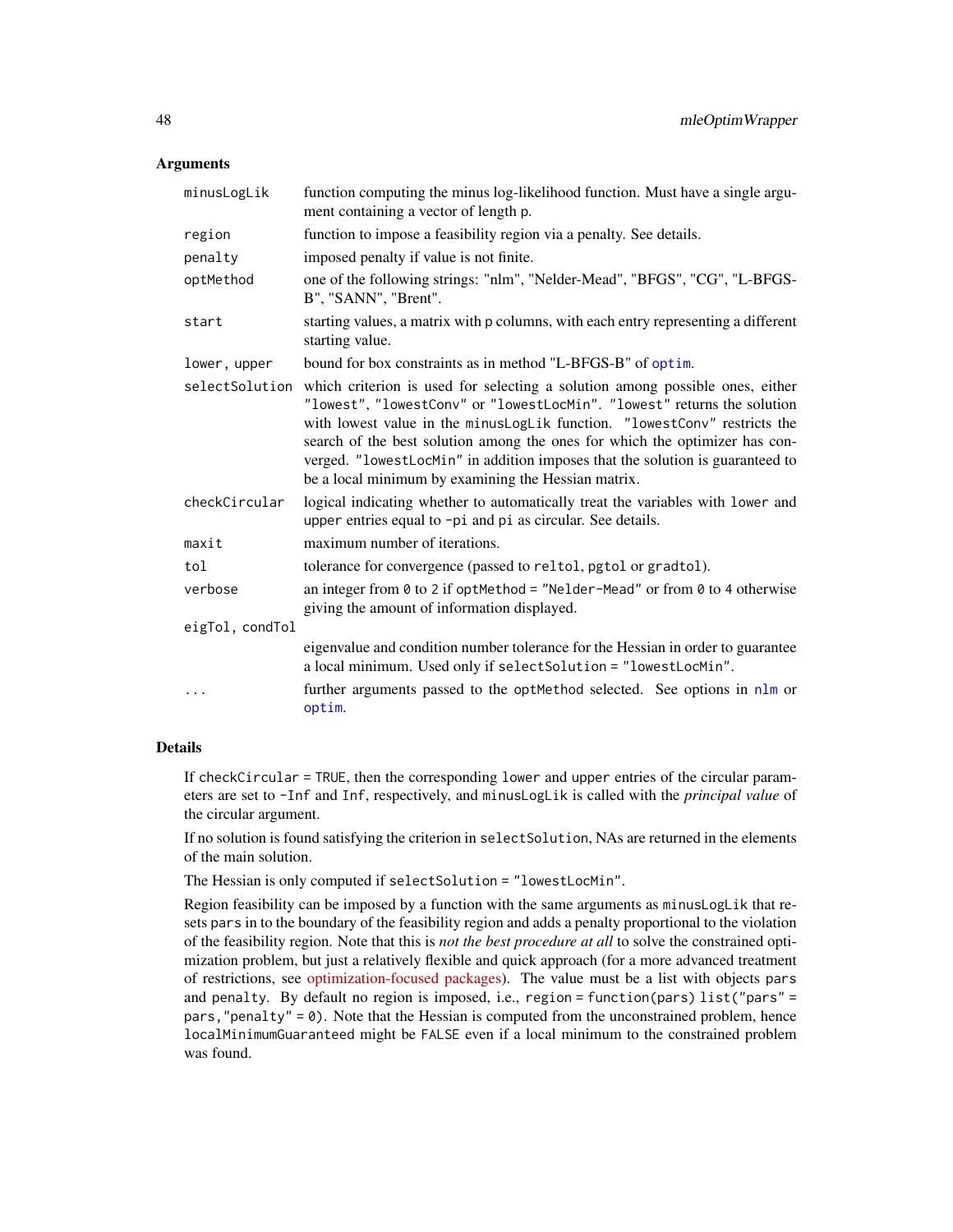# mleOptimWrapper 49

## Value

A list containing the following elements:

- par: estimated minimizing parameters
- value: value of minusLogLik at the minimum.
- convergence: if the optimizer has converged or not.
- message: a character string giving any additional information returned by the optimizer.
- eigHessian: eigenvalues of the Hessian at the minimum. Recall that for the same solution slightly different outputs may be obtained according to the different computations of the Hessian of nlm and optim.
- localMinimumGuaranteed: tests if the Hessian is positive definite (all eigenvalues larger than the tolerance eigTol and condition number smaller than condTol).
- solutionsOutput: a list containing the complete output of the selected method for the different starting values. It includes the extra objects convergence and localMinimumGuaranteed.

```
# No local minimum
head(mleOptimWrapper(minusLogLik = function(x) -sum((x - 1:4)^2),
                     start = rbind(10:13, 1:2), selectSolution = "lowest"))
head(mleOptimWrapper(minusLogLik = function(x) -sum((x - 1:4)^2)),start = rbind(10:13, 1:2), selectSolution = "lowestConv"))
head(mleOptimWrapper(minusLogLik = function(x) -sum((x - 1:4)^2),start = rbind(10:13, 1:2), selectSolution = "lowestLocMin"))
# Local minimum
head(mleOptimWrapper(minusLogLik = function(x) sum((x - 1:4)^2), start = rbind(10:13),
                     optMethod = "BFGS"))
head(mleOptimWrapper(minusLogLik = function(x) sum((x - 1:4)^2), start = rbind(10:13),
                     optMethod = "Nelder-Mead"))
# Function with several local minimum and a 'spurious' one
f <- function(x) 0.75 \times (x[1] - 1)^2 -
                  10 / (0.1 + 0.1 \times ((x[1] - 15)^2 + (x[2] - 2)^2)) -9.5 / (0.1 + 0.1 \times ((x[1] - 15)^2 + (x[2] + 2)^2))plotSurface2D(x = seq(0, 20, l = 100), y = seq(-3, 3, l = 100), f = f)
head(mleOptimWrapper(minusLogLik = f, start = rbind(c(15, 2), c(15, -2), c(5, 0)),
                     selectSolution = "lowest"))
head(mleOptimWrapper(minusLogLik = f, start = rbind(c(15, 2), c(15, -2), c(5, 0)),
                     selectSolution = "lowestConv"))
head(mleOptimWrapper(minusLogLik = f, start = rbind(c(15, 2), c(15, -2), c(5, 0)),
                     selectSolution = "lowestLocMin", eigTol = 0.01))
# With constraint region
head(mleOptimWrapper(minusLogLik = function(x) sum((x - 1:2)^2), start = rbind(10:11),
                     region = function(pars) {
                       x \leftarrow \text{pars}[1]y \leftarrow \text{pars}[2]if (y \le x^2) {
```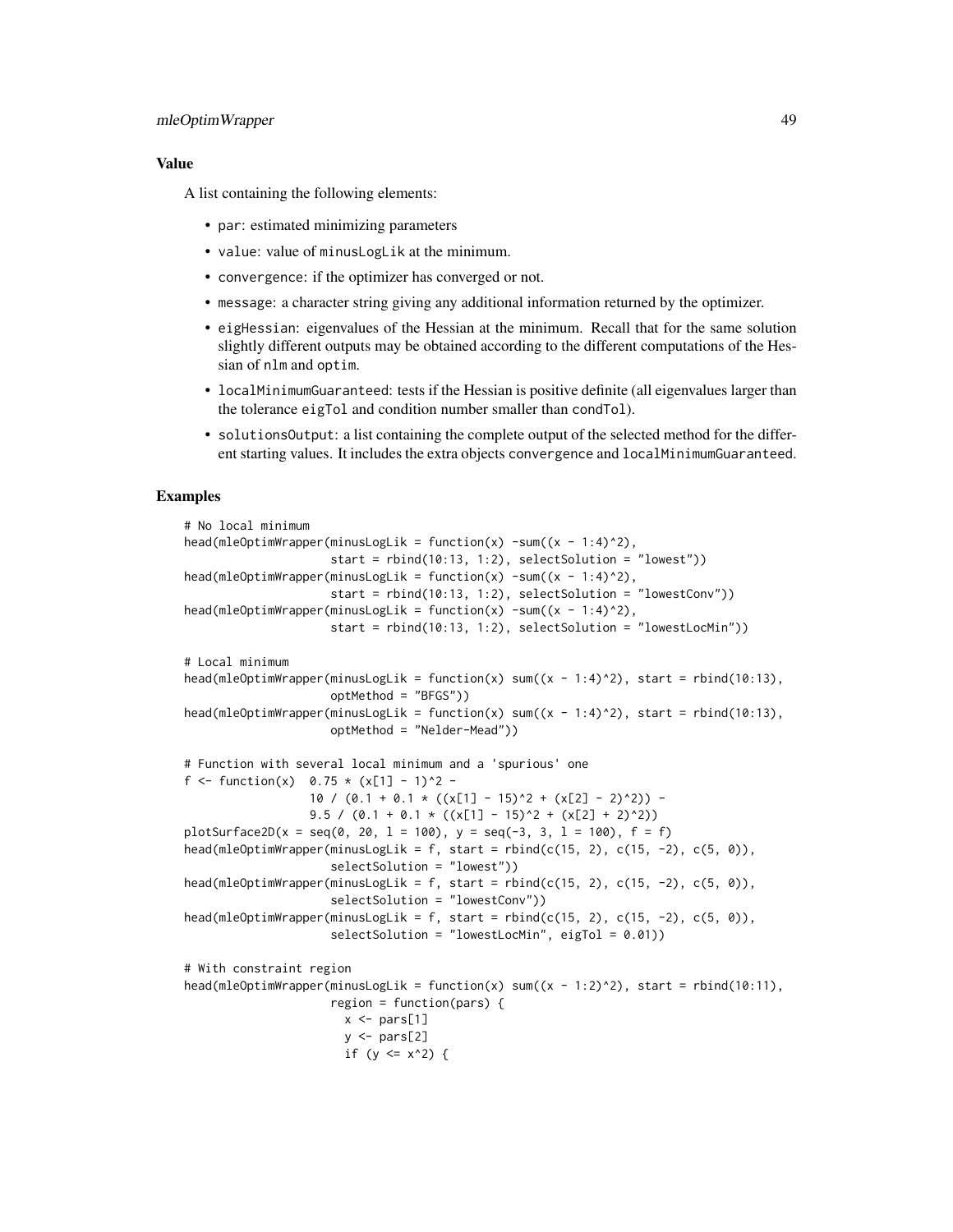```
return(list("pars" = pars, "penalty" = \emptyset))
                       } else {
                        return(list("pars" = c(sqrt(y), y), "penalty" = y - x^2))
                       }
                     }, lower = c(0.5, 1), upper = c(Inf, Inf),
                optMethod = "Nelder-Mead", selectSolution = "lowest"))
head(mleOptimWrapper(minusLogLik = function(x) sum((x - 1:2)^2), start = rbind(10:11),
                     lower = c(0.5, 1), upper = c(Inf, Inf), optMethod = "Nelder-Mead"))
```
<span id="page-49-0"></span>mleOu *Maximum likelihood estimation of the OU diffusion*

# Description

Computation of the maximum likelihood estimator of the parameters of the *univariate* Ornstein– Uhlenbeck (OU) diffusion from a discretized trajectory  $\{X_{\Delta i}\}_{i=1}^N$ . The objective function to minimize is

$$
\sum_{i=2}^{n} \log p_{\Delta}(X_{\Delta i}|X_{\Delta(i-1)}).
$$

#### Usage

```
mleOu(data, delta, alpha = NA, mu = NA, sigma = NA, start,
  lower = c(0.01, -5, 0.01), upper = c(25, 5, 25), ...
```
### Arguments

| data             | a vector of size N with the discretized trajectory of the diffusion.                                                                                                                                                                                        |
|------------------|-------------------------------------------------------------------------------------------------------------------------------------------------------------------------------------------------------------------------------------------------------------|
| delta            | time discretization step.                                                                                                                                                                                                                                   |
| alpha, mu, sigma |                                                                                                                                                                                                                                                             |
|                  | arguments to fix a parameter to a given value and perform the estimation on<br>the rest. Defaults to NA, meaning that the parameter is estimated. Note that<br>start, lower and upper must be changed accordingly if parameters are fixed,<br>see examples. |
| start            | starting values, a matrix with p columns, with each entry representing a different<br>starting value.                                                                                                                                                       |
| lower            | bound for box constraints as in method "L-BFGS-B" of optim.                                                                                                                                                                                                 |
| upper            | bound for box constraints as in method "L-BFGS-B" of optim.                                                                                                                                                                                                 |
| .                | further arguments to be passed to mleOptimWrapper.                                                                                                                                                                                                          |
|                  |                                                                                                                                                                                                                                                             |

## Details

The first element in data is not taken into account for estimation. See [mleMou](#page-45-0) for the multivariate case (less efficient for dimension one).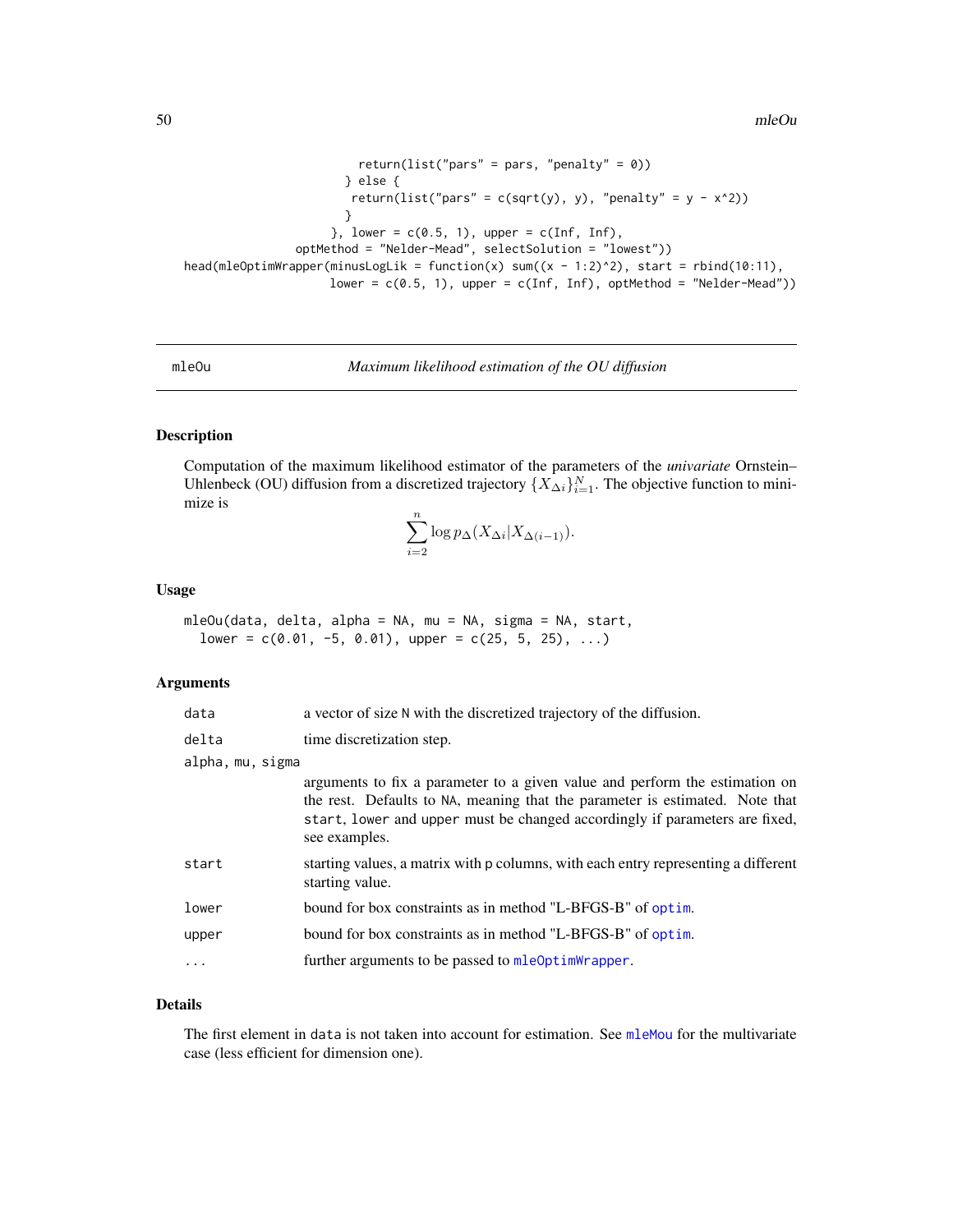#### $m$ lePde1D 51

# Value

Output from [mleOptimWrapper](#page-46-0).

### Examples

```
set.seed(345678)
data <- rTrajOu(x0 = 0, alpha = 1, mu = 0, sigma = 1, N = 100, delta = 0.1)
mleOu(data = data, delta = 0.1, start = c(2, 1, 2), lower = c(0.1, -10, 0.1),
      upper = c(25, 10, 25)# Fixed sigma and mu
mleOu(data = data, delta = 0.1, mu = 0, sigma = 1, start = 2, lower = 0.1,
      upper = 25, optMethod = "nlm")
```
mlePde1D *MLE for toroidal process via PDE solving in 1D*

## Description

Maximum Likelihood Estimation (MLE) for arbitrary diffusions, based on the transition probability density (tpd) obtained as the numerical solution of the Fokker–Planck Partial Differential Equation (PDE) in 1D.

# Usage

```
mlePde1D(data, delta, b, sigma2, Mx = 500, Mt = ceiling(100 * delta),
  sdInitial = 0.1, linearBinning = FALSE, start, lower, upper, ...)
```
### Arguments

| data          | a vector of size N with the discretized trajectory of the diffusion.                                                                                                                                      |
|---------------|-----------------------------------------------------------------------------------------------------------------------------------------------------------------------------------------------------------|
| delta         | time discretization step.                                                                                                                                                                                 |
| b             | drift function. Must return a vector of the same size as its argument.                                                                                                                                    |
| sigma2        | function giving the squared diffusion coefficient. Must return a vector of the<br>same size as its argument.                                                                                              |
| Mx            | size of the equispaced spatial grid in $[-\pi, \pi)$ .                                                                                                                                                    |
| Mt            | size of the time grid in $[0, t]$ .                                                                                                                                                                       |
| sdInitial     | the standard deviation of the concentrated WN giving the initial condition.                                                                                                                               |
| linearBinning | flag to indicate whether linear binning should be applied for the initial values<br>of the tpd, instead of usual simple binning (cheaper). Linear binning is always<br>done in the evaluation of the tpd. |
| start         | starting values, a matrix with p columns, with each entry representing a different<br>starting value.                                                                                                     |
| lower         | bound for box constraints as in method "L-BFGS-B" of optim.                                                                                                                                               |
| upper         | bound for box constraints as in method "L-BFGS-B" of optim.                                                                                                                                               |
| .             | Further parameters passed to crankNicolson1D.                                                                                                                                                             |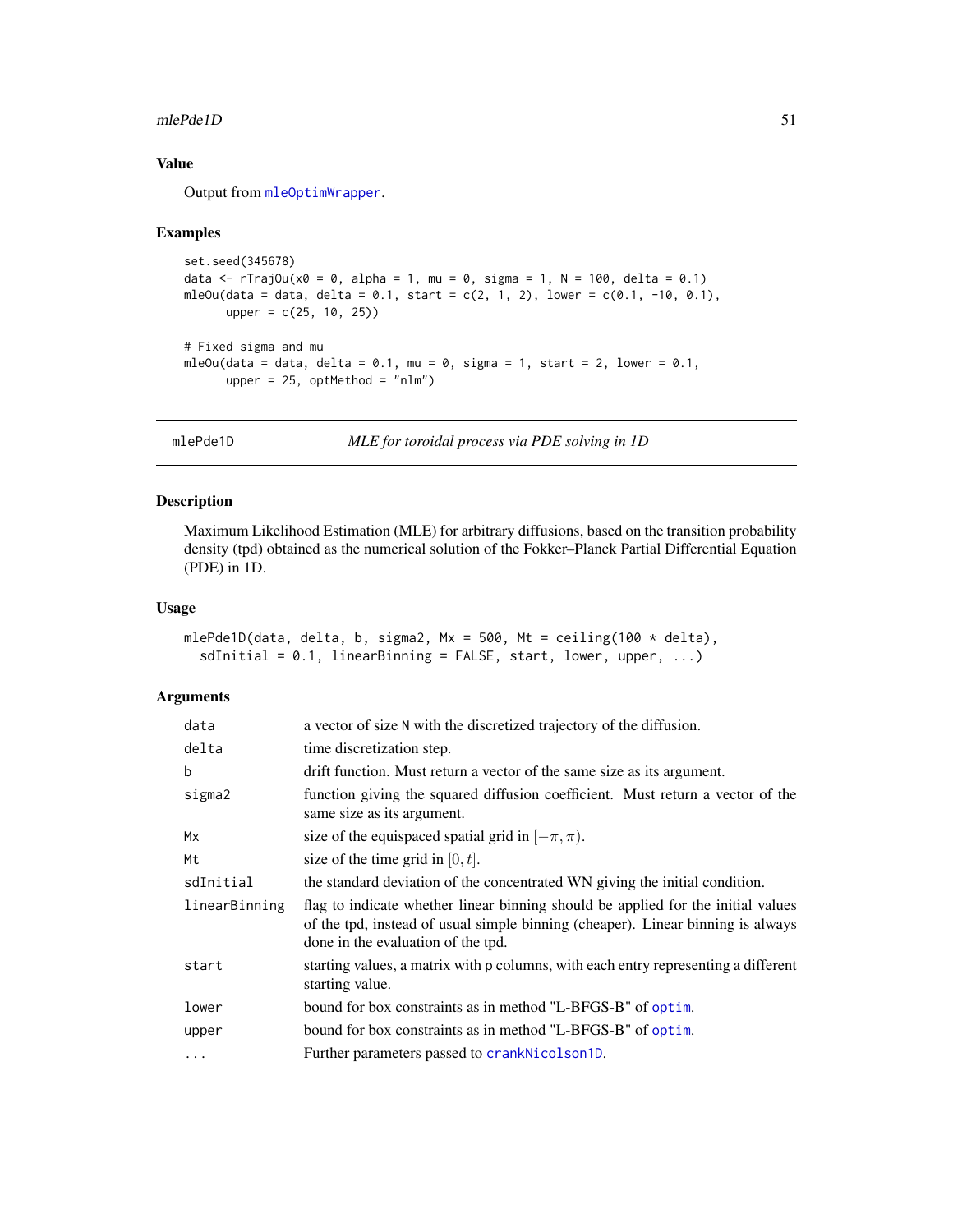### Details

See Sections 3.4.1 and 3.4.4 in García-Portugués et al. (2019) for details.

### Value

Output from [mleOptimWrapper](#page-46-0).

# References

García-Portugués, E., Sørensen, M., Mardia, K. V. and Hamelryck, T. (2019) Langevin diffusions on the torus: estimation and applications. *Statistics and Computing*, 29(2):1–22. [https://doi.](https://doi.org/10.1007/s11222-017-9790-2) [org/10.1007/s11222-017-9790-2](https://doi.org/10.1007/s11222-017-9790-2)

```
# Test in OU
alpha \leq -2mu < - \thetasigma <-1set.seed(234567)
traj \leq rTrajOu(x0 = 0, alpha = alpha, mu = mu, sigma = sigma, N = 500,
                delta = 0.5b \le function(x, pars) pars[1] \star (pars[2] - x)
sigma2 <- function(x, pars) rep(pars[3]^2, length(x))
exactOu \leq mleOu(traj, delta = 0.5, start = c(1, 1, 2),
                 lower = c(0.1, -pi, 0.1), upper = c(10, pi, 10)pdeOu <- mlePde1D(data = traj, delta = 0.5, Mx = 100, Mt = 100, b = b,
                  sigma2 = sigma2, start = c(1, 1, 2),
                  lower = c(0.1, -pi, -10), upper = c(10, pi, 10),
                  verbose = 2)pdeOuLin <- mlePde1D(data = traj, delta = 0.5, Mx = 100, Mt = 100, b = b,
                     sigma2 = sigma2, start = c(1, 1, 2),
                     lower = c(0.1, -pi, -10), upper = c(10, pi, 10),
                     linearBinning = TRUE, verbose = 2)
head(exactOu)
head(pdeOu)
head(pdeOuLin)
# Test in WN diffusion
alpha <-2mu < - 0sigma <- 1
set.seed(234567)
traj \leq rTrajWn1D(x0 = 0, alpha = alpha, mu = mu, sigma = sigma, N = 500,
                 delta = 0.5)
exactOu \leq mleOu(traj, delta = 0.5, start = c(1, 1, 2),
                 lower = c(0.1, -pi, 0.1), upper = c(10, pi, 10))
pdeWn <- mlePde1D(data = traj, delta = 0.5, Mx = 100, Mt = 100, b = function(x, pars)
                  driftWn1D(x = x, alpha = pars[1], mu = pars[2], sigma = pars[3]),
```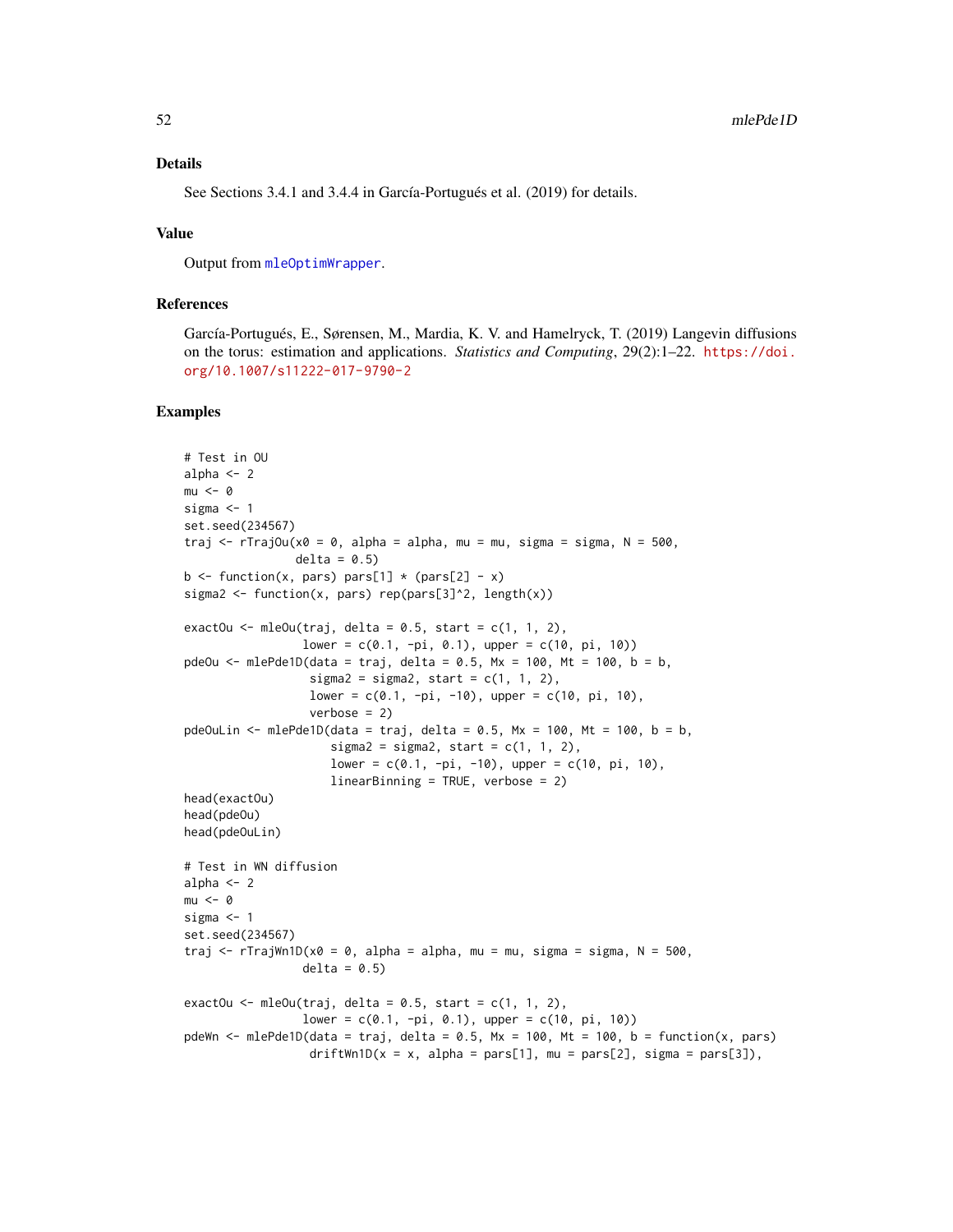#### $m$ lePde2D 53

```
sigma2 = function(x, pars) rep(pars[3]^2, length(x)),
                  start = c(1, 1, 2), lower = c(0.1, -pi, -10),
                  upper = c(10, pi, 10), verbose = 2)
pdeWnLin <- mlePde1D(data = traj, delta = 0.5, Mx = 100, Mt = 100, b = function(x, pars)
                    driftWn1D(x = x, alpha = pars[1], mu = pars[2], sigma = pars[3]),
                     sigma2 = function(x, pars) rep(pars[3]^2, length(x)),start = c(1, 1, 2), lower = c(0.1, -pi, -10),
                     upper = c(10, pi, 10), linearBinning = TRUE, verbose = 2)
head(exactOu)
head(pdeWn)
head(pdeWnLin)
```
mlePde2D *MLE for toroidal process via PDE solving in 2D*

## Description

Maximum Likelihood Estimation (MLE) for arbitrary diffusions, based on the transition probability density (tpd) obtained as the numerical solution of the Fokker–Planck Partial Differential Equation (PDE) in 2D.

#### Usage

```
mlePde2D(data, delta, b, sigma2, Mx = 50, My = 50, Mt = ceiling(100 *delta), sdInitial = 0.1, linearBinning = FALSE, start, lower, upper, ...)
```
# Arguments

| data          | a matrix of dimension $c(n, p)$ .                                                                                                                                                                         |
|---------------|-----------------------------------------------------------------------------------------------------------------------------------------------------------------------------------------------------------|
| delta         | discretization step.                                                                                                                                                                                      |
| b             | drift function. Must return a vector of the same size as its argument.                                                                                                                                    |
| sigma2        | function giving the diagonal of the diffusion matrix. Must return a vector of the<br>same size as its argument.                                                                                           |
| Mx            | sizes of the equispaced spatial grids in $[-\pi, \pi)$ for each component.                                                                                                                                |
| My            | sizes of the equispaced spatial grids in $[-\pi, \pi)$ for each component.                                                                                                                                |
| Mt            | size of the time grid in $[0, t]$ .                                                                                                                                                                       |
| sdInitial     | standard deviations of the concentrated WN giving the initial condition.                                                                                                                                  |
| linearBinning | flag to indicate whether linear binning should be applied for the initial values<br>of the tpd, instead of usual simple binning (cheaper). Linear binning is always<br>done in the evaluation of the tpd. |
| start         | starting values, a matrix with p columns, with each entry representing a different<br>starting value.                                                                                                     |
| lower         | bound for box constraints as in method "L-BFGS-B" of optim.                                                                                                                                               |
| upper         | bound for box constraints as in method "L-BFGS-B" of optim.                                                                                                                                               |
| $\cdots$      | further parameters passed to mle0ptimWrapper.                                                                                                                                                             |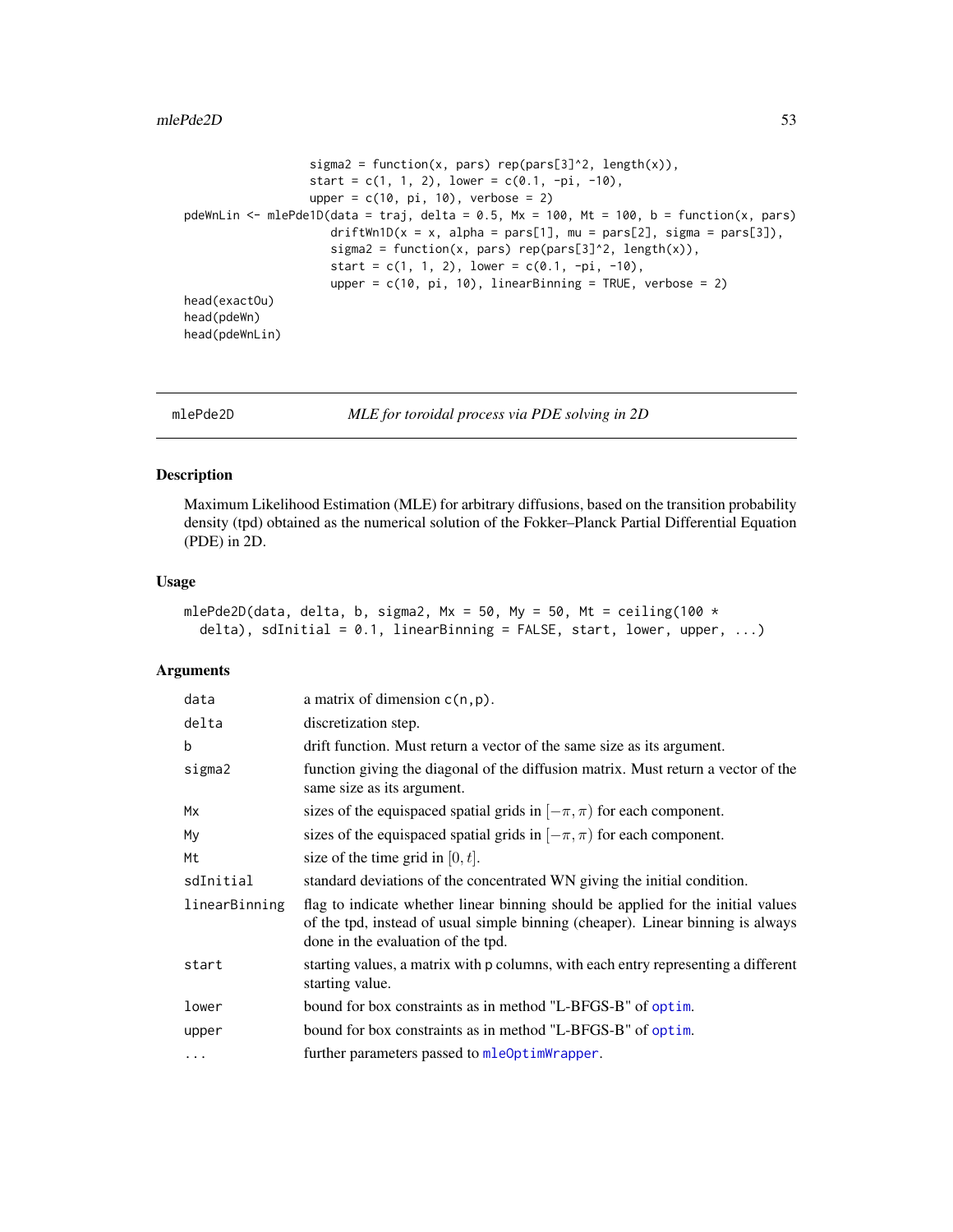#### Details

See Sections 3.4.2 and 3.4.4 in García-Portugués et al. (2019) for details. The function currently includes the region function for imposing a feasibility region on the parameters of the bivariate WN diffusion.

## Value

Output from [mleOptimWrapper](#page-46-0).

# References

García-Portugués, E., Sørensen, M., Mardia, K. V. and Hamelryck, T. (2019) Langevin diffusions on the torus: estimation and applications. *Statistics and Computing*, 29(2):1–22. [https://doi.](https://doi.org/10.1007/s11222-017-9790-2) [org/10.1007/s11222-017-9790-2](https://doi.org/10.1007/s11222-017-9790-2)

```
# Test in OU process
alpha \leq -c(1, 2, -0.5)mu < -c(0, 0)sigma <-c(0.5, 1)set.seed(2334567)
data \leq rTrajMou(x0 = c(0, 0), A = alphaToA(alpha = alpha, sigma = sigma),
                 mu = mu, Sigma = diag(sigma^2), N = 500, delta = 0.5)
b \le function(x, pars) sweep(-x, 2, pars[4:5], "+") %*%
                       t(alphaToA(alpha = pars[1:3], sigma = sigma))sigma2 <- function(x, pars) repRow(sigma^2, nrow(x))
exactOu \leq mleMou(data = data, delta = 0.5, sigma = sigma,
                  start = c(1, 1, 0, 2, 2),
                  lower = c(0.1, 0.1, -25, -10, -10),
                  upper = c(25, 25, 25, 10, 10)head(exactOu, 2)
pdeOu \leq mlePde2D(data = data, delta = 0.5, b = b, sigma2 = sigma2,
                  Mx = 10, My = 10, Mt = 10, start = rbind(c(1, 1, 0, 2, 2)),
                  lower = c(0.1, 0.1, -25, -10, -10),
                  upper = c(25, 25, 25, 10, 10), verbose = 2)
head(pdeOu, 2)
pdeOuLin \leq mlePde2D(data = data, delta = 0.5, b = b, sigma2 = sigma2,
                     Mx = 10, My = 10, Mt = 10, start = rbind(c(1, 1, 0, 2, 2)),
                     lower = c(0.1, 0.1, -25, -10, -10),upper = c(25, 25, 25, 10, 10), verbose = 2,
                     linearBinning = TRUE)
head(pdeOuLin, 2)
# Test in WN diffusion
alpha <- c(1, 0.5, 0.25)mu < -c(0, 0)sigma \leq c(2, 1)set.seed(234567)
```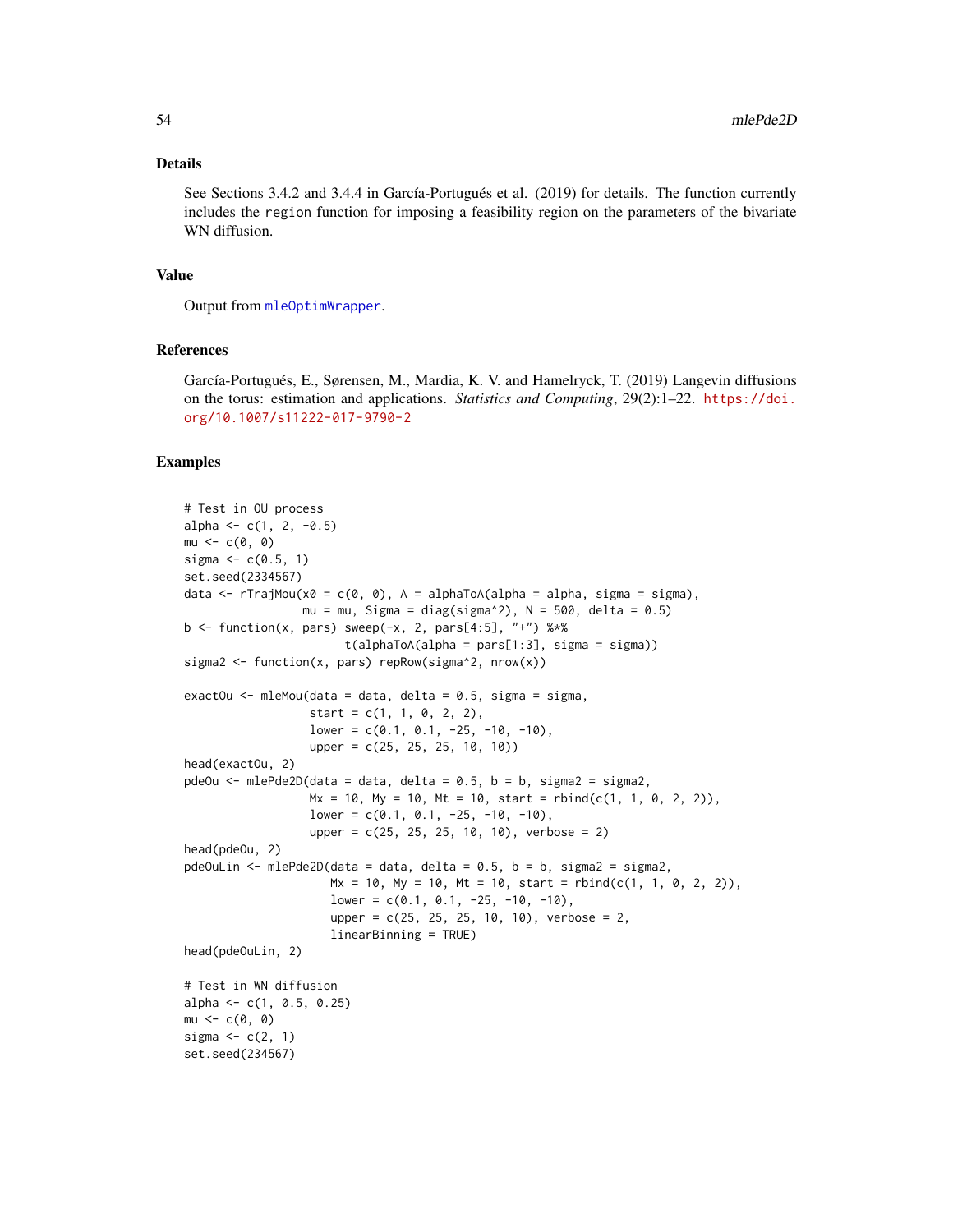```
data \leq rTrajWn2D(x0 = c(0, 0), alpha = alpha, mu = mu, sigma = sigma,
                    N = 200, delta = 0.5)
b \le function(x, pars) driftWn2D(x = x, A = alphaToA(alpha = pars[1:3],
                                                     signa = signa),
                                 mu = pars[4:5], sigma = sigma)sigma2 <- function(x, pars) repRow(sigma^2, nrow(x))
exactOu \leq mleMou(data = data, delta = 0.5, sigma = sigma,
                  start = c(1, 1, 0, 1, 1),
                  lower = c(0.1, 0.1, -25, -25, -25),
                  upper = c(25, 25, 25, 25, 25), optMethod = "nlm")
pdeWn \leq mlePde2D(data = data, delta = 0.5, b = b, sigma2 = sigma2,
                  Mx = 20, My = 20, Mt = 10, start = rbind(c(1, 1, 0, 1, 1)),lower = c(0.1, 0.1, -25, -25, -25),
                  upper = c(25, 25, 25, 25, 25), verbose = 2, optMethod = "nlm")
pdeWnLin <- mlePde2D(data = data, delta = 0.5, b = b, sigma2 = sigma2,
                     Mx = 20, My = 20, Mt = 10, start = rbind(c(1, 1, 0, 1, 1)),lower = c(0.1, 0.1, -25, -25, -25),
                     upper = c(25, 25, 25, 25, 25), verbose = 2,
                     linearBinning = TRUE)
head(exactOu)
head(pdeOu)
head(pdeOuLin)
```
periodicTrapRule1D *Quadrature rules in 1D, 2D and 3D*

#### Description

Quadrature rules for definite integrals over intervals in 1D,  $\int_{x_1}^{x_2} f(x) dx$ , rectangles in 2D,  $\int_{x_1}^{x_2} \int_{y_1}^{y_2} f(x, y) dy dx$  and cubes in 3D,  $\int_{x_1}^{x_2} \int_{y_1}^{y_2} \int_{z_1}^{z_2} f(x, y, z) dz dy dx$ . The trapezoidal rules assume that the function is periodic, whereas the Simpson rules work for arbitrary functions.

#### Usage

```
periodicTrapRule1D(fx, endsMatch = FALSE, na.rm = TRUE,
  lengthInterval = 2 * pi)
periodicTrapRule2D(fxy, endsMatch = FALSE, na.rm = TRUE,
  lengthInterval = rep(2 * pi, 2)periodicTrapRule3D(fxyz, endsMatch = FALSE, na.rm = TRUE,
  lengthInterval = rep(2 * pi, 3)integral(fx, lengthInterval = 2 * pi, na.rm = TRUE)integrateSimp2D(fxy, lengthInterval = rep(2 * pi, 2), na.rm = TRUE)
```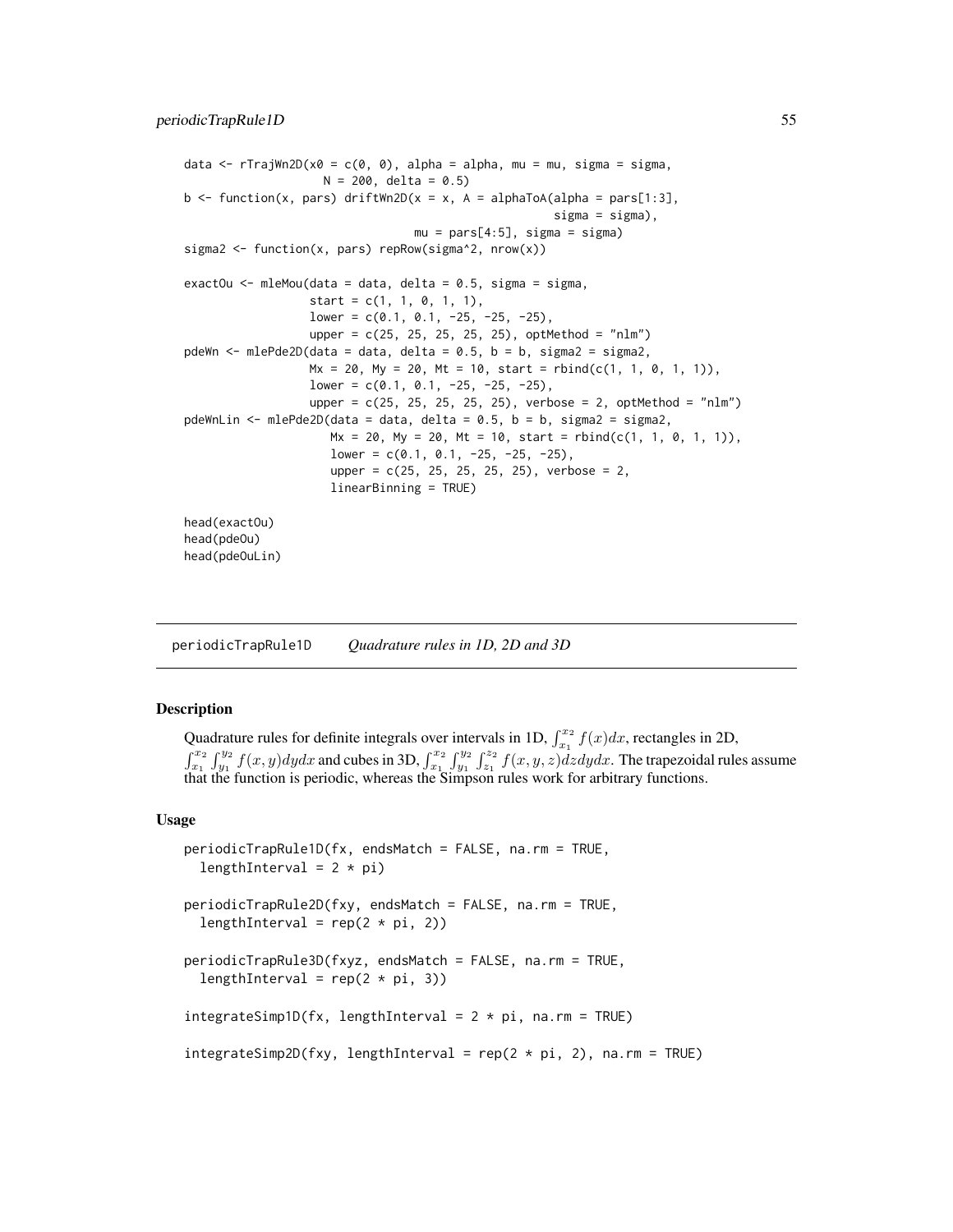$integrateSimp3D(fxyz, lengthInterval = rep(2 * pi, 3), na.rm = TRUE)$ 

#### Arguments

| fx          | vector containing the evaluation of the function to integrate over a uniform grid<br>in $[x_1, x_2]$ .                                                                        |
|-------------|-------------------------------------------------------------------------------------------------------------------------------------------------------------------------------|
| endsMatch   | flag to indicate whether the values of the last entries of fx, fxy or fxyz are<br>the ones in the first entries (elements, rows, columns, slices). See examples for<br>usage. |
| $na$ . $rm$ | logical. Should missing values (including NaN) be removed?                                                                                                                    |
|             | lengthInterval vector containing the lengths of the intervals of integration.                                                                                                 |
| fxy         | matrix containing the evaluation of the function to integrate over a uniform grid<br>in $[x_1, x_2] \times [y_1, y_2]$ .                                                      |
| fxyz        | three dimensional array containing the evaluation of the function to integrate<br>over a uniform grid in $[x_1, x_2] \times [y_1, y_2] \times [z_1, z_2]$ .                   |

## Details

The simple trapezoidal rule has a very good performance for periodic functions in 1D and 2D(order of error ). The higher dimensional extensions are obtained by iterative usage of the 1D rules.

## Value

The value of the integral.

### References

Press, W. H., Teukolsky, S. A., Vetterling, W. T., Flannery, B. P. (1996). *Numerical Recipes in Fortran 77: The Art of Scientific Computing (Vol. 1 of Fortran Numerical Recipes)*. Cambridge University Press, Cambridge.

```
# In 1D. True value: 3.55099937
N < -21grid \leq seq(-pi, pi, l = N)
fx \le sin(grid)^2 * exp(cos(grid))
periodicTrapRule1D(fx = fx, endsMatch = TRUE)periodicTrapRule1D(fx = fx[-N], endsMatch = FALSE)
integrateSimp1D(fx = fx, lengthInterval = 2 * pi)
integrateSimp1D(fx = fx[-N]) # Worse, of course# In 2D. True value: 22.31159
fxy <- outer(grid, grid, function(x, y) (\sin(x)^2 \times \exp(\cos(x)) +sin(y)^2 \times exp(cos(y))) / 2)periodicTrapRule2D(fxy = fxy, endsMatch = TRUE)
periodicTrapRule2D(fxy = fxy[-N, -N], endsMatch = FALSE)
periodicTrapRule1D(apply(fxy[-N, -N], 1, periodicTrapRule1D))
```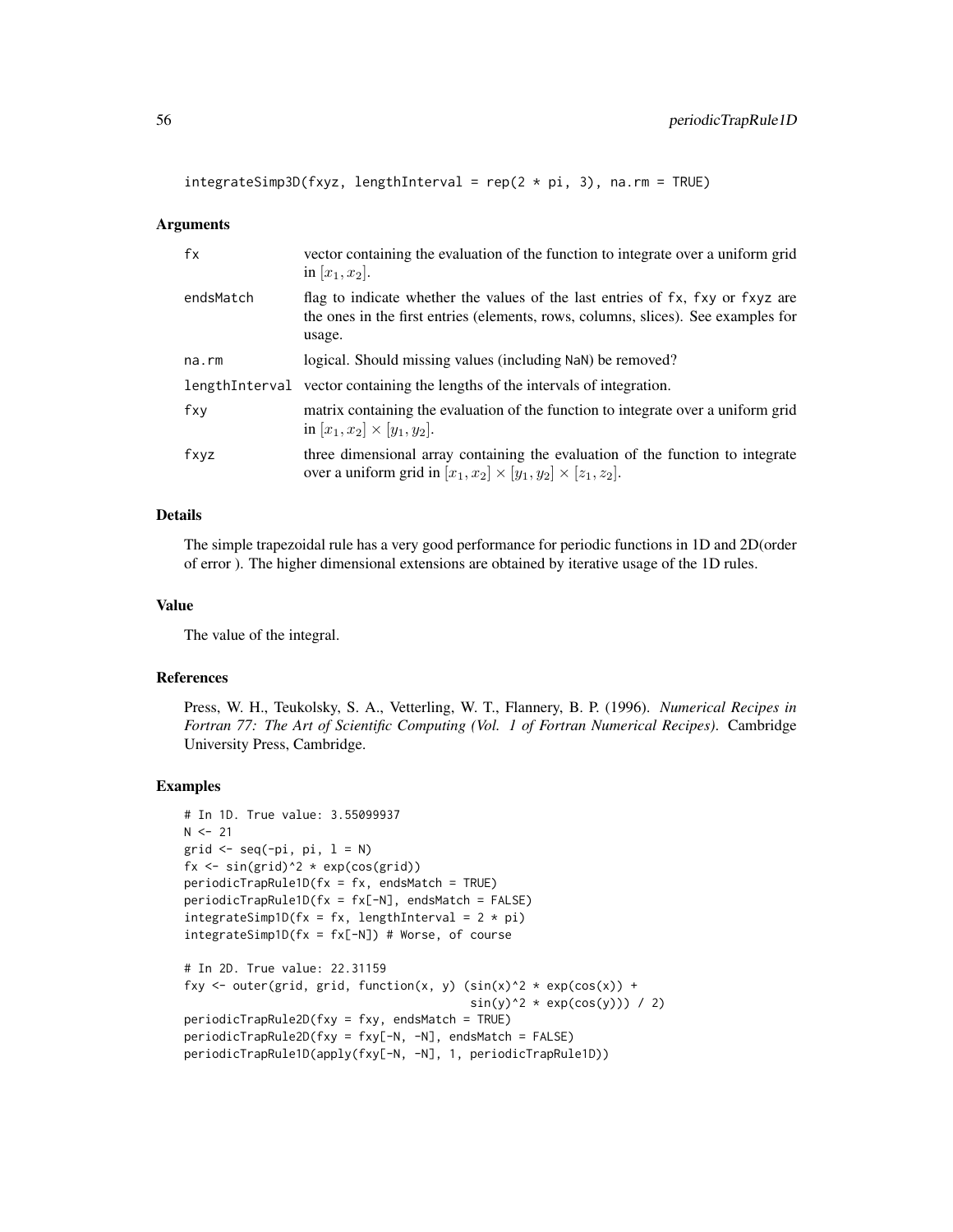### psMle 57

```
integrateSimp2D(fxy = fxy)
integrateSimp1D(apply(fxy, 1, integrateSimp1D))
# In 3D. True value: 140.1878
fxyz \leq array(fxy, dim = c(N, N, N))
for (i in 1:N) fxyz[i, , ] \leftarrow fxyperiodicTrapRule3D(fxyz = fxyz, endsMatch = TRUE)
integrateSimp3D(fxyz = fxyz)
```
psMle *Maximum pseudo-likelihood estimation by wrapped pseudolikelihoods*

### Description

Maximum pseudo-likelihood using the Euler and Shoji–Ozaki pseudo-likelihoods.

### Usage

```
psMle(data, delta, method = c("E", "SO", "SO2"), b, jac.b, sigma2, b1, b2,
 start, lower, upper, circular = TRUE, maxK = 2, vmApprox = FALSE, ...)
```
### Arguments

| data           | a matrix of dimension $c(n, p)$ .                                                                                                                  |
|----------------|----------------------------------------------------------------------------------------------------------------------------------------------------|
| delta          | discretization step.                                                                                                                               |
| method         | a string for choosing "E" (Euler), "S0" (Shoji-Ozaki) or "S02" (Shoji-Ozaki<br>with Ito's expansion in the drift) method.                          |
| b              | drift function. Must return a matrix of the same size as x.                                                                                        |
| jac.b          | jacobian of the drift function.                                                                                                                    |
| sigma2         | diagonal of the diffusion matrix (if univariate, this is the square of the diffusion<br>coefficient). Must return an object of the same size as x. |
| b <sub>1</sub> | first derivative of the drift function (univariate). Must return a vector of the same<br>length as x.                                              |
| b2             | second derivative of the drift function (univariate). Must return a vector of the<br>same length as x.                                             |
| start          | starting values, a matrix with p columns, with each entry representing a different<br>starting value.                                              |
| lower          | bound for box constraints as in method "L-BFGS-B" of optim.                                                                                        |
| upper          | bound for box constraints as in method "L-BFGS-B" of optim.                                                                                        |
| circular       | flag to indicate circular data.                                                                                                                    |
| maxK           | maximum absolute winding number used if circular = TRUE.                                                                                           |
| vmApprox       | flag to indicate von Mises approximation to wrapped normal. See<br>momentMatchWnVm and scoreMatchWnBvm.                                            |
| $\cdots$       | further parameters passed to mleOptimWrapper.                                                                                                      |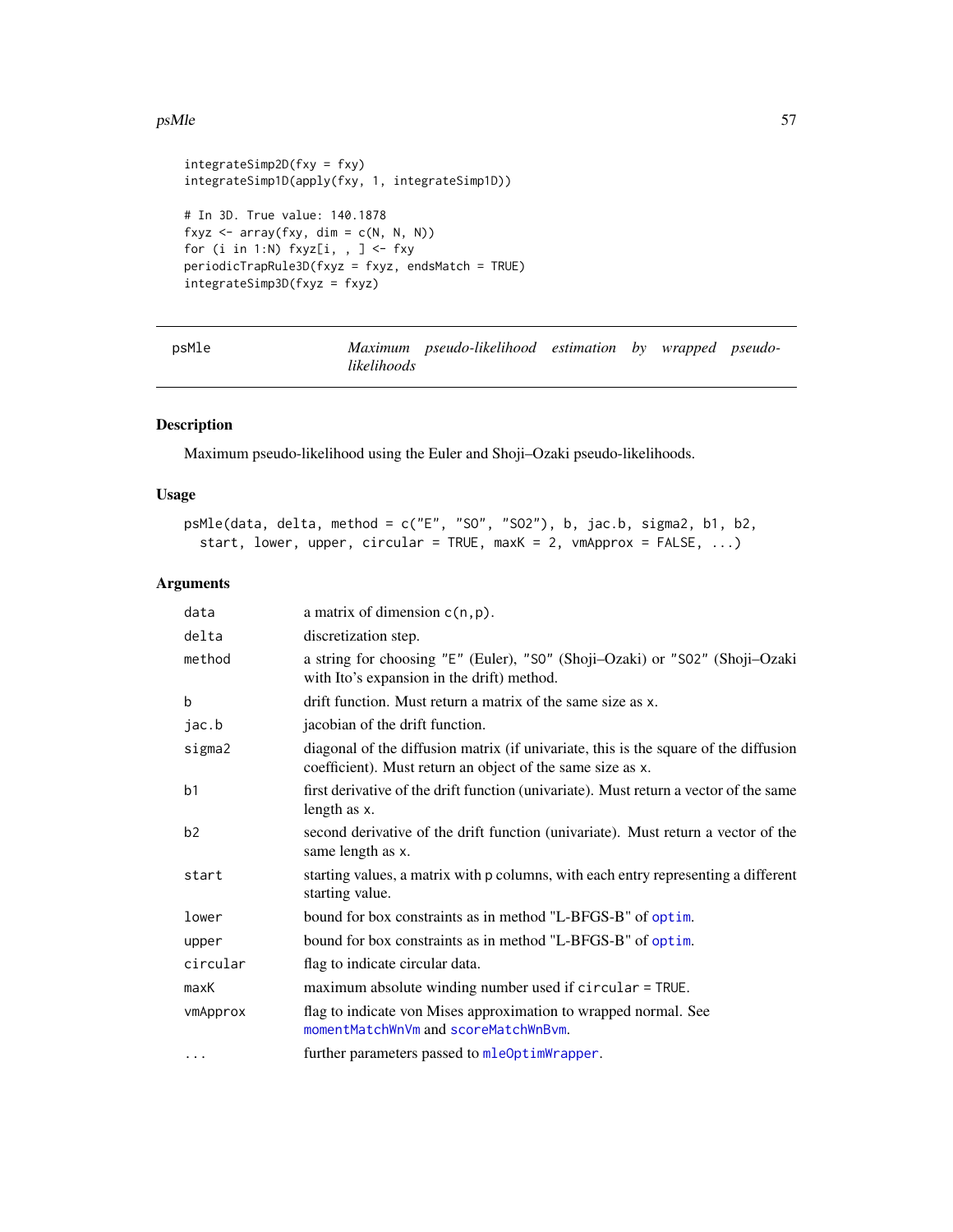### Details

See Section 3.2 in García-Portugués et al. (2019) for details. "SO2" implements Shoji and Ozai (1998)'s expansion with for  $p = 1$ . "SO" is the same expansion, for arbitrary p, but considering null second derivatives.

### Value

Output from [mleOptimWrapper](#page-46-0).

## References

García-Portugués, E., Sørensen, M., Mardia, K. V. and Hamelryck, T. (2019) Langevin diffusions on the torus: estimation and applications. *Statistics and Computing*, 29(2):1–22. [https://doi.](https://doi.org/10.1007/s11222-017-9790-2) [org/10.1007/s11222-017-9790-2](https://doi.org/10.1007/s11222-017-9790-2)

Shoji, I. and Ozaki, T. (1998) A statistical method of estimation and simulation for systems of stochastic differential equations. *Biometrika*, 85(1):240–243. [https://doi.org/10.1093/biomet/](https://doi.org/10.1093/biomet/85.1.240) [85.1.240](https://doi.org/10.1093/biomet/85.1.240)

```
# Example in 1D
delta \leq 0.5pars \leq -c(0.25, 0, 2)set.seed(12345678)
samp \leq rTrajWn1D(x0 = 0, alpha = pars[1], mu = pars[2], sigma = pars[3],
                  N = 100, delta = delta)
b \le function(x, pars) driftWn1D(x = x, alpha = pars[1], mu = pars[2],
                                  signa = pars[3], maxK = 2, expTrc = 30)b1 \le function(x, pars, h = 1e-4) {
  1 \leftarrow length(x)res \leq b(x = c(x + h, x - h)), pars = pars)
  drop(res[1:1] - res[(1 + 1):(2 * 1)])/(2 * h)}
b2 \leq function(x, pars, h = 1e-4) {
  1 \leftarrow length(x)res \leq b(x = c(x + h, x, x - h)), pars = pars)
  drop(res[1:1] - 2 * res[(1 + 1):(2 * 1)] + res[(2 * 1 + 1):(3 * 1)])/(h^2)
}
sigma2 <- function(x, pars) rep(pars[3]^2, length(x))
lower < -c(0.1, -pi, 0.1)upper <- c(10, pi, 10)
psMle(data = samp, delta = delta, method = "E", b = b, sigma2 = sigma2,start = pars, lower = lower, upper = upper)
psMle(data = samp, delta = delta, method = "E", b = b, sigma2 = sigma2,
      start = pars, lower = lower, upper = upper, vmApprox = TRUE)
psMle(data = samp, delta = delta, method = "SO2", b = b, b1 = b1,
      b2 = b2, sigma2 = sigma2, start = pars, lower = lower, upper = upper)
psMle(data = samp, delta = delta, method = "SO2", b = b, b1 = b1,b2 = b2, sigma2 = sigma2, start = pars, lower = lower,
```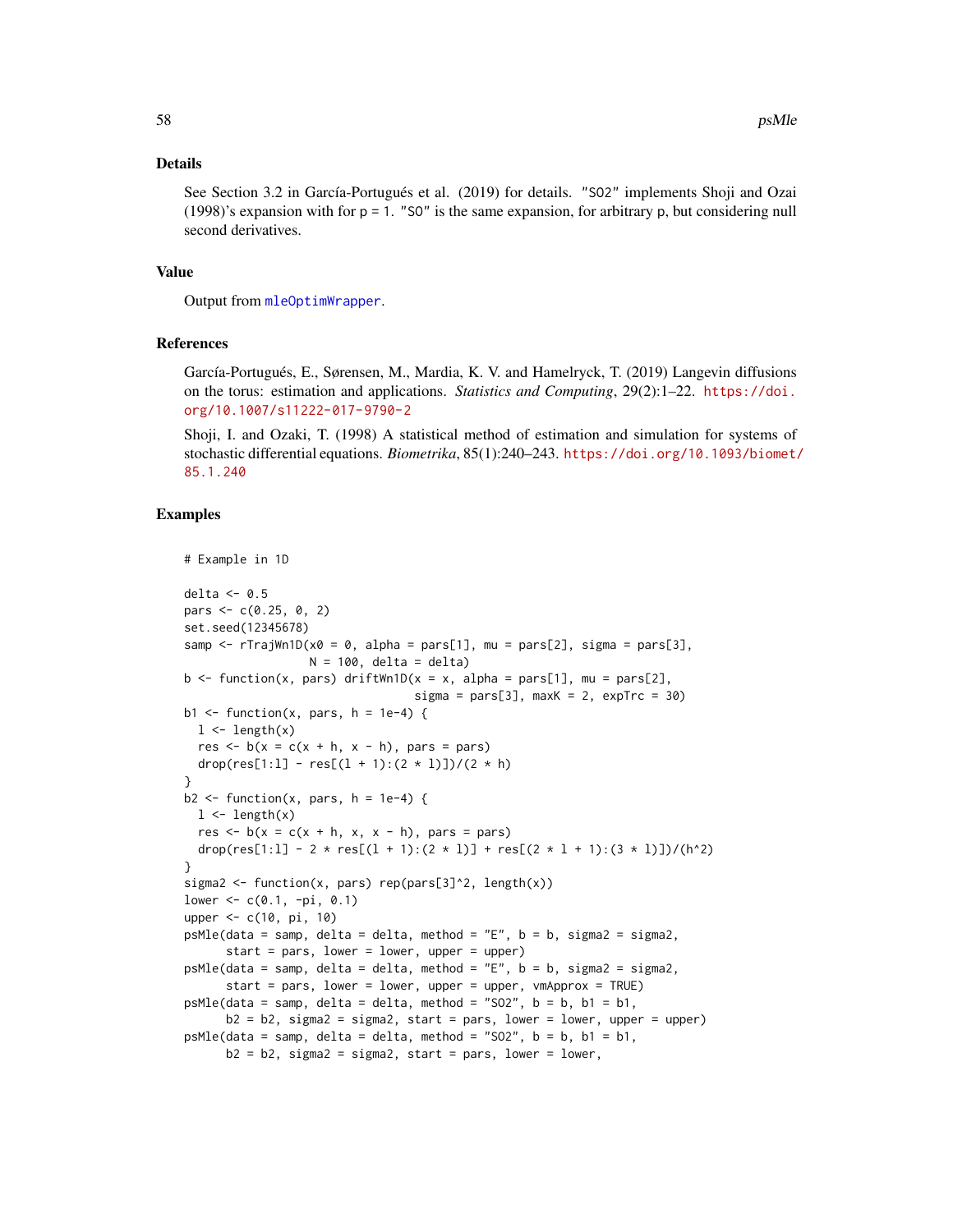```
upper = upper, vmApprox = TRUE)
psMle(data = samp, delta = delta, method = "SO", b = b, b1 = b1,lower = lower, upper = upper, sigma2 = sigma2, start = pars)
approxMleWn1D(data = samp, delta = delta, start = pars)mlePde1D(data = samp, delta = delta, b = b, sigma2 = sigma2,
         start = pars, lower = lower, upper = upper)
# Example in 2D
delta <-0.5pars <- c(1, 0.5, 0, 0, 0, 1, 2)
set.seed(12345678)
samp \leq rTrajWn2D(x0 = c(0, 0), alpha = pars[1:3], mu = pars[4:5],
                  sigma = pars[6:7], N = 100, delta = delta)
b <- function(x, pars) driftWn2D(x = x, A = alphaToA(alpha = pars[1:3],
                                                      signa = pars[6:7]),mu = pars[4:5], sigma = pars[6:7], maxK = 2,expTrc = 30jac.b \leftarrow function(x, pars, h = 1e-4) {
 1 \leq -nrow(x)res \leq b(x = \text{rbind}(\text{cbind}(x[, 1] + h, x[, 2]),cbind(x[, 1] - h, x[, 2]),cbind(x[, 1], x[, 2] + h),cbind(x[, 1], x[, 2] - h)), pars = pars)
 cbind(res[1:1, ] - res[(1 + 1):(2 * 1), ],
        res[2 * 1 + 1:1, ] - res[2 * 1 + (1 + 1):(2 * 1), ]) / (2 * h)}
sigma2 <- function(x, pars) matrix(pars[6:7]^2, nrow = length(x) / 2L, ncol = 2)
lower <- c(0.01, 0.01, -25, -pi, -pi, 0.01, 0.01)
upper <- c(25, 25, 25, pi, pi, 25, 25)
psMle(data = samp, delta = delta, method = "E", b = b, sigma2 = sigma2,start = pars, lower = lower, upper = upper)
psMle(data = samp, delta = delta, method = "E", b = b, sigma2 = sigma2,
     start = pars, lower = lower, upper = upper, vmApprox = TRUE)
psMle(data = samp, delta = delta, method = "SO", b = b, jac.b = jac.b,
      sigma2 = sigma2, start = pars, lower = lower, upper = upper)
approxMleWn2D(data = samp, delta = delta, start = c(pars, 0))
# Set maxit = 5 to test and avoid a very long evaluation
mlePde2D(data = samp, delta = delta, b = b, sigma2 = sigma2, start = pars,
```

```
lower = lower, upper = upper, maxit = 5)
```
rStatWn2D *Simulation from the stationary density of a WN diffusion in 2D*

#### **Description**

Simulates from the stationary density of the WN diffusion in 2D.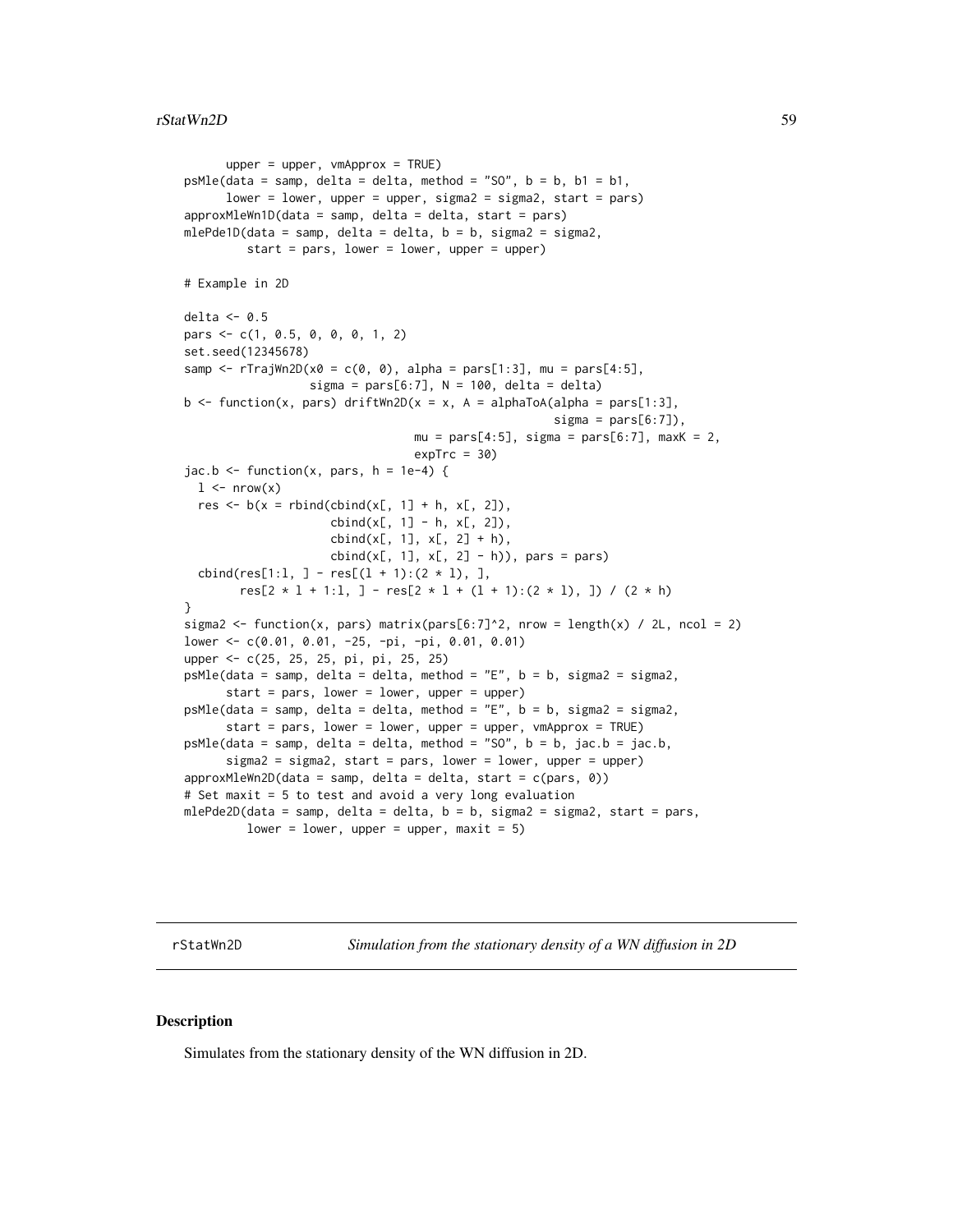# Usage

rStatWn2D(n, mu, alpha, sigma, rho = 0)

# Arguments

| n     | sample size.                                                                                                |
|-------|-------------------------------------------------------------------------------------------------------------|
| mu    | a vector of length 2 giving the mean.                                                                       |
| alpha | vector of length 3 parametrizing the A matrix as in alphaToA.                                               |
| sigma | vector of length 2 containing the <b>square root</b> of the diagonal of $\Sigma$ , the diffusion<br>matrix. |
| rho   | correlation coefficient of $\Sigma$ .                                                                       |

### Value

A matrix of dimension c(n,2) containing the samples from the stationary distribution.

# Examples

```
set.seed(345567)
alpha <- c(2, 1, -1)sigma <-c(1.5, 2)Sigma <- diag(sigma^2)
A <- alphaToA(alpha = alpha, sigma = sigma)
mu \leftarrow c(pi, pi)plot(rStatWn2D(n = 1000, mu = mu, alpha = alpha, sigma = sigma))points(toPiInt(mvtnorm::rmvnorm(n = 1000, mean = mu,
                                sigma = solve(A) %*% Sigma / 2,
                                method = "chol"), col = 2
```

| rTpdWn2D | Simulation from the approximated transition distribution of a WN dif- |
|----------|-----------------------------------------------------------------------|
|          |                                                                       |
|          | fusion in 2D                                                          |

### Description

Simulates from the approximate transition density of the WN diffusion in 2D.

# Usage

```
rTpdWn2D(n, x0, t, mu, alpha, sigma, rho = 0, maxK = 2L, expTrc = 30)
```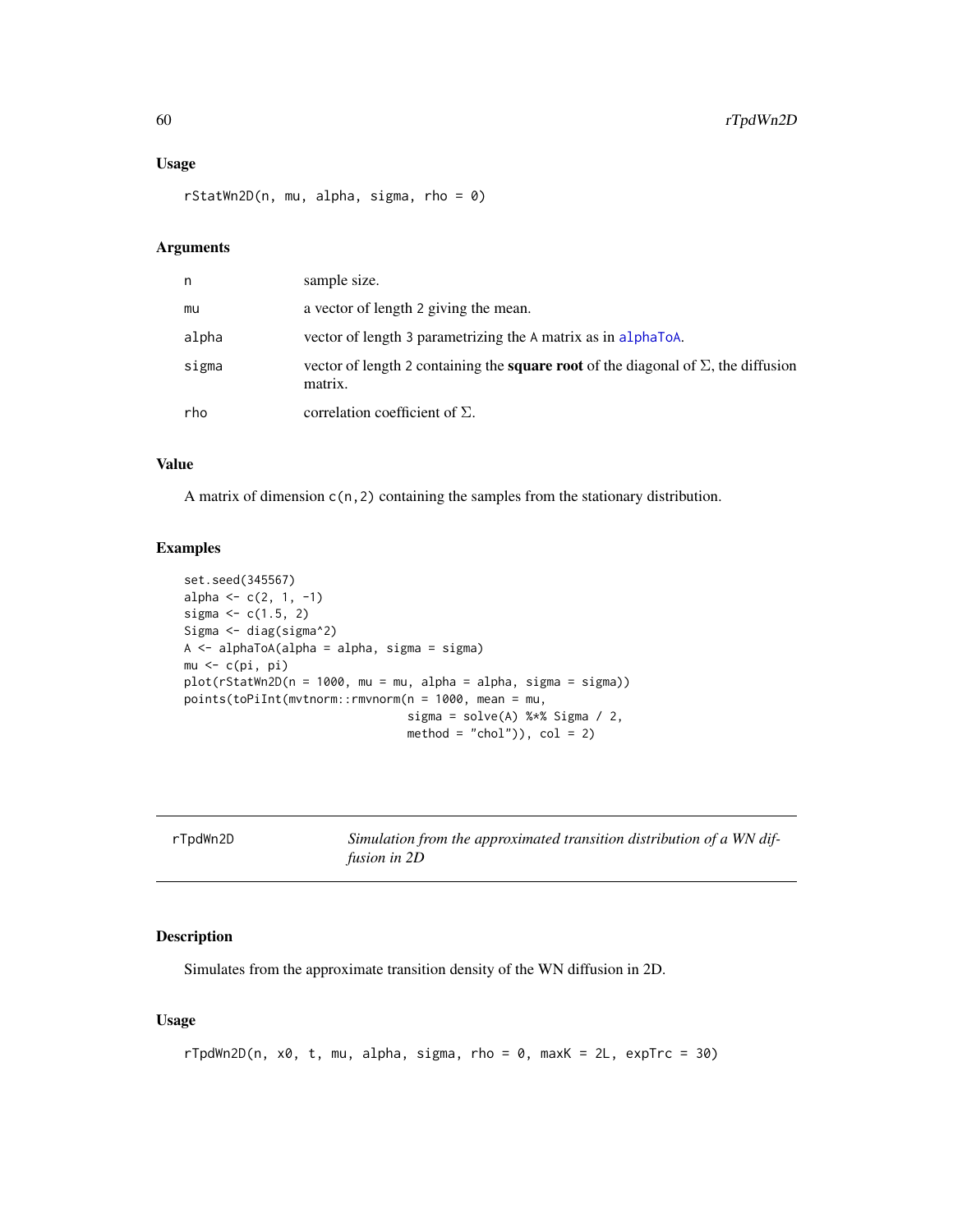# rTrajLangevin 61

#### Arguments

| n      | sample size.                                                                                                |
|--------|-------------------------------------------------------------------------------------------------------------|
| x0     | a matrix of dimension $c(nx\theta, 2)$ giving the starting values.                                          |
| t      | vector of length $n \times \emptyset$ containing the times between observations.                            |
| mu     | a vector of length 2 giving the mean.                                                                       |
| alpha  | vector of length 3 parametrizing the A matrix as in alphaToA.                                               |
| sigma  | vector of length 2 containing the <b>square root</b> of the diagonal of $\Sigma$ , the diffusion<br>matrix. |
| rho    | correlation coefficient of $\Sigma$ .                                                                       |
| maxK   | maximum absolute value of the windings considered in the computation of the<br>WN.                          |
| expTrc | truncation for exponential: $exp(x)$ with $x \leq -expTrc$ is set to zero. Defaults to<br>30.               |

#### Value

An array of dimension  $c(n, 2, n \times \emptyset)$  containing the n samples of the transition distribution, conditioned on that the process was at  $x \theta$  at t instants ago. The samples are all in  $[\pi, \pi)$ .

# Examples

```
alpha \leq -c(3, 2, -1)sigma <-c(0.5, 1)mu \leftarrow c(pi, pi)x \leq -\text{seq}(-pi, \text{pi}, 1 = 100)t \le -0.5image(x, x, matrix(dTpdWou2D(x = as.matrix(expand.grid(x, x)),x0 = matrix(rep(0, 100 * 2)),nrow = 100 * 100, ncol = 2),
                             t = t, mu = mu, alpha = alpha, sigma = sigma,
                             maxK = 2, expTrc = 30, nrow = 100, ncol = 100),
      zlim = c(0, 0.5)points(rTpdWn2D(n = 500, x0 = rhind(c(0, 0)), t = t, mu = mu, alpha = alpha,sigma = sigma)[ , , 1], col = 3)
points(stepAheadWn2D(x0 = rbind(c(0, 0)), delta = t / 500,
                     A = alphaToA(alpha = alpha, sigma = sigma),
                     mu = mu, sigma = sigma, N = 500, M = 500, maxK = 2,
                     expTrc = 30, col = 4)
```
rTrajLangevin *Simulation of trajectories of a Langevin diffusion*

### Description

Simulation of an arbitrary Langevin diffusion in dimension p by subsampling a fine trajectory obtained by the Euler discretization.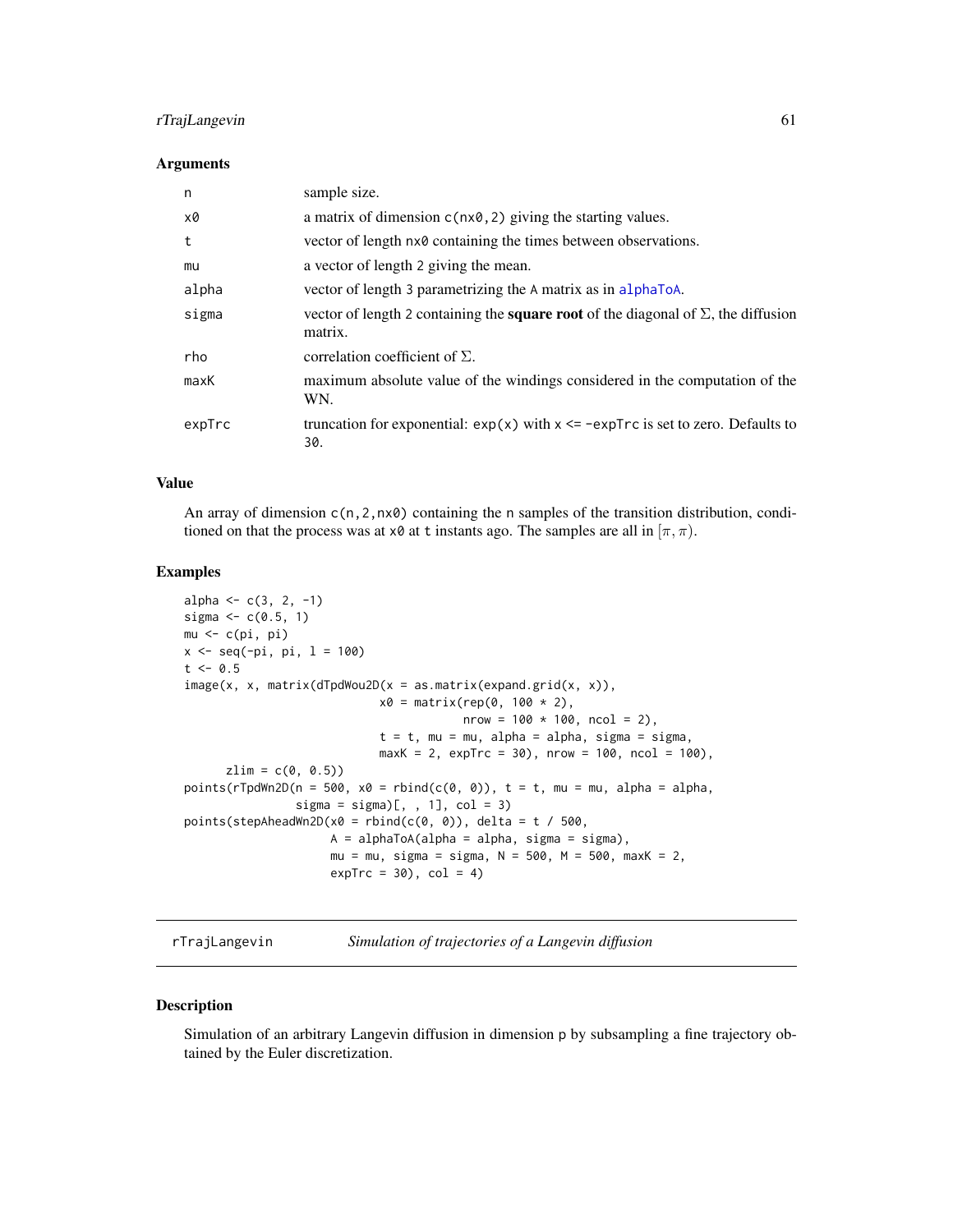#### Usage

```
rTrajLangevin(x0, drift, SigDif, N = 100, delta = 0.01, NFine = ceiling(N
  * delta/deltaFine), deltaFine = min(delta/100, 0.001), circular = TRUE,
  ...)
```
### Arguments

| vector of length p giving the initial point.                                                        |
|-----------------------------------------------------------------------------------------------------|
| drift for the diffusion.                                                                            |
| matrix of size $c(p, p)$ giving the infinitesimal (constant) covariance matrix of<br>the diffusion. |
| number of discretization steps in the resulting trajectory.                                         |
| discretization step.                                                                                |
| number of discretization steps for the fine trajectory. Must be larger than N.                      |
| discretization step for the fine trajectory. Must be smaller than delta.                            |
| whether to wrap the resulting trajectory to $[-\pi, \pi)^p$ .                                       |
| parameters to be passed to drift.                                                                   |
|                                                                                                     |

# Details

The fine trajectory is subsampled using the indexes  $seq(1,NFine + 1,by = NFine / N)$ .

#### Value

A vector of length  $N + 1$  containing  $x \theta$  in the first entry and the discretized trajectory.

```
isRStudio <- identical(.Platform$GUI, "RStudio")
if (isRStudio) {
 # 1D
 manipulate::manipulate({
   x \leq -\text{seq}(0, N \times \text{delta}, \text{by} = \text{delta})plot(x, x, ylim = c(-pi, pi), type = "n", ylab = expression(X[t]), xlab = "t")
   linesCirc(x, rTrajLangevin(x0 = 0, drift = driftJp, SigDif = sigma,
                                alpha = alpha, mu = 0, psi = psi, N = N,
                                delta = 0.01)}, delta = manipulate::slider(0.01, 5.01, step = 0.1),
   N = manipulate::slider(10, 500, step = 10, initial = 200),
   alpha = manipulate::slider(0.01, 5, step = 0.1, initial = 1),
   psi = manipulate::slider(-2, 2, step = 0.1, initial = 1),
   sigma = manipulate::slider(0.01, 5, step = 0.1, initial = 1))
 # 2D
 samp \leq rTrajLangevin(x0 = c(0, 0), drift = driftMvm, alpha = c(1, 1),
                        mu = c(2, -1), A = diag(rep(0, 2)),SigDif = diag(rep(1, 2)), N = 1000, delta = 0.1)
 plot(samp, xlim = c(-pi, pi), ylim = c(-pi, pi), pch = 19, cex = 0.25,
```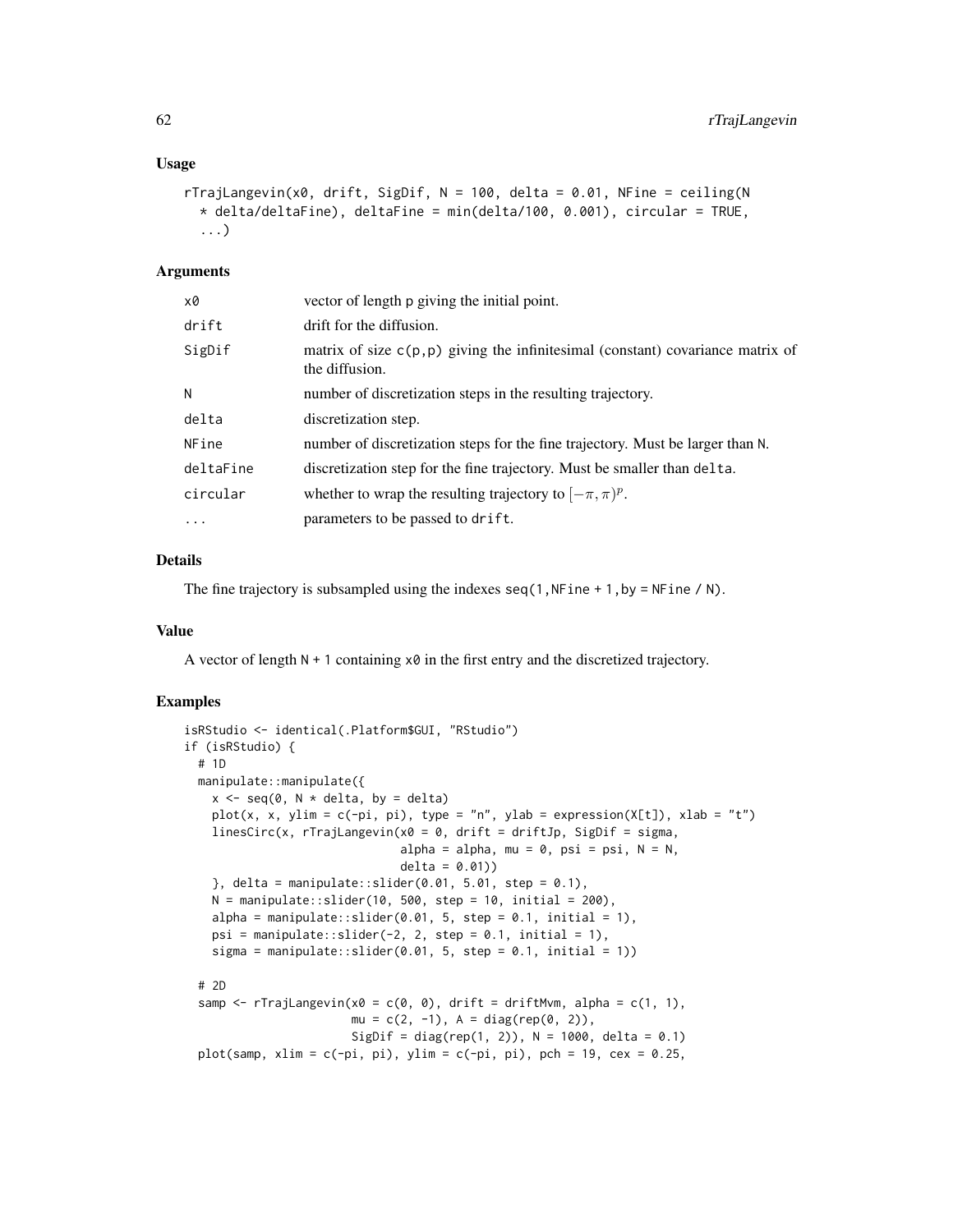```
xlab = expression(X[t]), ylab = expression(Y[t]), col = rainbow(1000))linesTorus(samp[, 1], samp[, 2], col = rainbow(1000))
}
```
<span id="page-62-0"></span>rTrajMou *Simulation of trajectories for the multivariate OU diffusion*

## **Description**

Simulation of trajectories of the *multivariate* Ornstein–Uhlenbeck (OU) diffusion

 $dX_t = A(\mu - X_t)dt + \Sigma^{\frac{1}{2}}dW_t, X_0 = x_0$ 

using the exact transition probability density.

## Usage

 $r$ TrajMou(x0, A, mu, Sigma, N = 100, delta = 0.001)

#### Arguments

| x0    | a vector of length p containing initial point.               |
|-------|--------------------------------------------------------------|
| A     | the drift matrix, of size $c(p, p)$ .                        |
| mu    | unconditional mean of the diffusion, a vector of length p.   |
| Sigma | square of the diffusion matrix, a matrix of size $c(p, p)$ . |
| N     | number of discretization steps in the resulting trajectory.  |
| delta | time discretization step.                                    |

### Details

The law of the discretized trajectory at *each* time step is a multivariate normal with mean [meantMou](#page-26-0) and covariance matrix [covtMou](#page-26-0). See [rTrajOu](#page-63-0) for the univariate case (more efficient).

solve(A) %\*% Sigma has to be a covariance matrix (symmetric and positive definite) in order to have a proper transition density. For the bivariate case, this can be ensured with the [alphaToA](#page-2-0) function. In the multivariate case, it is ensured if Sigma is isotropic and A is a covariance matrix.

#### Value

A matrix of size  $c(N + 1, p)$  containing  $x\theta$  in the first row and the exact discretized trajectory on the remaining rows.

```
set.seed(987658)
data <- rTrajMou(x0 = c(0, 0), A = alphaToA(alpha = c(1, 2, 0.5),
                 sigma = 1:2), mu = c(1, 1), Sigma = diag((1:2)^2),
                 N = 200, delta = 0.1)
plot(data, pch = 19, col = rainbow(201), cex = 0.25)arrows(x0 = data[-201, 1], y0 = data[-201, 2], x1 = data[-1, 1],y1 = data[-1, 2], col = rainbow(201), angle = 10, length = 0.1)
```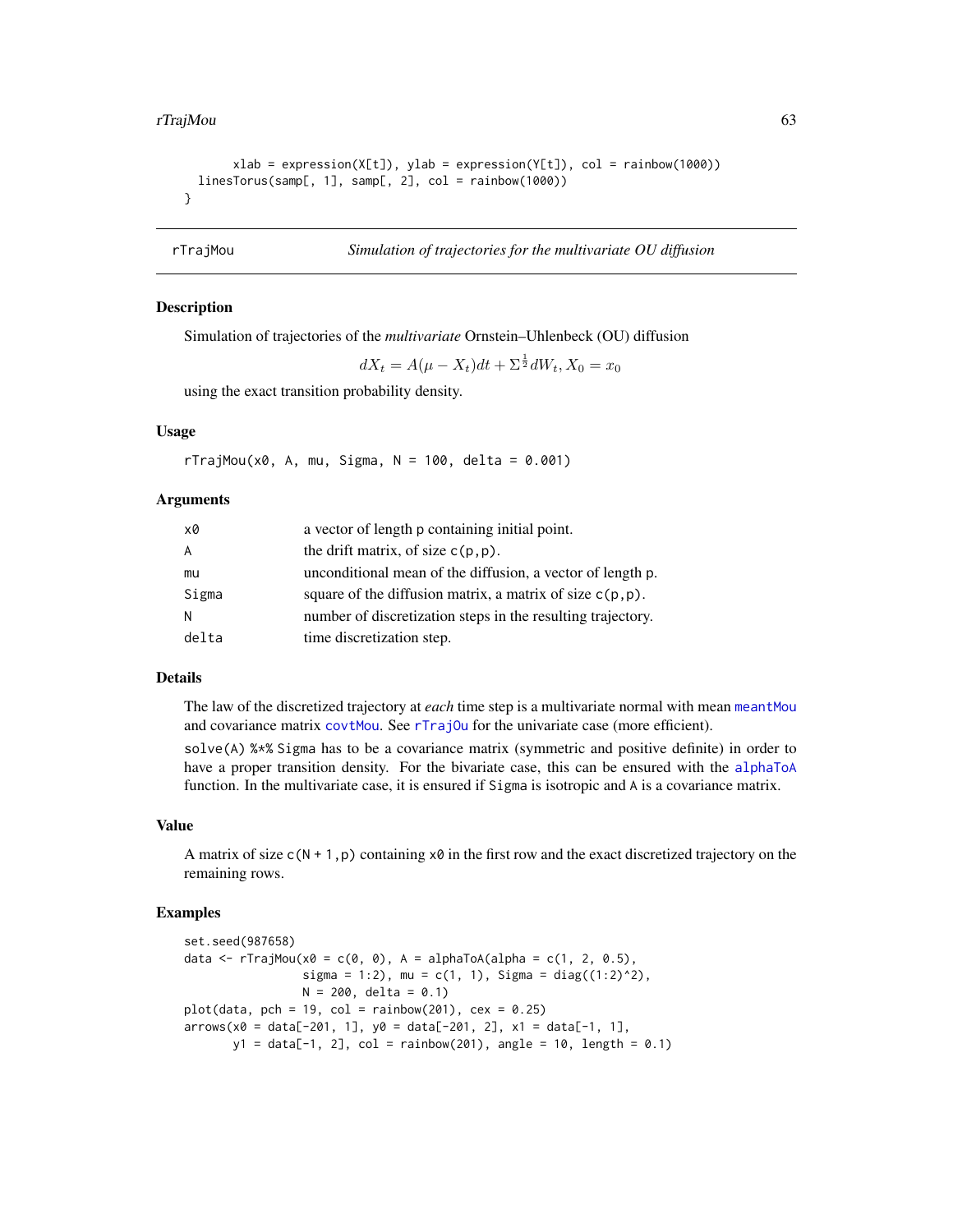<span id="page-63-0"></span>

Simulation of trajectories of the *univariate* Ornstein–Uhlenbeck (OU) diffusion

 $dX_t = \alpha(\mu - X_t)dt + \sigma dW_t, X_0 = x_0$ 

using the exact transition probability density.

### Usage

```
rTrajOu(x0, alpha, mu, sigma, N = 100, delta = 0.001)
```
#### Arguments

| x0    | initial point.                                              |
|-------|-------------------------------------------------------------|
| alpha | strength of the drift.                                      |
| mu    | unconditional mean of the diffusion.                        |
| sigma | diffusion coefficient.                                      |
| N     | number of discretization steps in the resulting trajectory. |
| delta | time discretization step.                                   |

#### Details

The law of the discretized trajectory is a multivariate normal with mean [meantOu](#page-27-0) and covariance matrix [covstOu](#page-27-0). See [rTrajMou](#page-62-0) for the multivariate case (less efficient for dimension one).

# Value

A vector of length  $N + 1$  containing  $x \theta$  in the first entry and the exact discretized trajectory on the remaining elements.

```
isRStudio <- identical(.Platform$GUI, "RStudio")
if (isRStudio) {
 manipulate::manipulate({
  set.seed(345678);
  plot(seq(0, N * delta, by = delta), rTrajOu(x0 = 0, alpha = alpha, mu = 0,
       sigma = sigma, N = N, delta = delta), ylim = c(-4, 4), type = "l",
       ylab = expression(X[t]), xlab = "t")
   }, delta = manipulate::slider(0.01, 5.01, step = 0.1),
  N = manipulate::slider(10, 500, step = 10, initial = 200),
  alpha = manipulate::slider(0.01, 5, step = 0.1, initial = 1),
   sigma = manipulate::slider(0.01, 5, step = 0.1, initial = 1))
}
```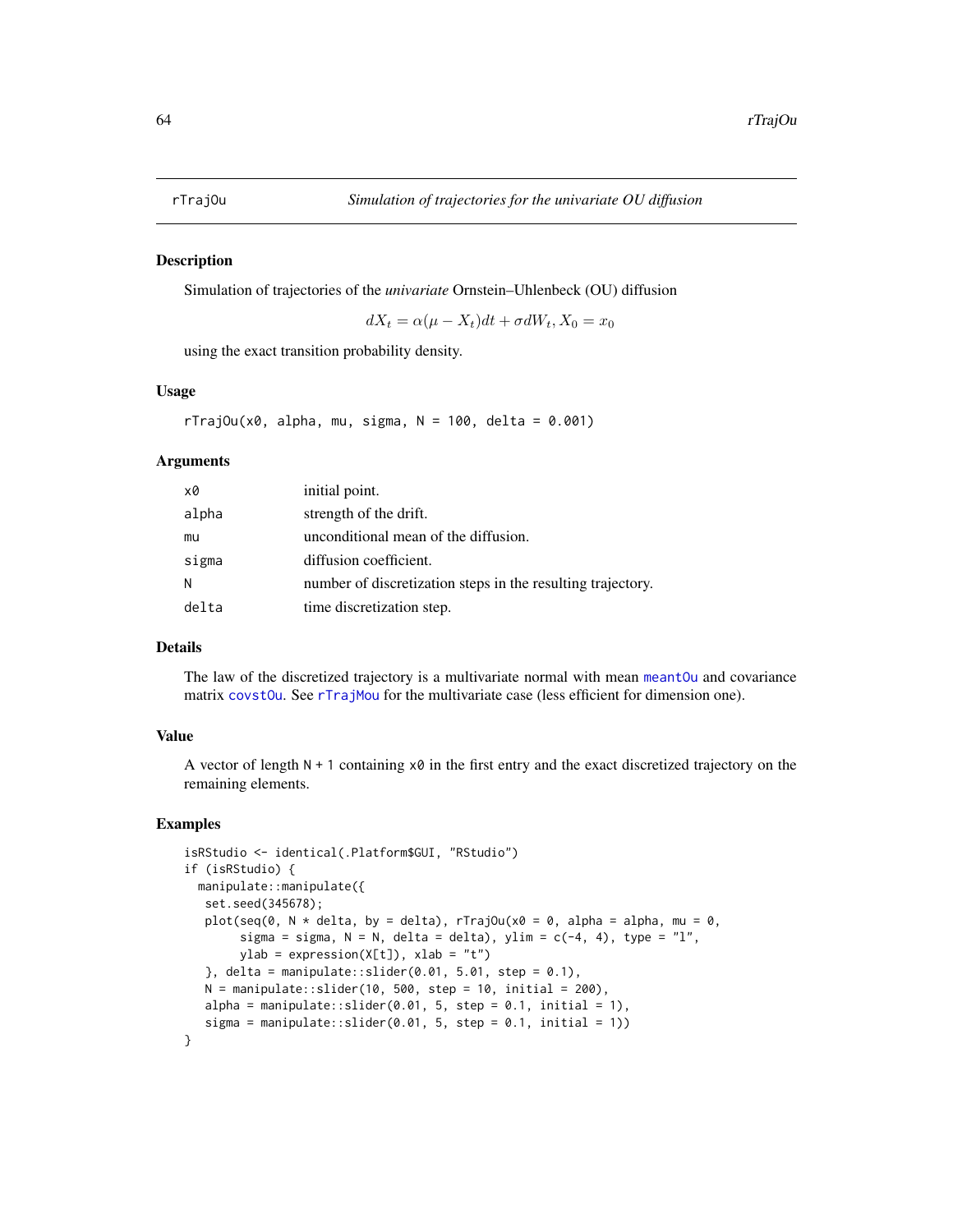Simulation of the Wrapped Normal (WN) diffusion in 1D by subsampling a fine trajectory obtained by the Euler discretization.

#### Usage

```
rTrajWn1D(x0, alpha, mu, sigma, N = 100, delta = 0.01, NFine = ceiling(N
  * delta/deltaFine), deltaFine = min(delta/100, 0.001))
```
#### Arguments

| x0        | initial point.                                                                 |
|-----------|--------------------------------------------------------------------------------|
| alpha     | drift parameter.                                                               |
| mu        | mean parameter. Must be in $[\pi, \pi]$ .                                      |
| sigma     | diffusion coefficient.                                                         |
| N         | number of discretization steps in the resulting trajectory.                    |
| delta     | discretization step.                                                           |
| NFine     | number of discretization steps for the fine trajectory. Must be larger than N. |
| deltaFine | discretization step for the fine trajectory. Must be smaller than delta.       |

#### Details

The fine trajectory is subsampled using the indexes  $seq(1,NFine + 1,by = NFine / N)$ .

## Value

A vector of length  $N + 1$  containing  $x \theta$  in the first entry and the discretized trajectory.

```
isRStudio <- identical(.Platform$GUI, "RStudio")
if (isRStudio) {
 manipulate::manipulate({
   x \leq -\text{seq}(0, N \times \text{delta}, \text{by} = \text{delta})plot(x, x, ylim = c(-pi, pi), type = "n", ylab = expression(X[t]), xlab = "t")
   linesCirc(x, rTrajWn1D(x0 = 0, alpha = alpha, mu = 0, sigma = sigma, N = N,
                              delta = 0.01)
    }, delta = slider(0.01, 5.01, step = 0.1),
    N = manipulate::slider(10, 500, step = 10, initial = 200),
    alpha = manipulate::slider(0.01, 5, step = 0.1, initial = 1),
    sigma = manipulate::slider(0.01, 5, step = 0.1, initial = 1))
}
```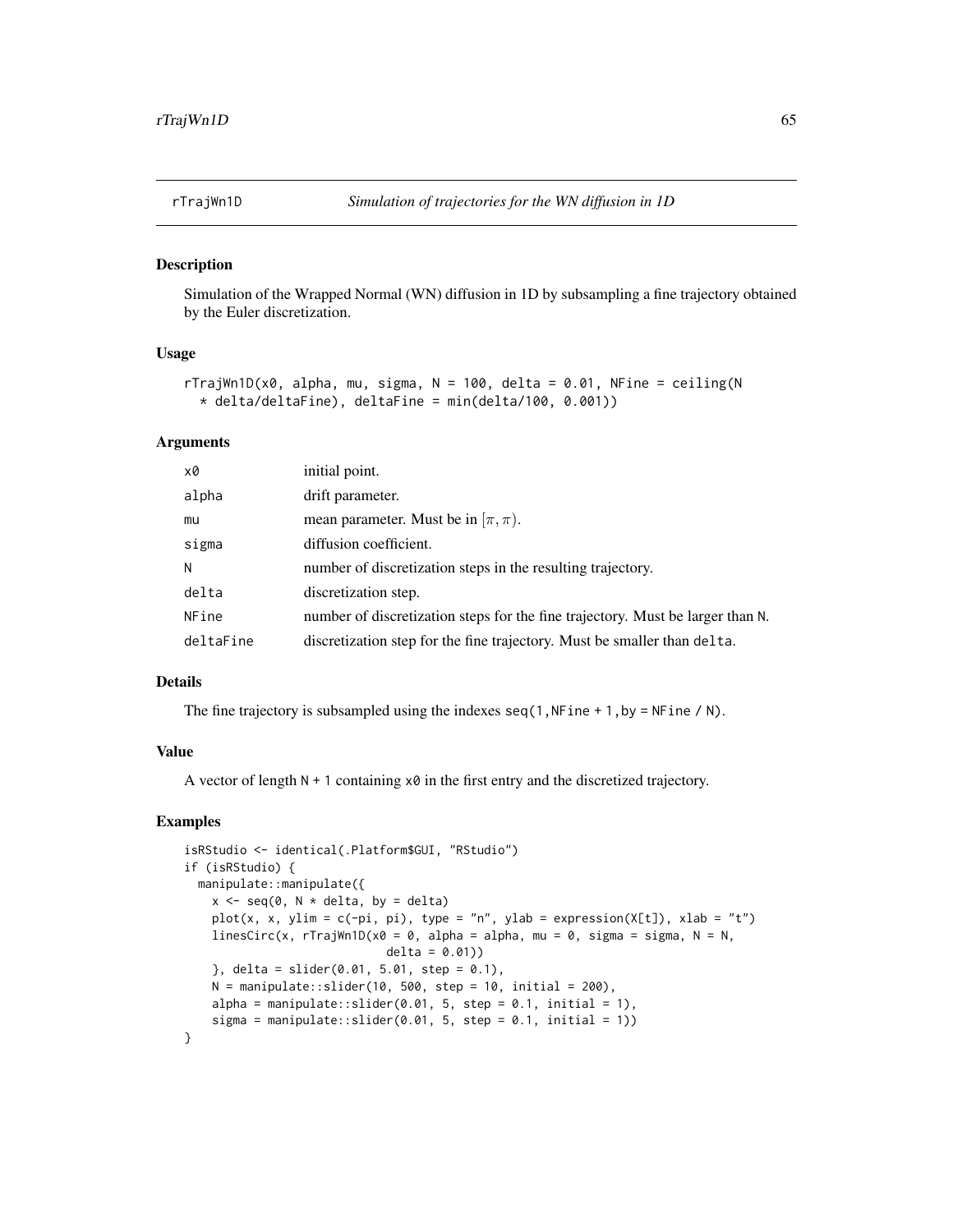Simulation of the Wrapped Normal (WN) diffusion in 2D by subsampling a fine trajectory obtained by the Euler discretization.

#### Usage

```
rTrajWn2D(x0, alpha, mu, sigma, rho = 0, N = 100, delta = 0.01,
 NFine = ceiling(N * delta/deltaFine), deltaFine = min(delta/100, 0.001))
```
# Arguments

| x0        | vector of length 2 giving the initial point.                                                                |
|-----------|-------------------------------------------------------------------------------------------------------------|
| alpha     | vector of length 3 parametrizing the A matrix as in alphaToA.                                               |
| mu        | a vector of length 2 giving the mean.                                                                       |
| sigma     | vector of length 2 containing the <b>square root</b> of the diagonal of $\Sigma$ , the diffusion<br>matrix. |
| rho       | correlation coefficient of $\Sigma$ .                                                                       |
| N         | number of discretization steps in the resulting trajectory.                                                 |
| delta     | discretization step.                                                                                        |
| NFine     | number of discretization steps for the fine trajectory. Must be larger than N.                              |
| deltaFine | discretization step for the fine trajectory. Must be smaller than delta.                                    |

# Details

The fine trajectory is subsampled using the indexes  $seq(1,NFine + 1,by = NFine / N)$ .

# Value

A matrix of size  $c(N + 1, 2)$  containing  $x0$  in the first entry and the discretized trajectory.

```
samp <- rTrajWn2D(x0 = c(0, 0), alpha = c(1, 1, -0.5), mu = c(pi, pi),
                   sigma = c(1, 1), N = 1000, delta = 0.01)
plot(samp, xlim = c(-pi, pi), ylim = c(-pi, pi), pch = 19, cex = 0.25,
     xlab = expression(X[t]), ylab = expression(Y[t]), col = rainbow(1000))linesTorus(samp[, 1], samp[, 2], col = rainbow(1000))
```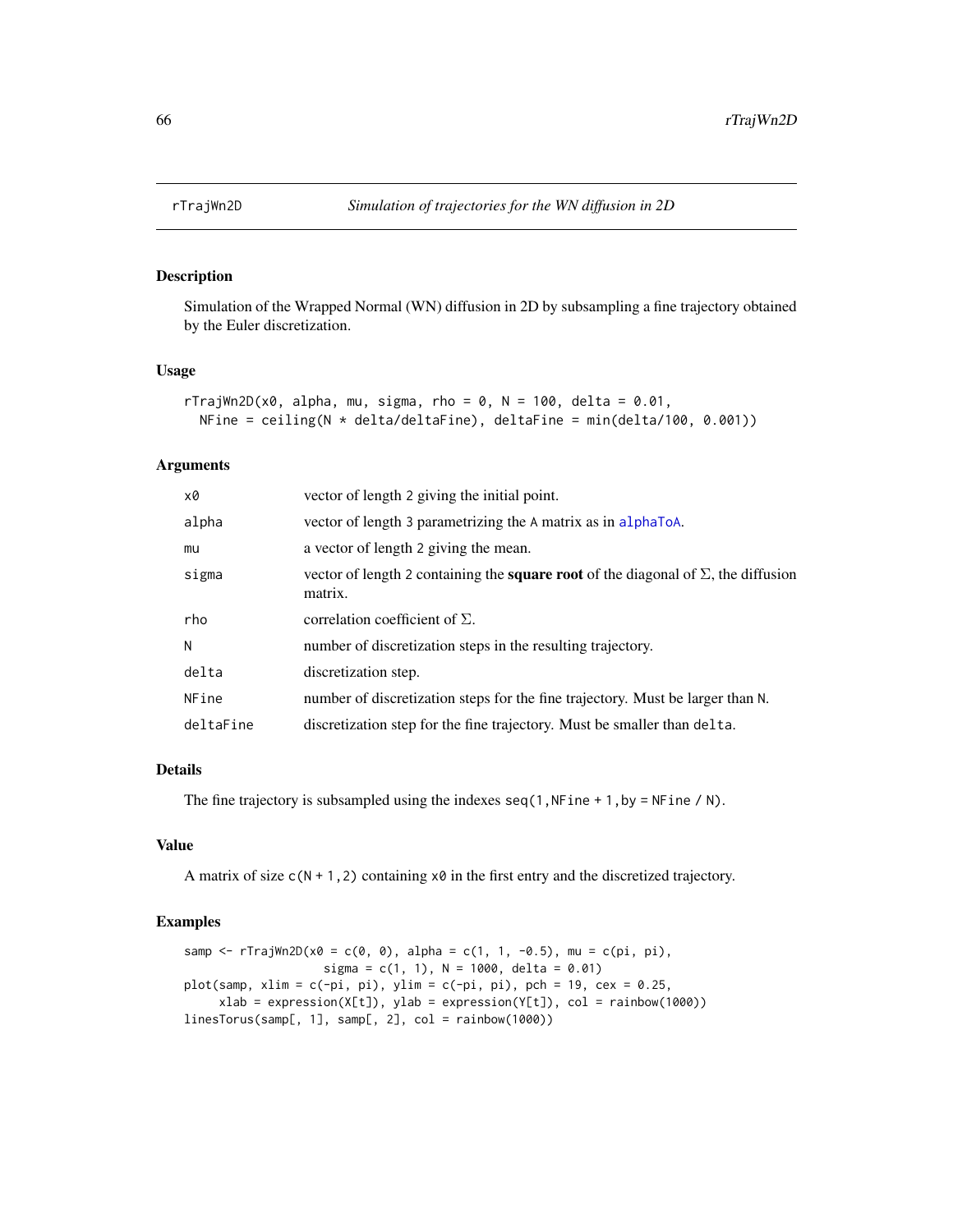Computes the weights  $w_i = \frac{e}{\sum_{i=1}^{k}}$  $\frac{e^{p_i}}{k}$  from  $p_i$ ,  $i = 1, ..., k$  in a safe way to avoid overflows and to truncate automatically to zero low values of  $w_i$ .

# Usage

```
safeSoftMax(logs, expTrc = 30)
```
# Arguments

| logs   | matrix of logarithms where each row contains a set of $p_1, \ldots, p_k$ to compute the<br>weights from. |
|--------|----------------------------------------------------------------------------------------------------------|
| expTrc | truncation for exponential: $exp(x)$ with $x \leq -expTrc$ is set to zero. Defaults to<br>30.            |

# Details

The logs argument must be always a matrix.

# Value

A matrix of the size as logs containing the weights for each row.

```
# A matrix
safeSoftMax(rbind(1:10, 20:11))
rbind(exp(1:10) / sum(exp(1:10)), exp(20:11) / sum(exp(20:11)))
# A row-matrix
safeSoftMax(rbind(-100:100), expTrc = 30)
exp(-100:100) / sum(exp(-100:100))
```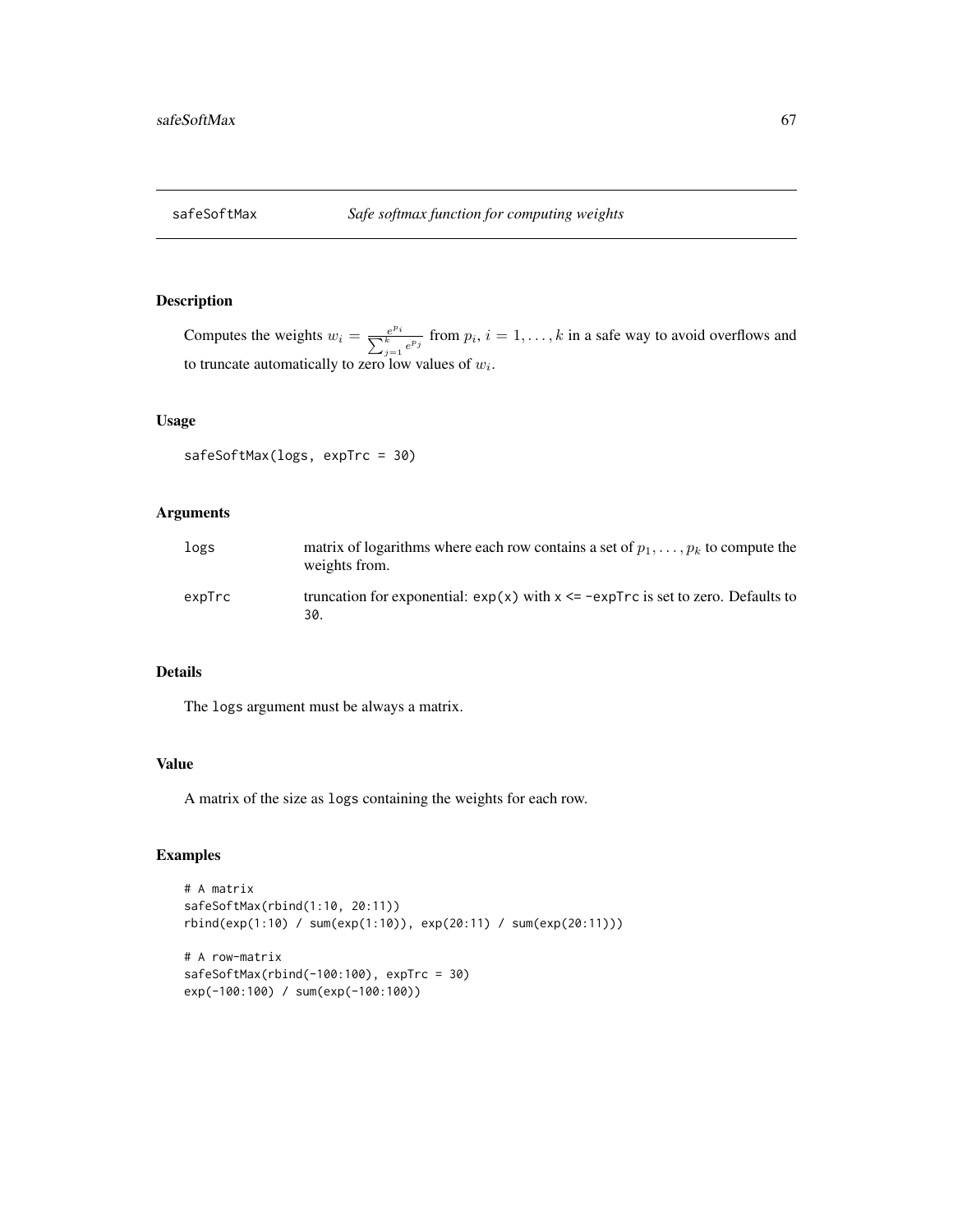<span id="page-67-1"></span>scoreMatchWnBvm *Score and moment matching of a univariate or bivariate wrapped normal by a von Mises*

### <span id="page-67-0"></span>**Description**

Given a wrapped normal density, find the parameters of a von Mises that matches it according to two characteristics: moments and scores. Score matching estimators are available for univariate and bivariate cases and moment matching only for the former.

#### Usage

```
scoreMatchWnBvm(Sigma = NULL, invSigma)
scoreMatchWnVm(sigma, sigma2 = NULL)
momentMatchWnVm(sigma, sigma2 = NULL)
```
### Arguments

Sigma, invSigma

covariance or precision matrix of the bivariate wrapped normal.

sigma, sigma2 standard deviation or variance of the wrapped normal.

# Details

If the precision matrix is singular or if there are no solutions for the score matching estimator,  $c(\emptyset, \emptyset, \emptyset)$  is returned.

# Value

Vector of parameters  $(\kappa_1, \kappa_2, \lambda)$ , where  $(\kappa_1, \kappa_2, 2\lambda)$  is a suitable input for kappa in dBvm.

#### References

Mardia, K. V., Kent, J. T., and Laha, A. K. (2016). Score matching estimators for directional distributions. *arXiv:1604.0847*. <https://arxiv.org/abs/1604.08470>

```
# Univariate WN approximation
sigma <-0.5curve(dWn1D(x = x, mu = 0, sigma = sigma), from = -pi, to = pi, ylab = "Density",
      ylim = c(0, 1)curve(d\vee m(x = x, mu = 0, kappa = momentMatchWn\vee m(sigma = signa)), from = -pi,to = pi, col = "red", add = TRUE)curve(d\vee m(x = x, mu = 0, kappa = scoreMatchWn\vee m(sigma = sigma)), from = -pi,to = pi, col = "green", add = TRUE)
```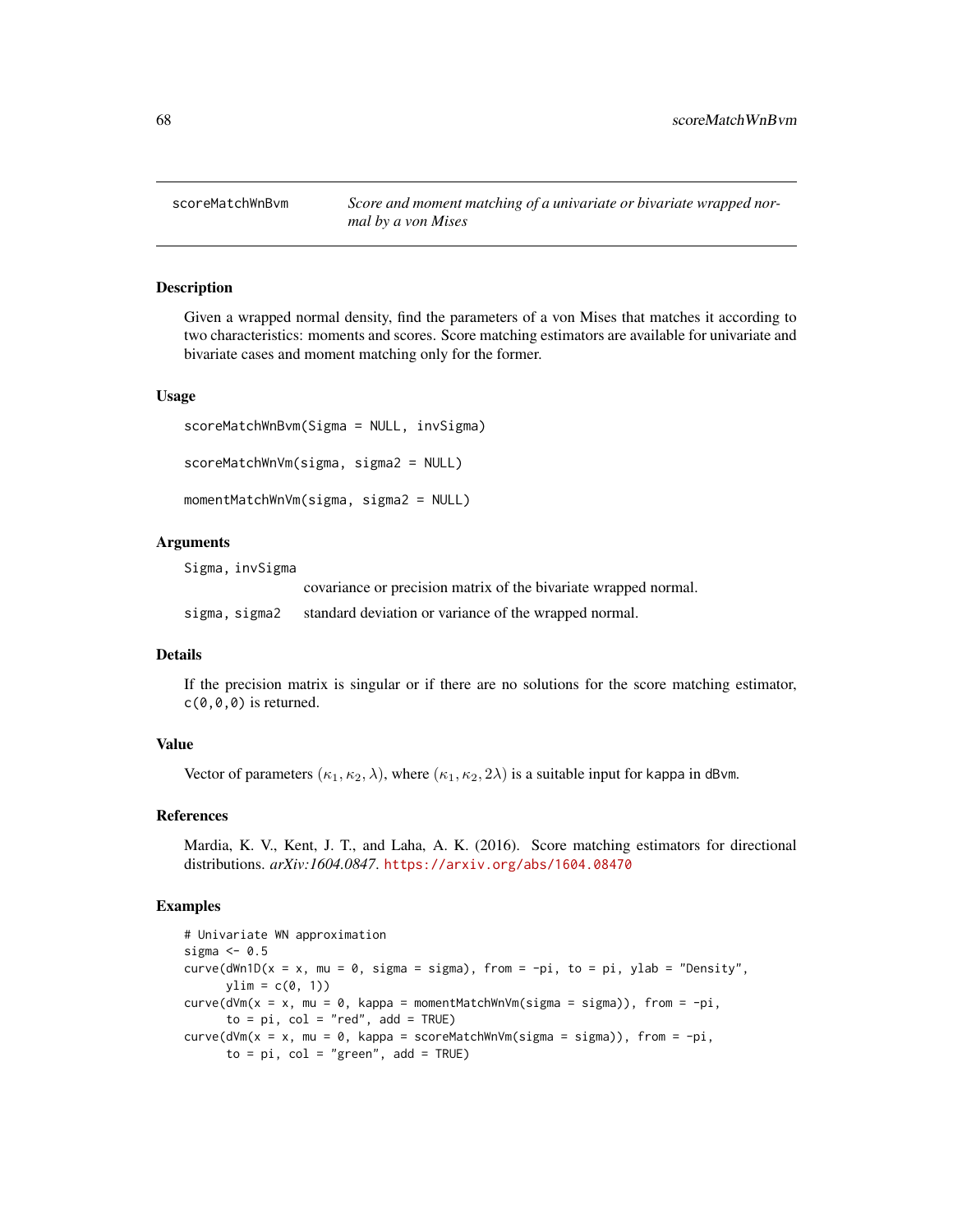#### sdetorus 69 detorus et al. et al. et al. et al. et al. et al. et al. et al. et al. et al. et al. et al. et al.

```
# Bivariate WN approximation
# WN
alpha \leq -c(2, 1, 1)sigma \leftarrow c(1, 1)
mu <- c(pi / 2, pi / 2)
x \leq -\text{seq}(-pi, \text{pi}, 1 = 101)[-101]plotsurface2D(x, x, f = function(x) dStatWn2D(x = x, alpha = alpha, mu = mu,sigma = sigma), fVect = TRUE)
A <- alphaToA(alpha = alpha, sigma = sigma)
S <- 0.5 * solve(A) %*% diag(sigma)
# Score matching
kappa <- scoreMatchWnBvm(Sigma = S)
# dBvm uses lambda / 2 in the exponent
plotSurface2D(x, x, f = function(x) dBvm(x = x, mu = mu,kappa = c(kappa[1:2], 2 * kappa[3]),fVect = TRUE)
# With singular Sigma
invSigma <- matrix(c(1, sqrt(0.999), sqrt(0.999), 1), nrow = 2, ncol = 2)
scoreMatchWnBvm(invSigma = invSigma)
invSigma \leq matrix(1, nrow = 2, ncol = 2)
scoreMatchWnBvm(invSigma = invSigma)
```
sdetorus *sdetorus - Statistical Tools for Toroidal Diffusions*

#### Description

Implementation of statistical methods for the estimation of toroidal diffusions. Several diffusive models are provided, most of them belonging to the Langevin family of diffusions on the torus. Specifically, the wrapped normal and von Mises processes are included, which can be seen as toroidal analogues of the Ornstein–Uhlenbeck diffusion. A collection of methods for approximate maximum likelihood estimation, organized in four blocks, is given: (i) based on the exact transition probability density, obtained as the numerical solution to the Fokker-Plank equation; (ii) based on wrapped pseudo-likelihoods; (iii) based on specific analytic approximations by wrapped processes; (iv) based on maximum likelihood of the stationary densities. The package allows the reproducibility of the results in García-Portugués et al. (2019) <doi:10.1007/s11222-017-9790-2>.

## Author(s)

Eduardo García-Portugués.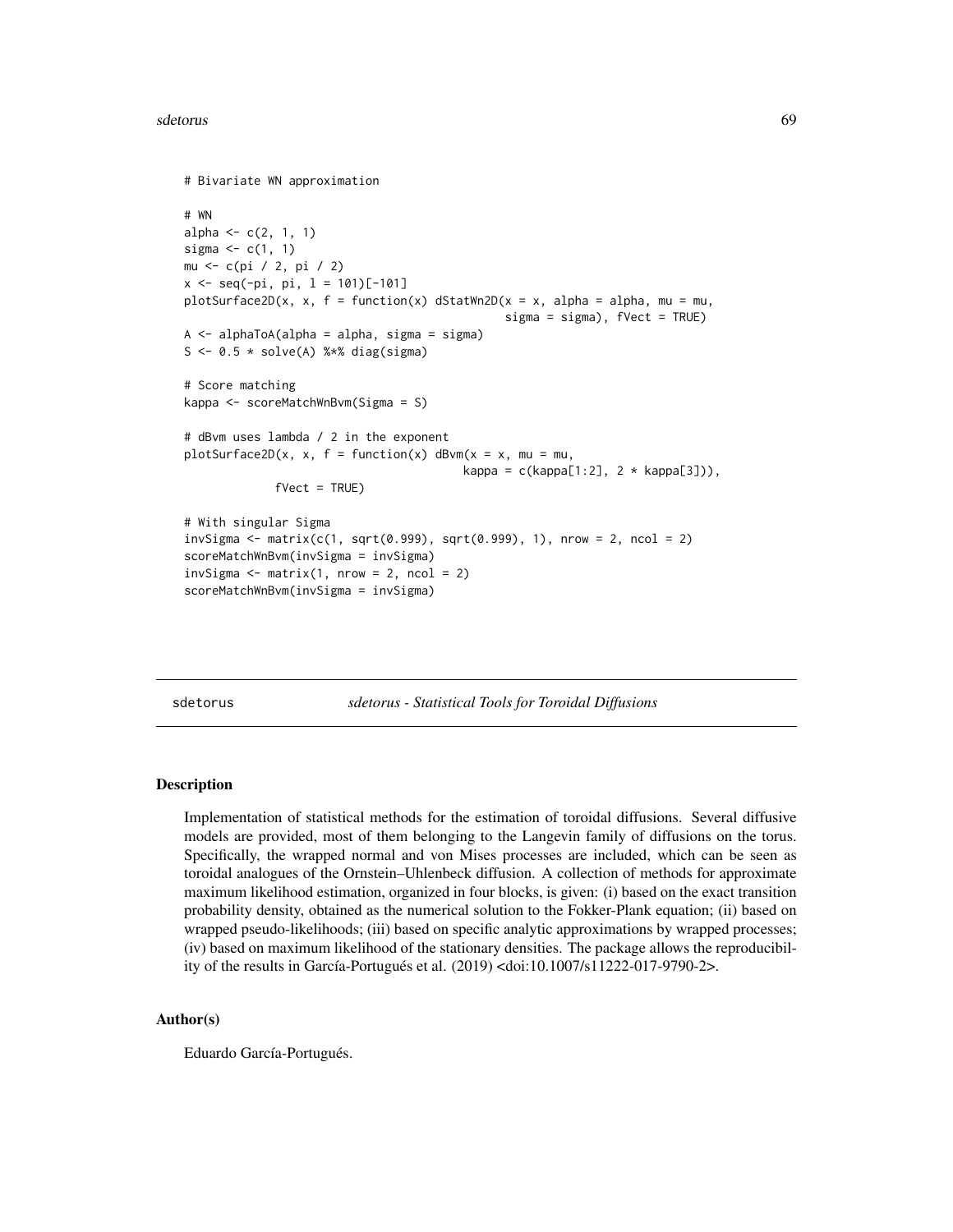# References

García-Portugués, E., Sørensen, M., Mardia, K. V. and Hamelryck, T. (2019) Langevin diffusions on the torus: estimation and applications. *Statistics and Computing*, 29(2):1–22. [https://doi.](https://doi.org/10.1007/s11222-017-9790-2) [org/10.1007/s11222-017-9790-2](https://doi.org/10.1007/s11222-017-9790-2)

sigmaDiff *High-frequency estimate of the diffusion matrix*

# Description

Estimation of the  $\Sigma$  in the multivariate diffusion

$$
dX_t = b(X_t)dt + \Sigma dW_t
$$

by the high-frequency estimate

$$
\hat{\Sigma} = \frac{1}{N\Delta} \sum_{i=1}^{N} (X_i - X_{i-1})(X_i - X_{i-1})^T
$$

#### Usage

```
sigmaDiff(data, delta, circular = TRUE, diagonal = FALSE, isotropic = FALSE)
```
# Arguments

| data                | vector or matrix of size $c(N, p)$ containing the discretized process. |
|---------------------|------------------------------------------------------------------------|
| delta               | discretization step.                                                   |
| circular            | whether the process is circular or not.                                |
| diagonal, isotropic |                                                                        |
|                     | enforce different constraints for the diffusion matrix.                |

N

# Details

See Section 3.1 in García-Portugués et al. (2019) for details.

### Value

The estimated diffusion matrix of size  $c(p,p)$ .

## References

García-Portugués, E., Sørensen, M., Mardia, K. V. and Hamelryck, T. (2019) Langevin diffusions on the torus: estimation and applications. *Statistics and Computing*, 29(2):1–22. [https://doi.](https://doi.org/10.1007/s11222-017-9790-2) [org/10.1007/s11222-017-9790-2](https://doi.org/10.1007/s11222-017-9790-2)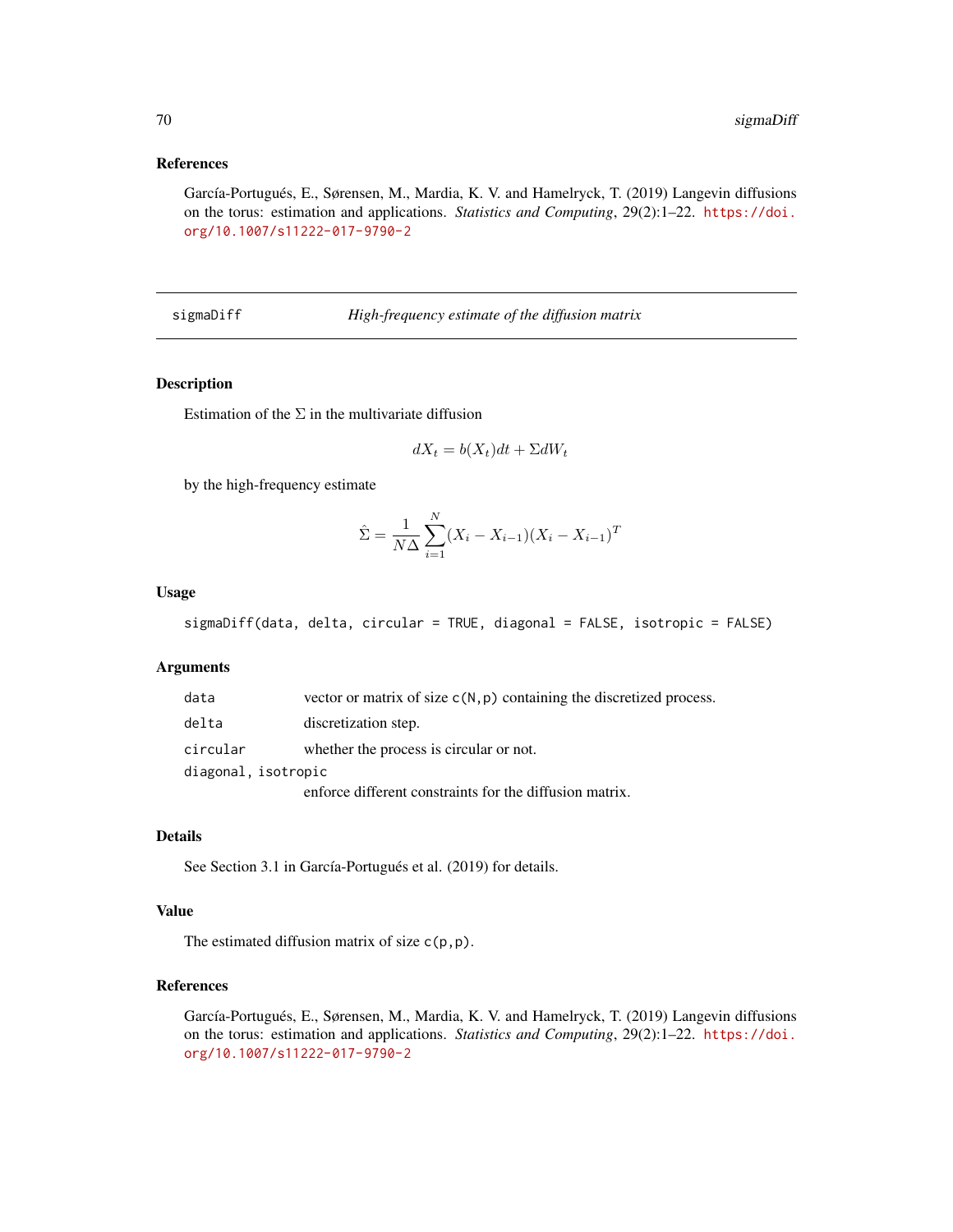# solveTridiag 71

### Examples

```
# 1D
x < - drop(euler1D(x0 = 0, alpha = 1, mu = 0, sigma = 1, N = 1000,
                  delta = 0.01)sigmaDiff(x, delta = 0.01)
# 2D
x \leq t(euler2D(x0 = \text{rbind}(c(\pi, \pi)), A = \text{rbind}(c(2, 1), c(1, 2)),
               mu = c(pi, pi), sigma = c(1, 1), N = 1000,
               delta = 0.01[1, , ])
sigmaDiff(x, delta = 0.01)
sigmaDiff(x, delta = 0.01, circular = FALSE)
sigmaDiff(x, delta = 0.01, diagonal = TRUE)
sigmaDiff(x, delta = 0.01, isotropic = TRUE)
```

| solveTridiag | Thomas algorithm for solving tridiagonal matrix systems, with op- |  |  |  |
|--------------|-------------------------------------------------------------------|--|--|--|
|              | tional presaving of LU decomposition                              |  |  |  |

#### Description

Implementation of the Thomas algorithm to solve efficiently the tridiagonal matrix system

$$
b_1x_1 + c_1x_2 + a_1x_n = d_1
$$
  
\n
$$
a_2x_1 + b_2x_2 + c_2x_3 = d_2
$$
  
\n
$$
\dots
$$
  
\n
$$
a_{n-1}x_{n-2} + b_{n-1}x_{n-1} + c_{n-1}x_n = d_{n-1}
$$
  
\n
$$
c_nx_1 + a_nx_{n-1} + b_nx_n = d_n
$$

with  $a_1 = c_n = 0$  (usual tridiagonal matrix). If  $a_1 \neq 0$  or  $c_n \neq 0$  (circulant tridiagonal matrix), then the Sherman–Morrison formula is employed.

#### Usage

```
solveTridiag(a, b, c, d, LU = 0L)
solveTridiagMatConsts(a, b, c, d, LU = 0L)
solvePeriodicTridiag(a, b, c, d, LU = 0L)
forwardSweepTridiag(a, b, c)
forwardSweepPeriodicTridiag(a, b, c)
```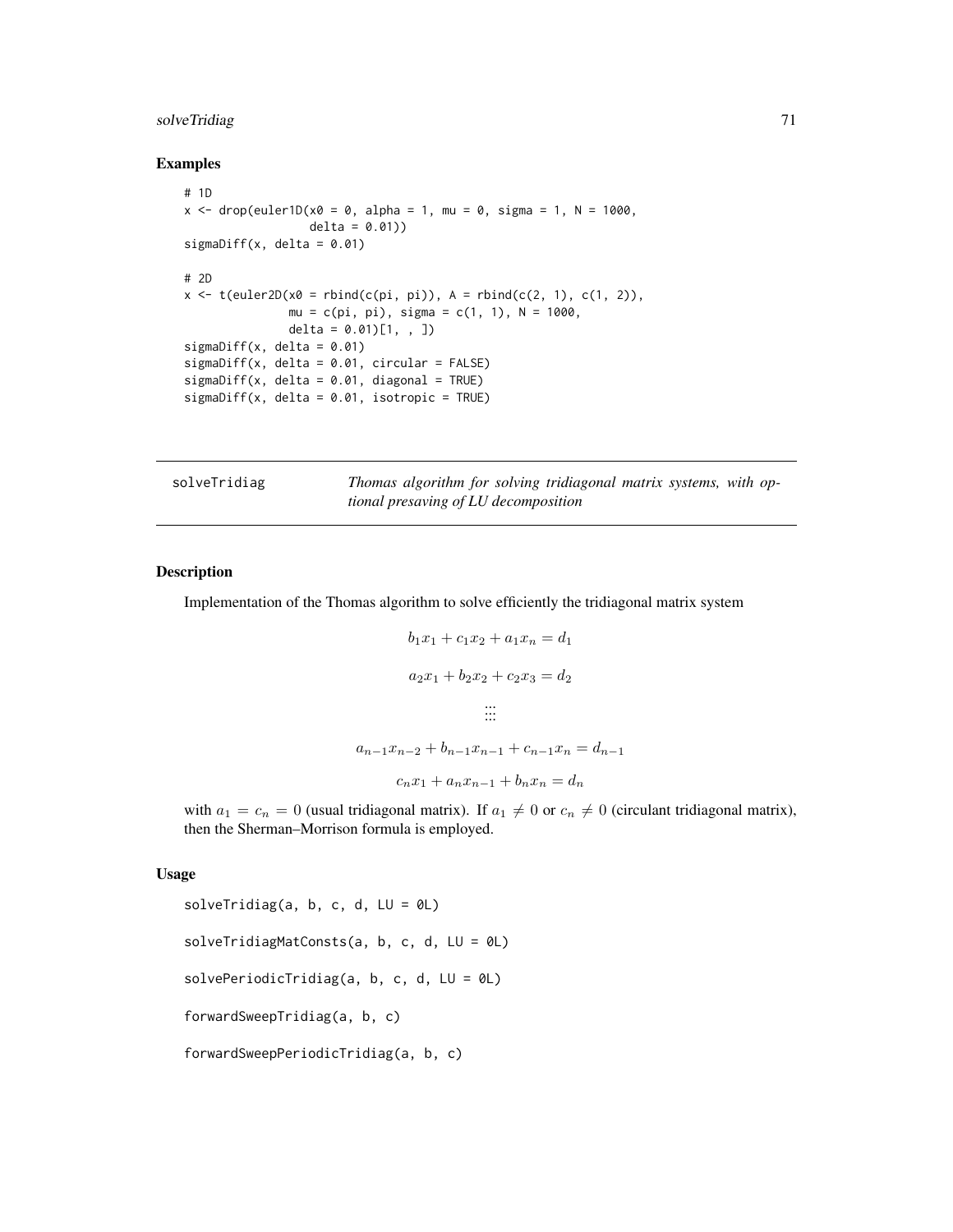### Arguments

| a, b, c | subdiagonal (below main diagonal), diagonal and superdiagonal (above main<br>diagonal), respectively. They all are vectors of length n. |
|---------|-----------------------------------------------------------------------------------------------------------------------------------------|
| d       | vector of constant terms, of length n. For solve TridiagMatConsts, it can be a<br>matrix with n rows.                                   |
| LU      | flag denoting if the forward sweep encoding the LU decomposition is supplied<br>in vectors b and c. See details and examples.           |

# **Details**

The Thomas algorithm is stable if the matrix is diagonally dominant.

For the periodic case, two non-periodic tridiagonal systems with different constant terms (but same coefficients) are solved using solveTridiagMatConsts. These two solutions are combined by the Sherman–Morrison formula to obtain the solution to the periodic system.

Note that the output of solveTridiag and solveTridiagMatConsts are independent from the values of a[1] and c[n], but solvePeriodicTridiag is not.

If LU is TRUE, then b and c must be precomputed with forwardSweepTridiag or forwardSweepPeriodicTridiag for its use in the call of the appropriate solver, which will be slightly faster.

#### Value

- solve\* functions: the solution, a vector of length n and a matrix with n rows for solveTridiagMatConsts.
- forward\* functions: the matrix cbind(b, c) creating the suitable b and c arguments for calling solve\* when LU is TRUE.

### References

Thomas, J. W. (1995). *Numerical Partial Differential Equations: Finite Difference Methods*. Springer, New York. <https://doi.org/10.1007/978-1-4899-7278-1>

Conte, S. D. and de Boor, C. (1980). *Elementary Numerical Analysis: An Algorithmic Approach*. Third edition. McGraw-Hill, New York. <https://doi.org/10.1137/1.9781611975208>

```
# Tridiagonal matrix
n < -10a \leftarrow \text{norm}(n, 3, 1)b \le rnorm(n, 10, 1)c \le rnorm(n, 0, 1)
d \leq rnorm(n, 0, 1)
A \leq - matrix(0, nrow = n, ncol = n)
diag(A) <- b
for (i in 1:(n - 1)) {
 A[i + 1, i] < -a[i + 1]A[i, i + 1] < -c[i]}
```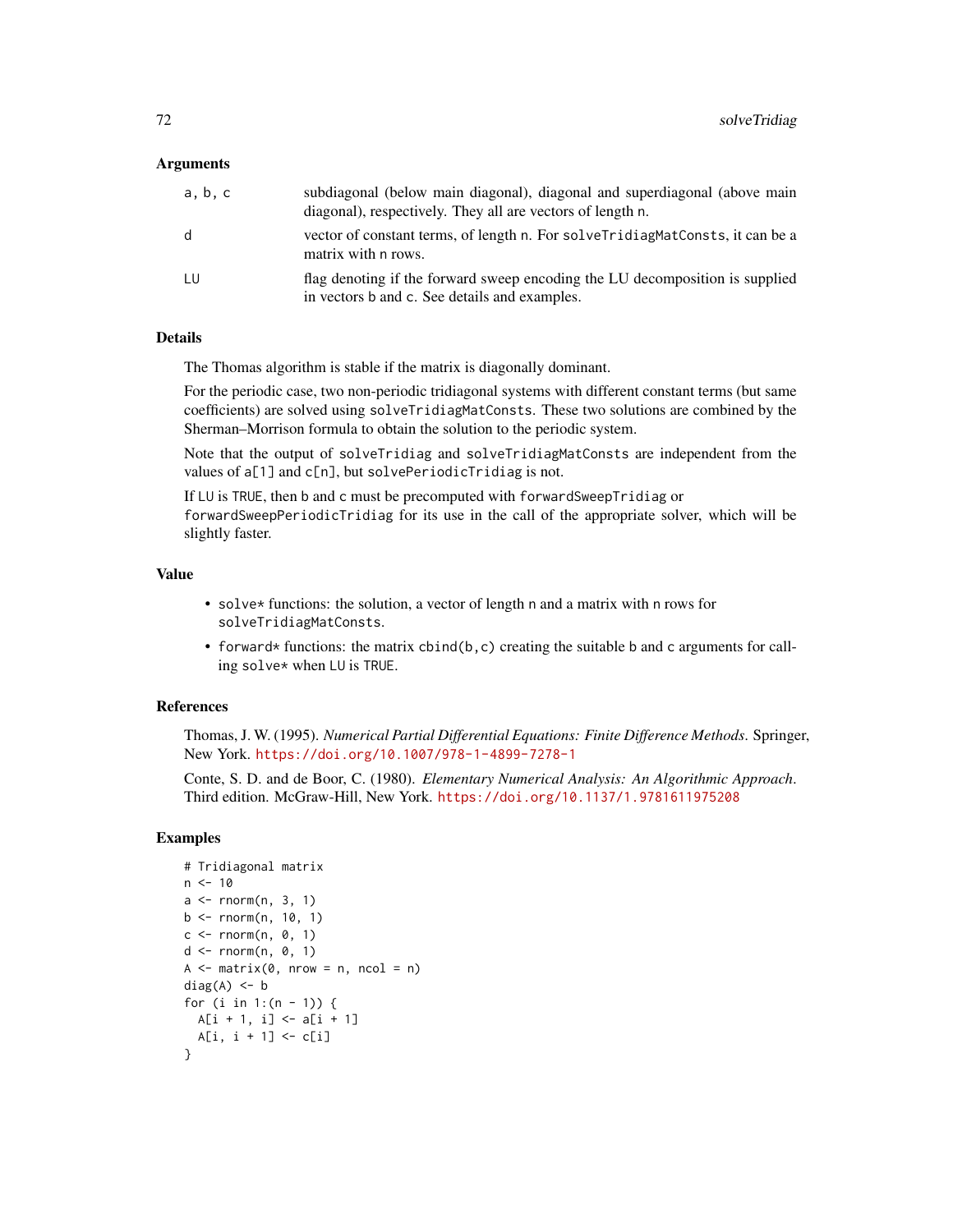```
A
# Same solutions
drop(solveTridiag(a = a, b = b, c = c, d = d))solve(a = A, b = d)# Presaving the forward sweep (encodes the LU factorization)
LU \le forwardSweepTridiag(a = a, b = b, c = c)
drop(solveTridiag(a = a, b = LU[, 1], c = LU[, 2], d = d, LU = 1))
# With equal coefficient matrix
solveTridiagMatConsts(a = a, b = b, c = c, d = \text{cbind}(d, d + 1))
cbind(solve(a = A, b = d), solve(a = A, b = d + 1))LU \le forwardSweepTridiag(a = a, b = b, c = c)
solveTridiagMatConsts(a = a, b = LU[, 1], c = LU[, 2], d = cbind(d, d + 1), LU = 1)
# Periodic matrix
A[1, n] < -a[1]A[n, 1] <- c[n]
A
# Same solutions
drop(solvePeriodicTridiag(a = a, b = b, c = c, d = d))solve(a = A, b = d)# Presaving the forward sweep (encodes the LU factorization)
LU \leq forwardSweepPeriodicTridiag(a = a, b = b, c = c)
drop(solvePeriodicTridiag(a = a, b = LUL, 1], c = LUL, 2], d = d, LU = 1))
```

| stepAheadWn1D |  | Multiple simulation of trajectory ends of the WN or vM diffusion in 1D |
|---------------|--|------------------------------------------------------------------------|
|               |  |                                                                        |

#### Description

Simulates M trajectories starting from different initial values x0 of the WN or vM diffusion in 1D, by the Euler method, and returns their ends.

#### Usage

```
stepAheadWn1D(x0, alpha, mu, sigma, M, N = 100L, delta = 0.01, type = 1L,
 maxK = 2L, expTrc = 30
```
#### Arguments

| x0    | vector of length nx0 giving the initial points. |
|-------|-------------------------------------------------|
| alpha | drift parameter.                                |
| mu    | mean parameter. Must be in $(\pi, \pi)$ .       |
| sigma | diffusion coefficient.                          |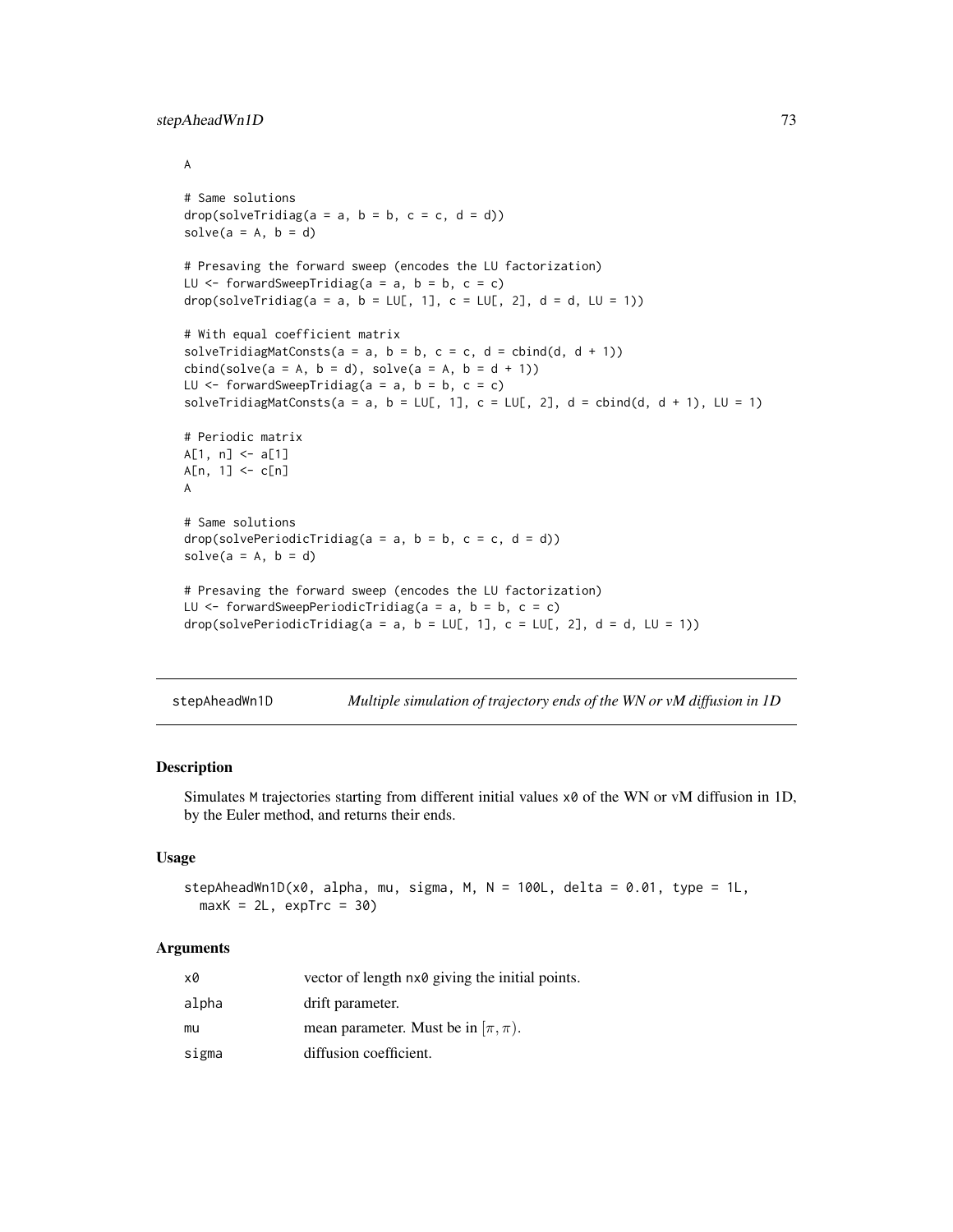<span id="page-73-0"></span>

| М      | number of Monte Carlo replicates.                                                             |
|--------|-----------------------------------------------------------------------------------------------|
| N      | number of discretization steps.                                                               |
| delta  | discretization step.                                                                          |
| type   | integer giving the type of diffusion. Currently, only 1 for WN and 2 for vM are<br>supported. |
| maxK   | maximum absolute value of the windings considered in the computation of the<br>WN.            |
| expTrc | truncation for exponential: $exp(x)$ with $x \leq -expTrc$ is set to zero. Defaults to<br>30. |

#### Value

A matrix of size c(nx0,M) containing the M trajectory ends for each starting value x0.

# Examples

```
N < - 100nx0 <- 20
x0 \leq -\text{seq}(-\text{pi}, \text{pi}, 1 = \text{nx0} + 1)[-(\text{nx0} + 1)]set.seed(12345678)
samp1 <- euler1D(x0 = x0, mu = 0, alpha = 3, sigma = 1, N = N,
                   delta = 0.01, type = 2)
tt <- seq(0, 1, 1 = N + 1)plot(rep(\theta, nx\theta), x\theta, pch = 16, col = rainbow(nx\theta), xlim = c(\theta, 1))for (i in 1:nx0) linesCirc(tt, samp1[i, ], col = rainbow(nx0)[i])
set.seed(12345678)
samp2 <- stepAheadWn1D(x0 = x0, mu = 0, alpha = 3, sigma = 1, M = 1,
                         N = N, delta = 0.01, type = 2)
points(rep(1, n x 0), samp2[, 1], pch = 16, col = rainbow(n x 0))samp1[, N + 1]samp2[, 1]
```

| stepAheadWn2D | Multiple simulation of trajectory ends of the WN or MvM diffusion in |
|---------------|----------------------------------------------------------------------|
|               |                                                                      |

#### Description

Simulates M trajectories starting from different initial values  $x\theta$  of the WN or MvM diffusion in 2D, by the Euler method, and returns their ends.

#### Usage

```
stepAheadWn2D(x0, mu, A, sigma, rho = 0, M = 100L, N = 100L,
 delta = 0.01, type = 1L, maxK = 2L, expTrc = 30)
```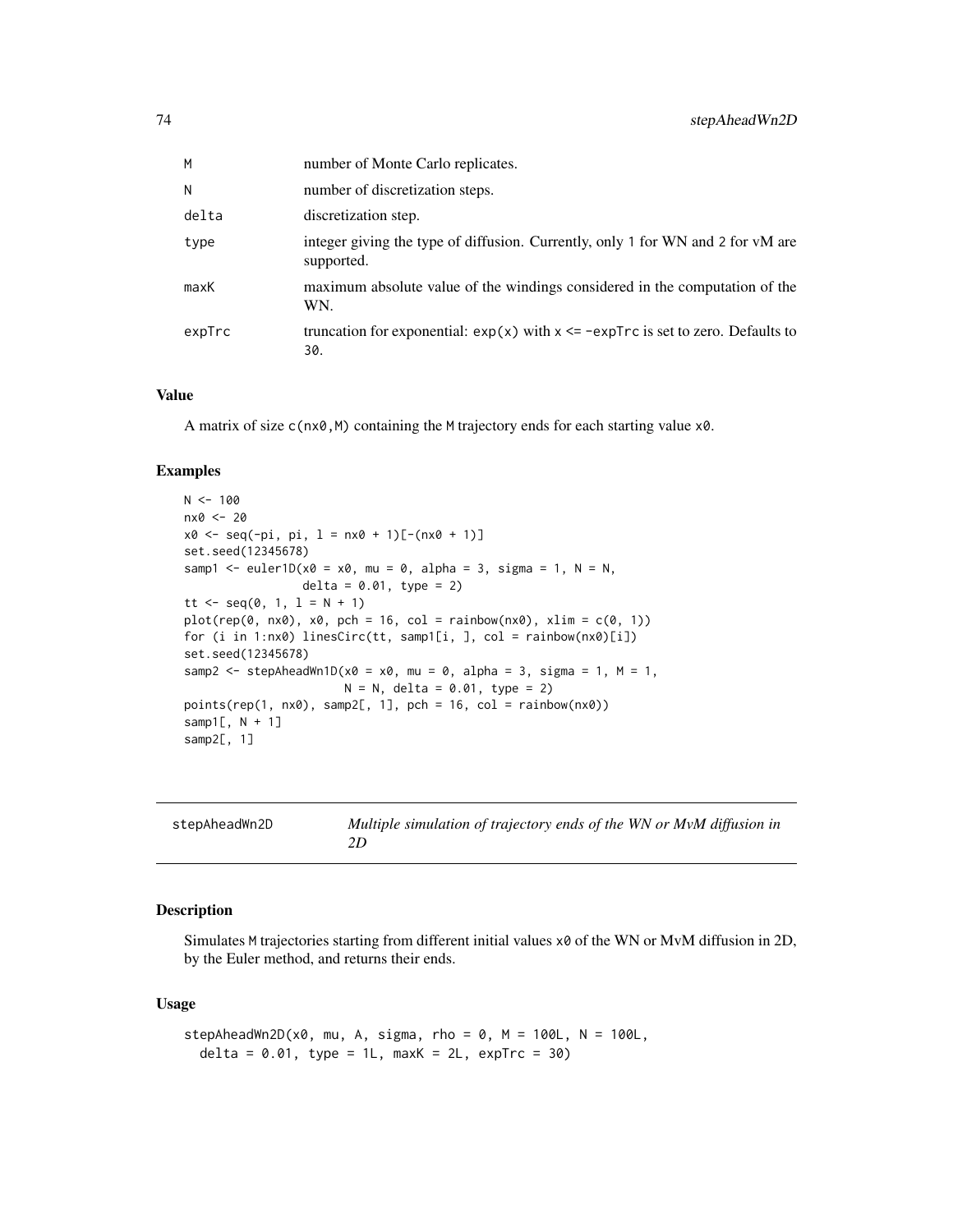#### Arguments

| x0     | matrix of size $c(nx\theta, 2)$ giving the initial points.                                                  |
|--------|-------------------------------------------------------------------------------------------------------------|
| mu     | a vector of length 2 giving the mean.                                                                       |
| A      | drift matrix of size $c(2,2)$ .                                                                             |
| sigma  | vector of length 2 containing the <b>square root</b> of the diagonal of $\Sigma$ , the diffusion<br>matrix. |
| rho    | correlation coefficient of $\Sigma$ .                                                                       |
| М      | number of Monte Carlo replicates.                                                                           |
| N      | number of discretization steps.                                                                             |
| delta  | discretization step.                                                                                        |
| type   | integer giving the type of diffusion. Currently, only 1 for WN and 2 for vM are<br>supported.               |
| maxK   | maximum absolute value of the windings considered in the computation of the<br>WN.                          |
| expTrc | truncation for exponential: $exp(x)$ with $x \leq -expTrc$ is set to zero. Defaults to<br>30.               |

# Value

An array of size c(nx0, 2, M) containing the M trajectory ends for each starting value x0.

# Examples

```
N < - 100nx0 < -3x0 \le - seq(-pi, pi, l = nx0 + 1)[-(nx0 + 1)]
x0 <- as.matrix(expand.grid(x0, x0))
nx0 <- nx0^2
set.seed(12345678)
samp1 <- euler2D(x0 = x0, mu = c(0, 0), A = rbind(c(3, 1), 1:2),
                 sigma = c(1, 1), N = N, delta = 0.01, type = 2)
plot(x0[, 1], x0[, 2], xlim = c(-pi, pi), ylim = c(-pi, pi), pch = 16,col = rainbow(nx0)for (i in 1:nx0) linesTorus(samp1[i, 1, ], samp1[i, 2, ],
                           col = rainbow(nx0, alpha = 0.75)[i])set.seed(12345678)
samp2 <- stepAheadWn2D(x0 = x0, mu = c(0, 0), A = rbind(c(3, 1), 1:2),
                       sigma = c(1, 1), M = 2, N = N, delta = 0.01,
                       type = 2)points(samp2[, 1, 1], samp2[, 2, 1], pch = 16, col = rainbow(nx0))samp1[, , N + 1]
samp2[, , 1]
```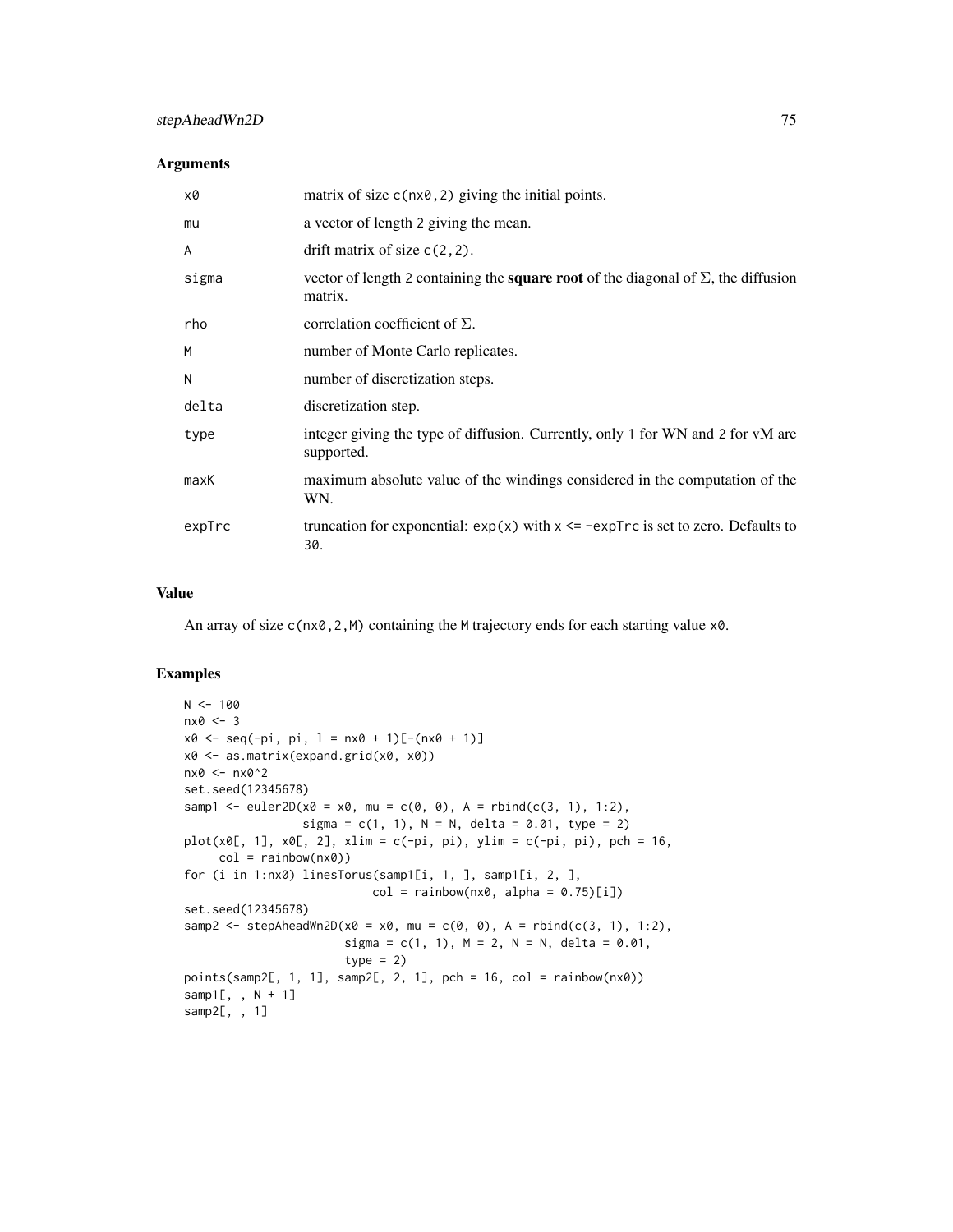<span id="page-75-0"></span>

# Description

Utilities for transforming a reals into  $[-\pi, \pi)$ ,  $[0, 2\pi)$  or  $[a, b)$ .

# Usage

toPiInt(x) to2PiInt(x)  $toInt(x, a, b)$ 

# Arguments

|      | a vector, matrix or object for whom Arithmetic is defined. |
|------|------------------------------------------------------------|
| a, b | the lower and upper limits of $[a, b)$ .                   |

# Details

Note that  $b$  is **excluded** from the result, see examples.

# Value

The wrapped vector in the chosen interval.

# Examples

```
# Wrapping of angles
x \le - seq(-3 * pi, 5 * pi, 1 = 100)
toPiInt(x)
to2PiInt(x)
# Transformation to [1, 5)
x < -1:10toInt(x, 1, 5)
toInt(x + 1, 1, 5)# Transformation to [1, 5]
toInt(x, 1, 6)
toInt(x + 1, 1, 6)
```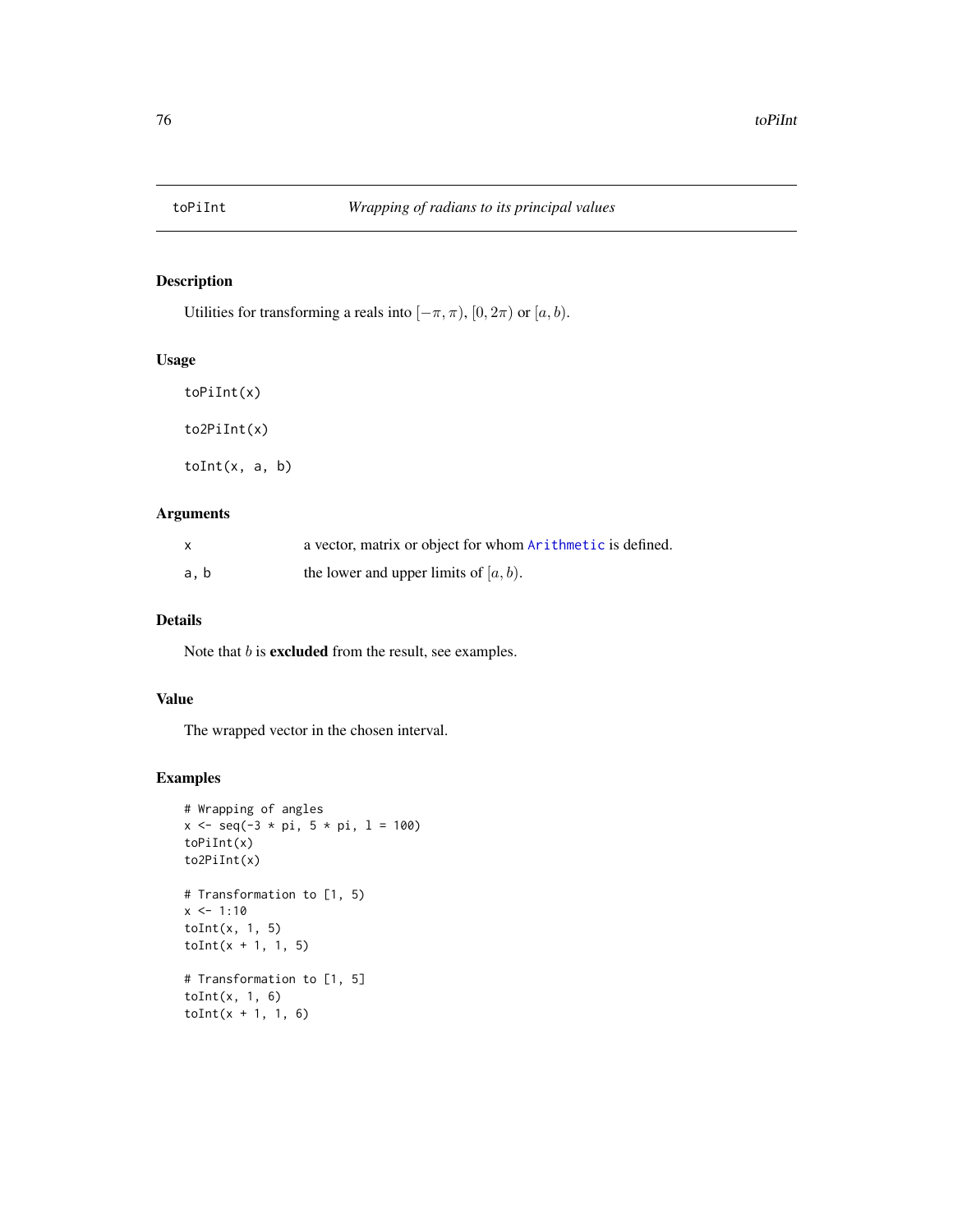<span id="page-76-0"></span>

#### Description

Wrapper for drawing pretty axis labels for circular variables. To be invoked after plot with axes = FALSE has been called.

# Usage

 $torusAxis(sides = 1:2, twoPi = FALSE, ...)$ 

#### Arguments

| sides                   | an integer vector specifying which side of the plot the axes are to be drawn on.<br>The axes are placed as follows: $1 =$ below, $2 =$ left, $3 =$ above, and $4 =$ right. |
|-------------------------|----------------------------------------------------------------------------------------------------------------------------------------------------------------------------|
| twoPi                   | flag indicating that $[0, 2\pi)$ is the support, instead of $[-\pi, \pi)$ .                                                                                                |
| $\cdot$ $\cdot$ $\cdot$ | further parameters passed to axis.                                                                                                                                         |

# Details

The function calls [box](#page-0-0).

# Value

This function is usually invoked for its side effect, which is to add axes to an already existing plot.

#### Examples

```
grid <- seq(-pi, pi, l = 100)
plotSurface2D(grid, grid, f = function(x) sin(x[1]) * cos(x[2]),nLev = 20, axes = FALSE)
torusAxis()
```
# Description

Wrapper for drawing pretty axis labels for circular variables. To be invoked after plot3d with axes = FALSE and box = FALSE has been called.

#### Usage

```
torusAxis3d(sides = 1:3, twoPi = FALSE, ...)
```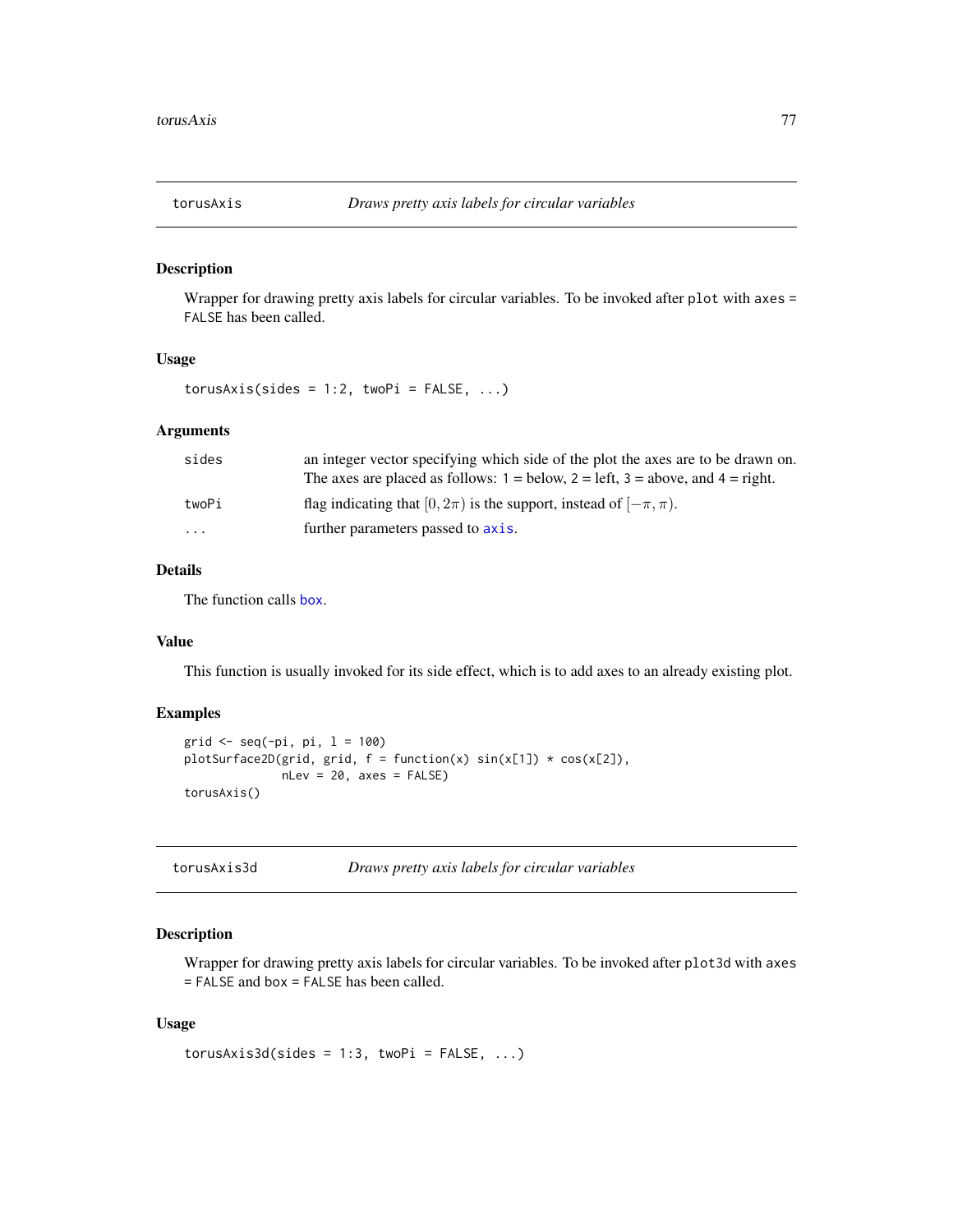#### <span id="page-77-0"></span>Arguments

| sides                   | an integer vector specifying which side of the plot the axes are to be drawn on.<br>The axes are placed as follows: $1 = x$ , $2 = y$ , $3 = z$ . |
|-------------------------|---------------------------------------------------------------------------------------------------------------------------------------------------|
| twoPi                   | flag indicating that $[0, 2\pi)$ is the support, instead of $[-\pi, \pi)$ .                                                                       |
| $\cdot$ $\cdot$ $\cdot$ | further parameters passed to axis3d.                                                                                                              |

# Details

The function calls [box3d](#page-0-0).

# Value

This function is usually invoked for its side effect, which is to add axes to an already existing plot.

## Examples

```
x \leftarrow \text{toPilnt}(\text{rnorm}(50, \text{mean} = \text{seq}(-\text{pi}, \text{pi}, 1 = 50), \text{sd} = 0.5))y \le -\text{toPilnt}(rnorm(50, mean = seq(-pi, pi, 1 = 50), sd = 0.5))z \le toPiInt(x + y + rnorm(50, mean = seq(-pi, pi, 1 = 50), sd = 0.5))
rgl::plot3d(x, y, z, xlim = c(-pi, pi), ylim = c(-pi, pi), zlim = c(-pi, pi),col = rainbow(length(x)), size = 2, box = FALSE, axes = FALSE)torusAxis3d()
```
unwrapCircSeries *Unwrapping of circular time series*

# Description

Completes a circular time series to a linear one by computing the closest wind numbers. Useful for plotting circular trajectories with crossing of boundaries.

#### Usage

```
unwrapCircSeries(x)
```
### Arguments

x wrapped angles. Must be a vector or a matrix, see details.

# Details

If x is a matrix then the unwrapping is carried out row-wise, on each column separately.

# Value

A vector or matrix containing a choice of unwrapped angles of x that maximizes linear continuity.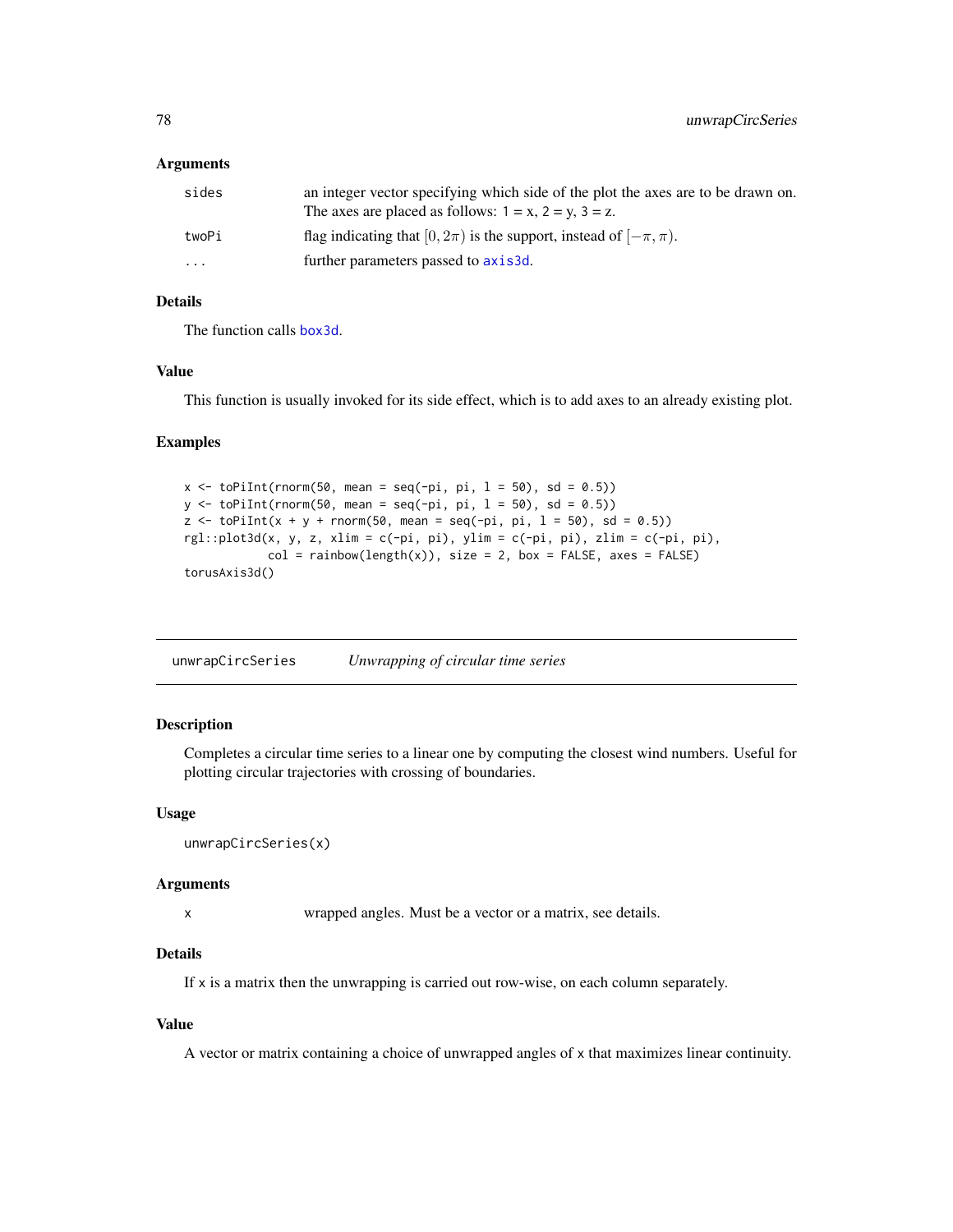# unwrapCircSeries 79

# Examples

```
# Vectors
x <- c(-pi, -pi/2, pi - 0.1, -pi + 0.2)
u <- unwrapCircSeries(x)
max(abs(toPilnt(u) - x))plot(toPiInt(x), ylim = c(-pi, pi))
for(k in -1:1) lines(u + 2 * k * pi)
# Matrices
N < - 100set.seed(234567)
x \leq t(euler2D(x0 = \text{rbind}(c(0, 0)), A = \text{diag}(c(1, 1)), sigma = rep(1, 2),
                 mu = c(pi, pi), N = N, delta = 1, type = 2)[1, , ]u <- unwrapCircSeries(x)
max(abs(toPilnt(u) - x))plot(x, xlim = c(-pi, pi), ylim = c(-pi, pi))for(k1 in -3:3) for(k2 in -3:3) lines(u[, 1] + 2 * k1 * pi,
                                      u[, 2] + 2 * k2 * pi, col = gray(0.5)
```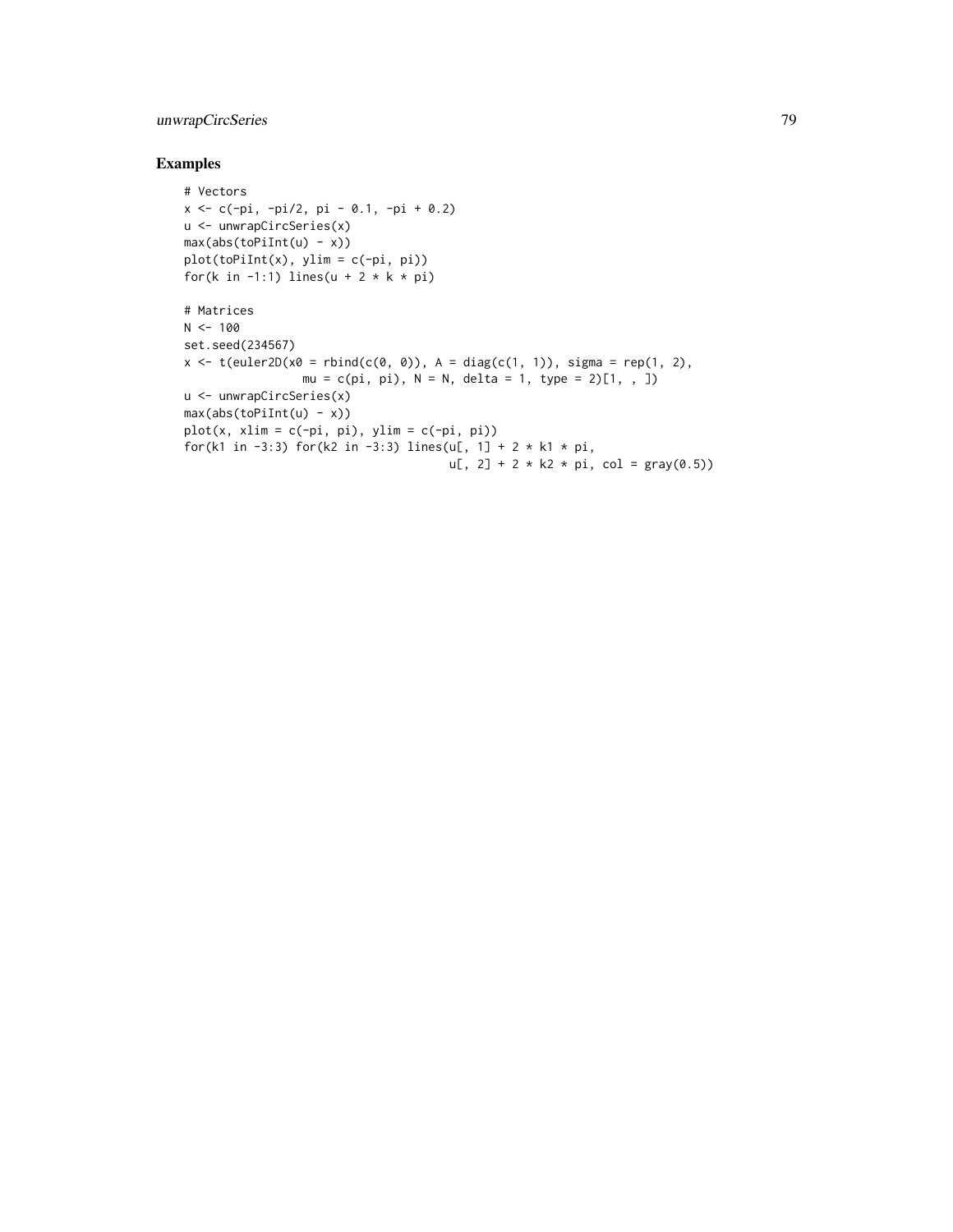# Index

dStatWn2D, [26](#page-25-0) dTpdMou, [27,](#page-26-0) *[28](#page-27-0)*

a1Inv *(*logBesselI0Scaled*)*, [44](#page-43-0) alphaToA, [3,](#page-2-0) *[7](#page-6-0)*, *[26,](#page-25-0) [27](#page-26-0)*, *[31](#page-30-0)*, *[35](#page-34-0)*, *[45](#page-44-0)*, *[47](#page-46-0)*, *[60,](#page-59-0) [61](#page-60-0)*, *[63](#page-62-0)*, *[66](#page-65-0)* approxMleWn1D, [4](#page-3-0) approxMleWn2D, [5](#page-4-0) approxMleWnPairs, [6](#page-5-0) Arithmetic, *[76](#page-75-0)* arrow3d, *[43](#page-42-0)* arrows, *[41](#page-40-0)[–43](#page-42-0)* aToAlpha *(*alphaToA*)*, [3](#page-2-0) axis, *[77](#page-76-0)* axis3d, *[78](#page-77-0)* besselIasym, *[44](#page-43-0)* box, *[77](#page-76-0)* box3d, *[78](#page-77-0)* constBvm *(*dBvm*)*, [12](#page-11-0) constJp *(*dJp*)*, [14](#page-13-0) covstOu, *[64](#page-63-0)* covstOu *(*dTpdOu*)*, [28](#page-27-0) covtMou, *[27](#page-26-0)*, *[63](#page-62-0)* covtMou *(*dTpdMou*)*, [27](#page-26-0) crankNicolson1D, [8,](#page-7-0) *[29](#page-28-0)*, *[51](#page-50-0)* crankNicolson2D, [9,](#page-8-0) *[31](#page-30-0)* dBvm, [12](#page-11-0) diff, *[13](#page-12-0)* diffCirc, [13](#page-12-0) dJp, [14](#page-13-0) dPsTpd, [15](#page-14-0) driftJp, [19](#page-18-0) driftMixIndVm, [20,](#page-19-0) *[21](#page-20-0)* driftMixVm, *[20](#page-19-0)*, [21](#page-20-0) driftMvm, [22,](#page-21-0) *[31](#page-30-0)* driftWn, [23](#page-22-0) driftWn1D, *[23](#page-22-0)*, [24](#page-23-0) driftWn2D, *[23](#page-22-0)*, [25](#page-24-0)

dTpdOu, *[27](#page-26-0)*, [28](#page-27-0) dTpdPde1D, [29](#page-28-0) dTpdPde2D, [30](#page-29-0) dTpdWou, [32,](#page-31-0) *[34,](#page-33-0) [35](#page-34-0)* dTpdWou1D, *[32](#page-31-0)*, [33](#page-32-0) dTpdWou2D, *[32](#page-31-0)*, [35](#page-34-0) dVm, [37](#page-36-0) dWn1D, [38](#page-37-0) euler1D, [39](#page-38-0) euler2D, [40](#page-39-0) forwardSweepPeriodicTridiag *(*solveTridiag*)*, [71](#page-70-0) forwardSweepTridiag *(*solveTridiag*)*, [71](#page-70-0) integrateSimp1D *(*periodicTrapRule1D*)*, [55](#page-54-0) integrateSimp2D *(*periodicTrapRule1D*)*, [55](#page-54-0) integrateSimp3D *(*periodicTrapRule1D*)*, [55](#page-54-0) linesCirc, [41](#page-40-0) linesTorus, [42](#page-41-0) linesTorus3d, [43](#page-42-0) logBesselI0Scaled, [44](#page-43-0) logLikWouPairs, [45](#page-44-0) meantMou, *[27](#page-26-0)*, *[63](#page-62-0)* meantMou *(*dTpdMou*)*, [27](#page-26-0) meantOu, *[28](#page-27-0)*, *[64](#page-63-0)* meantOu *(*dTpdOu*)*, [28](#page-27-0) mleMou, [46,](#page-45-0) *[50](#page-49-0)* mleOptimWrapper, *[4](#page-3-0)[–7](#page-6-0)*, *[16](#page-15-0)*, *[47](#page-46-0)*, [47,](#page-46-0) *[50](#page-49-0)[–54](#page-53-0)*, *[57,](#page-56-0) [58](#page-57-0)* mleOu, *[47](#page-46-0)*, [50](#page-49-0) mlePde1D, [51](#page-50-0) mlePde2D, [53](#page-52-0) momentMatchWnVm, *[4](#page-3-0)*, *[15](#page-14-0)*, *[34](#page-33-0)*, *[38](#page-37-0)*, *[57](#page-56-0)* momentMatchWnVm *(*scoreMatchWnBvm*)*, [68](#page-67-0)

nlm, *[48](#page-47-0)*